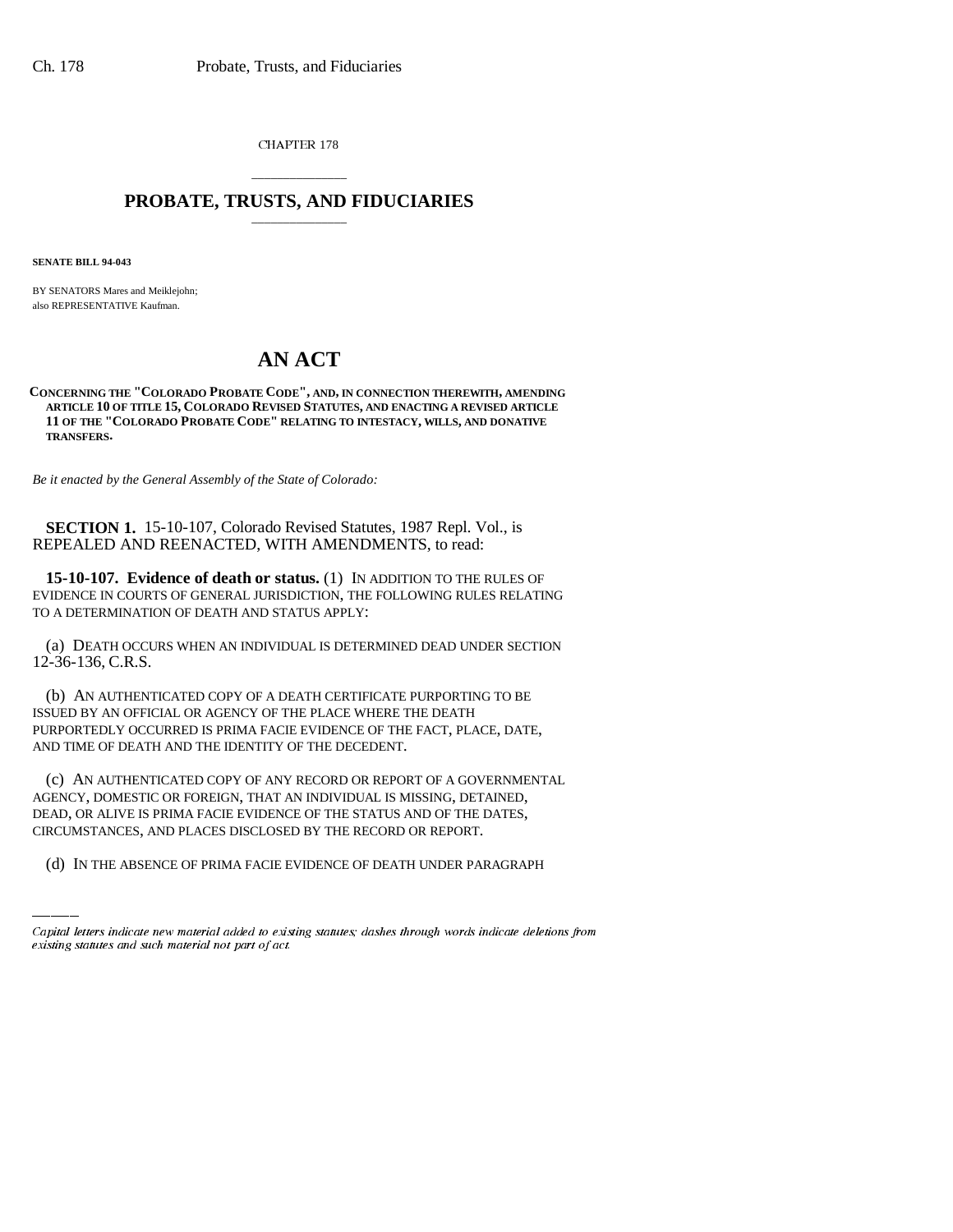(b) OR (c) OF THIS SUBSECTION (1), THE FACT OF DEATH SHALL BE ESTABLISHED BY CLEAR AND CONVINCING EVIDENCE, INCLUDING CIRCUMSTANTIAL EVIDENCE.

(e) AN INDIVIDUAL WHOSE DEATH IS NOT ESTABLISHED UNDER PARAGRAPHS (a) TO (d) OF THIS SUBSECTION (1) WHO IS ABSENT FOR A CONTINUOUS PERIOD OF FIVE YEARS, DURING WHICH HE OR SHE HAS NOT BEEN HEARD FROM, AND WHOSE ABSENCE IS NOT SATISFACTORILY EXPLAINED AFTER DILIGENT SEARCH OR INQUIRY, IS PRESUMED TO BE DEAD. HIS OR HER DEATH IS PRESUMED TO HAVE OCCURRED AT THE END OF THE PERIOD UNLESS THERE IS SUFFICIENT EVIDENCE FOR DETERMINING THAT DEATH OCCURRED EARLIER.

(f) IN THE ABSENCE OF EVIDENCE DISPUTING THE TIME OF DEATH STATED ON A DOCUMENT DESCRIBED IN PARAGRAPH (b) OR (c) OF THIS SUBSECTION (1), A DOCUMENT DESCRIBED IN PARAGRAPH (b) OR (c) OF THIS SUBSECTION (1) THAT STATES A TIME OF DEATH ONE HUNDRED TWENTY HOURS OR MORE AFTER THE TIME OF DEATH OF ANOTHER INDIVIDUAL, HOWEVER THE TIME OF DEATH OF THE OTHER INDIVIDUAL IS DETERMINED, ESTABLISHES BY CLEAR AND CONVINCING EVIDENCE THAT THE INDIVIDUAL SURVIVED THE OTHER INDIVIDUAL BY ONE HUNDRED TWENTY HOURS.

(2) IN THE EVENT THAT THE FACT OF DEATH OF AN ABSENTEE IS ENTERED IN ANY ACTION BROUGHT BEFORE A FINDING OF DEATH IS ENTERED IN A FORMAL TESTACY PROCEEDING UNDER THIS CODE, THE FINDING RELATING TO DEATH OF THE ABSENTEE IN SUCH ACTION SHALL NOT BE DETERMINATIVE OF ANY FINDING TO BE MADE IN ANY PROCEEDING UNDER THIS CODE.

**SECTION 2.** 15-10-201, Colorado Revised Statutes, 1987 Repl. Vol., as amended, is REPEALED AND REENACTED, WITH AMENDMENTS, to read:

**15-10-201. General definitions.** SUBJECT TO ADDITIONAL DEFINITIONS CONTAINED IN THE SUBSEQUENT ARTICLES THAT ARE APPLICABLE TO SPECIFIC ARTICLES, PARTS, OR SECTIONS, AND UNLESS THE CONTEXT OTHERWISE REQUIRES, IN THIS CODE:

(1) "AGENT" MEANS AN ATTORNEY IN FACT UNDER A DURABLE OR NONDURABLE POWER OF ATTORNEY, AN INDIVIDUAL AUTHORIZED TO MAKE DECISIONS CONCERNING ANOTHER'S HEALTH CARE, AND AN INDIVIDUAL AUTHORIZED TO MAKE DECISIONS FOR ANOTHER UNDER THE "COLORADO PATIENT AUTONOMY ACT".

(2) "APPLICATION" MEANS A WRITTEN REQUEST TO THE REGISTRAR FOR AN ORDER OF INFORMAL PROBATE OR APPOINTMENT UNDER PART 3 OF ARTICLE 12 OF THIS TITLE.

(3) "AUGMENTED ESTATE" MEANS THE ESTATE DESCRIBED IN SECTION 15-11-202.

(4) "AUTHENTICATED" MEANS CERTIFIED, WHEN USED IN REFERENCE TO COPIES OF OFFICIAL DOCUMENTS, AND ONLY CERTIFICATION BY THE OFFICIAL HAVING CUSTODY IS REQUIRED.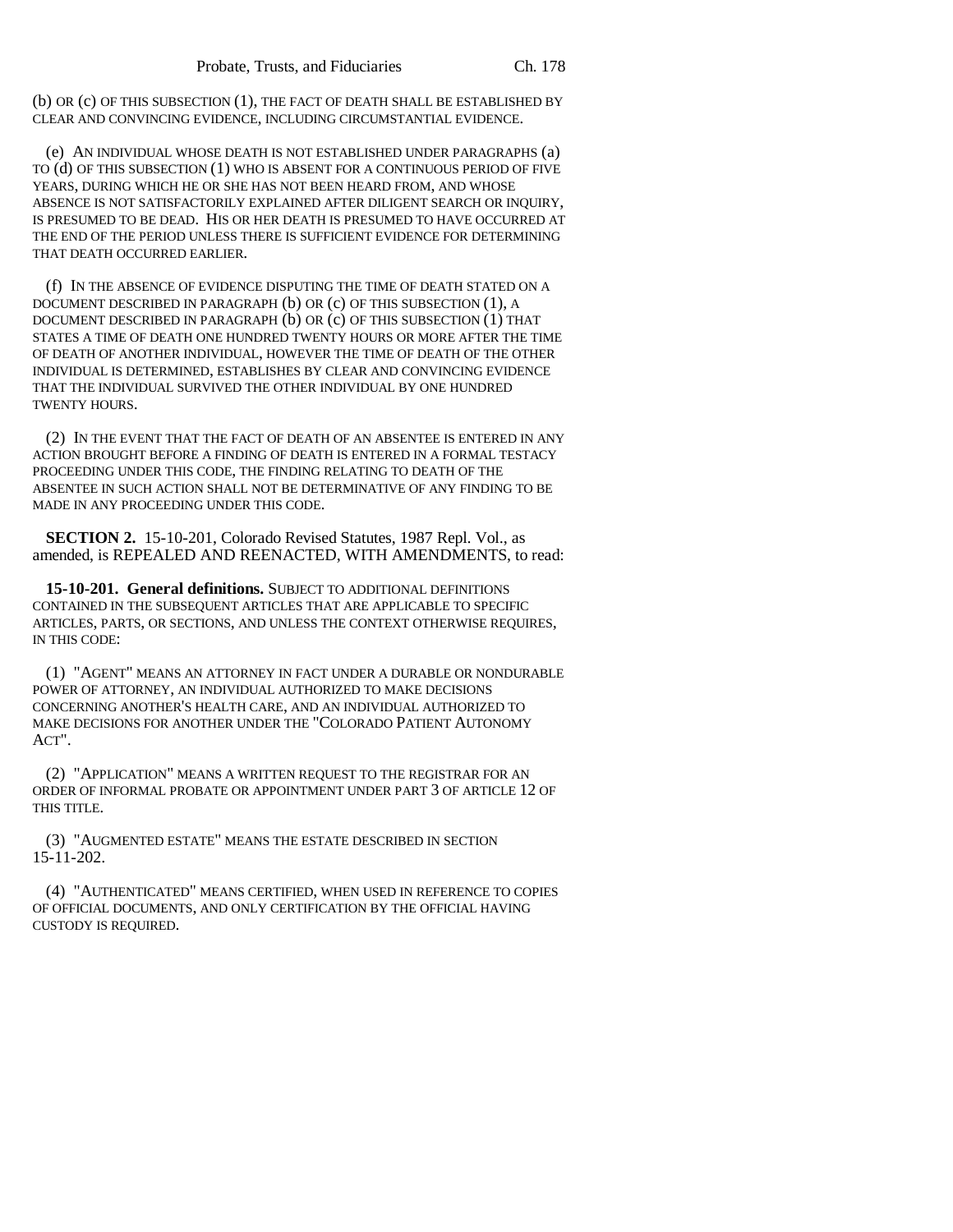(5) "BENEFICIARY", AS IT RELATES TO A TRUST BENEFICIARY, INCLUDES A PERSON WHO HAS ANY PRESENT OR FUTURE INTEREST, VESTED OR CONTINGENT, AND ALSO INCLUDES THE OWNER OF AN INTEREST BY ASSIGNMENT OR OTHER TRANSFER; AS IT RELATES TO A CHARITABLE TRUST, INCLUDES ANY PERSON ENTITLED TO ENFORCE THE TRUST; AS IT RELATES TO A "BENEFICIARY OF A BENEFICIARY DESIGNATION", INCLUDES A BENEFICIARY OF AN INSURANCE OR ANNUITY POLICY, OF AN ACCOUNT WITH PAYMENT ON DEATH (POD) DESIGNATION, OF A SECURITY REGISTERED IN BENEFICIARY FORM (TOD), OR OF A PENSION, PROFIT SHARING, RETIREMENT, OR SIMILAR BENEFIT PLAN, OR OTHER NONPROBATE TRANSFER AT DEATH; AND, AS IT RELATES TO A "BENEFICIARY DESIGNATED IN A GOVERNING INSTRUMENT", INCLUDES A GRANTEE OF A DEED, A DEVISEE, A TRUST BENEFICIARY, A BENEFICIARY OF A BENEFICIARY DESIGNATION, A DONEE, APPOINTEE, OR TAKER IN DEFAULT OF A POWER OF APPOINTMENT, AND A PERSON IN WHOSE FAVOR A POWER OF ATTORNEY OR A POWER HELD IN ANY INDIVIDUAL, FIDUCIARY, OR REPRESENTATIVE CAPACITY IS EXERCISED.

(6) "BENEFICIARY DESIGNATION" MEANS A GOVERNING INSTRUMENT NAMING A BENEFICIARY OF AN INSURANCE OR ANNUITY POLICY, OF AN ACCOUNT WITH POD DESIGNATION, OF A SECURITY REGISTERED IN THE BENEFICIARY FORM (TOD), OR OF A PENSION, PROFIT SHARING, RETIREMENT, OR SIMILAR BENEFIT PLAN, OR OTHER NONPROBATE TRANSFER AT DEATH.

(7) "CHILD" INCLUDES AN INDIVIDUAL ENTITLED TO TAKE AS A CHILD UNDER THIS CODE BY INTESTATE SUCCESSION FROM THE PARENT WHOSE RELATIONSHIP IS INVOLVED AND EXCLUDES A PERSON WHO IS ONLY A STEPCHILD, A FOSTER CHILD, A GRANDCHILD, OR ANY MORE REMOTE DESCENDANT.

(8) "CLAIMS", IN RESPECT TO THE ESTATES OF DECEDENTS AND PROTECTED PERSONS, INCLUDES LIABILITIES OF THE DECEDENT OR PROTECTED PERSON WHETHER ARISING IN CONTRACT, IN TORT, OR OTHERWISE, AND LIABILITIES OF THE ESTATE WHICH ARISE AT OR AFTER THE DEATH OF THE DECEDENT OR AFTER THE APPOINTMENT OF A CONSERVATOR, INCLUDING FUNERAL EXPENSES AND EXPENSES OF ADMINISTRATION. THE TERM DOES NOT INCLUDE ESTATE OR INHERITANCE TAXES, OR TAXES DUE THE STATE OF COLORADO, OR DEMANDS OR DISPUTES REGARDING TITLE OF A DECEDENT OR PROTECTED PERSON TO SPECIFIC ASSETS ALLEGED TO BE INCLUDED IN THE ESTATE.

(9) "CONSERVATOR" MEANS A PERSON WHO IS APPOINTED BY A COURT TO MANAGE THE ESTATE OF A PROTECTED PERSON.

(10) "COURT" MEANS THE COURT OR DIVISION THEREOF HAVING JURISDICTION IN MATTERS RELATING TO THE AFFAIRS OF DECEDENTS AND PROTECTED PERSONS. THIS COURT IS THE DISTRICT COURT, EXCEPT IN THE CITY AND COUNTY OF DENVER WHERE IT IS THE PROBATE COURT.

(11) "DESCENDANT" MEANS ALL OF THE INDIVIDUAL'S DESCENDANTS OF ALL GENERATIONS, WITH THE RELATIONSHIP OF PARENT AND CHILD AT EACH GENERATION BEING DETERMINED BY THE DEFINITIONS OF CHILD AND PARENT CONTAINED IN THIS CODE.

(12) "DEVISE", WHEN USED AS A NOUN, MEANS A TESTAMENTARY DISPOSITION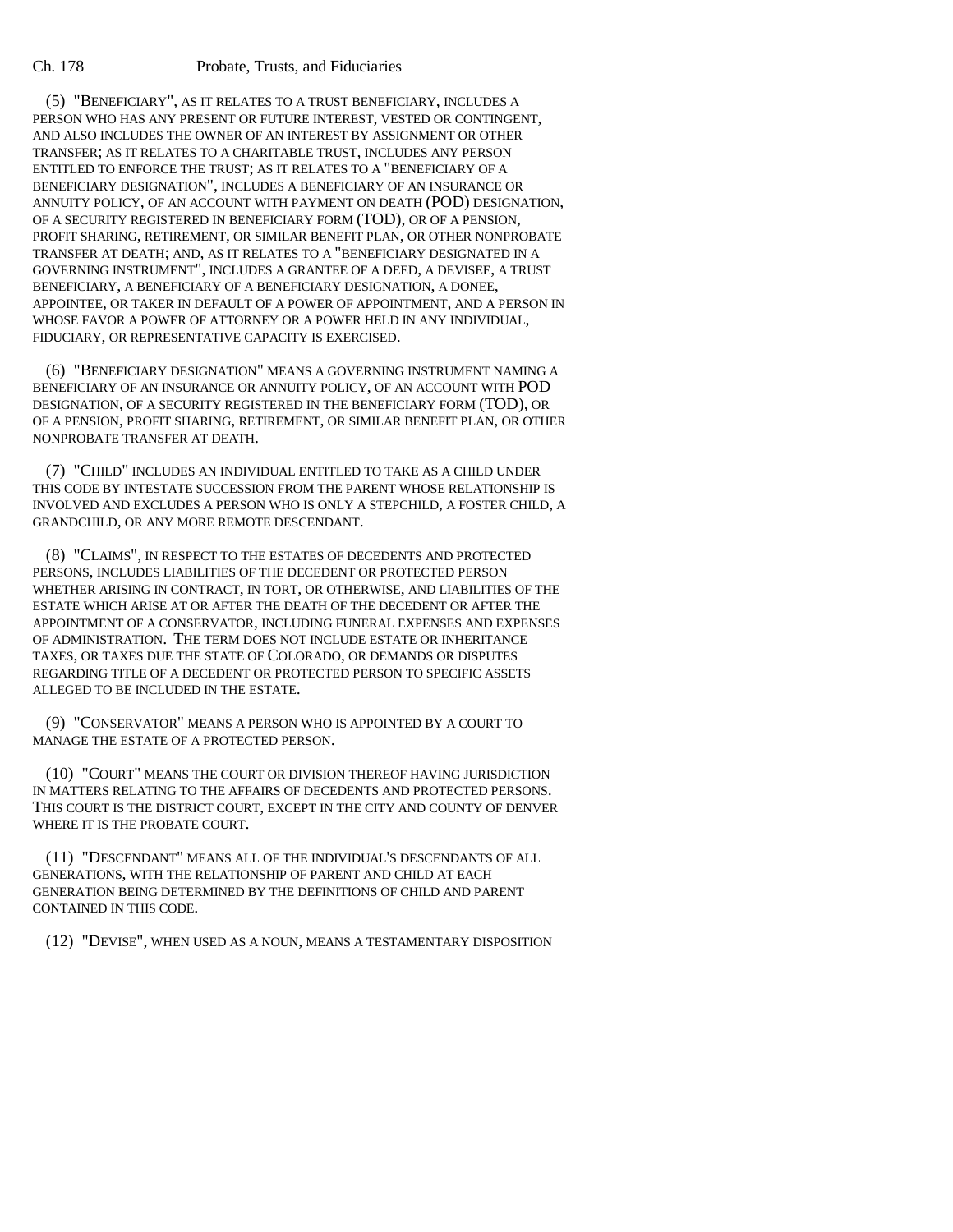OF REAL OR PERSONAL PROPERTY AND, WHEN USED AS A VERB, MEANS TO DISPOSE OF REAL OR PERSONAL PROPERTY BY WILL.

(13) "DEVISEE" MEANS A PERSON DESIGNATED IN A WILL TO RECEIVE A DEVISE. FOR THE PURPOSES OF ARTICLE 12 OF THIS TITLE, IN THE CASE OF A DEVISE TO AN EXISTING TRUST OR TRUSTEE, OR TO A TRUSTEE IN TRUST DESCRIBED BY WILL, THE TRUST OR TRUSTEE IS THE DEVISEE AND THE BENEFICIARIES ARE NOT DEVISEES.

(14) "DISABILITY" MEANS CAUSE FOR A PROTECTIVE ORDER AS DESCRIBED IN SECTION 15-14-401.

(15) "DISTRIBUTEE" MEANS ANY PERSON WHO HAS RECEIVED PROPERTY OF A DECEDENT FROM HIS OR HER PERSONAL REPRESENTATIVE OTHER THAN AS A CREDITOR OR PURCHASER. A TESTAMENTARY TRUSTEE IS A DISTRIBUTEE ONLY TO THE EXTENT OF DISTRIBUTED ASSETS OR INCREMENT THERETO REMAINING IN HIS OR HER HANDS. A BENEFICIARY OF A TESTAMENTARY TRUST TO WHOM THE TRUSTEE HAS DISTRIBUTED PROPERTY RECEIVED FROM A PERSONAL REPRESENTATIVE IS A DISTRIBUTEE OF THE PERSONAL REPRESENTATIVE. FOR THE PURPOSES OF THIS PROVISION, "TESTAMENTARY TRUSTEE" INCLUDES A TRUSTEE TO WHOM ASSETS ARE TRANSFERRED BY WILL, TO THE EXTENT OF THE DEVISED ASSETS.

(16) "DIVORCE" INCLUDES A DISSOLUTION OF MARRIAGE, AND "ANNULMENT" INCLUDES A DECLARATION OF INVALIDITY, AS SUCH TERMS ARE USED IN THE "UNIFORM DISSOLUTION OF MARRIAGE ACT", ARTICLE 10 OF TITLE 14, C.R.S.

(17) "ESTATE" MEANS THE PROPERTY OF THE DECEDENT, TRUST, OR OTHER PERSON WHOSE AFFAIRS ARE SUBJECT TO THIS CODE AS ORIGINALLY CONSTITUTED AND AS IT EXISTS FROM TIME TO TIME DURING ADMINISTRATION.

(18) "EXEMPT PROPERTY" MEANS THAT PROPERTY OF A DECEDENT'S ESTATE WHICH IS DESCRIBED IN SECTION 15-11-403.

(19) "FIDUCIARY" INCLUDES A PERSONAL REPRESENTATIVE, GUARDIAN, CONSERVATOR, AND TRUSTEE.

(20) "FOREIGN PERSONAL REPRESENTATIVE" MEANS A PERSONAL REPRESENTATIVE APPOINTED BY ANOTHER JURISDICTION.

(21) "FORMAL PROCEEDINGS" MEANS PROCEEDINGS CONDUCTED BEFORE A JUDGE WITH NOTICE TO INTERESTED PERSONS.

(22) "GOVERNING INSTRUMENT" MEANS A DEED, WILL, TRUST, INSURANCE OR ANNUITY POLICY, MULTIPLE-PARTY ACCOUNT, SECURITY REGISTERED IN BENEFICIARY FORM (TOD), PENSION, PROFIT SHARING, RETIREMENT OR SIMILAR BENEFIT PLAN, INSTRUMENT CREATING OR EXERCISING A POWER OF APPOINTMENT OR POWER OF ATTORNEY, OR A DONATIVE, APPOINTIVE, OR NOMINATIVE INSTRUMENT OF ANY OTHER TYPE.

(23) "GUARDIAN" MEANS A PERSON WHO HAS QUALIFIED AS A GUARDIAN OF A MINOR OR INCAPACITATED PERSON PURSUANT TO TESTAMENTARY OR COURT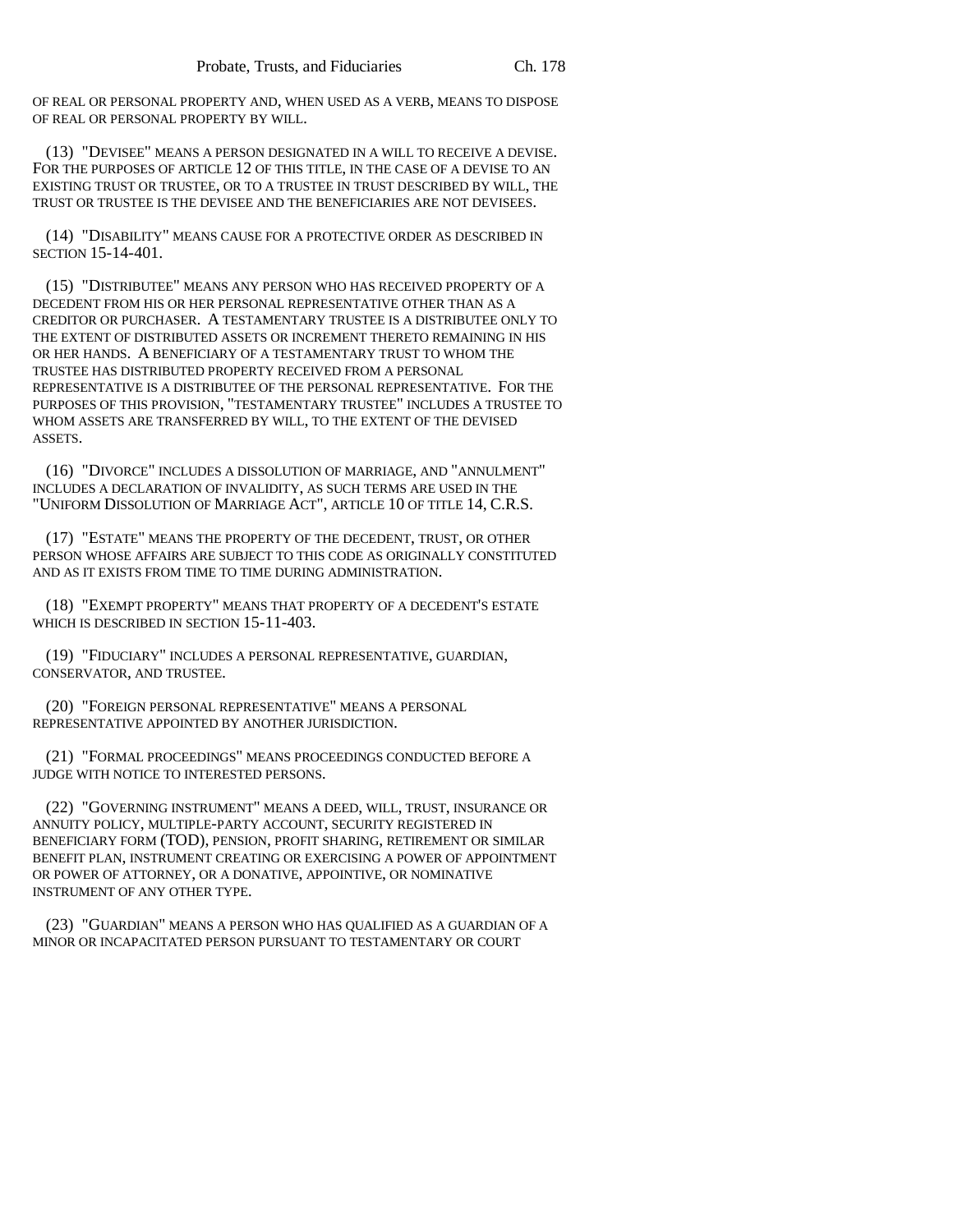APPOINTMENT, BUT EXCLUDES ONE WHO IS MERELY A GUARDIAN AD LITEM.

(24) "HEIRS", EXCEPT AS CONTROLLED BY SECTION 15-11-711, MEANS PERSONS, INCLUDING THE SURVIVING SPOUSE, WHO ARE ENTITLED UNDER THE STATUTES OF INTESTATE SUCCESSION TO THE PROPERTY OF A DECEDENT.

(25) "INCAPACITATED PERSON" MEANS AN INDIVIDUAL DESCRIBED IN SECTION 15-14-101 (1).

(26) "INFORMAL PROCEEDINGS" MEANS THOSE CONDUCTED WITHOUT NOTICE TO INTERESTED PERSONS BY AN OFFICER OF THE COURT ACTING AS A REGISTRAR FOR PROBATE OF A WILL, APPOINTMENT OF A PERSONAL REPRESENTATIVE, OR DETERMINATION OF A GUARDIAN UNDER SECTIONS 15-14-202 (2) AND 15-14-301.

(27) "INTERESTED PERSON" INCLUDES HEIRS, DEVISEES, CHILDREN, SPOUSES, CREDITORS, BENEFICIARIES, AND ANY OTHERS HAVING A PROPERTY RIGHT IN OR CLAIM AGAINST A TRUST ESTATE OR THE ESTATE OF A DECEDENT, WARD, OR PROTECTED PERSON, WHICH MAY BE AFFECTED BY THE PROCEEDING. IT ALSO INCLUDES PERSONS HAVING PRIORITY FOR AN APPOINTMENT AS A PERSONAL REPRESENTATIVE AND OTHER FIDUCIARIES REPRESENTING THE INTERESTED PERSON. THE MEANING AS IT RELATES TO PARTICULAR PERSONS MAY VARY FROM TIME TO TIME AND SHALL BE DETERMINED ACCORDING TO THE PARTICULAR PURPOSES OF, AND MATTER INVOLVED IN, ANY PROCEEDING.

(28) "ISSUE" OF A PERSON MEANS DESCENDANT AS DEFINED IN SUBSECTION (11) OF THIS SECTION.

(29) "JOINT TENANTS WITH RIGHT OF SURVIVORSHIP" AND "COMMUNITY PROPERTY WITH THE RIGHT OF SURVIVORSHIP" FOR THE PURPOSES OF THIS CODE ONLY INCLUDES CO-OWNERS OF PROPERTY HELD UNDER CIRCUMSTANCES THAT ENTITLE ONE OR MORE TO THE WHOLE OF THE PROPERTY ON THE DEATH OF THE OTHER OR OTHERS, BUT EXCLUDES FORMS OF CO-OWNERSHIP REGISTRATION IN WHICH THE UNDERLYING OWNERSHIP OF EACH PARTY IS IN PROPORTION TO THAT PARTY'S CONTRIBUTION.

(30) "LEASE" INCLUDES AN OIL, GAS, OR OTHER MINERAL LEASE.

(31) "LETTERS" INCLUDES LETTERS TESTAMENTARY, LETTERS OF GUARDIANSHIP, LETTERS OF ADMINISTRATION, AND LETTERS OF CONSERVATORSHIP.

(32) "MINOR" MEANS A PERSON WHO IS UNDER EIGHTEEN YEARS OF AGE.

(33) "MORTGAGE" MEANS ANY CONVEYANCE, AGREEMENT, OR ARRANGEMENT IN WHICH THE PROPERTY IS USED AS SECURITY.

(34) "NONRESIDENT DECEDENT" MEANS A DECEDENT WHO WAS DOMICILED IN ANOTHER JURISDICTION AT THE TIME OF HIS OR HER DEATH.

(35) "ORGANIZATION" MEANS A CORPORATION, BUSINESS TRUST, ESTATE, TRUST, PARTNERSHIP, JOINT VENTURE, LIMITED LIABILITY COMPANY, ASSOCIATION,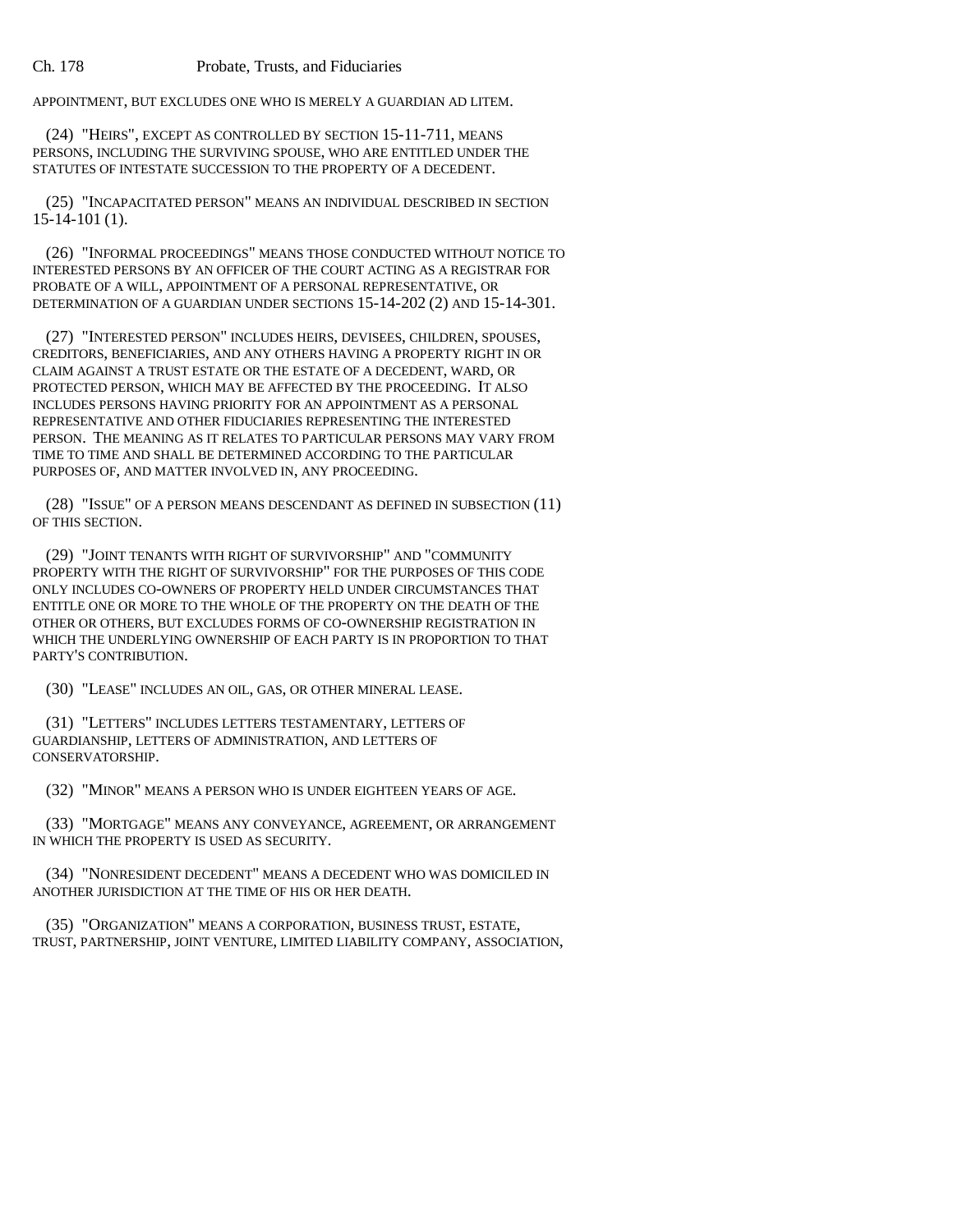GOVERNMENT OR GOVERNMENTAL SUBDIVISION OR AGENCY, OR ANY OTHER LEGAL OR COMMERCIAL ENTITY.

(36) "PARENT" INCLUDES ANY PERSON ENTITLED TO TAKE, OR WHO WOULD BE ENTITLED TO TAKE IF THE CHILD DIED WITHOUT A WILL, AS A PARENT UNDER THIS CODE BY INTESTATE SUCCESSION FROM THE CHILD WHOSE RELATIONSHIP IS IN QUESTION AND EXCLUDES ANY PERSON WHO IS ONLY A STEPPARENT, FOSTER PARENT, OR GRANDPARENT.

(37) "PAYOR" MEANS A TRUSTEE, INSURER, BUSINESS ENTITY, EMPLOYER, GOVERNMENT, GOVERNMENTAL AGENCY OR SUBDIVISION, OR ANY OTHER PERSON AUTHORIZED OR OBLIGATED BY LAW OR A GOVERNING INSTRUMENT TO MAKE PAYMENTS.

(38) "PERSON" MEANS AN INDIVIDUAL OR AN ORGANIZATION.

(39) "PERSONAL REPRESENTATIVE" INCLUDES EXECUTOR, ADMINISTRATOR, SUCCESSOR PERSONAL REPRESENTATIVE, SPECIAL ADMINISTRATOR, AND PERSONS WHO PERFORM SUBSTANTIALLY THE SAME FUNCTION UNDER THE LAW GOVERNING THEIR STATUS. "GENERAL PERSONAL REPRESENTATIVE" EXCLUDES SPECIAL ADMINISTRATOR.

(40) "PETITION" MEANS A WRITTEN REQUEST TO THE COURT FOR AN ORDER AFTER NOTICE.

(41) "PROCEEDING" INCLUDES ACTION AT LAW AND SUIT IN EQUITY.

(42) "PROPERTY" MEANS BOTH REAL AND PERSONAL PROPERTY OR ANY INTEREST THEREIN AND ANYTHING THAT MAY BE THE SUBJECT OF OWNERSHIP.

(43) "PROTECTED PERSON" HAS THE SAME MEANING AS SET FORTH IN SECTION 15-14-101 (2).

(44) "PROTECTIVE PROCEEDING" HAS THE SAME MEANING AS SET FORTH IN SECTION 15-14-101 (3).

(45) "REGISTRAR" REFERS TO THE OFFICIAL OF THE COURT DESIGNATED TO PERFORM THE FUNCTIONS OF REGISTRAR AS PROVIDED IN SECTION 15-10-307.

(46) "SECURITY" INCLUDES ANY NOTE; STOCK; TREASURY STOCK; BOND; DEBENTURE; EVIDENCE OF INDEBTEDNESS; CERTIFICATE OF INTEREST OR PARTICIPATION IN AN OIL, GAS, OR MINING TITLE OR LEASE OR IN PAYMENTS OUT OF PRODUCTION UNDER SUCH A TITLE OR LEASE; COLLATERAL TRUST CERTIFICATE; TRANSFERABLE SHARE; VOTING TRUST CERTIFICATE; OR, IN GENERAL, ANY INTEREST OR INSTRUMENT COMMONLY KNOWN AS SECURITY; ANY CERTIFICATE OF INTEREST OR PARTICIPATION; ANY TEMPORARY OR INTERIM CERTIFICATE, RECEIPT, OR CERTIFICATE OF DEPOSIT FOR, OR ANY WARRANT OR RIGHT TO SUBSCRIBE TO OR PURCHASE, ANY OF THE ITEMS ENUMERATED IN THIS SUBSECTION (46).

(47) "SETTLEMENT", IN REFERENCE TO A DECEDENT'S ESTATE, MEANS THE FULL PROCESS OF ADMINISTRATION, DISTRIBUTION, AND CLOSING.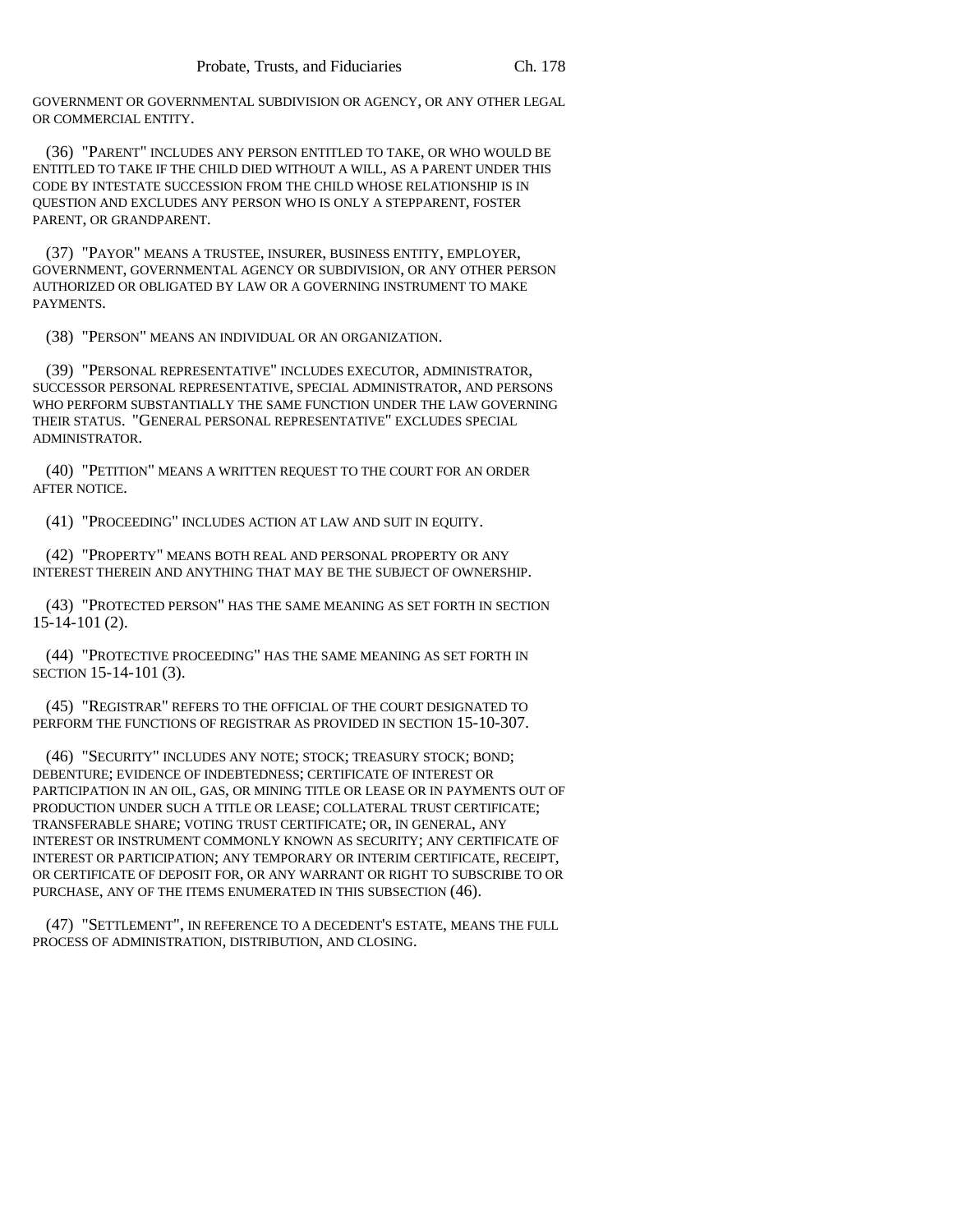(48) "SPECIAL ADMINISTRATOR" MEANS A PERSONAL REPRESENTATIVE AS DESCRIBED BY SECTIONS 15-12-614 TO 15-12-618.

(49) "STATE" MEANS ANY STATE OF THE UNITED STATES, THE DISTRICT OF COLUMBIA, THE COMMONWEALTH OF PUERTO RICO, AND ANY TERRITORY OR INSULAR POSSESSION SUBJECT TO THE JURISDICTION OF THE UNITED STATES.

(50) "SUCCESSOR PERSONAL REPRESENTATIVE" MEANS A PERSONAL REPRESENTATIVE, OTHER THAN A SPECIAL ADMINISTRATOR, WHO IS APPOINTED TO SUCCEED A PREVIOUSLY APPOINTED PERSONAL REPRESENTATIVE.

(51) "SUCCESSORS" MEANS PERSONS OTHER THAN CREDITORS, WHO ARE ENTITLED TO PROPERTY OF A DECEDENT UNDER HIS OR HER WILL OR THIS CODE.

(52) "SUPERVISED ADMINISTRATION" MEANS THE PROCEEDINGS DESCRIBED IN PART 5 OF ARTICLE 12 OF THIS TITLE.

(53) "SURVIVE" MEANS THAT AN INDIVIDUAL HAS NEITHER PREDECEASED AN EVENT, INCLUDING THE DEATH OF ANOTHER INDIVIDUAL, NOR IS DEEMED TO HAVE PREDECEASED AN EVENT UNDER SECTION 15-11-104, 15-11-702, OR 15-11-712. THE TERM INCLUDES ITS DERIVATIVES, SUCH AS "SURVIVES", "SURVIVED", "SURVIVOR", AND "SURVIVING".

(54) "TESTACY PROCEEDING" MEANS A PROCEEDING TO ESTABLISH A WILL OR DETERMINE INTESTACY.

(55) "TESTATOR" INCLUDES AN INDIVIDUAL OF EITHER SEX.

(56) "TRUST" INCLUDES AN EXPRESS TRUST, PRIVATE OR CHARITABLE, WITH ADDITIONS THERETO, WHEREVER AND HOWEVER CREATED AND ANY AMENDMENTS TO SUCH TRUSTS. "TRUST" ALSO INCLUDES A TRUST CREATED OR DETERMINED BY JUDGMENT OR DECREE UNDER WHICH THE TRUST IS TO BE ADMINISTERED IN THE MANNER OF AN EXPRESS TRUST. "TRUST" EXCLUDES OTHER CONSTRUCTIVE TRUSTS AND EXCLUDES RESULTING TRUSTS; CONSERVATORSHIPS; PERSONAL REPRESENTATIVES; ACCOUNTS AS DEFINED IN SECTION 15-15-201 (1); CUSTODIAL ARRANGEMENTS PURSUANT TO THE "COLORADO UNIFORM TRANSFERS TO MINORS ACT", ARTICLE 50 OF TITLE 11, C.R.S.; BUSINESS TRUSTS PROVIDING FOR CERTIFICATES TO BE ISSUED TO BENEFICIARIES; COMMON TRUST FUNDS; VOTING TRUSTS; SECURITY ARRANGEMENTS; LIQUIDATION TRUSTS; TRUSTS FOR THE PRIMARY PURPOSE OF PAYING DEBTS, DIVIDENDS, INTEREST, SALARIES, WAGES, PROFITS, PENSIONS, OR EMPLOYEE BENEFITS OF ANY KIND; AND ANY ARRANGEMENT UNDER WHICH A PERSON IS NOMINEE OR ESCROWEE FOR ANOTHER.

(57) "TRUSTEE" INCLUDES AN ORIGINAL, ADDITIONAL, OR SUCCESSOR TRUSTEE, WHETHER OR NOT APPOINTED OR CONFIRMED BY COURT.

(58) "WARD" MEANS AN INDIVIDUAL DESCRIBED IN SECTION 15-14-101 (4).

(59) "WILL" INCLUDES ANY CODICIL AND ANY TESTAMENTARY INSTRUMENT THAT MERELY APPOINTS AN EXECUTOR, REVOKES OR REVISES ANOTHER WILL, NOMINATES A GUARDIAN, OR EXPRESSLY EXCLUDES OR LIMITS THE RIGHT OF AN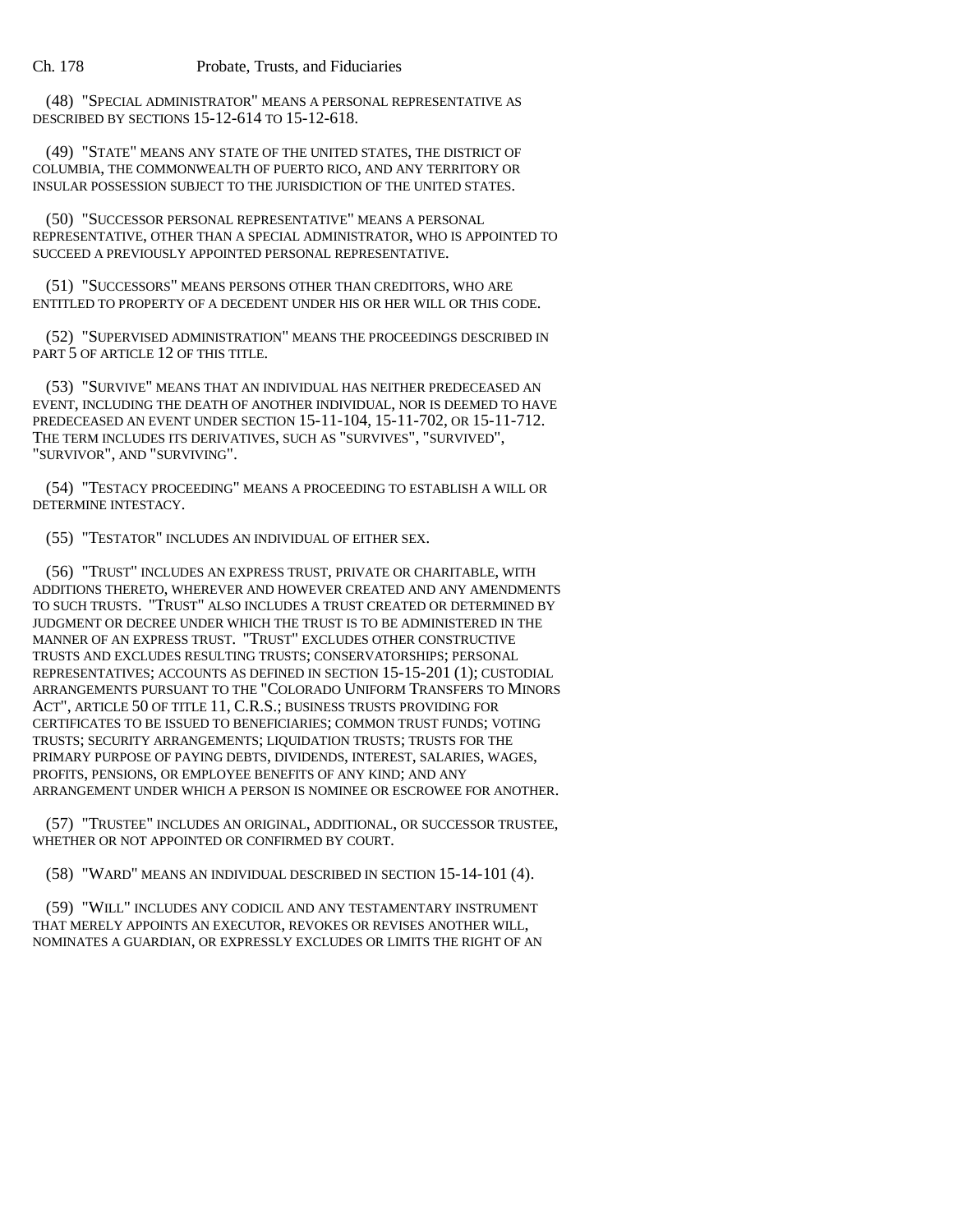INDIVIDUAL OR CLASS TO SUCCEED TO PROPERTY OF THE DECEDENT PASSING BY INTESTATE SUCCESSION.

**SECTION 3.** Parts 1, 2, 3, 4, 5, 6, 7, 8, and 9 of article 11 of title 15, Colorado Revised Statutes, 1987 Repl. Vol., as amended, are REPEALED AND REENACTED, WITH AMENDMENTS, to read:

# PART 1 INTESTATE SUCCESSION

**15-11-101. Intestate estate.** (1) ANY PART OF A DECEDENT'S ESTATE NOT EFFECTIVELY DISPOSED OF BY WILL OR OTHERWISE PASSES BY INTESTATE SUCCESSION TO THE DECEDENT'S HEIRS AS PRESCRIBED IN THIS CODE, EXCEPT AS MODIFIED BY THE DECEDENT'S WILL.

(2) A DECEDENT BY WILL MAY EXPRESSLY EXCLUDE OR LIMIT THE RIGHT OF AN INDIVIDUAL OR CLASS TO SUCCEED TO PROPERTY OF THE DECEDENT PASSING BY INTESTATE SUCCESSION. IF THAT INDIVIDUAL OR A MEMBER OF THAT CLASS SURVIVES THE DECEDENT, THE SHARE OF THE DECEDENT'S INTESTATE ESTATE TO WHICH THAT INDIVIDUAL OR CLASS WOULD HAVE SUCCEEDED PASSES AS IF THAT INDIVIDUAL OR EACH MEMBER OF THAT CLASS HAD DISCLAIMED HIS OR HER INTESTATE SHARE.

**15-11-102. Share of spouse.** THE VARIOUS POSSIBLE CIRCUMSTANCES DESCRIBING THE DECEDENT, HIS OR HER SURVIVING SPOUSE, AND THEIR SURVIVING DESCENDANTS, IF ANY, ARE SET FORTH IN THIS SECTION TO BE UTILIZED IN DETERMINING THE INTESTATE SHARE OF THE DECEDENT'S SURVIVING SPOUSE. IF MORE THAN ONE CIRCUMSTANCE IS APPLICABLE, THE CIRCUMSTANCE THAT PRODUCES THE SMALLEST SHARE FOR THE SURVIVING SPOUSE SHALL BE APPLIED.

(1) IF:

(a) NO DESCENDANT OR PARENT OF THE DECEDENT SURVIVES THE DECEDENT, THEN THE SURVIVING SPOUSE RECEIVES THE ENTIRE INTESTATE ESTATE; OR

(b) ALL OF THE DECEDENT'S SURVIVING DESCENDANTS ARE ALSO DESCENDANTS OF THE SURVIVING SPOUSE AND THERE ARE NO OTHER DESCENDANTS OF THE SURVIVING SPOUSE WHO SURVIVE THE DECEDENT, THEN THE SURVIVING SPOUSE RECEIVES THE ENTIRE INTESTATE ESTATE;

(2) IF NO DESCENDANT OF THE DECEDENT SURVIVES THE DECEDENT, BUT A PARENT OF THE DECEDENT SURVIVES THE DECEDENT, THEN THE SURVIVING SPOUSE RECEIVES THE FIRST TWO HUNDRED THOUSAND DOLLARS, PLUS THREE-FOURTHS OF ANY BALANCE OF THE INTESTATE ESTATE;

(3) IF ALL OF THE DECEDENT'S SURVIVING DESCENDANTS ARE ALSO DESCENDANTS OF THE SURVIVING SPOUSE, AND THE SURVIVING SPOUSE HAS ONE OR MORE SURVIVING DESCENDANTS WHO ARE NOT DESCENDANTS OF THE DECEDENT, THEN THE SURVIVING SPOUSE RECEIVES THE FIRST ONE HUNDRED FIFTY THOUSAND DOLLARS, PLUS ONE-HALF OF ANY BALANCE OF THE INTESTATE ESTATE;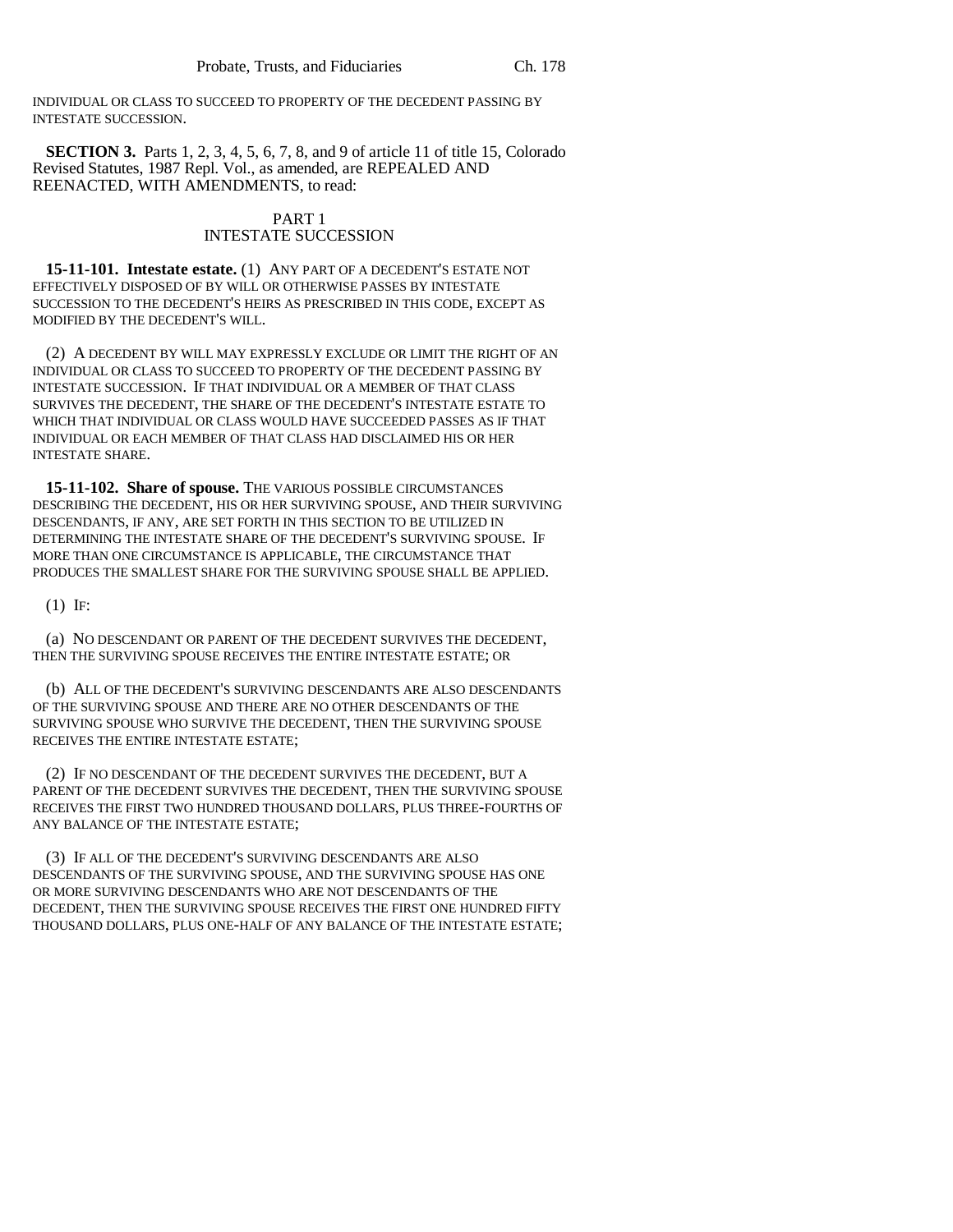(4) IF ONE OR MORE OF THE DECEDENT'S SURVIVING DESCENDANTS ARE NOT DESCENDANTS OF THE DECEDENT'S SURVIVING SPOUSE, AND ALL OF SUCH SURVIVING DESCENDANTS ARE ADULTS, THEN THE SURVIVING SPOUSE RECEIVES THE FIRST ONE HUNDRED THOUSAND DOLLARS, PLUS ONE-HALF OF ANY BALANCE OF THE INTESTATE ESTATE;

(5) IF ONE OR MORE OF THE DECEDENT'S SURVIVING DESCENDANTS ARE NOT DESCENDANTS OF THE DECEDENT'S SURVIVING SPOUSE, AND IF ONE OR MORE OF SUCH DESCENDANTS ARE MINORS, THEN THE SURVIVING SPOUSE RECEIVES ONE-HALF OF THE INTESTATE ESTATE.

**15-11-103. Share of heirs other than surviving spouse.** ANY PART OF THE INTESTATE ESTATE NOT PASSING TO THE DECEDENT'S SURVIVING SPOUSE UNDER SECTION 15-11-102, OR THE ENTIRE INTESTATE ESTATE IF THERE IS NO SURVIVING SPOUSE, PASSES IN THE FOLLOWING ORDER TO THE INDIVIDUALS DESIGNATED WHO SURVIVE THE DECEDENT:

(1) TO THE DECEDENT'S DESCENDANTS BY REPRESENTATION;

(2) IF THERE IS NO SURVIVING DESCENDANT, TO THE DECEDENT'S PARENTS EQUALLY IF BOTH SURVIVE, OR TO THE DECEDENT'S SURVIVING PARENT;

(3) IF THERE IS NO SURVIVING DESCENDANT OR SURVIVING PARENT, TO THE SURVIVING DESCENDANTS OF THE DECEDENT'S PARENTS OR EITHER OF THEM BY REPRESENTATION;

(4) IF THERE IS NO SURVIVING DESCENDANT, SURVIVING PARENT, OR SURVIVING DESCENDANT OF A PARENT, TO THE DECEDENT'S SURVIVING GRANDPARENTS, OR ANY OF THEM, IN EQUAL SHARES;

(5) IF THERE IS NO SURVIVING DESCENDANT, SURVIVING PARENT, SURVIVING DESCENDANT OF A PARENT, OR SURVIVING GRANDPARENT, TO THE SURVIVING DESCENDANTS OF THE DECEDENT'S GRANDPARENTS BY REPRESENTATION.

(6) IF THERE IS NO SURVIVING HEIR UNDER SUBSECTIONS (1) TO (5) OF THIS SECTION, AND IF A BIRTH CHILD OR BIRTH CHILDREN FILE A CLAIM FOR INHERITANCE WITH THE COURT HAVING PROBATE JURISDICTION FOR THE DECEDENT'S ESTATE WITHIN NINETY DAYS OF DECEDENT'S DEATH, TO THE DECEDENT'S SURVIVING BIRTH CHILD OR CHILDREN BY REPRESENTATION;

(7) IF THERE IS NO SURVIVING HEIR UNDER SUBSECTIONS (1) TO (6) OF THIS SECTION, AND IF A BIRTH PARENT OR BIRTH PARENTS FILE A CLAIM FOR INHERITANCE WITH THE COURT HAVING PROBATE JURISDICTION FOR THE DECEDENT'S ESTATE WITHIN NINETY DAYS OF DECEDENT'S DEATH, TO THE DECEDENT'S BIRTH PARENTS EQUALLY IF BOTH SURVIVE, OR TO THE SURVIVING BIRTH PARENT.

**15-11-104. Requirement that heir survive decedent for one hundred twenty hours.** AN INDIVIDUAL WHO FAILS TO SURVIVE THE DECEDENT BY ONE HUNDRED TWENTY HOURS IS DEEMED TO HAVE PREDECEASED THE DECEDENT FOR THE PURPOSES OF EXEMPT PROPERTY, AND INTESTATE SUCCESSION, AND THE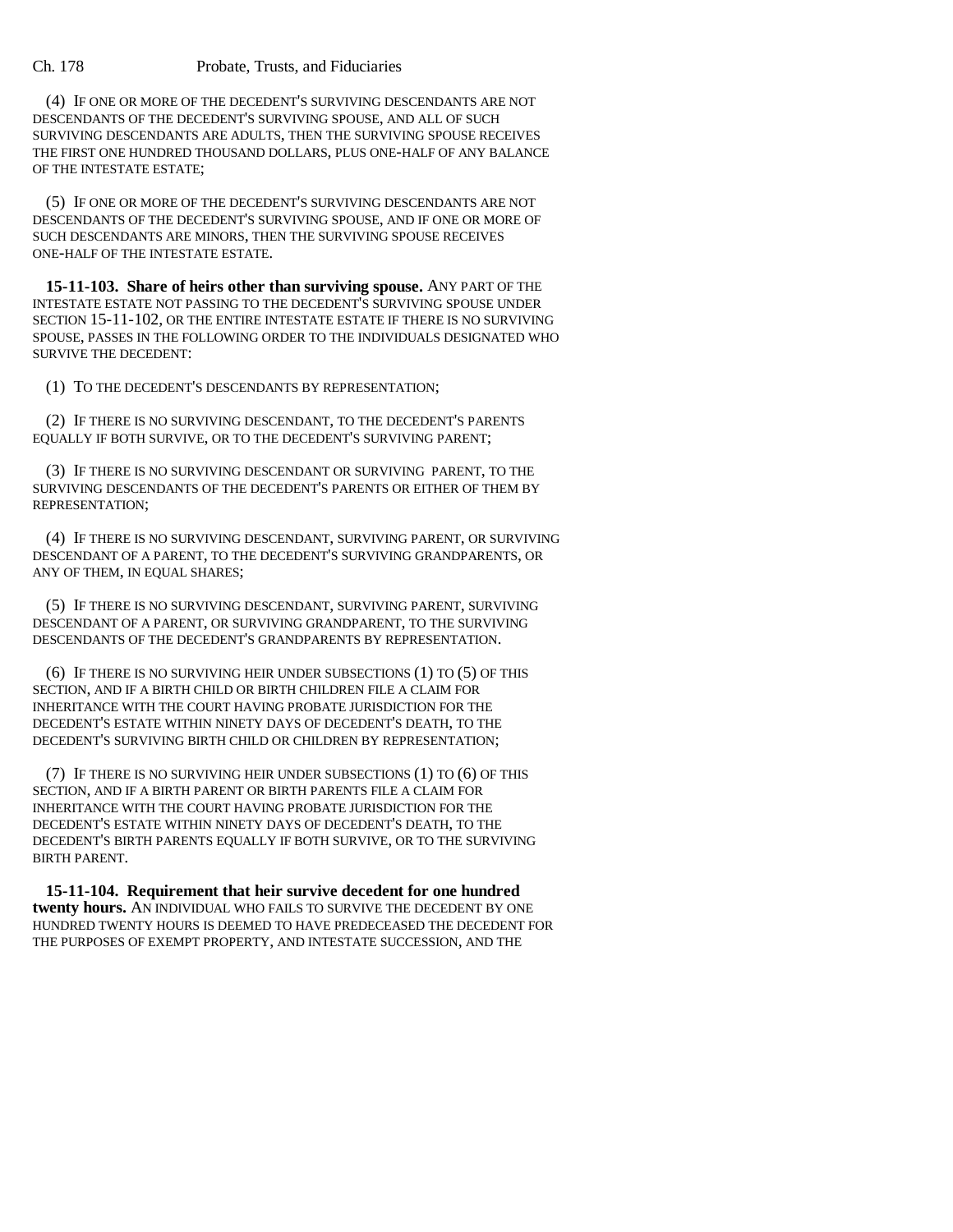DECEDENT'S HEIRS ARE DETERMINED ACCORDINGLY. IF THE TIME OF DEATH OF A DECEDENT OR OF AN INDIVIDUAL WHO WOULD OTHERWISE BE AN HEIR, OR THE TIMES OF DEATH OF BOTH, CANNOT BE DETERMINED, AND IT IS NOT ESTABLISHED BY CLEAR AND CONVINCING EVIDENCE THAT THE INDIVIDUAL WHO WOULD OTHERWISE BE AN HEIR SURVIVED THE DECEDENT BY ONE HUNDRED TWENTY HOURS, IT IS DEEMED THAT THE INDIVIDUAL FAILED TO SURVIVE FOR THE REQUIRED PERIOD. THIS SECTION IS NOT TO BE APPLIED IF ITS APPLICATION WOULD RESULT IN A TAKING OF INTESTATE ESTATE BY THE STATE UNDER SECTION 15-11-105 OR WHEN THE PROVISIONS OF SECTION 15-11-712 RELATING TO SIMULTANEOUS DEATH ARE APPLICABLE.

**15-11-105. No taker.** IF THERE IS NO TAKER UNDER THE PROVISIONS OF THIS ARTICLE, THE INTESTATE ESTATE PASSES TO THE STATE OF COLORADO, SUBJECT TO THE PROVISIONS OF SECTION 15-12-914.

**15-11-106. By representation.** (1) **Definitions.** AS USED IN THIS SECTION, UNLESS THE CONTEXT OTHERWISE REQUIRES:

(a) "DECEASED DESCENDANT", "DECEASED PARENT", OR "DECEASED GRANDPARENT" MEANS A DESCENDANT, PARENT, OR GRANDPARENT WHO EITHER PREDECEASED THE DECEDENT OR IS DEEMED TO HAVE PREDECEASED THE DECEDENT UNDER SECTION 15-11-104.

(b) "SURVIVING DESCENDANT" MEANS A DESCENDANT WHO NEITHER PREDECEASED THE DECEDENT NOR IS DEEMED TO HAVE PREDECEASED THE DECEDENT UNDER SECTION 15-11-104.

(2) **Decedent's descendants.** IF, UNDER SECTION 15-11-103 (1), A DECEDENT'S INTESTATE ESTATE OR A PART THEREOF PASSES "BY REPRESENTATION" TO THE DECEDENT'S DESCENDANTS, THE ESTATE OR PART THEREOF IS DIVIDED INTO AS MANY EQUAL SHARES AS THERE ARE (i) SURVIVING DESCENDANTS IN THE GENERATION NEAREST TO THE DECEDENT WHICH CONTAINS ONE OR MORE SURVIVING DESCENDANTS AND (ii) DECEASED DESCENDANTS IN THE SAME GENERATION WHO LEFT SURVIVING DESCENDANTS, IF ANY. EACH SURVIVING DESCENDANT IN THE NEAREST GENERATION IS ALLOCATED ONE SHARE. THE REMAINING SHARES, IF ANY, ARE COMBINED AND THEN DIVIDED IN THE SAME MANNER AMONG THE SURVIVING DESCENDANTS OF THE DECEASED DESCENDANTS AS IF THE SURVIVING DESCENDANTS WHO ARE ALLOCATED A SHARE AND THEIR SURVIVING DESCENDANTS HAD PREDECEASED THE DECEDENT.

(3) **Descendants of parents or grandparents.** IF, UNDER SECTION 15-11-103 (3) OR (5), A DECEDENT'S INTESTATE ESTATE OR A PART THEREOF PASSES "BY REPRESENTATION" TO THE DESCENDANTS OF THE DECEDENT'S DECEASED PARENTS OR EITHER OF THEM, OR TO THE DESCENDANTS OF THE DECEDENT'S DECEASED GRANDPARENTS OR ANY OF THEM, THE ESTATE OR PART THEREOF IS DIVIDED INTO AS MANY EQUAL SHARES AS THERE ARE (i) SURVIVING DESCENDANTS IN THE GENERATION NEAREST TO THE DECEASED PARENTS OR EITHER OF THEM, OR THE DECEASED GRANDPARENTS OR ANY OF THEM, THAT CONTAINS ONE OR MORE SURVIVING DESCENDANTS AND (ii) DECEASED DESCENDANTS IN THE SAME GENERATION WHO LEFT SURVIVING DESCENDANTS, IF ANY. EACH SURVIVING DESCENDANT IN THE NEAREST GENERATION IS ALLOCATED ONE SHARE. THE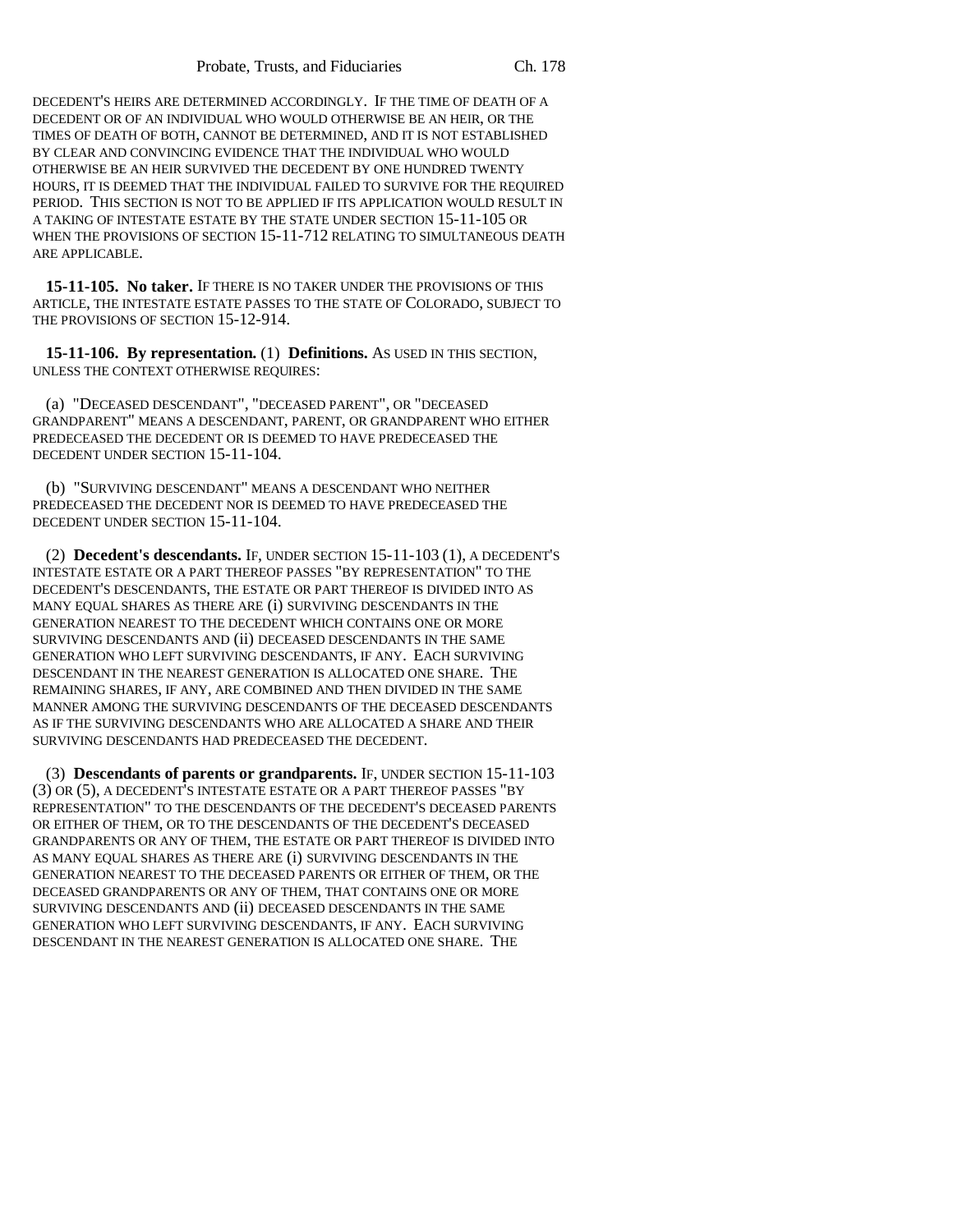REMAINING SHARES, IF ANY, ARE COMBINED AND THEN DIVIDED IN THE SAME MANNER AMONG THE SURVIVING DESCENDANTS OF THE DECEASED DESCENDANTS AS IF THE SURVIVING DESCENDANTS WHO WERE ALLOCATED A SHARE AND THEIR SURVIVING DESCENDANTS HAD PREDECEASED THE DECEDENT.

**15-11-107. Kindred of half blood.** RELATIVES OF HALF BLOOD INHERIT THE SAME SHARE THEY WOULD INHERIT IF THEY WERE OF WHOLE BLOOD.

**15-11-108. After-born heirs.** RELATIVES OF THE DECEDENT CONCEIVED BEFORE THE DECEDENT'S DEATH BUT BORN THEREAFTER INHERIT AS IF THEY HAD BEEN BORN IN THE LIFETIME OF THE DECEDENT IF THE RELATIVE LIVES ONE HUNDRED TWENTY HOURS OR MORE AFTER BIRTH.

**15-11-109. Advancements.** (1) IF AN INDIVIDUAL DIES INTESTATE AS TO ALL OR A PORTION OF HIS OR HER ESTATE, PROPERTY THE DECEDENT GAVE DURING THE DECEDENT'S LIFETIME TO AN INDIVIDUAL WHO, AT THE DECEDENT'S DEATH, IS AN HEIR IS TREATED AS AN ADVANCEMENT AGAINST THE HEIR'S INTESTATE SHARE ONLY IF (i) THE DECEDENT DECLARED IN A CONTEMPORANEOUS WRITING OR THE HEIR ACKNOWLEDGED IN WRITING THAT THE GIFT IS AN ADVANCEMENT, OR (ii) THE DECEDENT'S CONTEMPORANEOUS WRITING OR THE HEIR'S WRITTEN ACKNOWLEDGEMENT OTHERWISE INDICATES THAT THE GIFT IS TO BE TAKEN INTO ACCOUNT IN COMPUTING THE DIVISION AND DISTRIBUTION OF THE DECEDENT'S INTESTATE ESTATE.

(2) FOR THE PURPOSES OF SUBSECTION (1) OF THIS SECTION, PROPERTY ADVANCED IS VALUED AS OF THE TIME THE HEIR CAME INTO POSSESSION OR ENJOYMENT OF THE PROPERTY OR AS OF THE TIME OF THE DECEDENT'S DEATH, WHICHEVER FIRST OCCURS.

(3) IF THE RECIPIENT OF THE PROPERTY FAILS TO SURVIVE THE DECEDENT, THE PROPERTY IS NOT TAKEN INTO ACCOUNT IN COMPUTING THE DIVISION AND DISTRIBUTION OF THE DECEDENT'S INTESTATE ESTATE, UNLESS THE DECEDENT'S CONTEMPORANEOUS WRITING PROVIDES OTHERWISE.

(4) AN HEIR WHO HAS RECEIVED FROM THE INTESTATE ESTATE MORE THAN HIS OR HER SHARE SHALL IN NO CASE BE REQUIRED TO REFUND, EXCEPT AS OTHERWISE PROVIDED BY SECTION 15-11-203.

**15-11-110. Debts to decedent.** A DEBT OWED TO A DECEDENT IS NOT CHARGED AGAINST THE INTESTATE SHARE OF ANY INDIVIDUAL EXCEPT THE DEBTOR. IF THE DEBTOR FAILS TO SURVIVE THE DECEDENT, THE DEBT IS NOT TAKEN INTO ACCOUNT IN COMPUTING THE INTESTATE SHARE OF THE DEBTOR'S DESCENDANTS.

**15-11-111. Alienage.** NO INDIVIDUAL IS DISQUALIFIED TO TAKE AS AN HEIR, DEVISEE, GRANTEE, LESSEE, MORTGAGEE, ASSIGNEE, OR OTHER TRANSFEREE BECAUSE THE INDIVIDUAL OR AN INDIVIDUAL THROUGH WHOM HE OR SHE CLAIMS IS OR HAS BEEN AN ALIEN.

**15-11-112. Dower and courtesy abolished.** THE ESTATES OF DOWER AND COURTESY ARE ABOLISHED.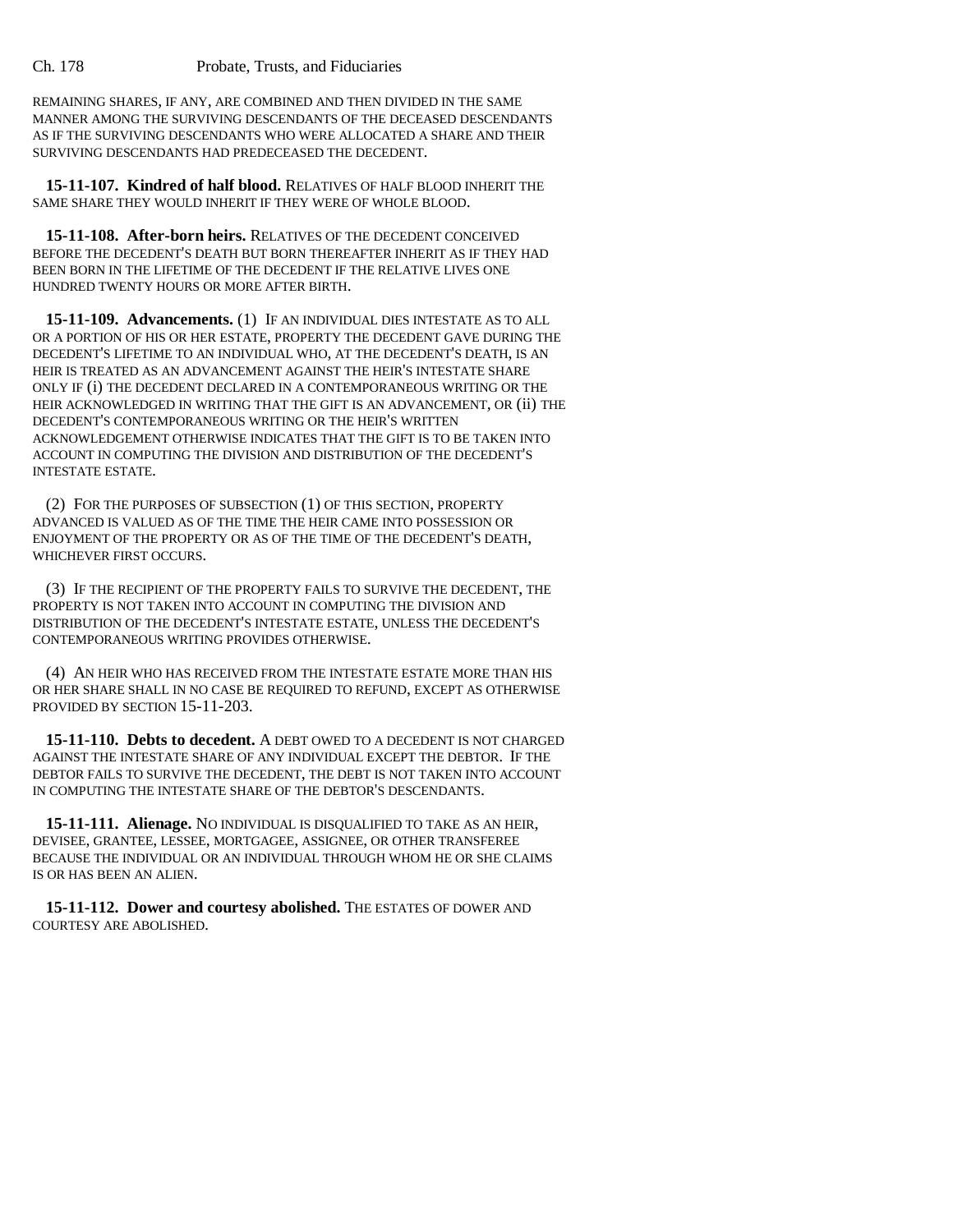**15-11-113. Individuals related to decedent through two blood lines.** AN INDIVIDUAL WHO IS RELATED TO THE DECEDENT THROUGH TWO BLOOD LINES OF RELATIONSHIP IS ENTITLED TO ONLY A SINGLE SHARE BASED UPON THE RELATIONSHIP WHICH WOULD ENTITLE THE INDIVIDUAL TO THE LARGER SHARE.

**15-11-114. Parent and child relationship.** (1) EXCEPT AS PROVIDED IN SUBSECTIONS (2) AND (3) OF THIS SECTION FOR THE PURPOSES OF INTESTATE SUCCESSION BY, THROUGH, OR FROM A PERSON, AN INDIVIDUAL IS THE CHILD OF HIS OR HER BIRTH PARENTS REGARDLESS OF THEIR MARITAL STATUS. THE PARENT AND CHILD RELATIONSHIP MAY BE ESTABLISHED UNDER THE "UNIFORM PARENTAGE ACT", ARTICLE 4 OF TITLE 19, C.R.S.

(2) FOR PURPOSES OF INTESTATE SUCCESSION BY, THROUGH, OR FROM A PERSON, AN ADOPTED INDIVIDUAL IS THE CHILD OF HIS OR HER ADOPTING PARENT OR PARENTS AND NOT OF HIS OR HER BIRTH PARENTS, EXCEPT FOR INHERITANCE RIGHTS AS SPECIFIED IN SECTION 15-11-103 (6) AND (7), BUT THE ADOPTION OF A CHILD BY THE SPOUSE OF EITHER BIRTH PARENT HAS NO EFFECT ON THE RELATIONSHIP BETWEEN THE CHILD AND THE BIRTH PARENT WHOSE SPOUSE HAS ADOPTED THE CHILD.

(3) IF THE CHILD HAS NOT BEEN ADOPTED, INHERITANCE FROM OR THROUGH A CHILD BY EITHER BIRTH PARENT OR HIS OR HER PARENT'S KINDRED IS PRECLUDED UNLESS THAT BIRTH PARENT HAS ACKNOWLEDGED THE CHILD AS HIS OR HERS, AND HAS NOT REFUSED TO SUPPORT THE CHILD.

## PART 2 ELECTIVE-SHARE OF SURVIVING SPOUSE

**15-11-201. Right to elective-share.** (1) **Elective-share amount.** THE SURVIVING SPOUSE OF A DECEDENT WHO DIES DOMICILED IN THIS STATE HAS A RIGHT OF ELECTION, UNDER THE LIMITATIONS AND CONDITIONS STATED IN THIS PART 2, TO TAKE AN ELECTIVE-SHARE AMOUNT NOT GREATER THAN ONE-HALF OF THE VALUE OF THE AUGMENTED ESTATE, DETERMINED BY THE LENGTH OF TIME THE SPOUSE AND THE DECEDENT WERE MARRIED TO EACH OTHER, IN ACCORDANCE WITH THE FOLLOWING SCHEDULE:

| IF THE DECEDENT AND THE                                     | THE ELECTIVE-SHARE           |
|-------------------------------------------------------------|------------------------------|
| SPOUSE WERE MARRIED TO                                      | PERCENTAGE IS:               |
| <b>EACH OTHER:</b>                                          |                              |
|                                                             |                              |
| LESS THAN 1 YEAR                                            | SUPPLEMENTAL AMOUNT ONLY.    |
| 1 YEAR BUT LESS THAN 2 YEARS                                | 5% OF THE AUGMENTED ESTATE.  |
| 2 YEARS BUT LESS THAN 3 YEARS                               | 10% OF THE AUGMENTED ESTATE. |
| 3 YEARS BUT LESS THAN 4 YEARS                               | 15% OF THE AUGMENTED ESTATE. |
| 4 YEARS BUT LESS THAN 5 YEARS                               | 20% OF THE AUGMENTED ESTATE. |
| 5 YEARS BUT LESS THAN 6 YEARS                               | 25% OF THE AUGMENTED ESTATE. |
| 6 YEARS BUT LESS THAN 7 YEARS                               | 30% OF THE AUGMENTED ESTATE. |
| 7 YEARS BUT LESS THAN 8 YEARS                               | 35% OF THE AUGMENTED ESTATE. |
| 8 YEARS BUT LESS THAN 9 YEARS                               | 40% OF THE AUGMENTED ESTATE. |
| 9 YEARS BUT LESS THAN 10 YEARS 45% OF THE AUGMENTED ESTATE. |                              |
| 10 YEARS OR MORE                                            | 50% OF THE AUGMENTED ESTATE. |
|                                                             |                              |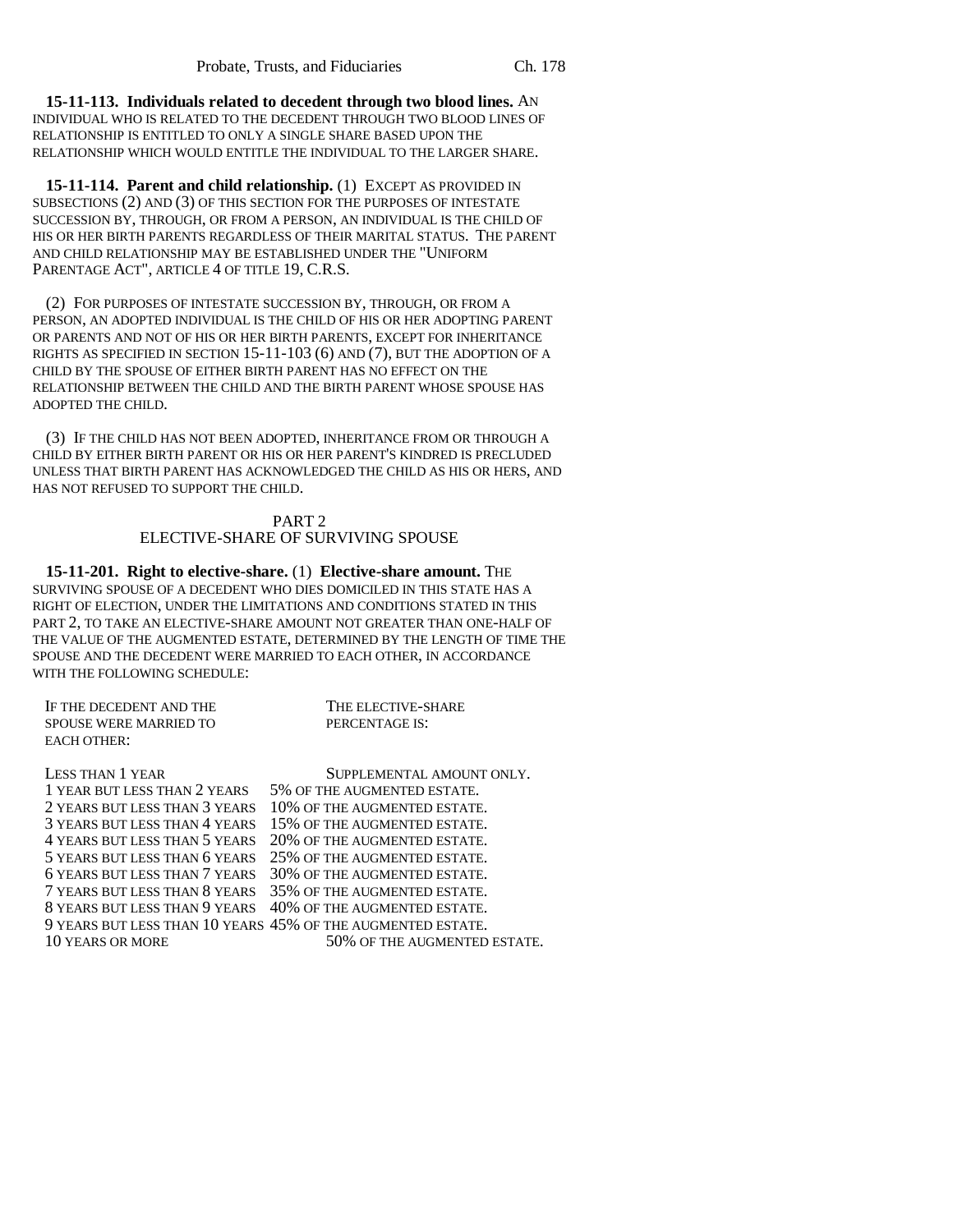(2) **Supplemental elective-share amount.** IF THE SUM OF THE AMOUNTS DESCRIBED IN SECTIONS 15-11-202 (2) (d), 15-11-203 (1) (a), AND THAT PART OF THE ELECTIVE-SHARE AMOUNT PAYABLE FROM THE DECEDENT'S PROBATE ESTATE AND NONPROBATE TRANSFERS TO OTHERS UNDER SECTION 15-11-203 (2) AND (3) IS LESS THAN FIFTY THOUSAND DOLLARS, THE SURVIVING SPOUSE IS ENTITLED TO A SUPPLEMENTAL ELECTIVE-SHARE AMOUNT EQUAL TO FIFTY THOUSAND DOLLARS, MINUS THE SUM OF THE AMOUNTS DESCRIBED IN THOSE SECTIONS. THE SUPPLEMENTAL ELECTIVE-SHARE AMOUNT IS PAYABLE FROM THE DECEDENT'S PROBATE ESTATE AND FROM RECIPIENTS OF THE DECEDENT'S NONPROBATE TRANSFERS TO OTHERS IN THE ORDER OF PRIORITY SET FORTH IN SECTION 15-11-203 (2) AND (3).

(3) **Effect of election on statutory benefits.** IF THE RIGHT OF ELECTION IS EXERCISED BY OR ON BEHALF OF THE SURVIVING SPOUSE, THE SURVIVING SPOUSE'S EXEMPT PROPERTY AND FAMILY ALLOWANCE, IF ANY, ARE NOT CHARGED AGAINST BUT ARE IN ADDITION TO THE ELECTIVE-SHARE AND SUPPLEMENTAL ELECTIVE-SHARE AMOUNTS.

(4) **Nondomiciliary.** THE RIGHT, IF ANY, OF THE SURVIVING SPOUSE OF A DECEDENT WHO DIES DOMICILED OUTSIDE THIS STATE TO TAKE AN ELECTIVE-SHARE IN PROPERTY IN THIS STATE IS GOVERNED BY THE LAW OF THE DECEDENT'S DOMICILE AT DEATH.

**15-11-202. Augmented estate.** (1) **Definitions.** (a) AS USED IN THIS SECTION, UNLESS THE CONTEXT OTHERWISE REQUIRES:

(I) "BONA FIDE PURCHASER" MEANS A PURCHASER FOR VALUE IN GOOD FAITH AND WITHOUT NOTICE OF AN ADVERSE CLAIM. THE NOTATION OF A STATE DOCUMENTARY FEE ON A RECORDED INSTRUMENT PURSUANT TO SECTION 39-13-103, C.R.S., IS PRIMA FACIE EVIDENCE THAT THE TRANSFER DESCRIBED THEREIN WAS MADE TO A BONA FIDE PURCHASER.

(II) "DECEDENT'S NONPROBATE TRANSFERS TO OTHERS" MEANS THE DECEDENT'S NONPROBATE TRANSFERS TO PERSONS, OTHER THAN THE DECEDENT'S SPOUSE, SURVIVING SPOUSE, THE DECEDENT, OR THE DECEDENT'S CREDITORS, ESTATE, OR ESTATE CREDITORS, THAT ARE INCLUDED IN THE AUGMENTED ESTATE UNDER PARAGRAPH (b) OF SUBSECTION (2) OF THIS SECTION.

(III) "FRACTIONAL INTEREST IN PROPERTY HELD IN JOINT TENANCY WITH THE RIGHT OF SURVIVORSHIP", WHETHER THE FRACTIONAL INTEREST IS UNILATERALLY SEVERABLE OR NOT, MEANS THE FRACTION, THE NUMERATOR OF WHICH IS ONE AND THE DENOMINATOR OF WHICH, IF THE DECEDENT WAS A JOINT TENANT, IS ONE PLUS THE NUMBER OF JOINT TENANTS WHO SURVIVE THE DECEDENT AND WHICH, IF THE DECEDENT WAS NOT A JOINT TENANT, IS THE NUMBER OF JOINT TENANTS.

(IV) "MARRIAGE", AS IT RELATES TO A TRANSFER BY THE DECEDENT DURING MARRIAGE, MEANS ANY MARRIAGE OF THE DECEDENT TO THE DECEDENT'S SURVIVING SPOUSE.

(V) "NONADVERSE PARTY" MEANS A PERSON WHO DOES NOT HAVE A SUBSTANTIAL BENEFICIAL INTEREST IN THE TRUST OR OTHER PROPERTY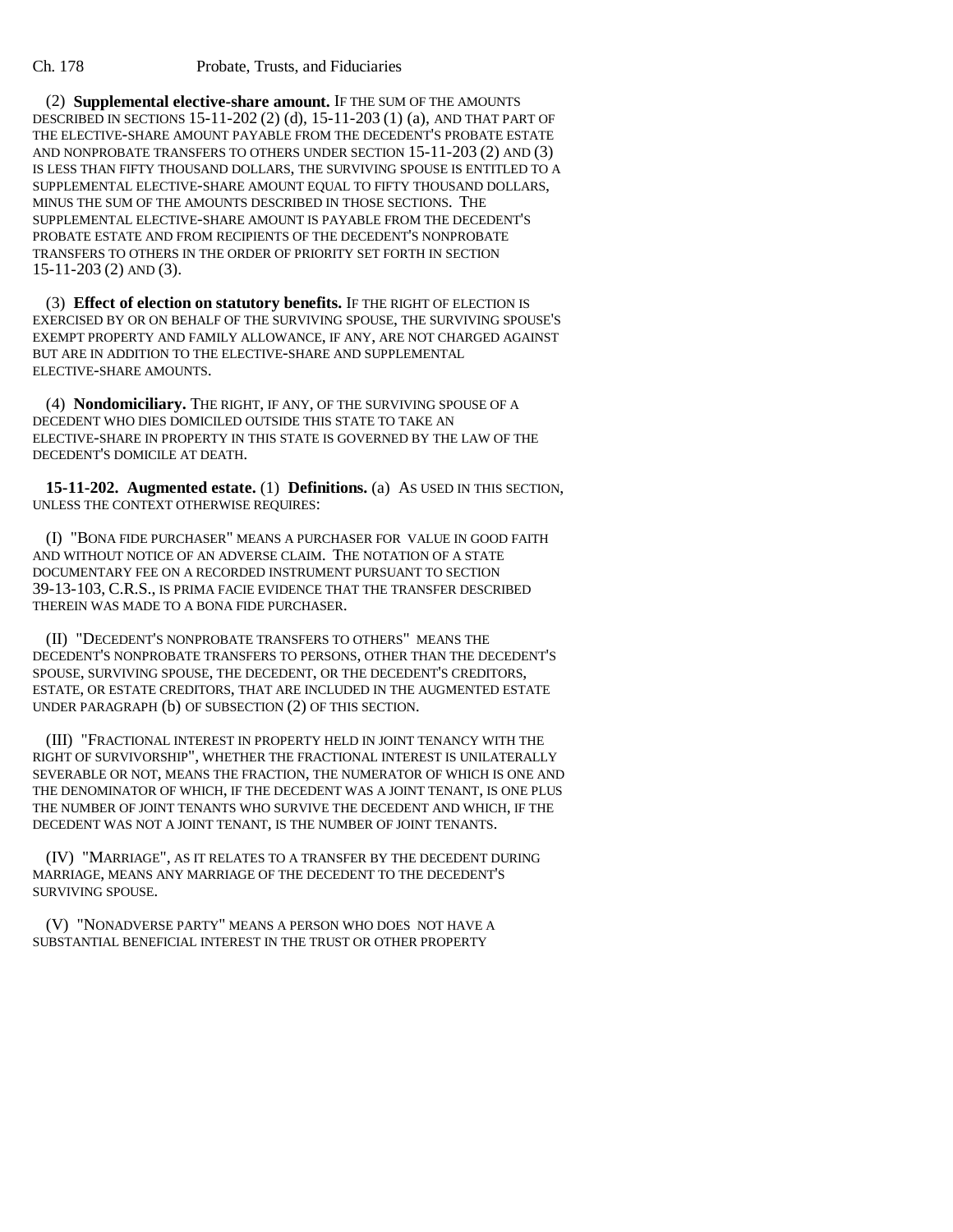ARRANGEMENT THAT WOULD BE ADVERSELY AFFECTED BY THE EXERCISE OR NONEXERCISE OF THE POWER THAT HE OR SHE POSSESSES RESPECTING THE TRUST OR OTHER PROPERTY ARRANGEMENT. A PERSON HAVING A GENERAL POWER OF APPOINTMENT OVER PROPERTY IS DEEMED TO HAVE A BENEFICIAL INTEREST IN THE PROPERTY.

(VI) "POWER" OR "POWER OF APPOINTMENT" INCLUDES A POWER TO DESIGNATE THE BENEFICIARY OF A BENEFICIARY DESIGNATION, INCLUDING BENEFICIARY DESIGNATIONS UNDER INDIVIDUAL RETIREMENT ACCOUNTS AND ANNUITIES DESCRIBED IN SECTION 408 OF THE FEDERAL "INTERNAL REVENUE CODE OF 1986", AS AMENDED, AS WELL AS OTHER PENSION PLANS OR ARRANGEMENTS NOT SUBJECT TO PART 2 (SECTION 201 ET SEQ.) OF THE FEDERAL "EMPLOYEE RETIREMENT INCOME SECURITY ACT OF 1974", AS AMENDED (29 U.S.C. SEC. 1051 ET SEQ.).

(VII) "PRESENTLY EXERCISABLE GENERAL POWER OF APPOINTMENT" MEANS A POWER OF APPOINTMENT UNDER WHICH, AT THE TIME IN QUESTION, THE DECEDENT, WHETHER OR NOT HE OR SHE THEN HAD THE CAPACITY TO EXERCISE THE POWER, HELD A POWER TO CREATE A PRESENT OR FUTURE INTEREST IN HIMSELF OR HERSELF, HIS OR HER CREDITORS, HIS OR HER ESTATE, OR THE CREDITORS OF HIS OR HER ESTATE, AND INCLUDES A POWER TO REVOKE OR INVADE THE PRINCIPAL OF A TRUST OR OTHER PROPERTY ARRANGEMENT.

(VIII) "PROBATE ESTATE" MEANS PROPERTY, WHETHER REAL OR PERSONAL, MOVABLE OR IMMOVABLE, WHEREVER SITUATED, THAT WOULD PASS BY INTESTATE SUCCESSION IF THE DECEDENT DIED WITHOUT A VALID WILL.

(IX) (RESERVED)

(X) (RESERVED)

(XI) "TRANSFER", AS IT RELATES TO A TRANSFER BY, OR ON BEHALF OF, THE DECEDENT, INCLUDES:

(A) AN EXERCISE OR RELEASE OF A PRESENTLY EXERCISABLE GENERAL POWER OF APPOINTMENT HELD BY THE DECEDENT;

(B) A LAPSE AT DEATH OF A PRESENTLY EXERCISABLE GENERAL POWER OF APPOINTMENT HELD BY THE DECEDENT; AND

(C) AN EXERCISE, RELEASE, OR LAPSE OF A PRESENTLY EXERCISABLE GENERAL POWER OF APPOINTMENT THAT THE DECEDENT CREATED IN HIMSELF OR HERSELF AND OF A POWER DESCRIBED IN SUB-SUBPARAGRAPH (B) OF SUBPARAGRAPH (II) OF PARAGRAPH (b) OF SUBSECTION (2) OF THIS SECTION THAT THE DECEDENT CONFERRED ON A NONADVERSE PARTY.

(XII) "VALUE", UNLESS OTHERWISE INDICATED, MEANS FAIR MARKET VALUE AS OF THE DECEDENT'S DATE OF DEATH.

(b) IN SUB-SUBPARAGRAPH (A) OF SUBPARAGRAPH (III) OF PARAGRAPH (b) OF SUBSECTION (2) OF THIS SECTION, "TERMINATION", WITH RESPECT TO A RIGHT OR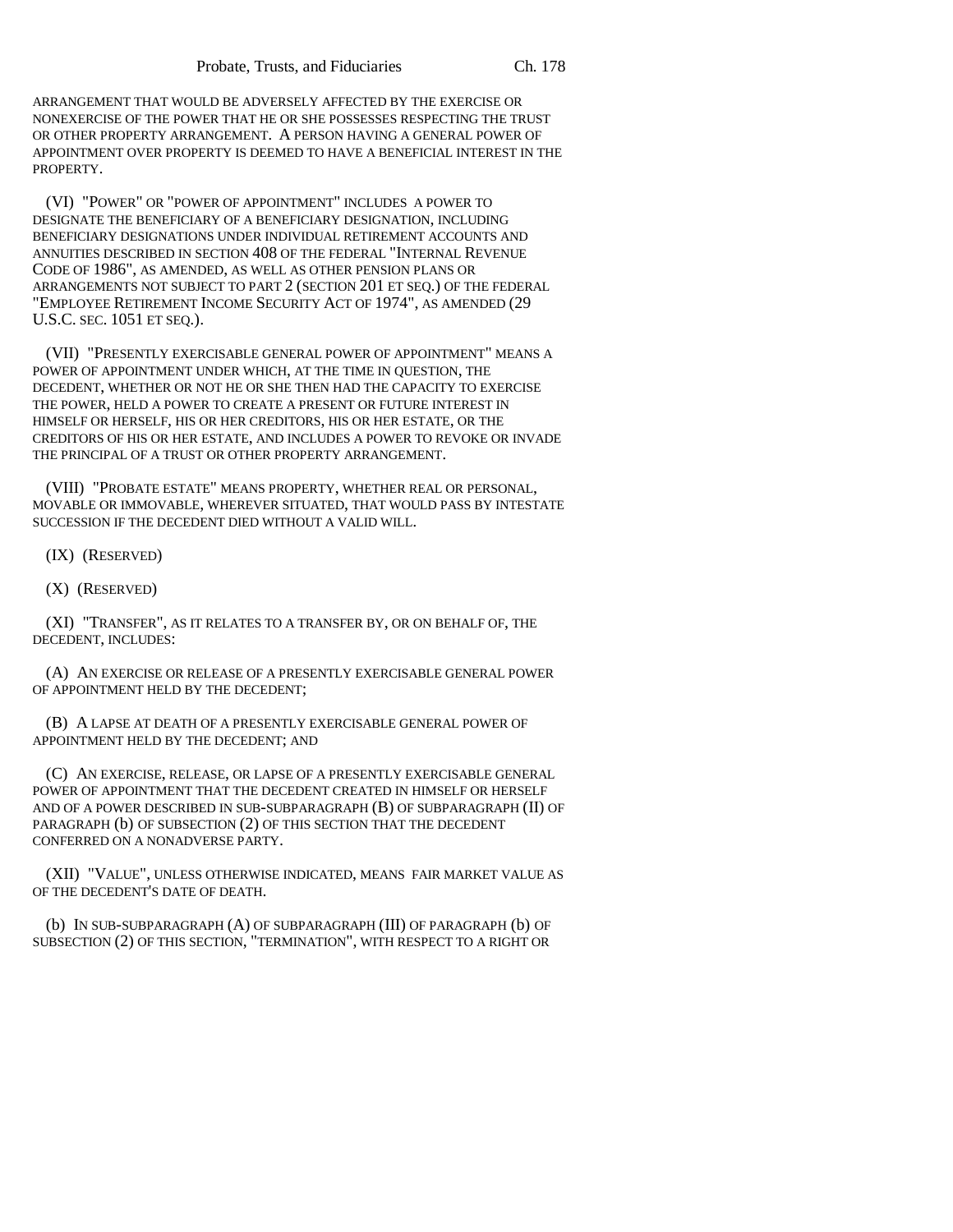INTEREST IN PROPERTY, MEANS THAT THE RIGHT OR INTEREST TERMINATED BY THE TERMS OF THE GOVERNING INSTRUMENT OR THAT THE DECEDENT TRANSFERRED OR RELINQUISHED THE RIGHT OR INTEREST; AND, WITH RESPECT TO A POWER OVER PROPERTY, MEANS THAT THE POWER TERMINATED BY EXERCISE, RELEASE, LAPSE, IN DEFAULT, OR OTHERWISE; EXCEPT THAT, WITH RESPECT TO A POWER DESCRIBED IN SUB-SUBPARAGRAPH (A) OF SUBPARAGRAPH (I) OF PARAGRAPH (b) OF SUBSECTION (2) OF THIS SECTION, "TERMINATION" MEANS THAT THE POWER TERMINATED BY EXERCISE OR RELEASE, BUT NOT BY LAPSE NOR IN DEFAULT OR OTHERWISE.

(2) **Property included in augmented estate.** THE AUGMENTED ESTATE CONSISTS OF THE SUM OF:

(a) THE VALUE OF THE DECEDENT'S PROBATE ESTATE, REDUCED BY FUNERAL AND ADMINISTRATIVE EXPENSES, FAMILY ALLOWANCE, EXEMPT PROPERTY, AND ENFORCEABLE CLAIMS;

(b) THE VALUE OF THE DECEDENT'S NONPROBATE TRANSFERS TO OTHERS, WHICH ARE COMPOSED OF ALL PROPERTY, WHETHER REAL OR PERSONAL, MOVABLE OR IMMOVABLE, WHEREVER SITUATED, NOT INCLUDED IN THE DECEDENT'S PROBATE ESTATE, OF ANY OF THE FOLLOWING TYPES:

(I) PROPERTY OF ANY OF THE FOLLOWING TYPES THAT PASSED OUTSIDE PROBATE AT THE DECEDENT'S DEATH:

(A) PROPERTY OVER WHICH THE DECEDENT ALONE, IMMEDIATELY BEFORE DEATH, HELD OR RETAINED A PRESENTLY EXERCISABLE GENERAL POWER OF APPOINTMENT; THE AMOUNT INCLUDED IS THE VALUE OF THE PROPERTY SUBJECT TO THE POWER, TO THE EXTENT THAT THE PROPERTY PASSED AT THE DECEDENT'S DEATH, BY EXERCISE, RELEASE, LAPSE, IN DEFAULT, OR OTHERWISE TO, OR FOR THE BENEFIT OF, ANY PERSON OTHER THAN THE DECEDENT'S ESTATE OR SURVIVING SPOUSE; EXCEPT THAT PROPERTY OVER WHICH THE DECEDENT HAD A TESTAMENTARY POWER OF APPOINTMENT IS NOT INCLUDED. PROPERTY OVER WHICH THE DECEDENT HAD A GENERAL INTERVIVOS POWER OF APPOINTMENT OR WITHDRAWAL CREATED IN THE DECEDENT BY A THIRD PARTY IS INCLUDABLE UNLESS THE GOVERNING INSTRUMENT CONTAINS A PROVISION FOR ITS TERMINATION OR LAPSE, IN FULL OR IN PART, DURING THE LIFE OF THE DECEDENT.

(B) THE DECEDENT'S FRACTIONAL INTEREST IN PROPERTY HELD BY THE DECEDENT IN JOINT TENANCY WITH THE RIGHT OF SURVIVORSHIP; THE AMOUNT INCLUDED IS THE VALUE OF THE DECEDENT'S FRACTIONAL INTEREST, TO THE EXTENT THAT THE FRACTIONAL INTEREST PASSED BY RIGHT OF SURVIVORSHIP AT THE DECEDENT'S DEATH TO A SURVIVING JOINT TENANT OTHER THAN THE DECEDENT'S SURVIVING SPOUSE;

(C) THE DECEDENT'S OWNERSHIP INTEREST IN MULTIPLE-PARTY ACCOUNTS (WITHIN THE MEANING OF SECTION 15-15-201 (5)) AND PROPERTY OR ACCOUNTS HELD IN POD, TOD, OR CO-OWNERSHIP REGISTRATION WITH THE RIGHT OF SURVIVORSHIP; THE AMOUNT INCLUDED IS THE VALUE OF THE DECEDENT'S OWNERSHIP INTEREST, TO THE EXTENT THAT THE DECEDENT'S OWNERSHIP INTEREST PASSED AT THE DECEDENT'S DEATH TO, OR FOR THE BENEFIT OF, ANY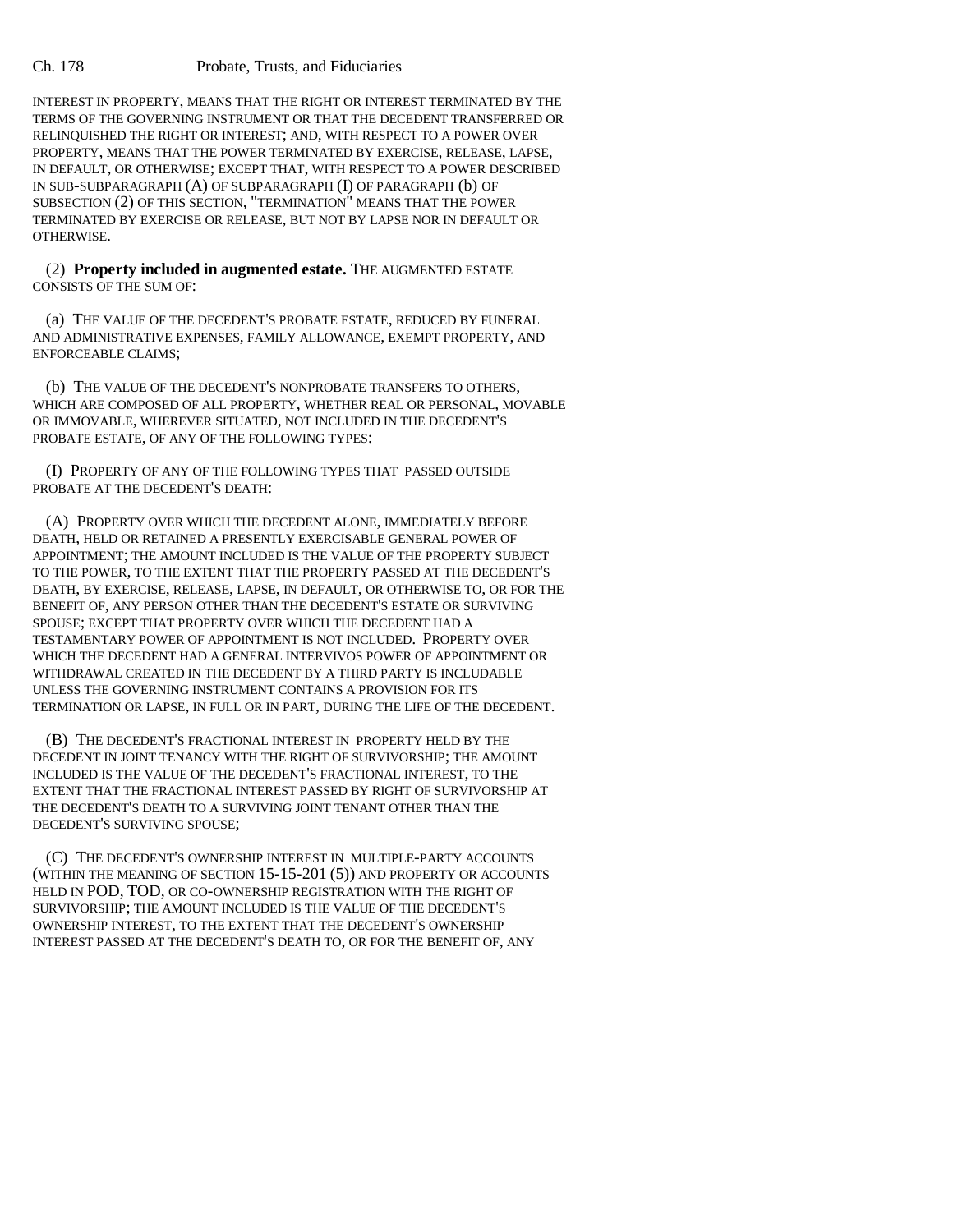PERSON OTHER THAN THE DECEDENT'S ESTATE OR SURVIVING SPOUSE; OR

(D) EXCEPT AS PROVIDED IN PARAGRAPH (b) OF SUBSECTION (3) OF THIS SECTION, PROCEEDS OF INSURANCE, INCLUDING ACCIDENTAL DEATH BENEFITS, ON THE LIFE OF THE DECEDENT, IF THE DECEDENT OWNED THE INSURANCE POLICY IMMEDIATELY BEFORE DEATH OR IF AND TO THE EXTENT THAT THE DECEDENT ALONE AND IMMEDIATELY BEFORE DEATH HELD A PRESENTLY EXERCISABLE GENERAL POWER OF APPOINTMENT OVER THE POLICY OR ITS PROCEEDS; THE AMOUNT INCLUDED IS THE VALUE OF THE PROCEEDS, TO THE EXTENT THAT THEY WERE PAYABLE AT THE DECEDENT'S DEATH TO, OR FOR THE BENEFIT OF, THE DECEDENT'S ESTATE OR SURVIVING SPOUSE;

(II) PROPERTY TRANSFERRED IN ANY OF THE FOLLOWING FORMS BY THE DECEDENT DURING MARRIAGE:

(A) ANY IRREVOCABLE TRANSFER IN WHICH THE DECEDENT RETAINED THE RIGHT TO THE POSSESSION OR ENJOYMENT OF, OR TO THE INCOME FROM, THE PROPERTY IF AND TO THE EXTENT THAT THE DECEDENT'S RIGHT TERMINATED AT OR CONTINUED BEYOND THE DECEDENT'S DEATH; THE AMOUNT INCLUDED IS THE VALUE OF THE FRACTION OF THE PROPERTY TO WHICH THE DECEDENT'S RIGHT RELATED, TO THE EXTENT THAT THE FRACTION OF THE PROPERTY PASSED OUTSIDE PROBATE TO OR FOR THE BENEFIT OF ANY PERSON OTHER THAN THE DECEDENT'S ESTATE OR SURVIVING SPOUSE; OR

(B) ANY TRANSFER IN WHICH THE DECEDENT CREATED A POWER OVER THE INCOME OR PRINCIPAL OF THE TRANSFERRED PROPERTY, EXERCISABLE BY THE DECEDENT ALONE OR IN CONJUNCTION WITH ANY OTHER PERSON, OR EXERCISABLE BY A NONADVERSE PARTY, FOR THE BENEFIT OF THE DECEDENT, THE DECEDENT'S CREDITORS, THE DECEDENT'S ESTATE, OR THE CREDITORS OF THE DECEDENT'S ESTATE; THE AMOUNT INCLUDED IS THE VALUE OF THE PROPERTY SUBJECT TO THE POWER, TO THE EXTENT THAT THE POWER WAS EXERCISABLE AT THE DECEDENT'S DEATH TO, OR FOR THE BENEFIT OF, ANY PERSON OTHER THAN THE DECEDENT'S SURVIVING SPOUSE OR TO THE EXTENT THAT THE PROPERTY SUBJECT TO THE POWER PASSED AT THE DECEDENT'S DEATH, BY EXERCISE, RELEASE, LAPSE, IN DEFAULT, OR OTHERWISE TO, OR FOR THE BENEFIT OF, ANY PERSON OTHER THAN THE DECEDENT'S ESTATE OR SURVIVING SPOUSE; AND

(III) PROPERTY TRANSFERRED DURING MARRIAGE AND DURING THE TWO-YEAR PERIOD NEXT PRECEDING THE DECEDENT'S DEATH AS A RESULT OF A TRANSFER BY THE DECEDENT IF THE TRANSFER WAS OF ANY OF THE FOLLOWING TYPES:

(A) ANY PROPERTY THAT PASSED AS A RESULT OF THE TERMINATION OF A RIGHT OR INTEREST IN, OR POWER OVER, PROPERTY THAT WOULD HAVE BEEN INCLUDED IN THE AUGMENTED ESTATE UNDER SUB-SUBPARAGRAPH (A), (B), OR (C) OF SUBPARAGRAPH (I) OF THIS PARAGRAPH (b), OR UNDER SUBPARAGRAPH (II) OF THIS PARAGRAPH (b), IF THE RIGHT, INTEREST, OR POWER HAD NOT TERMINATED UNTIL THE DECEDENT'S DEATH; THE AMOUNT INCLUDED IS THE VALUE OF THE PROPERTY THAT WOULD HAVE BEEN INCLUDED UNDER SUB-SUBPARAGRAPH (A), (B), OR (C) OF SUBPARAGRAPH (I) OR SUBPARAGRAPH (II) OF THIS PARAGRAPH (b); EXCEPT THAT THE PROPERTY IS VALUED AT THE TIME THAT THE RIGHT, INTEREST, OR POWER TERMINATED, AND IS INCLUDED ONLY TO THE EXTENT THAT THE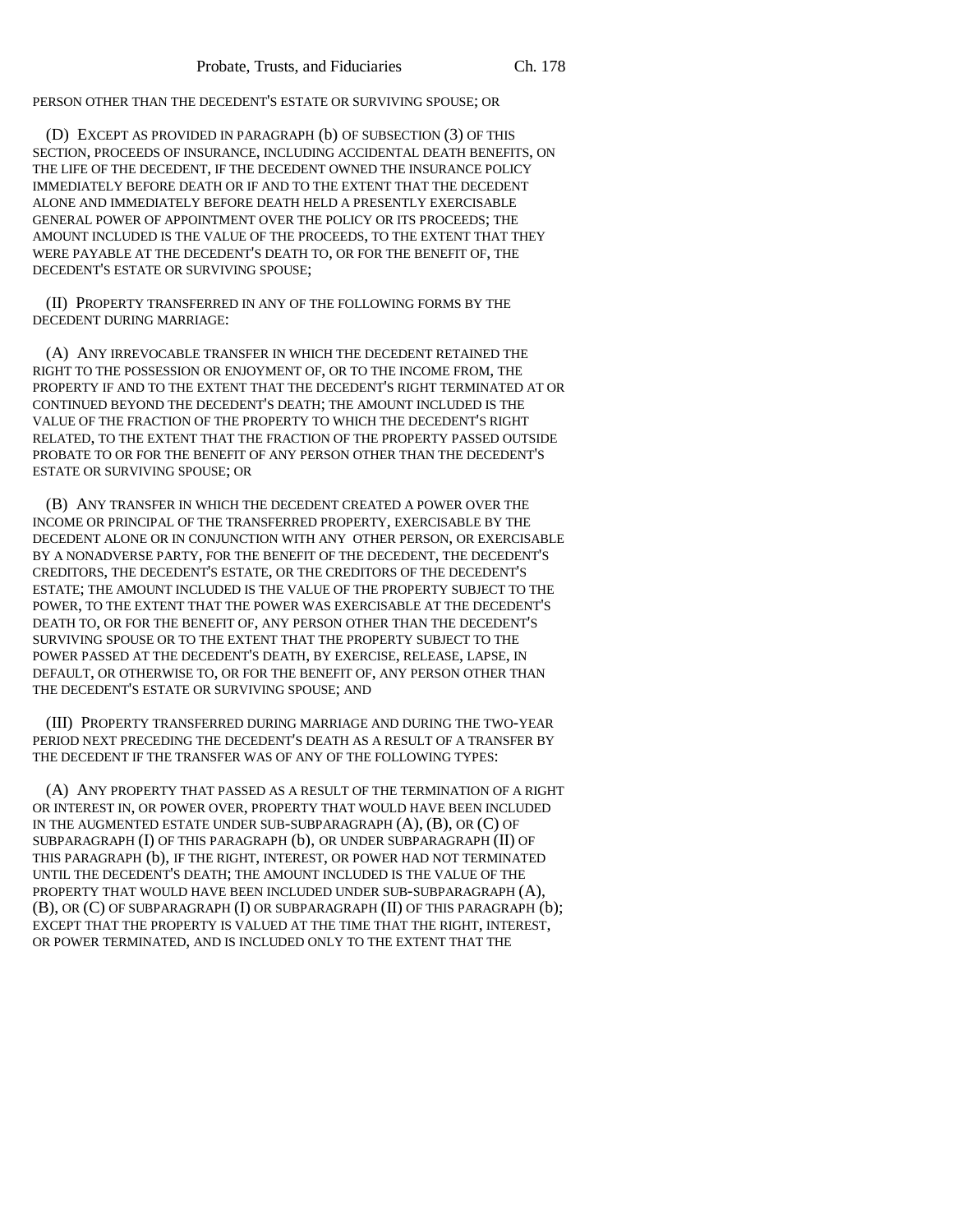PROPERTY PASSED UPON TERMINATION TO, OR FOR THE BENEFIT OF, ANY PERSON OTHER THAN THE DECEDENT OR THE DECEDENT'S ESTATE, SPOUSE, OR SURVIVING SPOUSE;

(B) ANY TRANSFER OF, OR RELATING TO, AN INSURANCE POLICY ON THE LIFE OF THE DECEDENT IF THE PROCEEDS WOULD HAVE BEEN INCLUDED IN THE AUGMENTED ESTATE UNDER SUB-SUBPARAGRAPH (D) OF SUBPARAGRAPH (I) OF THIS PARAGRAPH (b) HAD THE TRANSFER NOT OCCURRED; THE AMOUNT INCLUDED IS THE VALUE OF THE INSURANCE PROCEEDS TO THE EXTENT THAT THE PROCEEDS WERE PAYABLE AT THE DECEDENT'S DEATH TO, OR FOR THE BENEFIT OF, THE DECEDENT'S ESTATE OR SURVIVING SPOUSE; OR

(C) ANY TRANSFER OF PROPERTY, TO THE EXTENT NOT OTHERWISE INCLUDED IN THE AUGMENTED ESTATE, MADE TO, OR FOR THE BENEFIT OF, A PERSON OTHER THAN THE DECEDENT'S SURVIVING SPOUSE; THE AMOUNT INCLUDED IS THE VALUE OF THE TRANSFERRED PROPERTY TO THE EXTENT THAT THE AGGREGATE TRANSFERS TO ANY ONE DONEE IN EITHER OF THE TWO YEARS EXCEEDED TEN THOUSAND DOLLARS;

(c) THE VALUE OF THE DECEDENT'S NONPROBATE TRANSFERS TO THE DECEDENT'S SURVIVING SPOUSE, WHICH ARE COMPOSED OF ALL PROPERTY THAT PASSED OUTSIDE PROBATE AT THE DECEDENT'S DEATH FROM THE DECEDENT TO THE SURVIVING SPOUSE BY REASON OF THE DECEDENT'S DEATH, INCLUDING (i) THE DECEDENT'S FRACTIONAL INTEREST IN PROPERTY HELD AS A JOINT TENANT WITH THE RIGHT OF SURVIVORSHIP, TO THE EXTENT THAT THE DECEDENT'S FRACTIONAL INTEREST PASSED TO THE SURVIVING SPOUSE AS SURVIVING JOINT TENANT, (ii) THE DECEDENT'S OWNERSHIP INTEREST IN MULTIPLE-PARTY ACCOUNTS (WITHIN THE MEANING OF SECTION 15-15-201 (5)) AND PROPERTY OR ACCOUNTS HELD IN POD, TOD, OR CO-OWNERSHIP REGISTRATION WITH THE RIGHT OF SURVIVORSHIP, TO THE EXTENT THE DECEDENT'S OWNERSHIP INTEREST PASSED TO THE SURVIVING SPOUSE AS SURVIVING CO-OWNER, AND (iii) ALL OTHER PROPERTY THAT WOULD HAVE BEEN INCLUDED IN THE AUGMENTED ESTATE UNDER SUBPARAGRAPH (I) OR (II) OF PARAGRAPH (b) OF THIS SUBSECTION (2) HAD IT PASSED TO, OR FOR THE BENEFIT OF, A PERSON OTHER THAN THE DECEDENT'S SPOUSE, SURVIVING SPOUSE, THE DECEDENT, OR THE DECEDENT'S CREDITORS, ESTATE, OR ESTATE CREDITORS, BUT EXCLUDING PROPERTY PASSING TO THE SURVIVING SPOUSE UNDER THE FEDERAL SOCIAL SECURITY SYSTEM; AND

(d) TO THE EXTENT NOT INCLUDED IN OR EXPRESSLY EXCLUDED FROM THE AUGMENTED ESTATE UNDER PARAGRAPH (a) OR (c) OF THIS SUBSECTION (2), THE VALUE OF:

(I) PROPERTY THAT WAS OWNED BY THE DECEDENT'S SURVIVING SPOUSE AT THE DECEDENT'S DEATH, INCLUDING:

(A) THE SURVIVING SPOUSE'S FRACTIONAL INTEREST IN PROPERTY HELD IN JOINT TENANCY WITH THE RIGHT OF SURVIVORSHIP;

(B) THE SURVIVING SPOUSE'S OWNERSHIP INTEREST IN MULTIPLE-PARTY ACCOUNTS (WITHIN THE MEANING OF SECTION 15-15-201 (5)) AND PROPERTY OR ACCOUNTS HELD IN POD, TOD, OR CO-OWNERSHIP REGISTRATION WITH THE RIGHT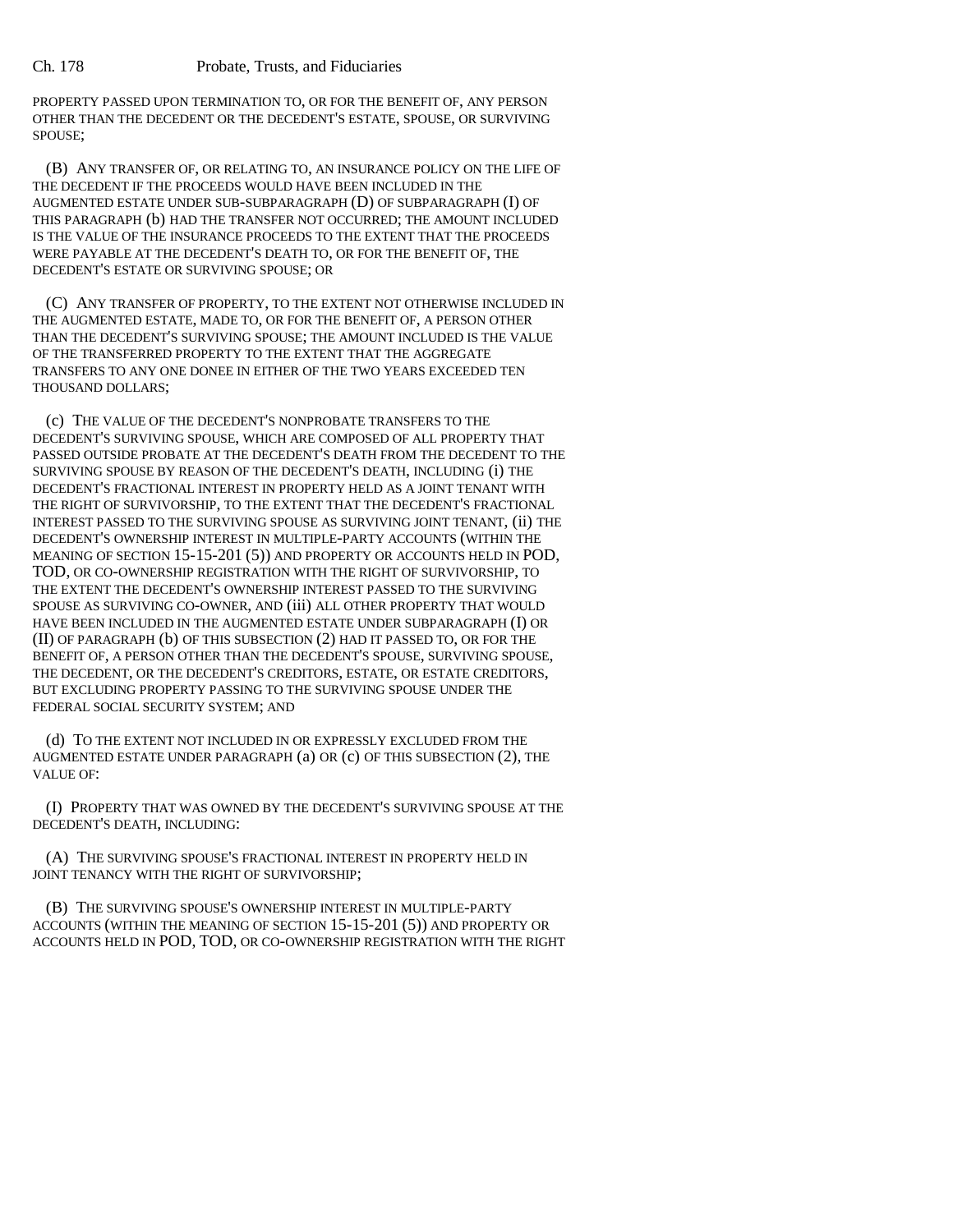#### OF SURVIVORSHIP; AND

(C) PROPERTY THAT PASSED TO THE SURVIVING SPOUSE BY REASON OF THE DECEDENT'S DEATH; AND

(II) PROPERTY THAT WOULD HAVE BEEN INCLUDED IN THE SURVIVING SPOUSE'S NONPROBATE TRANSFERS TO OTHERS, OTHER THAN THE SPOUSE'S FRACTIONAL AND OWNERSHIP INTERESTS INCLUDED UNDER SUB-SUBPARAGRAPHS (A) AND (B) OF SUBPARAGRAPH (I) OF THIS PARAGRAPH (d), HAD THE SPOUSE BEEN THE DECEDENT. PROPERTY INCLUDED UNDER THIS PARAGRAPH (d) IS VALUED AT THE DECEDENT'S DEATH, TAKING THE FACT THAT THE DECEDENT PREDECEASED THE SPOUSE INTO ACCOUNT; EXCEPT THAT, FOR PURPOSES OF SUB-SUBPARAGRAPHS (A) AND (B) OF SUBPARAGRAPH (I) OF THIS PARAGRAPH (d), THE VALUES OF THE SPOUSE'S FRACTIONAL AND OWNERSHIP INTERESTS ARE DETERMINED IMMEDIATELY BEFORE THE DECEDENT'S DEATH IF THE DECEDENT WAS THEN A JOINT TENANT OR A CO-OWNER OF THE PROPERTY OR ACCOUNTS. FOR PURPOSES OF THIS SUBPARAGRAPH (II), PROCEEDS OF INSURANCE THAT WOULD HAVE BEEN INCLUDED IN THE SPOUSE'S NONPROBATE TRANSFERS TO OTHERS UNDER SUB-SUBPARAGRAPH (D) OF SUBPARAGRAPH (I) OF PARAGRAPH (b) OF THIS SUBSECTION (2) ARE NOT VALUED AS IF HE OR SHE WERE DECEASED. THE VALUE OF PROPERTY INCLUDED UNDER THIS PARAGRAPH (d) IS REDUCED IN EACH CATEGORY BY ENFORCEABLE CLAIMS AGAINST THE INCLUDED PROPERTY AND IS REDUCED BY ENFORCEABLE CLAIMS AGAINST THE SURVIVING SPOUSE.

(3) **Exclusions.** NOTWITHSTANDING ANYTHING STATED IN SUBSECTION (2) OF THIS SECTION, THE FOLLOWING EXCLUSIONS SHALL CONTROL:

(a) THE VALUE OF ANY PROPERTY IS EXCLUDED FROM THE DECEDENT'S NONPROBATE TRANSFERS TO OTHERS (i) TO THE EXTENT THE DECEDENT RECEIVED ADEQUATE AND FULL CONSIDERATION IN MONEY OR MONEY'S WORTH FOR A TRANSFER OF THE PROPERTY OR (ii) IF THE PROPERTY WAS TRANSFERRED WITH THE WRITTEN JOINDER OF, OR IF THE TRANSFER WAS CONSENTED TO IN WRITING BY, THE SURVIVING SPOUSE.

(b) ANY LIFE INSURANCE MAINTAINED PURSUANT TO A MARRIAGE DISSOLUTION SETTLEMENT AGREEMENT OR COURT ORDER OR ANY DISTRIBUTION FROM A PLAN QUALIFIED UNDER SECTION 401(a) OF THE FEDERAL "INTERNAL REVENUE CODE OF 1986", AS AMENDED, IS EXCLUDED FROM THE DECEDENT'S NONPROBATE TRANSFERS TO OTHERS TO THE EXTENT SUCH ITEMS ARE PAYABLE TO A PERSON OTHER THAN THE SURVIVING SPOUSE.

(c) LIFE INSURANCE, ACCIDENT INSURANCE, PENSION, PROFIT SHARING, RETIREMENT, AND OTHER BENEFIT PLANS PAYABLE TO PERSONS OTHER THAN THE DECEDENT'S SURVIVING SPOUSE OR THE DECEDENT'S ESTATE ARE EXCLUDED FROM THE AUGMENTED ESTATE.

(d) ANY COMPLETED TRANSFERS MADE BY THE DECEDENT PRIOR TO JULY 1, 1974, ARE EXCLUDED FROM THE DECEDENT'S NONPROBATE TRANSFERS TO OTHERS.

(e) EXCEPT WITH RESPECT TO JOINT TENANCIES AND OTHER INTERESTS IN REAL ESTATE BETWEEN THE DECEDENT AND THE SURVIVING SPOUSE, JOINT TENANCY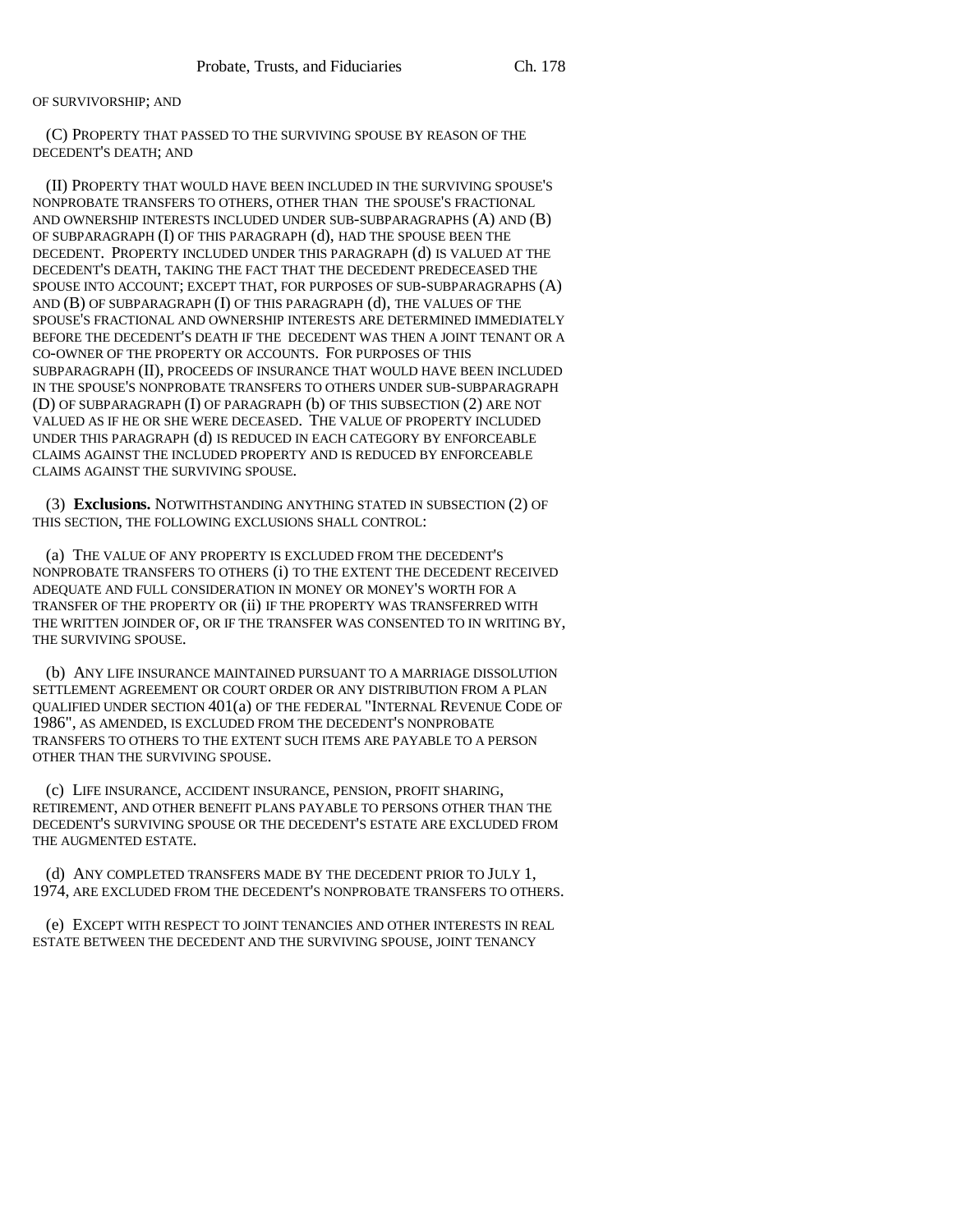AND OTHER INTERESTS IN REAL ESTATE CREATED BY THE DECEDENT PRIOR TO MARRIAGE TO THE SURVIVING SPOUSE ARE EXCLUDED AS DECEDENT'S NONPROBATE TRANSFERS TO OTHERS.

(f) THE DECEDENT'S FRACTIONAL INTEREST IN REAL PROPERTY HELD IN JOINT TENANCY WITH THE RIGHT OF SURVIVORSHIP, IF SUCH JOINT TENANCY WAS CREATED BY A TRANSFER BY SOMEONE OTHER THAN THE DECEDENT OR BY SOMEONE OTHER THAN THE SURVIVING SPOUSE, IS EXCLUDED FROM THE DECEDENT'S NONPROBATE TRANSFERS TO OTHERS.

(g) THE SURVIVING SPOUSE'S FRACTIONAL INTEREST IN REAL PROPERTY HELD IN JOINT TENANCY WITH THE RIGHT OF SURVIVORSHIP, IF SUCH JOINT TENANCY WAS CREATED BY A TRANSFER BY SOMEONE OTHER THAN THE DECEDENT OR BY SOMEONE OTHER THAN THE SURVIVING SPOUSE, IS EXCLUDED FROM THE AUGMENTED ESTATE.

(h) EXCEPT WITH RESPECT TO JOINT TENANCIES AND OTHER INTERESTS IN REAL ESTATE BETWEEN THE DECEDENT AND THE SURVIVING SPOUSE, JOINT TENANCIES AND OTHER INTERESTS IN REAL ESTATE CREATED BY THE SURVIVING SPOUSE PRIOR TO MARRIAGE TO THE DECEDENT ARE EXCLUDED FROM THE AUGMENTED ESTATE.

(4) **Valuation.** THE VALUE OF PROPERTY INCLUDES THE COMMUTED VALUE OF ANY PRESENT OR FUTURE INTEREST AND THE COMMUTED VALUE OF AMOUNTS PAYABLE UNDER ANY TRUST, LIFE INSURANCE SETTLEMENT OPTION, ANNUITY CONTRACT, PUBLIC OR PRIVATE PENSION, DISABILITY COMPENSATION, DEATH BENEFIT OR RETIREMENT PLAN, OR ANY SIMILAR ARRANGEMENT, EXCLUSIVE OF THE FEDERAL SOCIAL SECURITY SYSTEM.

(5) **Overlapping application; no double inclusion.** IN CASE OF OVERLAPPING APPLICATION TO THE SAME PROPERTY REFERRED TO IN SUB-SUBPARAGRAPHS (A), (B), OR (C) OF SUBPARAGRAPH (I) OR SUBPARAGRAPH (II) OF PARAGRAPH (b) OF SUBSECTION (2) OF THIS SECTION, THE PROPERTY IS INCLUDED IN THE AUGMENTED ESTATE UNDER THE PROVISION YIELDING THE HIGHEST VALUE, BUT UNDER ANY ONE, BUT ONLY ONE, OF THE OVERLAPPING PROVISIONS IF THEY ALL YIELD THE SAME VALUE.

**15-11-203. Sources from which elective-share payable.** (1) **Elective-share amount only.** IN A PROCEEDING FOR AN ELECTIVE-SHARE, THE FOLLOWING ARE APPLIED FIRST TO SATISFY THE ELECTIVE-SHARE AMOUNT AND TO REDUCE OR ELIMINATE ANY CONTRIBUTIONS DUE FROM THE DECEDENT'S PROBATE ESTATE AND RECIPIENTS OF THE DECEDENT'S NONPROBATE TRANSFERS TO OTHERS:

(a) AMOUNTS INCLUDED IN THE AUGMENTED ESTATE UNDER SECTION 15-11-202 (2) (a) WHICH PASS OR HAVE PASSED TO THE SURVIVING SPOUSE BY TESTATE OR INTESTATE SUCCESSION AND AMOUNTS INCLUDED IN THE AUGMENTED ESTATE UNDER SECTION  $15-11-202$  (2) (c). FOR THE PURPOSES OF THIS SUBSECTION  $(1)$ , IF THE SURVIVING SPOUSE DISCLAIMS ANY PROPERTY, INCLUDING INTERESTS IN TRUST CREATED BY THE DECEDENT, SUCH PROPERTY SHALL NOT BE APPLIED UNDER THIS SUBSECTION (1) TO THE EXTENT THAT SUCH PROPERTY PASSES TO A PERSON OTHER THAN THE SURVIVING SPOUSE;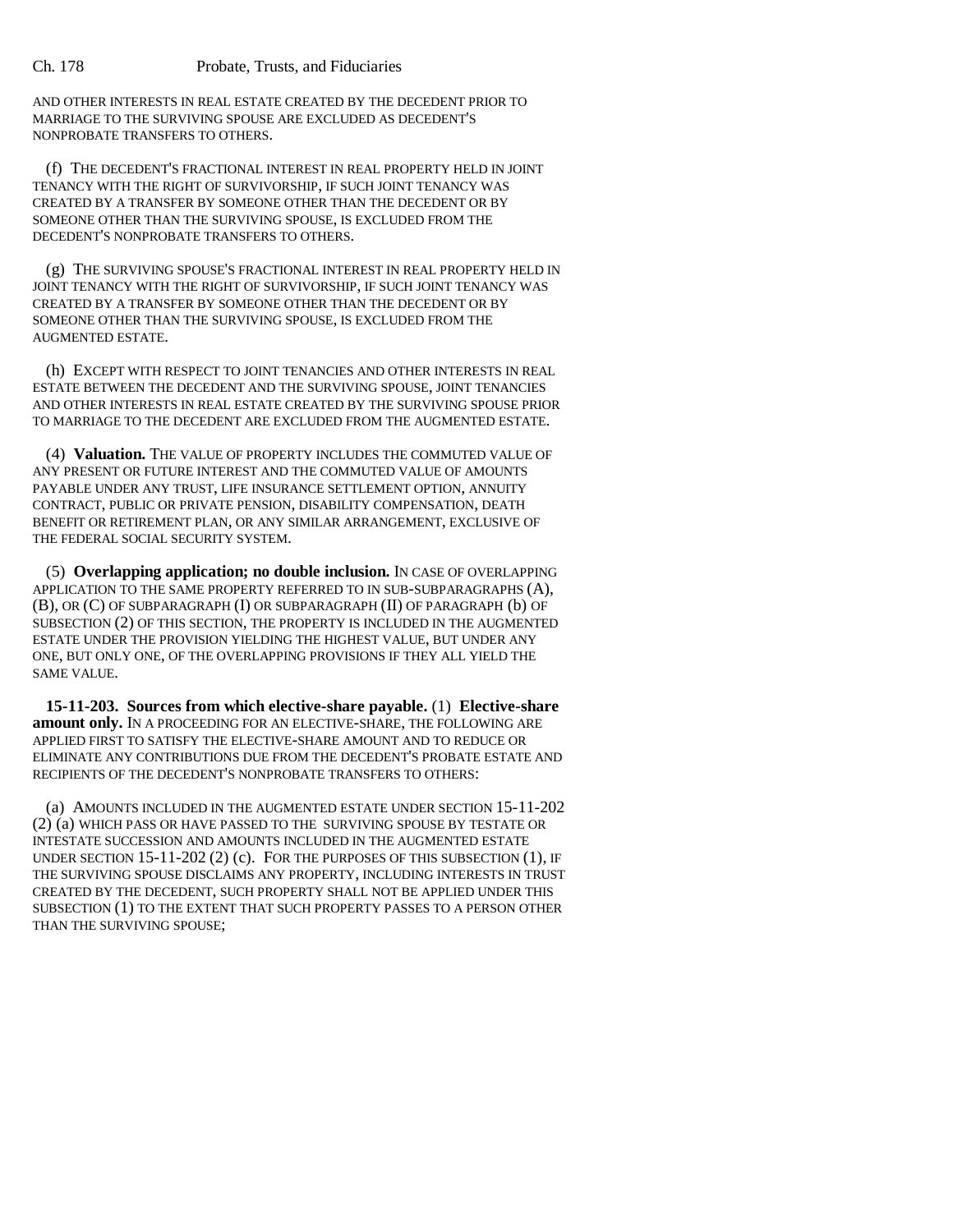(b) AMOUNTS INCLUDED IN THE AUGMENTED ESTATE UNDER SECTION 15-11-202 (2) (d) UP TO THE APPLICABLE PERCENTAGE THEREOF. FOR THE PURPOSES OF THIS SUBSECTION (1), THE "APPLICABLE PERCENTAGE" IS TWICE THE ELECTIVE-SHARE PERCENTAGE SET FORTH IN THE SCHEDULE IN SECTION 15-11-201 (1) APPROPRIATE TO THE LENGTH OF TIME THE SPOUSE AND THE DECEDENT WERE MARRIED TO EACH OTHER.

(2) **Unsatisfied balance of elective-share amount; supplemental elective-share amount.** IF, AFTER THE APPLICATION OF SUBSECTION (1) OF THIS SECTION, THE ELECTIVE-SHARE AMOUNT IS NOT FULLY SATISFIED OR THE SURVIVING SPOUSE IS ENTITLED TO A SUPPLEMENTAL ELECTIVE-SHARE AMOUNT, AMOUNTS INCLUDED IN THE DECEDENT'S PROBATE ESTATE AND IN THE DECEDENT'S NONPROBATE TRANSFERS TO OTHERS, OTHER THAN AMOUNTS INCLUDED UNDER SECTION  $15-11-202$  (2) (b) (III) (A) OR (2) (b) (III) (C), ARE APPLIED FIRST TO SATISFY THE UNSATISFIED BALANCE OF THE ELECTIVE-SHARE AMOUNT OR THE SUPPLEMENTAL ELECTIVE-SHARE AMOUNT. THE DECEDENT'S PROBATE ESTATE AND THAT PORTION OF THE DECEDENT'S NONPROBATE TRANSFERS TO OTHERS ARE SO APPLIED THAT LIABILITY FOR THE UNSATISFIED BALANCE OF THE ELECTIVE-SHARE AMOUNT OR FOR THE SUPPLEMENTAL ELECTIVE-SHARE AMOUNT IS EQUITABLY APPORTIONED AMONG THE RECIPIENTS OF THE DECEDENT'S PROBATE ESTATE AND OF THAT PORTION OF THE DECEDENT'S NONPROBATE TRANSFERS TO OTHERS IN PROPORTION TO THE VALUE OF THEIR INTERESTS THEREIN.

(3) **Unsatisfied balance of elective-share and supplemental elective-share amounts.** IF, AFTER THE APPLICATION OF SUBSECTIONS (1) AND (2) OF THIS SECTION, THE ELECTIVE-SHARE OR SUPPLEMENTAL ELECTIVE-SHARE AMOUNT IS NOT FULLY SATISFIED, THE REMAINING PORTION OF THE DECEDENT'S NONPROBATE TRANSFERS TO OTHERS IS SO APPLIED THAT LIABILITY FOR THE UNSATISFIED BALANCE OF THE ELECTIVE-SHARE OR SUPPLEMENTAL ELECTIVE-SHARE AMOUNT IS EQUITABLY APPORTIONED AMONG THE RECIPIENTS OF THAT REMAINING PORTION OF THE DECEDENT'S NONPROBATE TRANSFERS TO OTHERS IN PROPORTION TO THE VALUE OF THEIR INTERESTS THEREIN.

**15-11-204. Personal liability of recipients.** (1) ONLY ORIGINAL RECIPIENTS OF THE DECEDENT'S NONPROBATE TRANSFERS TO OTHERS, AND THE DONEES OF THE RECIPIENTS OF THE DECEDENT'S NONPROBATE TRANSFERS TO OTHERS, TO THE EXTENT THE DONEES HAVE THE PROPERTY OR ITS PROCEEDS, ARE LIABLE TO MAKE A PROPORTIONAL CONTRIBUTION TOWARD SATISFACTION OF THE SURVIVING SPOUSE'S ELECTIVE-SHARE OR SUPPLEMENTAL ELECTIVE-SHARE AMOUNT. A PERSON LIABLE TO MAKE CONTRIBUTION MAY CHOOSE TO GIVE UP THE PROPORTIONAL PART OF THE DECEDENT'S NONPROBATE TRANSFERS TO HIM OR HER OR TO PAY THE VALUE OF THE AMOUNT FOR WHICH HE OR SHE IS LIABLE.

(2) IF ANY SECTION OR ANY PART OF ANY SECTION OF THIS PART 2 IS PREEMPTED BY ANY FEDERAL LAW (OTHER THAN THE FEDERAL "EMPLOYEE RETIREMENT INCOME SECURITY ACT OF 1974", AS AMENDED) WITH RESPECT TO A PAYMENT, AN ITEM OF PROPERTY, OR ANY OTHER BENEFIT INCLUDED IN THE DECEDENT'S NONPROBATE TRANSFERS TO OTHERS, A PERSON, OTHER THAN A BONA FIDE PURCHASER, WHO RECEIVES THE PAYMENT, ITEM OF PROPERTY, OR ANY OTHER BENEFIT IS OBLIGATED TO RETURN THAT PAYMENT, ITEM OF PROPERTY, OR BENEFIT, OR IS PERSONALLY LIABLE FOR THE AMOUNT OF THAT PAYMENT OR THE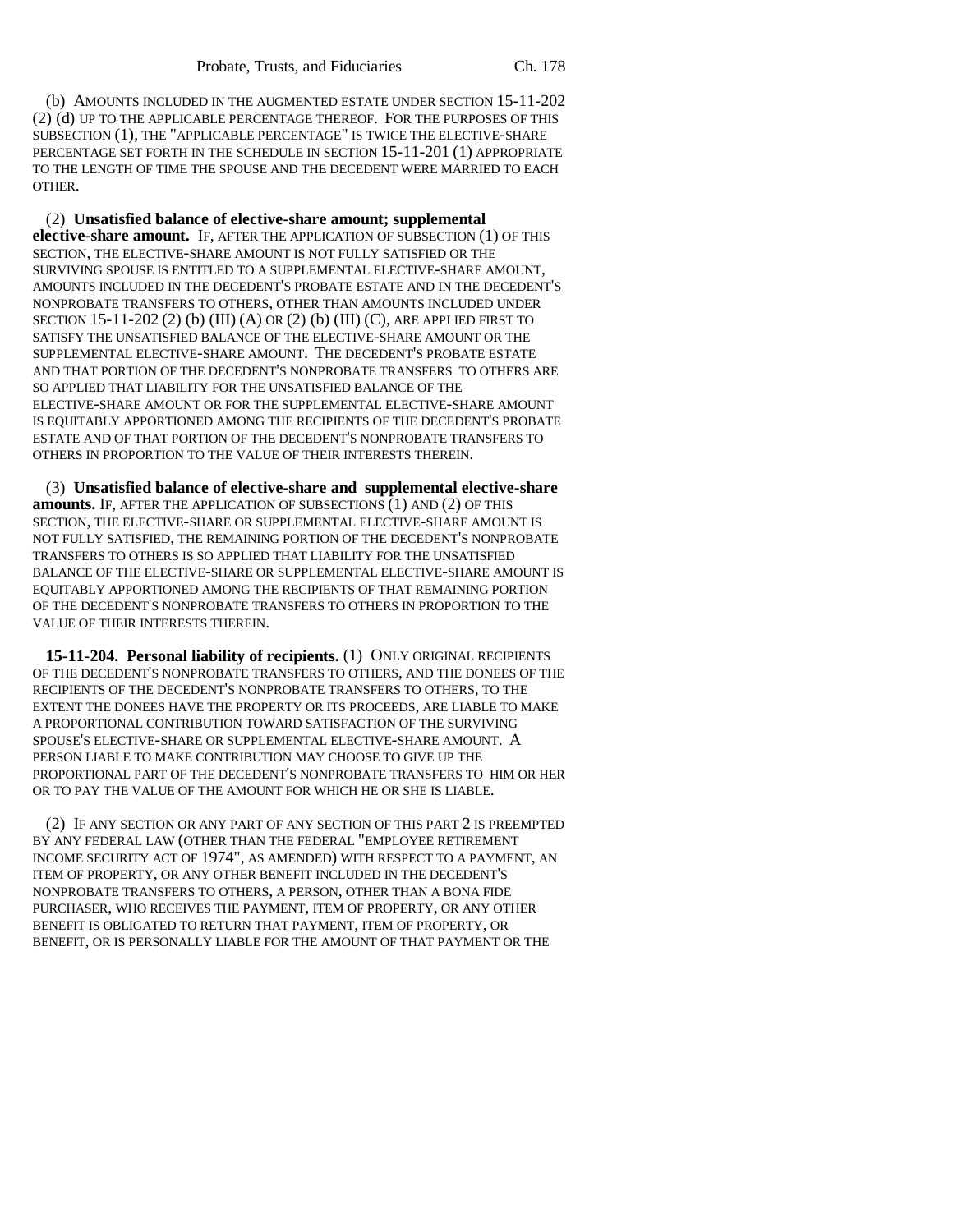VALUE OF THAT ITEM OF PROPERTY OR BENEFIT, AS PROVIDED IN SECTION 15-11-203, TO THE PERSON WHO WOULD HAVE BEEN ENTITLED TO IT WERE THAT SECTION OR PART OF THAT SECTION NOT PREEMPTED.

(3) A BONA FIDE PURCHASER WHO PURCHASES PROPERTY FROM A RECIPIENT OR WHO RECEIVES A PAYMENT OR OTHER ITEM OF PROPERTY IN PARTIAL OR FULL SATISFACTION OF A LEGALLY ENFORCEABLE OBLIGATION, IS NEITHER OBLIGATED UNDER THIS PART 2 TO RETURN THE PAYMENT, ITEM OF PROPERTY, OR BENEFIT NOR IS LIABLE UNDER THIS PART 2 FOR THE AMOUNT OF THE PAYMENT OR THE VALUE OF THE ITEM OF PROPERTY OR BENEFIT.

**15-11-205. Proceeding for elective-share; time limit.** (1) EXCEPT AS PROVIDED IN SUBSECTION (2) OF THIS SECTION, THE ELECTION SHALL BE MADE BY FILING IN THE COURT AND MAILING OR DELIVERING TO THE PERSONAL REPRESENTATIVE, IF ANY, A PETITION FOR THE ELECTIVE-SHARE WITHIN NINE MONTHS AFTER THE DATE OF THE DECEDENT'S DEATH, OR WITHIN SIX MONTHS AFTER THE DECEDENT'S WILL IS ADMITTED TO PROBATE, WHICHEVER LIMITATION EXPIRES LATER. THE SURVIVING SPOUSE SHALL SERVE A COPY OF THE PETITION FOR THE ELECTIVE SHARE ON, AND SHALL GIVE WRITTEN NOTICE OF THE TIME AND PLACE SET FOR HEARING TO, PERSONS INTERESTED IN THE ESTATE AND TO THE DISTRIBUTEES AND RECIPIENTS OF PORTIONS OF THE AUGMENTED ESTATE WHOSE INTERESTS MAY BE ADVERSELY AFFECTED BY THE TAKING OF THE ELECTIVE-SHARE.

(2) WITHIN NINE MONTHS AFTER THE DECEDENT'S DEATH, THE SURVIVING SPOUSE MAY PETITION THE COURT FOR AN EXTENSION OF TIME FOR MAKING AN ELECTION. IF, WITHIN NINE MONTHS AFTER THE DECEDENT'S DEATH, THE SPOUSE GIVES NOTICE OF THE PETITION TO ALL PERSONS INTERESTED IN THE DECEDENT'S NONPROBATE TRANSFERS TO OTHERS, THE COURT, FOR CAUSE SHOWN BY THE SURVIVING SPOUSE, MAY EXTEND THE TIME FOR ELECTION.

(3) THE SURVIVING SPOUSE MAY WITHDRAW HIS OR HER DEMAND FOR AN ELECTIVE-SHARE AT ANY TIME BEFORE ENTRY OF A FINAL DETERMINATION BY THE COURT. WRITTEN NOTICE OF SUCH WITHDRAWAL SHALL BE GIVEN TO PERSONS INTERESTED IN THE ESTATE AND THE DISTRIBUTEES AND RECIPIENTS OF PORTIONS OF THE AUGMENTED ESTATE WHOSE INTERESTS MAY BE ADVERSELY AFFECTED BY THE TAKING OF THE ELECTIVE-SHARE.

(4) AFTER NOTICE AND HEARING, THE COURT SHALL DETERMINE THE ELECTIVE-SHARE AND SUPPLEMENTAL ELECTIVE-SHARE AMOUNTS, AND SHALL ORDER ITS PAYMENT FROM THE ASSETS OF THE AUGMENTED ESTATE OR BY CONTRIBUTION AS APPEARS APPROPRIATE UNDER SECTIONS 15-11-203 AND 15-11-204. IF IT APPEARS THAT A FUND OR PROPERTY INCLUDED IN THE AUGMENTED ESTATE HAS NOT COME INTO THE POSSESSION OF THE PERSONAL REPRESENTATIVE, OR HAS BEEN DISTRIBUTED BY THE PERSONAL REPRESENTATIVE, THE COURT NEVERTHELESS SHALL FIX THE LIABILITY OF ANY PERSON WHO HAS ANY INTEREST IN THE FUND OR PROPERTY OR WHO HAS POSSESSION THEREOF, WHETHER AS TRUSTEE OR OTHERWISE. THE PROCEEDING MAY BE MAINTAINED AGAINST FEWER THAN ALL PERSONS AGAINST WHOM RELIEF COULD BE SOUGHT, BUT NO PERSON IS SUBJECT TO CONTRIBUTION IN ANY GREATER AMOUNT THAN HE OR SHE WOULD HAVE BEEN UNDER SECTIONS 15-11-203 AND 15-11-204 HAD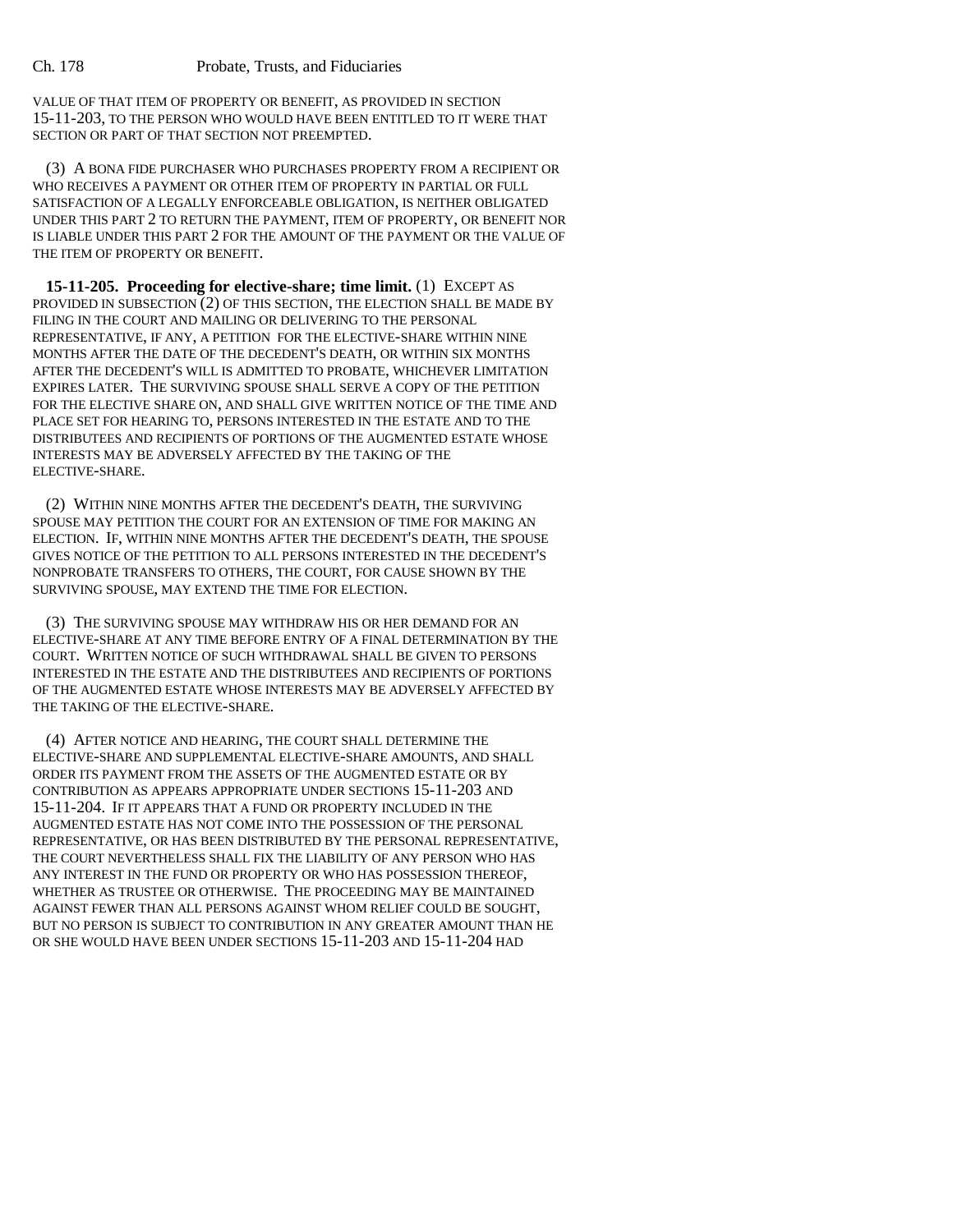RELIEF BEEN SECURED AGAINST ALL PERSONS SUBJECT TO CONTRIBUTION.

(5) AN ORDER OR JUDGMENT OF THE COURT MAY BE ENFORCED AS NECESSARY IN SUIT FOR CONTRIBUTION OR PAYMENT IN OTHER COURTS OF THIS STATE OR OTHER JURISDICTIONS.

**15-11-206. Right of election personal to surviving spouse; incapacitated surviving spouse.** (1) **Surviving spouse must be living at time of election.** THE RIGHT OF ELECTION MAY BE EXERCISED ONLY BY A SURVIVING SPOUSE WHO IS LIVING WHEN THE PETITION FOR THE ELECTIVE-SHARE IS FILED IN THE COURT UNDER SECTION 15-11-205 (1). IF THE ELECTION IS NOT EXERCISED BY THE SURVIVING SPOUSE PERSONALLY, IT MAY BE EXERCISED ON THE SURVIVING SPOUSE'S BEHALF BY HIS OR HER CONSERVATOR, GUARDIAN, OR AGENT UNDER THE AUTHORITY OF A POWER OF ATTORNEY.

(2) **Incapacitated surviving spouse.** IF THE ELECTION IS EXERCISED ON BEHALF OF A SURVIVING SPOUSE WHO IS AN INCAPACITATED PERSON, THE COURT SHALL SET ASIDE THAT PORTION OF THE ELECTIVE-SHARE AND SUPPLEMENTAL ELECTIVE-SHARE AMOUNTS DUE FROM THE DECEDENT'S PROBATE ESTATE AND RECIPIENTS OF THE DECEDENT'S NONPROBATE TRANSFERS TO OTHERS UNDER SECTION 15-11-203 (2) AND (3) AND SHALL APPOINT A TRUSTEE TO ADMINISTER THAT PROPERTY FOR THE SUPPORT OF THE SURVIVING SPOUSE. FOR THE PURPOSES OF THIS SUBSECTION (2), AN ELECTION ON BEHALF OF A SURVIVING SPOUSE BY AN AGENT UNDER A DURABLE POWER OF ATTORNEY IS PRESUMED TO BE ON BEHALF OF A SURVIVING SPOUSE WHO IS AN INCAPACITATED PERSON. THE TRUSTEE SHALL ADMINISTER THE TRUST IN ACCORDANCE WITH THE FOLLOWING TERMS AND SUCH ADDITIONAL TERMS AS THE COURT DETERMINES APPROPRIATE:

(a) EXPENDITURES OF INCOME AND PRINCIPAL MAY BE MADE IN THE MANNER, WHEN, AND TO THE EXTENT THAT THE TRUSTEE DETERMINES SUITABLE AND PROPER FOR THE SURVIVING SPOUSE'S SUPPORT, WITHOUT COURT ORDER BUT WITH REGARD TO OTHER SUPPORT, INCOME, AND PROPERTY OF THE SURVIVING SPOUSE AND BENEFITS OF MEDICAL OR OTHER FORMS OF ASSISTANCE FROM ANY STATE OR FEDERAL GOVERNMENT OR GOVERNMENTAL AGENCY FOR WHICH THE SURVIVING SPOUSE MUST QUALIFY ON THE BASIS OF NEED.

(b) DURING THE SURVIVING SPOUSE'S INCAPACITY, NEITHER THE SURVIVING SPOUSE NOR ANYONE ACTING ON BEHALF OF THE SURVIVING SPOUSE HAS A POWER TO TERMINATE THE TRUST; BUT IF THE SURVIVING SPOUSE REGAINS CAPACITY, THE SURVIVING SPOUSE THEN ACQUIRES THE POWER TO TERMINATE THE TRUST AND ACQUIRE FULL OWNERSHIP OF THE TRUST PROPERTY FREE OF TRUST, BY DELIVERING TO THE TRUSTEE A WRITING SIGNED BY THE SURVIVING SPOUSE DECLARING THE TERMINATION.

(c) UPON THE SURVIVING SPOUSE'S DEATH, THE TRUSTEE SHALL TRANSFER THE UNEXPENDED TRUST PROPERTY IN THE FOLLOWING ORDER: (i) UNDER THE RESIDUARY CLAUSE, IF ANY, OF THE WILL OF THE PREDECEASED SPOUSE AGAINST WHOM THE ELECTIVE-SHARE WAS TAKEN, AS IF THAT PREDECEASED SPOUSE DIED IMMEDIATELY AFTER THE SURVIVING SPOUSE; OR (ii) TO THAT PREDECEASED SPOUSE'S HEIRS UNDER SECTION 15-11-711.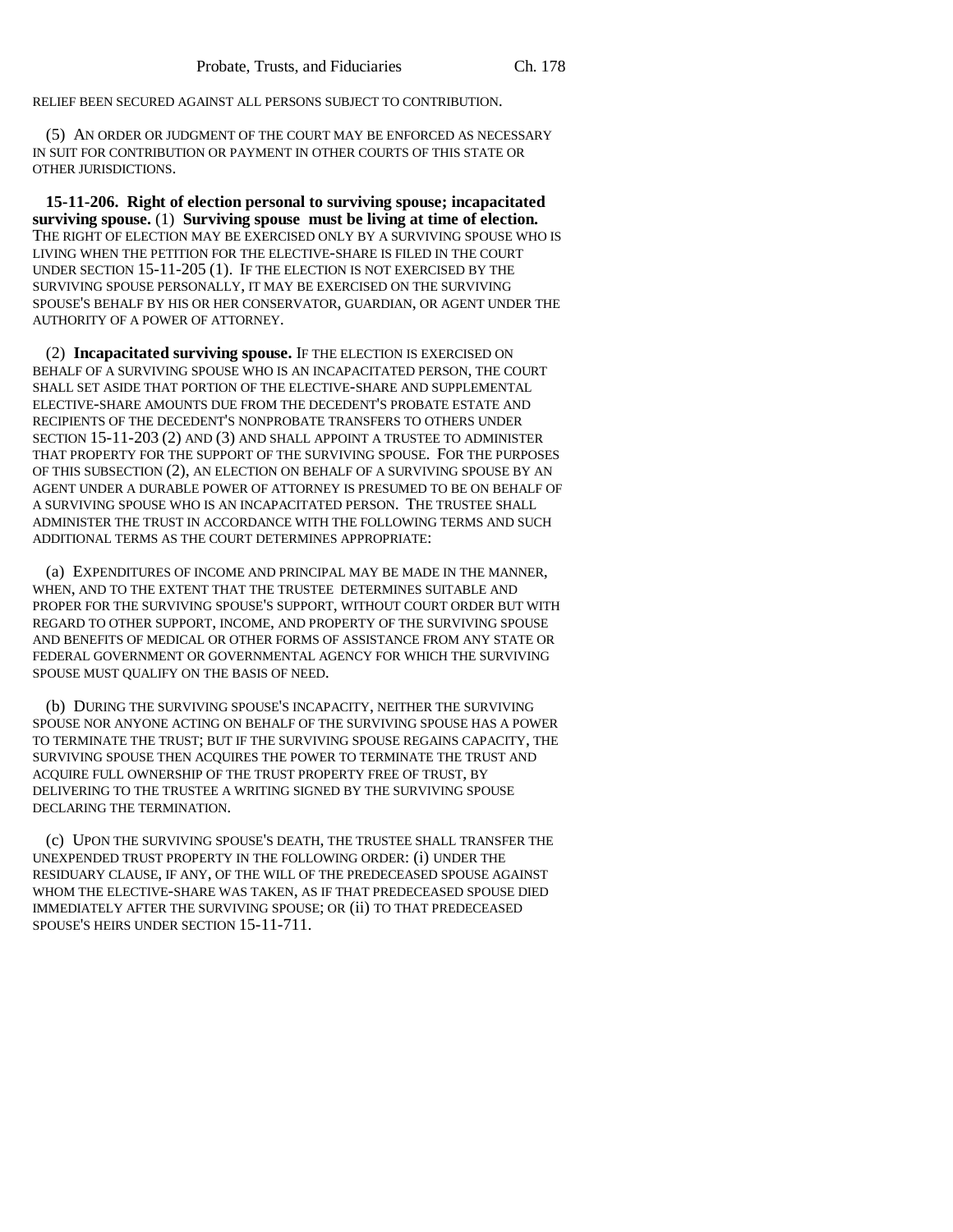**15-11-207. Waiver of right to elect and of other rights.** (1) THE RIGHTS OF ELECTION OF A SURVIVING SPOUSE AND THE RIGHTS OF THE SURVIVING SPOUSE TO EXEMPT PROPERTY, FAMILY ALLOWANCE, AND THE DECEDENT'S HOMESTEAD EXEMPTION MAY BE WAIVED, WHOLLY OR PARTIALLY, BEFORE OR AFTER MARRIAGE, BY A WRITING SIGNED BY THE WAIVING PARTY AFTER FAIR DISCLOSURE. UNLESS THE WRITING PROVIDES TO THE CONTRARY, A WAIVER OF "ALL RIGHTS" (OR EQUIVALENT LANGUAGE) IN THE PROPERTY OR ESTATE OF A PRESENT OR PROSPECTIVE SPOUSE IS A WAIVER OF ALL RIGHTS TO ELECTIVE-SHARE, EXEMPT PROPERTY, FAMILY ALLOWANCE, AND THE DECEDENT'S HOMESTEAD EXEMPTION BY THE WAIVING PARTY IN THE PROPERTY OF THE OTHER AND A RENUNCIATION BY THE WAIVING PARTY OF ALL BENEFITS WHICH WOULD OTHERWISE PASS TO HIM OR HER FROM THE OTHER BY INTESTATE SUCCESSION OR BY VIRTUE OF THE PROVISIONS OF ANY WILL EXECUTED BEFORE THE WRITING.

(2) A SURVIVING SPOUSE'S WAIVER IS NOT ENFORCEABLE IF SUCH WAIVER WOULD NOT BE ENFORCEABLE UNDER SECTION 14-2-307, C.R.S.

**15-11-208. Protection of payors and other third parties.** (1) ALTHOUGH UNDER THIS PART 2, A PAYMENT, ITEM OF PROPERTY, OR OTHER BENEFIT IS INCLUDED IN THE DECEDENT'S NONPROBATE TRANSFERS TO OTHERS, A PAYOR OR OTHER THIRD PARTY IS NOT LIABLE FOR HAVING MADE A PAYMENT OR TRANSFERRED AN ITEM OF PROPERTY OR OTHER BENEFIT TO A BENEFICIARY DESIGNATED IN A GOVERNING INSTRUMENT, OR FOR HAVING TAKEN ANY OTHER ACTION IN RELIANCE ON THE BENEFICIARY'S APPARENT ENTITLEMENT UNDER THE TERMS OF THE GOVERNING INSTRUMENT, UPON REQUEST AND SATISFACTORY PROOF OF THE DECEDENT'S DEATH, BEFORE THE PAYOR OR OTHER THIRD PARTY HAS RECEIVED WRITTEN NOTICE AS DESCRIBED IN SUBSECTION (2) OF THIS SECTION. A PAYOR OR OTHER THIRD PARTY IS ONLY LIABLE FOR ACTIONS TAKEN TWO OR MORE BUSINESS DAYS AFTER THE PAYOR OR OTHER THIRD PARTY HAS ACTUAL RECEIPT OF SUCH WRITTEN NOTICE. ANY FORM OR SERVICE OF NOTICE OTHER THAN THAT DESCRIBED IN SUBSECTION (2) OF THIS SECTION SHALL NOT BE SUFFICIENT TO IMPOSE LIABILITY ON A PAYOR OR OTHER THIRD PARTY FOR ACTIONS TAKEN PURSUANT TO THE GOVERNING INSTRUMENT.

(2) THE WRITTEN NOTICE SHALL INDICATE THE NAME OF THE DECEDENT, THE NAME OF THE SURVIVING SPOUSE, THE NATURE OF THE PAYMENT OR ITEM OF PROPERTY OR OTHER BENEFIT, AND A STATEMENT THAT THE SURVIVING SPOUSE INTENDS TO FILE A PETITION FOR THE ELECTIVE SHARE OR THAT A PETITION FOR THE ELECTIVE SHARE HAS BEEN FILED. THE WRITTEN NOTICE SHALL BE MAILED TO THE PAYOR'S OR OTHER THIRD PARTY'S MAIN OFFICE OR HOME BY REGISTERED OR CERTIFIED MAIL, RETURN RECEIPT REQUESTED, OR SERVED UPON THE PAYOR OR OTHER THIRD PARTY IN THE SAME MANNER AS A SUMMONS IN A CIVIL ACTION. NOTICE TO A SALES REPRESENTATIVE OF THE PAYOR OR OTHER THIRD PARTY SHALL NOT CONSTITUTE NOTICE TO THE PAYOR OR OTHER THIRD PARTY.

(3) UPON RECEIPT OF THE WRITTEN NOTICE DESCRIBED IN SUBSECTION (2) OF THIS SECTION, A PAYOR OR OTHER THIRD PARTY MAY PAY TO THE COURT ANY AMOUNT OWED, OR TRANSFER TO OR DEPOSIT WITH THE COURT ANY ITEM OF PROPERTY HELD BY IT. THE AVAILABILITY OF SUCH ACTIONS UNDER THIS SECTION SHALL NOT PREVENT THE PAYOR OR OTHER THIRD PARTY FROM TAKING ANY OTHER ACTION AUTHORIZED BY LAW OR THE GOVERNING INSTRUMENT. THE COURT IS THE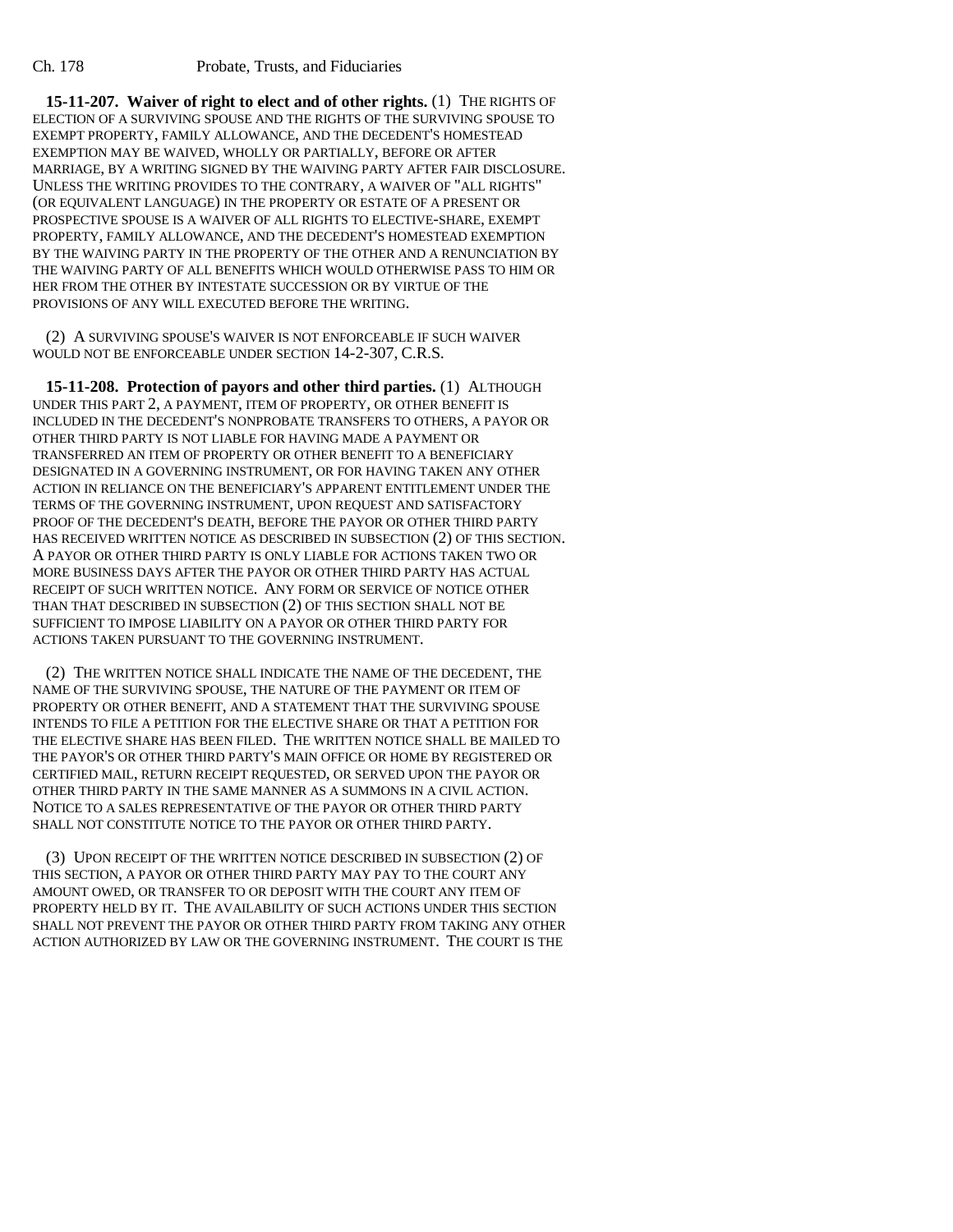COURT HAVING JURISDICTION OF THE PROBATE PROCEEDINGS RELATING TO THE DECEDENT'S ESTATE, OR IF NO PROCEEDINGS HAVE BEEN COMMENCED, THE COURT HAVING JURISDICTION OF PROBATE PROCEEDINGS RELATING TO DECEDENTS' ESTATES LOCATED IN THE COUNTY OF THE DECEDENT'S RESIDENCE. IF NO PROBATE PROCEEDINGS HAVE BEEN COMMENCED, THE PAYOR OR OTHER THIRD PARTY SHALL FILE WITH THE COURT A COPY OF THE WRITTEN NOTICE RECEIVED BY THE PAYOR OR OTHER THIRD PARTY, WITH THE PAYMENT OF FUNDS OR TRANSFER OR DEPOSIT OF PROPERTY. THE COURT SHALL NOT CHARGE A FILING FEE TO THE PAYOR OR OTHER THIRD PARTY FOR THE PAYMENT TO THE COURT OF AMOUNTS OWED OR TRANSFER TO OR DEPOSIT WITH THE COURT OF ANY ITEM OF PROPERTY EVEN IF NO PROBATE PROCEEDINGS HAVE BEEN COMMENCED BEFORE SUCH PAYMENT, TRANSFER, OR DEPOSIT. PAYMENT OF AMOUNTS TO THE COURT OR TRANSFER TO OR DEPOSIT WITH THE COURT OF ANY ITEM OF PROPERTY PURSUANT TO THIS SECTION BY THE PAYOR OR OTHER THIRD PARTY DISCHARGES THE PAYOR OR OTHER THIRD PARTY FROM ALL CLAIMS UNDER THE GOVERNING INSTRUMENT OR APPLICABLE LAW FOR THE VALUE OF AMOUNTS PAID TO THE COURT OR ITEMS OF PROPERTY TRANSFERRED TO OR DEPOSITED WITH THE COURT.

(4) THE COURT SHALL HOLD THE FUNDS OR ITEM OF PROPERTY AND, UPON ITS DETERMINATION UNDER SECTION 15-11-205 (4), SHALL ORDER DISBURSEMENT IN ACCORDANCE WITH THE DETERMINATION. IF NO PETITION IS FILED IN THE COURT WITHIN THE SPECIFIED TIME UNDER SECTION 15-11-205 (1), OR, IF FILED, THE DEMAND FOR AN ELECTIVE SHARE IS WITHDRAWN UNDER SECTION 15-11-205 (3), THE COURT SHALL ORDER DISBURSEMENT TO THE DESIGNATED BENEFICIARY IN THE GOVERNING INSTRUMENT. A FILING FEE, IF ANY, SHALL BE CHARGED UPON DISBURSEMENT EITHER TO THE RECIPIENT OR AGAINST THE FUNDS OR PROPERTY ON DEPOSIT WITH THE COURT, IN THE DISCRETION OF THE COURT.

(5) UPON PETITION TO THE COURT BY THE BENEFICIARY DESIGNATED IN A GOVERNING INSTRUMENT, THE COURT MAY ORDER THAT ALL OR PART OF THE PROPERTY BE PAID TO THE BENEFICIARY IN AN AMOUNT AND SUBJECT TO CONDITIONS CONSISTENT WITH THIS SECTION.

## PART 3 SPOUSE AND CHILDREN UNPROVIDED FOR IN WILLS

**15-11-301. Entitlement of spouse; premarital will.** (1) IF A TESTATOR'S SURVIVING SPOUSE MARRIED THE TESTATOR AFTER THE TESTATOR EXECUTED HIS OR HER WILL, THE SURVIVING SPOUSE IS ENTITLED TO RECEIVE, AS AN INTESTATE SHARE, NO LESS THAN THE VALUE OF THE SHARE OF THE ESTATE HE OR SHE WOULD HAVE RECEIVED IF THE TESTATOR HAD DIED INTESTATE AS TO THAT PORTION OF THE TESTATOR'S ESTATE, IF ANY, THAT NEITHER IS DEVISED OUTRIGHT TO NOR IN TRUST FOR THE BENEFIT OF A CHILD OF THE TESTATOR WHO WAS BORN BEFORE THE TESTATOR MARRIED THE SURVIVING SPOUSE AND WHO IS NOT A CHILD OF THE SURVIVING SPOUSE NOR IS SO DEVISED TO A DESCENDANT OF SUCH A CHILD, OR PASSES UNDER SECTION 15-11-603 OR 15-11-604 TO SUCH A CHILD OR TO A DESCENDANT OF SUCH A CHILD, UNLESS:

(a) IT APPEARS FROM THE WILL OR OTHER EVIDENCE THAT THE WILL WAS MADE IN CONTEMPLATION OF THE TESTATOR'S MARRIAGE TO THE SURVIVING SPOUSE;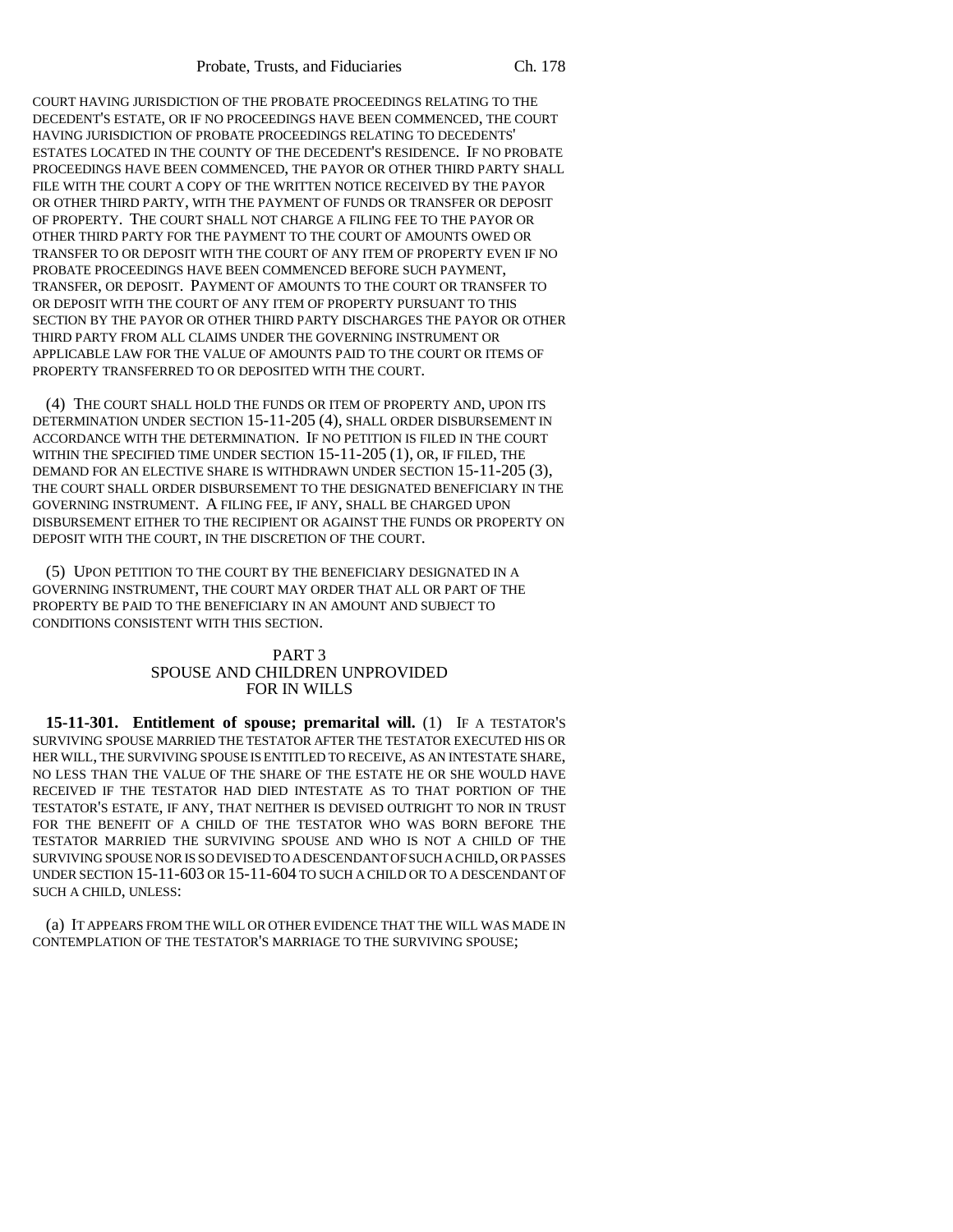(b) THE WILL EXPRESSES THE INTENTION THAT IT IS TO BE EFFECTIVE NOTWITHSTANDING ANY SUBSEQUENT MARRIAGE; OR

(c) THE TESTATOR PROVIDED FOR THE SPOUSE BY TRANSFER OUTSIDE THE WILL AND THE INTENT THAT THE TRANSFER BE IN LIEU OF A TESTAMENTARY PROVISION IS SHOWN BY THE TESTATOR'S STATEMENTS OR IS REASONABLY INFERRED FROM THE AMOUNT OF THE TRANSFER OR OTHER EVIDENCE.

(2) IN SATISFYING THE SHARE PROVIDED BY THIS SECTION, DEVISES MADE BY THE WILL TO THE TESTATOR'S SURVIVING SPOUSE, IF ANY, ARE APPLIED FIRST, AND OTHER DEVISES, OTHER THAN A DEVISE OUTRIGHT TO OR IN TRUST FOR THE BENEFIT OF A CHILD OF THE TESTATOR WHO WAS BORN BEFORE THE TESTATOR MARRIED THE SURVIVING SPOUSE AND WHO IS NOT A CHILD OF THE SURVIVING SPOUSE OR A DEVISE OR SUBSTITUTE GIFT UNDER SECTION 15-11-603 OR 15-11-604 TO A DESCENDANT OF SUCH A CHILD, ABATE AS PROVIDED IN SECTION 15-12-902.

**15-11-302. Omitted children.** (1) EXCEPT AS PROVIDED IN SUBSECTION (2) OF THIS SECTION, IF A TESTATOR FAILS TO PROVIDE IN HIS OR HER WILL FOR ANY OF HIS OR HER CHILDREN BORN OR ADOPTED AFTER THE EXECUTION OF THE WILL, THE OMITTED AFTER-BORN OR AFTER-ADOPTED CHILD RECEIVES A SHARE IN THE ESTATE AS FOLLOWS:

(a) IF THE TESTATOR HAD NO CHILD LIVING WHEN HE OR SHE EXECUTED THE WILL, AN OMITTED AFTER-BORN OR AFTER-ADOPTED CHILD RECEIVES A SHARE IN THE ESTATE EQUAL IN VALUE TO THAT WHICH THE CHILD WOULD HAVE RECEIVED HAD THE TESTATOR DIED INTESTATE, UNLESS THE WILL DEVISED ALL OR SUBSTANTIALLY ALL THE ESTATE TO THE OTHER PARENT OF THE OMITTED CHILD AND THAT OTHER PARENT SURVIVES THE TESTATOR AND IS ENTITLED TO TAKE UNDER THE WILL.

(b) IF THE TESTATOR HAS ONE OR MORE CHILDREN LIVING WHEN HE OR SHE EXECUTED THE WILL, AND THE WILL DEVISED PROPERTY OR AN INTEREST IN PROPERTY TO ONE OR MORE OF THE THEN LIVING CHILDREN, AN OMITTED AFTER-BORN OR AFTER-ADOPTED CHILD IS ENTITLED TO SHARE IN THE TESTATOR'S ESTATE AS FOLLOWS:

(I) THE PORTION OF THE TESTATOR'S ESTATE IN WHICH THE OMITTED AFTER-BORN OR AFTER-ADOPTED CHILD IS ENTITLED TO SHARE IS LIMITED TO DEVISES MADE TO THE TESTATOR'S THEN LIVING CHILDREN UNDER THE WILL.

(II) THE OMITTED AFTER-BORN OR AFTER-ADOPTED CHILD IS ENTITLED TO RECEIVE THE SHARE OF THE TESTATOR'S ESTATE, AS LIMITED IN SUBPARAGRAPH (I) OF THIS PARAGRAPH (b), THAT THE CHILD WOULD HAVE RECEIVED HAD THE TESTATOR INCLUDED ALL OMITTED AFTER-BORN AND AFTER-ADOPTED CHILDREN WITH THE CHILDREN TO WHOM DEVISES WERE MADE UNDER THE WILL AND HAD GIVEN AN EQUAL SHARE OF THE ESTATE TO EACH CHILD.

(III) TO THE EXTENT FEASIBLE, THE INTEREST GRANTED AN OMITTED AFTER-BORN OR AFTER-ADOPTED CHILD UNDER THIS SECTION SHALL BE OF THE SAME CHARACTER, WHETHER EQUITABLE OR LEGAL, PRESENT OR FUTURE, AS THAT DEVISED TO THE TESTATOR'S THEN LIVING CHILDREN UNDER THE WILL.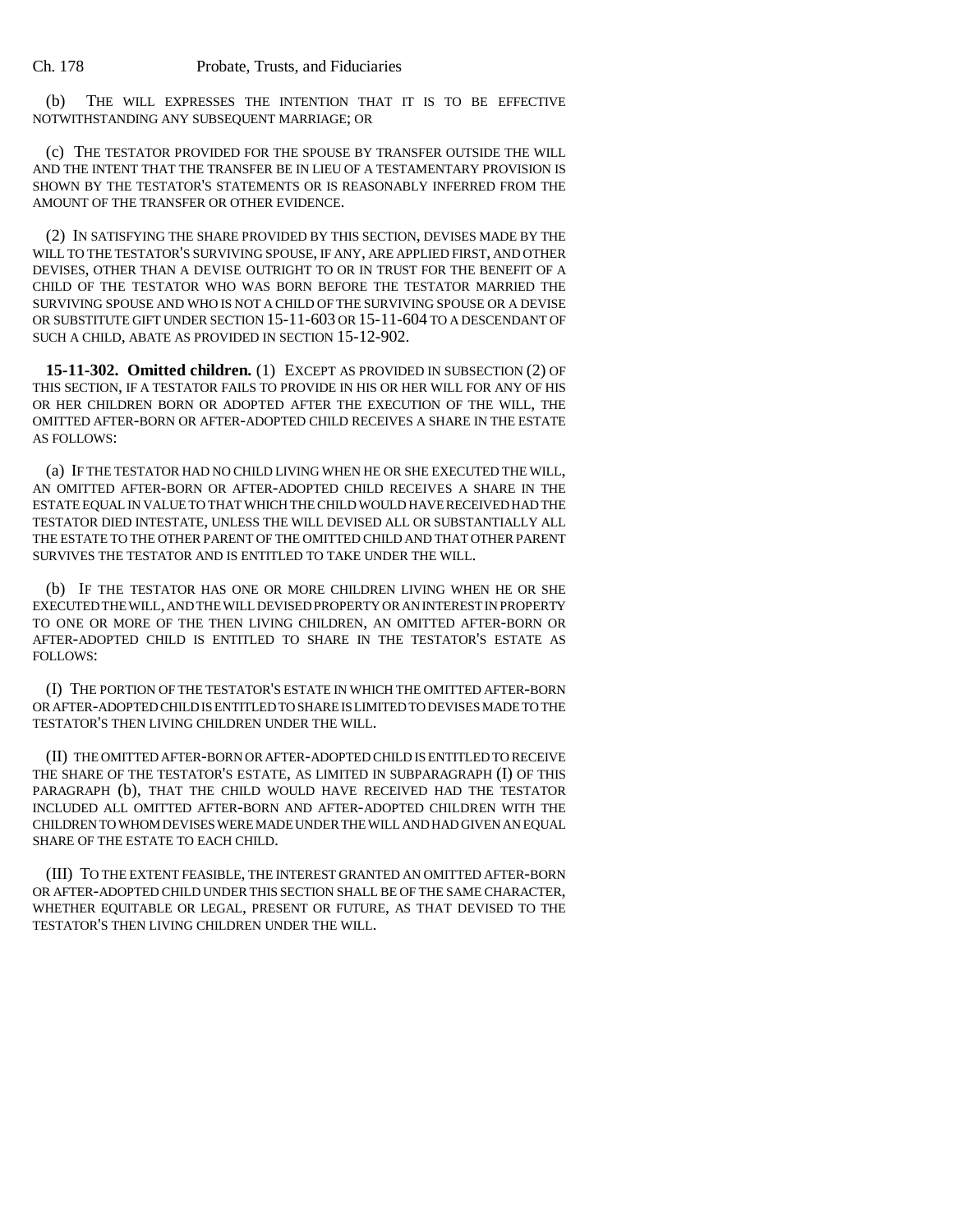(IV) IN SATISFYING A SHARE PROVIDED BY THIS PARAGRAPH (b), DEVISES TO THE TESTATOR'S CHILDREN WHO WERE LIVING WHEN THE WILL WAS EXECUTED ABATE RATABLY. IN ABATING THE DEVISES OF THE THEN LIVING CHILDREN, THE COURT SHALL PRESERVE TO THE MAXIMUM EXTENT POSSIBLE THE CHARACTER OF THE TESTAMENTARY PLAN ADOPTED BY THE TESTATOR.

(2) NEITHER PARAGRAPH (a) NOR (b) OF SUBSECTION (1) OF THIS SECTION APPLIES IF:

(a) IT APPEARS FROM THE WILL THAT THE OMISSION WAS INTENTIONAL; OR

(b) THE TESTATOR PROVIDED FOR THE OMITTED AFTER-BORN OR AFTER-ADOPTED CHILD BY TRANSFER OUTSIDE THE WILL AND THE INTENT THAT THE TRANSFER BE IN LIEU OF A TESTAMENTARY PROVISION IS SHOWN BY THE TESTATOR'S STATEMENTS OR IS REASONABLY INFERRED FROM THE AMOUNT OF THE TRANSFER OR OTHER EVIDENCE.

(3) IF AT THE TIME OF EXECUTION OF THE WILL THE TESTATOR FAILS TO PROVIDE IN HIS OR HER WILL FOR A LIVING CHILD SOLELY BECAUSE HE OR SHE BELIEVES THE CHILD TO BE DEAD, THE CHILD IS ENTITLED TO SHARE IN THE ESTATE AS IF THE CHILD WERE AN OMITTED AFTER-BORN OR AFTER-ADOPTED CHILD.

(4) IN SATISFYING A SHARE PROVIDED BY PARAGRAPH (a) OF SUBSECTION (1) OF THIS SECTION, DEVISES MADE BY THE WILL ABATE UNDER SECTION 15-12-902.

# PART 4 EXEMPT PROPERTY AND ALLOWANCES

**15-11-401. Applicable law.** THIS PART 4 APPLIES TO THE ESTATE OF A DECEDENT WHO DIES DOMICILED IN THIS STATE. RIGHTS TO AN EXEMPT PROPERTY AND FAMILY ALLOWANCE FOR A DECEDENT WHO DIES NOT DOMICILED IN THIS STATE ARE GOVERNED BY THE LAW OF THE DECEDENT'S DOMICILE AT DEATH.

**15-11-402. Homestead.** THE PROVISIONS OF SECTIONS 38-41-201 AND 38-41-204, C.R.S., PROVIDE FOR A HOMESTEAD EXEMPTION BUT SHALL NOT CREATE AN ALLOWANCE FOR THE SURVIVING SPOUSE OR MINOR CHILDREN. A PERSONAL REPRESENTATIVE'S OBLIGATION TO DISTRIBUTE PROPERTY AS AN EXEMPT PROPERTY ALLOWANCE UNDER SECTION 15-11-403, TO PAY MONEY AS A FAMILY ALLOWANCE UNDER SECTION 15-11-404, OR TO DISTRIBUTE PROPERTY TO DEVISEES, HEIRS, OR BENEFICIARIES SHALL NOT BE CONSIDERED A DEBT, CONTRACT, OR CIVIL OBLIGATION, AS REFERRED TO UNDER SECTIONS 38-41-201 AND 38-41-202, C.R.S.

**15-11-403. Exempt property.** THE DECEDENT'S SURVIVING SPOUSE IS ENTITLED FROM THE ESTATE TO A VALUE OF FIFTEEN THOUSAND DOLLARS IN EXCESS OF ANY SECURITY INTERESTS THEREIN, IN HOUSEHOLD FURNITURE, AUTOMOBILES, FURNISHINGS, APPLIANCES, AND PERSONAL EFFECTS. IF THERE IS NO SURVIVING SPOUSE, THE DECEDENT'S DEPENDENT CHILDREN ARE ENTITLED JOINTLY TO THE SAME VALUE. IF ENCUMBERED PERSONAL PROPERTY IS SELECTED AND THE VALUE IN EXCESS OF SECURITY INTERESTS, PLUS THAT OF OTHER EXEMPT PROPERTY, IS LESS THAN FIFTEEN THOUSAND DOLLARS, OR IF THERE IS NOT FIFTEEN THOUSAND DOLLARS WORTH OF EXEMPT PROPERTY IN THE ESTATE, THE SPOUSE OR DEPENDENT CHILDREN ARE ENTITLED TO OTHER ASSETS OF THE ESTATE, IF ANY, TO THE EXTENT NECESSARY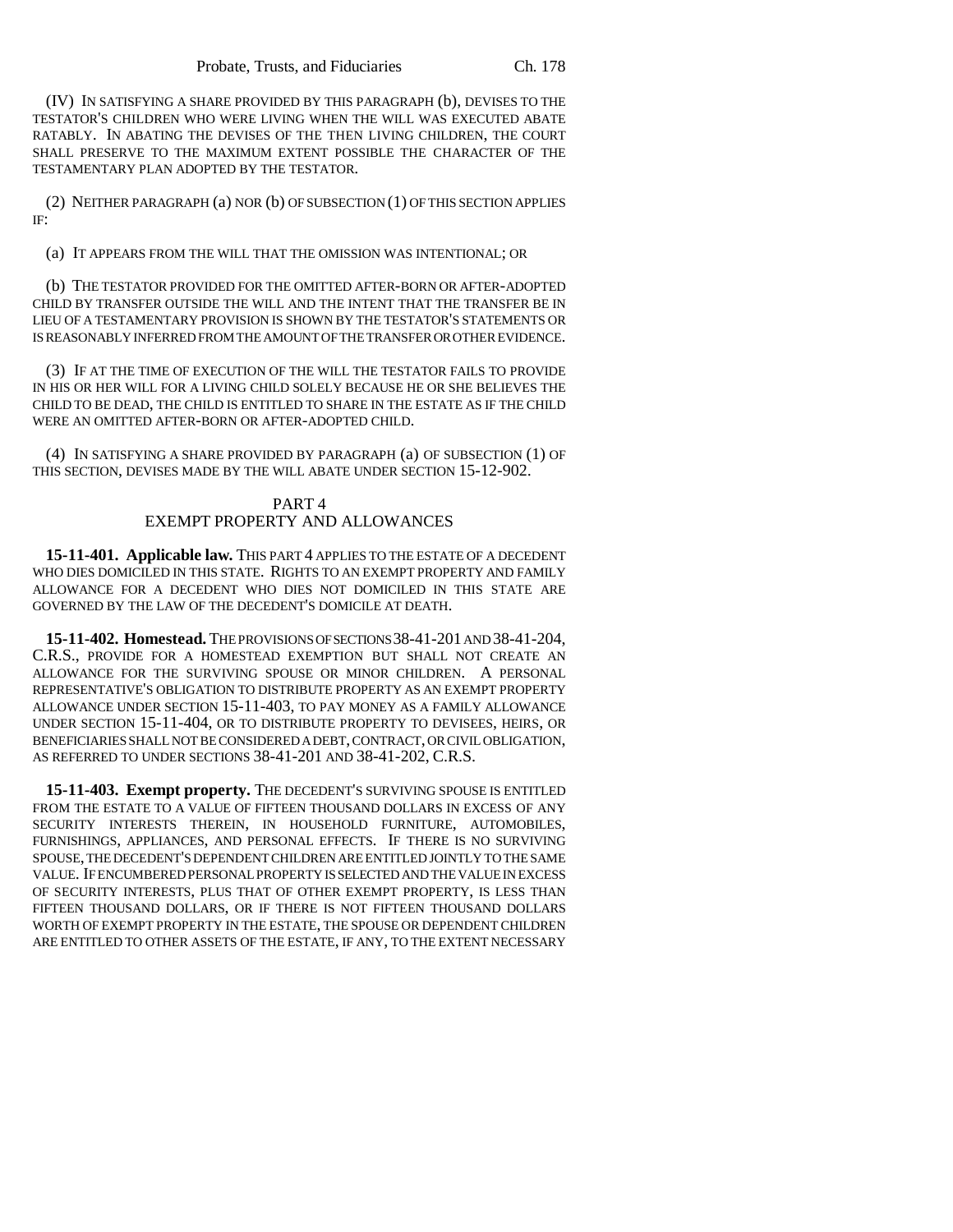TO MAKE UP THE FIFTEEN THOUSAND DOLLAR VALUE. RIGHTS TO EXEMPT PROPERTY AND ASSETS NEEDED TO MAKE UP A DEFICIENCY OF EXEMPT PROPERTY HAVE PRIORITY OVER ALL CLAIMS AGAINST THE ESTATE, EXCEPT CLAIMS FOR THE COSTS AND EXPENSES OF ADMINISTRATION, AND REASONABLE FUNERAL AND BURIAL, INTERMENT, OR CREMATION EXPENSES, WHICH SHALL BE PAID IN THE PRIORITY AND MANNER SET FORTH IN SECTION 15-12-805. THE RIGHT TO ANY ASSETS TO MAKE UP A DEFICIENCY OF EXEMPT PROPERTY SHALL ABATE AS NECESSARY TO PERMIT PAYMENT OF THE FAMILY ALLOWANCE. THESE RIGHTS ARE IN ADDITION TO ANY BENEFIT OR SHARE PASSING TO THE SURVIVING SPOUSE OR DEPENDENT CHILDREN BY THE DECEDENT'S WILL, UNLESS OTHERWISE PROVIDED, BY INTESTATE SUCCESSION, OR BY WAY OF ELECTIVE-SHARE.

**15-11-404. Family allowance.** (1) IN ADDITION TO THE RIGHT TO EXEMPT PROPERTY, THE DECEDENT'S SURVIVING SPOUSE AND MINOR CHILDREN WHO THE DECEDENT WAS OBLIGATED TO SUPPORT AND CHILDREN WHO WERE IN FACT BEING SUPPORTED BY THE DECEDENT ARE ENTITLED TO A REASONABLE ALLOWANCE IN MONEY OUT OF THE ESTATE FOR THEIR MAINTENANCE DURING THE PERIOD OF ADMINISTRATION, WHICH ALLOWANCE MAY NOT CONTINUE FOR LONGER THAN ONE YEAR IF THE ESTATE IS INADEQUATE TO DISCHARGE ALLOWED CLAIMS. THE ALLOWANCE MAY BE PAID AS A LUMP SUM OR IN PERIODIC INSTALLMENTS. IT IS PAYABLE TO THE SURVIVING SPOUSE, IF LIVING, FOR THE USE OF THE SURVIVING SPOUSE AND MINOR AND DEPENDENT CHILDREN; OTHERWISE TO THE CHILDREN, OR PERSONS HAVING THEIR CARE AND CUSTODY. IF A MINOR CHILD OR DEPENDENT CHILD IS NOT LIVING WITH THE SURVIVING SPOUSE, THE ALLOWANCE MAY BE MADE PARTIALLY TO THE CHILD OR HIS OR HER GUARDIAN OR OTHER PERSON HAVING THE CHILD'S CARE AND CUSTODY, AND PARTIALLY TO THE SPOUSE, AS THEIR NEEDS MAY APPEAR. THE FAMILY ALLOWANCE IS EXEMPT FROM AND HAS PRIORITY OVER ALL CLAIMS EXCEPT CLAIMS FOR THE COSTS AND EXPENSES OF ADMINISTRATION, AND REASONABLE FUNERAL AND BURIAL, INTERMENT, OR CREMATION EXPENSES, WHICH SHALL BE PAID IN THE PRIORITY AND MANNER SET FORTH IN SECTION 15-12-805.

(2) THE FAMILY ALLOWANCE IS NOT CHARGEABLE AGAINST ANY BENEFIT OR SHARE PASSING TO THE SURVIVING SPOUSE OR CHILDREN BY THE WILL OF THE DECEDENT, UNLESS OTHERWISE PROVIDED, BY INTESTATE SUCCESSION, OR BY WAY OF ELECTIVE-SHARE. THE DEATH OF ANY PERSON ENTITLED TO A FAMILY ALLOWANCE TERMINATES THE RIGHT TO RECEIVE AN ALLOWANCE FOR ANY PERIOD ARISING AFTER HIS OR HER DEATH, BUT DOES NOT AFFECT THE RIGHT OF HIS OR HER ESTATE TO RECOVER THE UNPAID ALLOWANCE FOR PERIODS PRIOR TO HIS OR HER DEATH.

**15-11-405. Source, determination, and documentation.** (1) IF THE ESTATE IS OTHERWISE SUFFICIENT, PROPERTY SPECIFICALLY DEVISED MAY NOT BE USED TO SATISFY RIGHTS TO EXEMPT PROPERTY. SUBJECT TO THIS RESTRICTION, THE SURVIVING SPOUSE, THE GUARDIANS OF MINOR CHILDREN, OR DEPENDENT CHILDREN WHO ARE ADULTS MAY SELECT PROPERTY OF THE ESTATE AS EXEMPT PROPERTY. THE PERSONAL REPRESENTATIVE MAY MAKE THESE SELECTIONS IF THE SURVIVING SPOUSE, THE DEPENDENT CHILDREN, OR THE GUARDIANS OF THE MINOR CHILDREN ARE UNABLE OR FAIL TO DO SO WITHIN A REASONABLE TIME OR THERE IS NO GUARDIAN OF A MINOR CHILD. THE PERSONAL REPRESENTATIVE MAY EXECUTE AN INSTRUMENT OR DEED OF DISTRIBUTION TO ESTABLISH THE OWNERSHIP OF PROPERTY TAKEN AS EXEMPT PROPERTY ALLOWANCE. THE PERSONAL REPRESENTATIVE MAY DETERMINE THE FAMILY ALLOWANCE IN A LUMP SUM NOT EXCEEDING TWELVE THOUSAND DOLLARS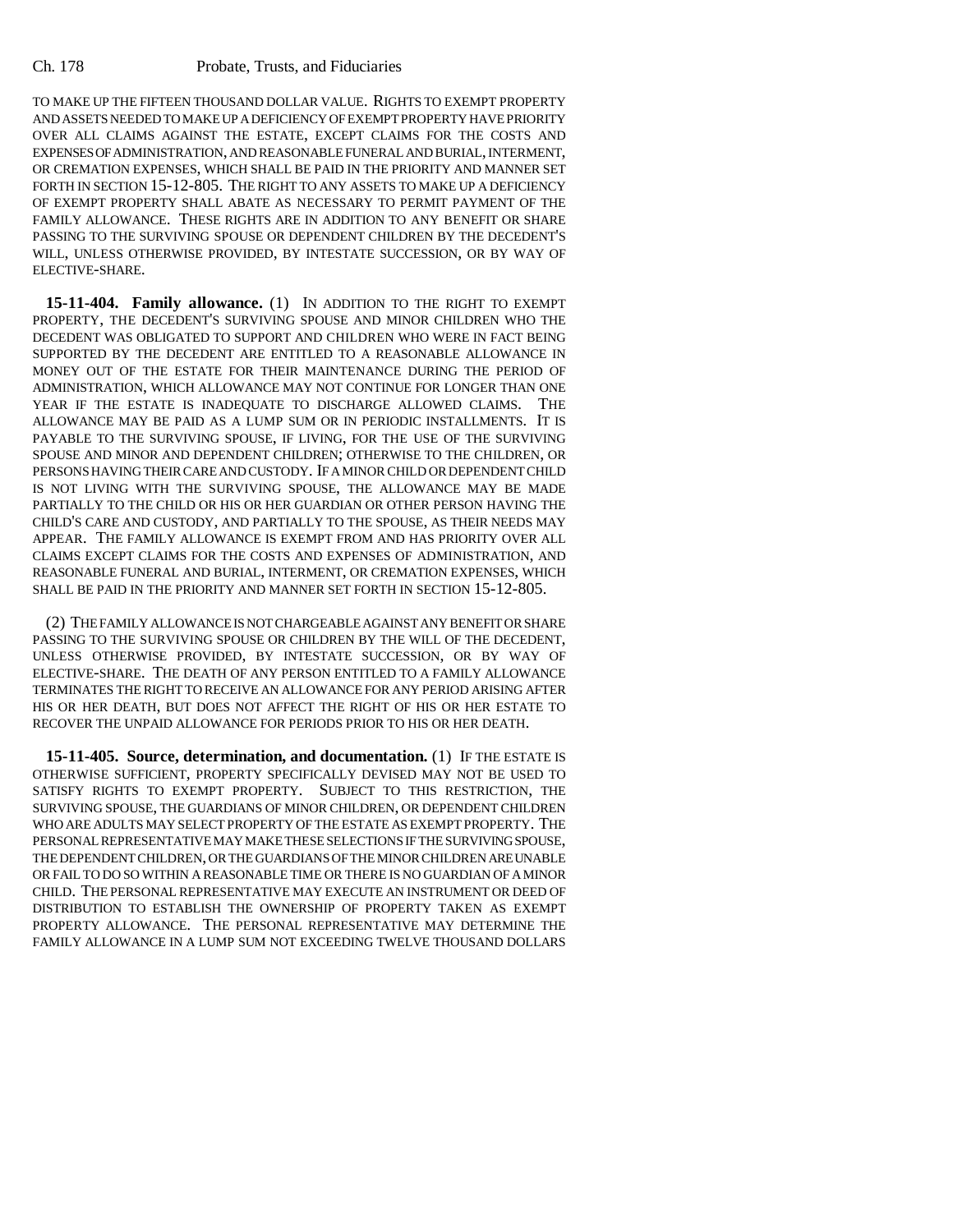OR PERIODIC INSTALLMENTS NOT EXCEEDING ONE THOUSAND DOLLARS PER MONTH FOR ONE YEAR, AND MAY DISBURSE FUNDS OF THE ESTATE IN PAYMENT OF THE FAMILY ALLOWANCE. THE PERSONAL REPRESENTATIVE OR AN INTERESTED PERSON AGGRIEVED BY ANY SELECTION, DETERMINATION, PAYMENT, PROPOSED PAYMENT, OR FAILURE TO ACT UNDER THIS SECTION MAY PETITION THE COURT FOR APPROPRIATE RELIEF, WHICH MAY PROVIDE A FAMILY ALLOWANCE OTHER THAN THAT WHICH THE PERSONAL REPRESENTATIVE DETERMINED OR COULD HAVE DETERMINED.

(2) IF THE RIGHT TO AN ELECTIVE-SHARE IS EXERCISED ON BEHALF OF A SURVIVING SPOUSE WHO IS AN INCAPACITATED PERSON, THE PERSONAL REPRESENTATIVE MAY ADD ANY UNEXPENDED PORTIONS PAYABLE UNDER THE EXEMPT PROPERTY AND FAMILY ALLOWANCE TO THE TRUST ESTABLISHED UNDER SECTION 15-11-206 (2).

(3) NO EXEMPT PROPERTY OR FAMILY ALLOWANCE SHALL BE PAYABLE UNLESS THE PERSON ENTITLED TO PAYMENT THEREOF REQUESTS SUCH PAYMENT WITHIN SIX MONTHS AFTER THE FIRST PUBLICATION OF NOTICE TO CREDITORS FOR FILING CLAIMS WHICH AROSE BEFORE THE DEATH OF THE DECEDENT, OR WITHIN ONE YEAR AFTER THE DATE OF DEATH, WHICHEVER TIME LIMITATION FIRST EXPIRES. THE COURT MAY EXTEND THE TIME FOR PRESENTING SUCH REQUEST AS IT SEES FIT FOR CAUSE SHOWN BY THE PERSON ENTITLED TO PAYMENT BEFORE THE TIME LIMITATION HAS EXPIRED; EXCEPT THAT THE TIME FOR PRESENTING THE REQUEST SHALL NOT BE EXTENDED BEYOND TWO YEARS AFTER THE DATE OF DEATH. THE REQUEST SHALL BE MADE TO THE PERSONAL REPRESENTATIVE, OR, IF NONE IS APPOINTED, TO ANY OTHER PERSON HAVING POSSESSION OF THE DECEDENT'S ASSETS. A REQUEST ON BEHALF OF A MINOR OR DEPENDENT CHILD MAY BE MADE BY THE CHILD'S GUARDIAN OR OTHER PERSON HAVING HIS OR HER CARE AND CUSTODY.

# PART 5 WILLS AND WILL CONTRACTS AND CUSTODY AND DEPOSIT OF WILLS

**15-11-501. Who may make a will.** AN INDIVIDUAL EIGHTEEN OR MORE YEARS OF AGE WHO IS OF SOUND MIND MAY MAKE A WILL.

**15-11-502. Execution; witnessed wills; holographic wills.** (1) EXCEPT AS PROVIDED IN SUBSECTION (2) OF THIS SECTION AND IN SECTIONS 15-11-503, 15-11-506, AND 15-11-513, A WILL SHALL BE:

## (a) IN WRITING;

(b) SIGNED BY THE TESTATOR, OR IN THE TESTATOR'S NAME BY SOME OTHER INDIVIDUAL IN THE TESTATOR'S CONSCIOUS PRESENCE AND BY THE TESTATOR'S DIRECTION; AND

(c) SIGNED BY AT LEAST TWO INDIVIDUALS EITHER PRIOR TO OR AFTER THE TESTATOR'S DEATH, EACH OF WHOM SIGNED WITHIN A REASONABLE TIME AFTER HE OR SHE WITNESSED, IN THE CONSCIOUS PRESENCE OF THE TESTATOR, EITHER THE SIGNING OF THE WILL AS DESCRIBED IN PARAGRAPH (b) OF THIS SUBSECTION (1) OR THE TESTATOR'S ACKNOWLEDGMENT OF THAT SIGNATURE OR ACKNOWLEDGMENT OF THE WILL.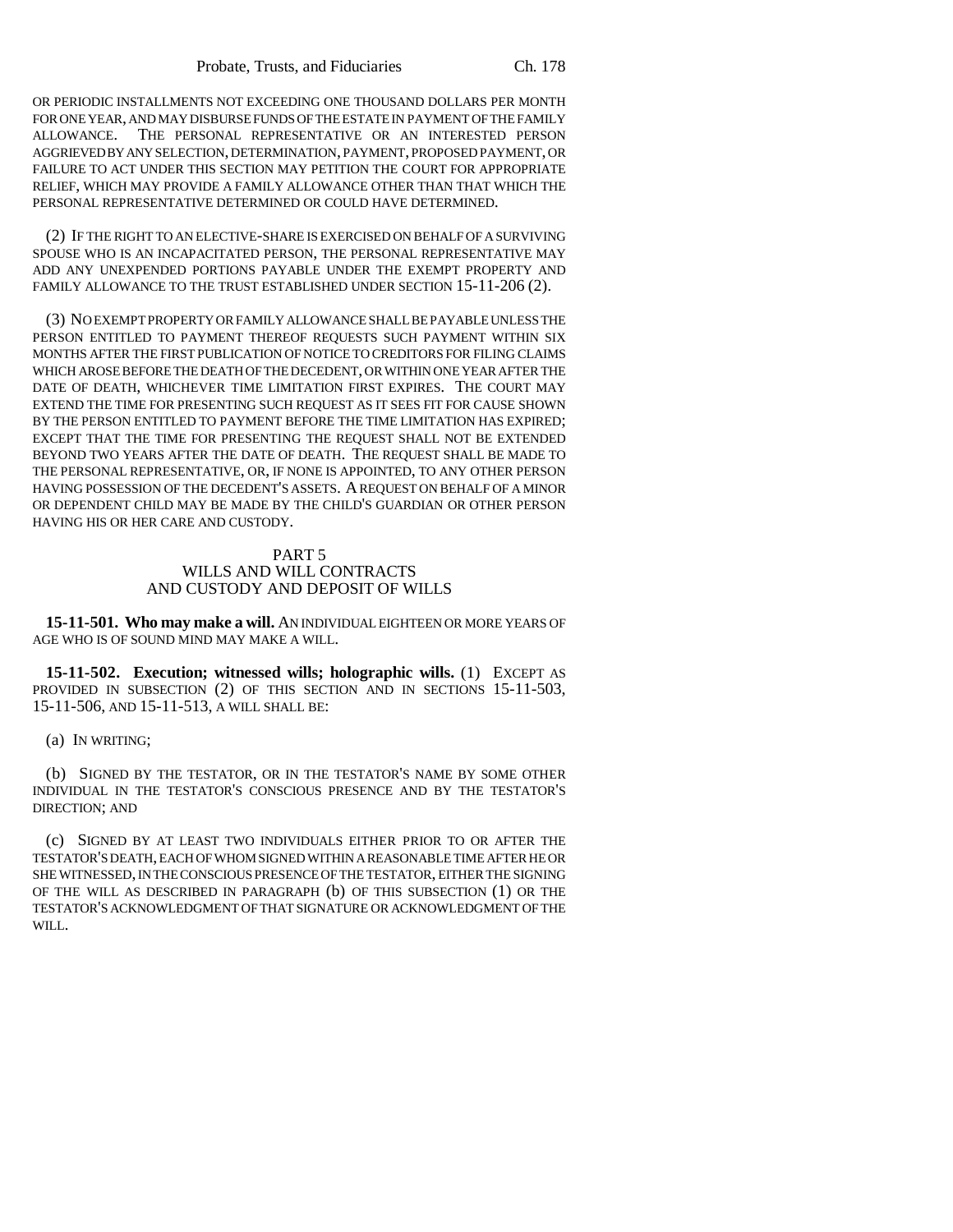(2) A WILL THAT DOES NOT COMPLY WITH SUBSECTION (1) OF THIS SECTION IS VALID AS A HOLOGRAPHIC WILL, WHETHER OR NOT WITNESSED, IF THE SIGNATURE AND MATERIAL PORTIONS OF THE DOCUMENT ARE IN THE TESTATOR'S HANDWRITING.

(3) INTENT THAT THE DOCUMENT CONSTITUTE THE TESTATOR'S WILL CAN BE ESTABLISHED BY EXTRINSIC EVIDENCE, INCLUDING, FOR HOLOGRAPHIC WILLS, PORTIONS OF THE DOCUMENT THAT ARE NOT IN THE TESTATOR'S HANDWRITING.

(4) FOR PURPOSES OF THIS SECTION, "CONSCIOUS PRESENCE" REQUIRES PHYSICAL PROXIMITY TO THE TESTATOR BUT NOT NECESSARILY WITHIN TESTATOR'S LINE OF SIGHT.

**15-11-503. Writings intended as wills, etc.** ALTHOUGH A WILL WAS NOT EXECUTED IN COMPLIANCE WITH SECTION 15-11-502, THE WILL IS TREATED AS IF IT HAD BEEN EXECUTED IN COMPLIANCE WITH THAT SECTION IF THE PROPONENT OF THE WILL ESTABLISHES BY CLEAR AND CONVINCING EVIDENCE THAT THE DECEDENT INTENDED THE WILL TO CONSTITUTE THE DECEDENT'S WILL.

**15-11-504. Self-proved will.** (1) A WILL MAY BE SIMULTANEOUSLY EXECUTED, ATTESTED, AND MADE SELF-PROVED BY ACKNOWLEDGMENT THEREOF BY THE TESTATOR AND AFFIDAVITS OF THE WITNESSES, EACH MADE BEFORE AN OFFICER AUTHORIZED TO ADMINISTER OATHS UNDER THE LAWS OF THE STATE IN WHICH EXECUTION OCCURS AND EVIDENCED BY THE OFFICER'S CERTIFICATE, UNDER OFFICIAL SEAL, IN SUBSTANTIALLY THE FOLLOWING FORM:

I, \_\_\_\_\_\_\_, THE TESTATOR, SIGN MY NAME TO THIS INSTRUMENT THIS \_\_\_ DAY OF \_\_, AND BEING FIRST DULY SWORN, DO HEREBY DECLARE TO THE UNDERSIGNED AUTHORITY THAT I SIGN AND EXECUTE THIS INSTRUMENT AS MY WILL AND THAT I SIGN IT WILLINGLY (OR WILLINGLY DIRECT ANOTHER TO SIGN FOR ME), THAT I EXECUTE IT AS MY FREE AND VOLUNTARY ACT FOR THE PURPOSES THEREIN EXPRESSED, AND THAT I AM EIGHTEEN YEARS OF AGE OR OLDER, OF SOUND MIND, AND UNDER NO CONSTRAINT OR UNDUE INFLUENCE.

## \_\_\_\_\_\_\_\_\_\_\_\_\_\_\_\_\_\_\_\_\_\_\_\_\_\_\_\_\_\_\_\_\_\_ **TESTATOR**

WE, \_\_\_\_\_\_\_\_, \_\_\_\_\_\_\_, THE WITNESSES, SIGN OUR NAMES TO THIS INSTRUMENT, BEING FIRST DULY SWORN, AND DO HEREBY DECLARE TO THE UNDERSIGNED AUTHORITY THAT THE TESTATOR SIGNS AND EXECUTES THIS INSTRUMENT AS [HIS] [HER] WILL AND THAT [HE] [SHE] SIGNS IT WILLINGLY (OR WILLINGLY DIRECTS ANOTHER TO SIGN FOR [HIM] [HER]), AND THAT [HE] [SHE] EXECUTES IT AS [HIS] [HER] FREE AND VOLUNTARY ACT FOR THE PURPOSES THEREIN EXPRESSED, AND THAT EACH OF US, IN THE CONSCIOUS PRESENCE OF THE TESTATOR, HEREBY SIGNS THIS WILL AS WITNESS TO THE TESTATOR'S SIGNING, AND THAT TO THE BEST OF OUR KNOWLEDGE THE TESTATOR IS EIGHTEEN YEARS OF AGE OR OLDER, OF SOUND MIND, AND UNDER NO CONSTRAINT OR UNDUE INFLUENCE.

**WITNESS** 

\_\_\_\_\_\_\_\_\_\_\_\_\_\_\_\_\_\_\_\_\_\_\_\_\_\_\_\_\_\_\_\_\_\_

\_\_\_\_\_\_\_\_\_\_\_\_\_\_\_\_\_\_\_\_\_\_\_\_\_\_\_\_\_\_\_\_\_\_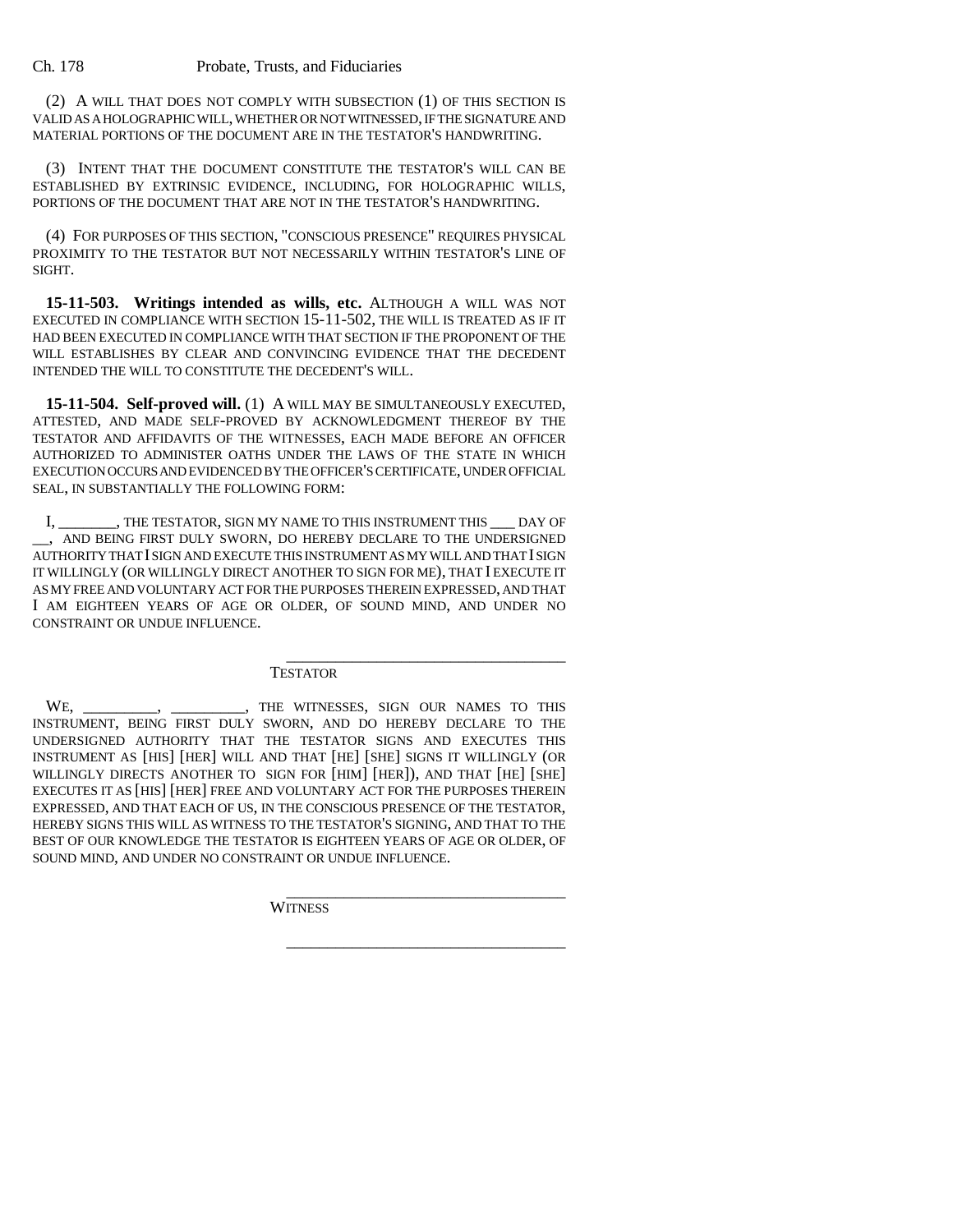Probate, Trusts, and Fiduciaries Ch. 178

**WITNESS** 

|        | THE STATE OF<br>COUNTY OF                                                                                                                                     |  |
|--------|---------------------------------------------------------------------------------------------------------------------------------------------------------------|--|
|        | SUBSCRIBED, SWORN TO AND ACKNOWLEDGED BEFORE ME BY<br>. THE<br>TESTATOR, AND SUBSCRIBED AND SWORN TO BEFORE ME BY<br><b>AND</b><br>WITNESSES, THIS DAY OF , . |  |
| (SEAL) | (SIGNED)<br><u> 1980 - Jan Barat, margaret amerikan basar dan berasal dan berasal dan berasal dan berasal dan berasal dan ber</u>                             |  |

# (OFFICIAL CAPACITY OF OFFICER)

\_\_\_\_\_\_\_\_\_\_\_\_\_\_\_\_\_\_\_\_\_\_\_\_\_\_\_\_\_\_\_\_\_

(2) AN ATTESTED WILL MAY BE MADE SELF-PROVED AT ANY TIME AFTER ITS EXECUTION BY THE ACKNOWLEDGMENT THEREOF BY THE TESTATOR AND THE AFFIDAVITS OF THE WITNESSES, EACH MADE BEFORE AN OFFICER AUTHORIZED TO ADMINISTER OATHS UNDER THE LAWS OF THE STATE IN WHICH THE ACKNOWLEDGMENT OCCURS AND EVIDENCED BY THE OFFICER'S CERTIFICATE, UNDER THE OFFICIAL SEAL, ATTACHED OR ANNEXED TO THE WILL IN SUBSTANTIALLY THE FOLLOWING FORM:

THE STATE OF \_\_\_\_\_\_\_ COUNTY OF \_\_\_\_\_\_\_\_\_\_

WE, \_\_\_\_\_\_\_\_\_, \_\_\_\_\_\_\_\_, AND \_\_\_\_\_\_\_\_, THE TESTATOR AND THE WITNESSES, RESPECTIVELY, WHOSE NAMES ARE SIGNED TO THE ATTACHED OR FOREGOING INSTRUMENT, BEING FIRST DULY SWORN, DO HEREBY DECLARE TO THE UNDERSIGNED AUTHORITY THAT THE TESTATOR SIGNED AND EXECUTED THE INSTRUMENT AS THE TESTATOR'S WILL AND THAT [HE] [SHE] HAD SIGNED WILLINGLY (OR WILLINGLY DIRECTED ANOTHER TO SIGN FOR [HIM] [HER]), AND THAT [HE] [SHE] EXECUTED IT AS [HIS] [HER] FREE AND VOLUNTARY ACT FOR THE PURPOSES THEREIN EXPRESSED, AND THAT EACH OF THE WITNESSES, IN THE CONSCIOUS PRESENCE OF THE TESTATOR, SIGNS THE WILL AS WITNESS AND THAT TO THE BEST OF [HIS] [HER] KNOWLEDGE THE TESTATOR WAS AT THAT TIME EIGHTEEN YEARS OF AGE OR OLDER, OF SOUND MIND, AND UNDER NO CONSTRAINT OR UNDUE INFLUENCE.

> \_\_\_\_\_\_\_\_\_\_\_\_\_\_\_\_\_\_\_\_\_\_\_\_\_\_\_\_\_\_\_\_\_ **TESTATOR**

> \_\_\_\_\_\_\_\_\_\_\_\_\_\_\_\_\_\_\_\_\_\_\_\_\_\_\_\_\_\_\_\_\_ **WITNESS**

> \_\_\_\_\_\_\_\_\_\_\_\_\_\_\_\_\_\_\_\_\_\_\_\_\_\_\_\_\_\_\_\_\_ **WITNESS**

|        | SUBSCRIBED, SWORN TO, AND ACKNOWLEDGED BEFORE ME BY |          | . THE |
|--------|-----------------------------------------------------|----------|-------|
|        | TESTATOR, AND SUBSCRIBED AND SWORN TO BEFORE ME BY  |          | AND.  |
|        | WITNESSES, THIS DAY OF , .                          |          |       |
| (SEAL) |                                                     | (SIGNED) |       |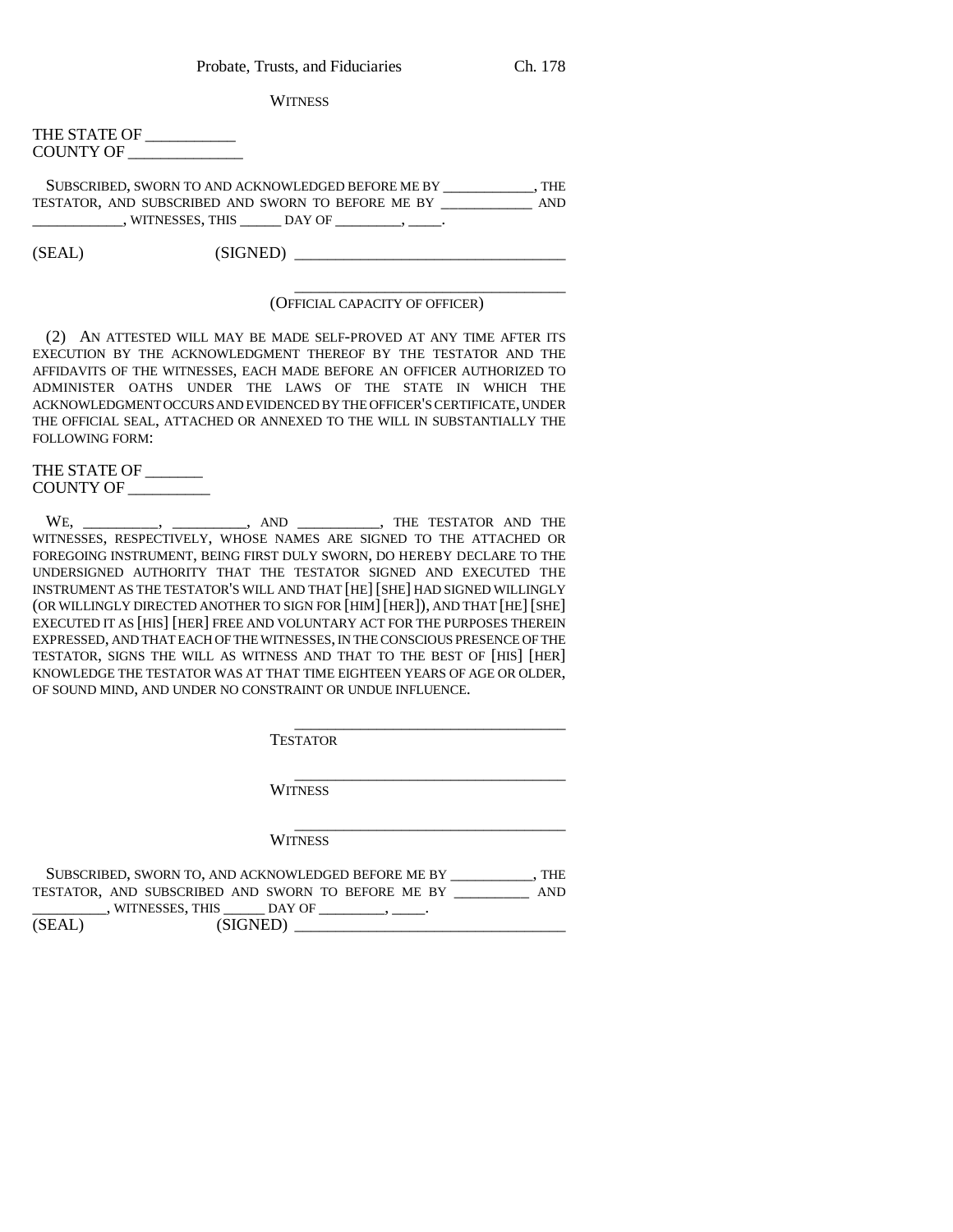#### (OFFICIAL CAPACITY OF OFFICER)

\_\_\_\_\_\_\_\_\_\_\_\_\_\_\_\_\_\_\_\_\_\_\_\_\_\_\_\_\_\_\_\_\_

(3) A SIGNATURE AFFIXED TO A SELF-PROVING AFFIDAVIT ATTACHED TO A WILL IS CONSIDERED A SIGNATURE AFFIXED TO THE WILL IF NECESSARY TO PROVE THE WILL'S DUE EXECUTION.

**15-11-505. Who may witness.** (1) AN INDIVIDUAL GENERALLY COMPETENT TO BE A WITNESS MAY ACT AS A WITNESS TO A WILL.

(2) THE SIGNING OF A WILL BY AN INTERESTED WITNESS DOES NOT INVALIDATE THE WILL OR ANY PROVISION OF IT.

**15-11-506. Choice of law as to execution.** A WRITTEN WILL IS VALID IF EXECUTED IN COMPLIANCE WITH SECTION 15-11-502 OR 15-11-503 OR IF ITS EXECUTION COMPLIES WITH THE LAW AT THE TIME OF EXECUTION OF THE PLACE WHERE THE WILL IS EXECUTED, OR OF THE LAW OF THE PLACE WHERE, AT THE TIME OF EXECUTION OR AT THE TIME OF DEATH, THE TESTATOR IS DOMICILED, HAS A PLACE OF ABODE, OR IS A NATIONAL.

**15-11-507. Revocation by writing or by act.** (1) A WILL OR ANY PART THEREOF IS REVOKED:

(a) BY EXECUTING A SUBSEQUENT WILL THAT REVOKES THE PREVIOUS WILL OR PART EXPRESSLY OR BY INCONSISTENCY; OR

(b) BY PERFORMING A REVOCATORY ACT ON THE WILL, IF THE TESTATOR PERFORMED THE ACT WITH THE INTENT AND FOR THE PURPOSE OF REVOKING THE WILL OR PART OF IT OR IF ANOTHER INDIVIDUAL PERFORMED THE ACT IN THE TESTATOR'S CONSCIOUS PRESENCE AND BY THE TESTATOR'S DIRECTION. FOR PURPOSES OF THIS PARAGRAPH (b), "REVOCATORY ACT ON THE WILL" INCLUDES BURNING, TEARING, CANCELING, OBLITERATING, OR DESTROYING THE WILL OR ANY PART OF IT. A BURNING, TEARING, OR CANCELING IS A "REVOCATORY ACT ON THE WILL", WHETHER OR NOT THE BURN, TEAR, OR CANCELLATION TOUCHED ANY OF THE WORDS ON THE WILL.

(2) IF A SUBSEQUENT WILL DOES NOT EXPRESSLY REVOKE A PREVIOUS WILL, THE EXECUTION OF THE SUBSEQUENT WILL WHOLLY REVOKES THE PREVIOUS WILL BY INCONSISTENCY IF THE TESTATOR INTENDED THE SUBSEQUENT WILL TO REPLACE RATHER THAN SUPPLEMENT THE PREVIOUS WILL.

(3) THE TESTATOR IS PRESUMED TO HAVE INTENDED A SUBSEQUENT WILL TO REPLACE RATHER THAN SUPPLEMENT A PREVIOUS WILL IF THE SUBSEQUENT WILL MAKES A COMPLETE DISPOSITION OF THE TESTATOR'S ESTATE. IF THIS PRESUMPTION ARISES AND IS NOT REBUTTED BY CLEAR AND CONVINCING EVIDENCE, THE PREVIOUS WILL IS REVOKED; ONLY THE SUBSEQUENT WILL IS OPERATIVE ON THE TESTATOR'S DEATH.

(4) THE TESTATOR IS PRESUMED TO HAVE INTENDED A SUBSEQUENT WILL TO SUPPLEMENT RATHER THAN REPLACE A PREVIOUS WILL IF THE SUBSEQUENT WILL DOES NOT MAKE A COMPLETE DISPOSITION OF THE TESTATOR'S ESTATE. IF THIS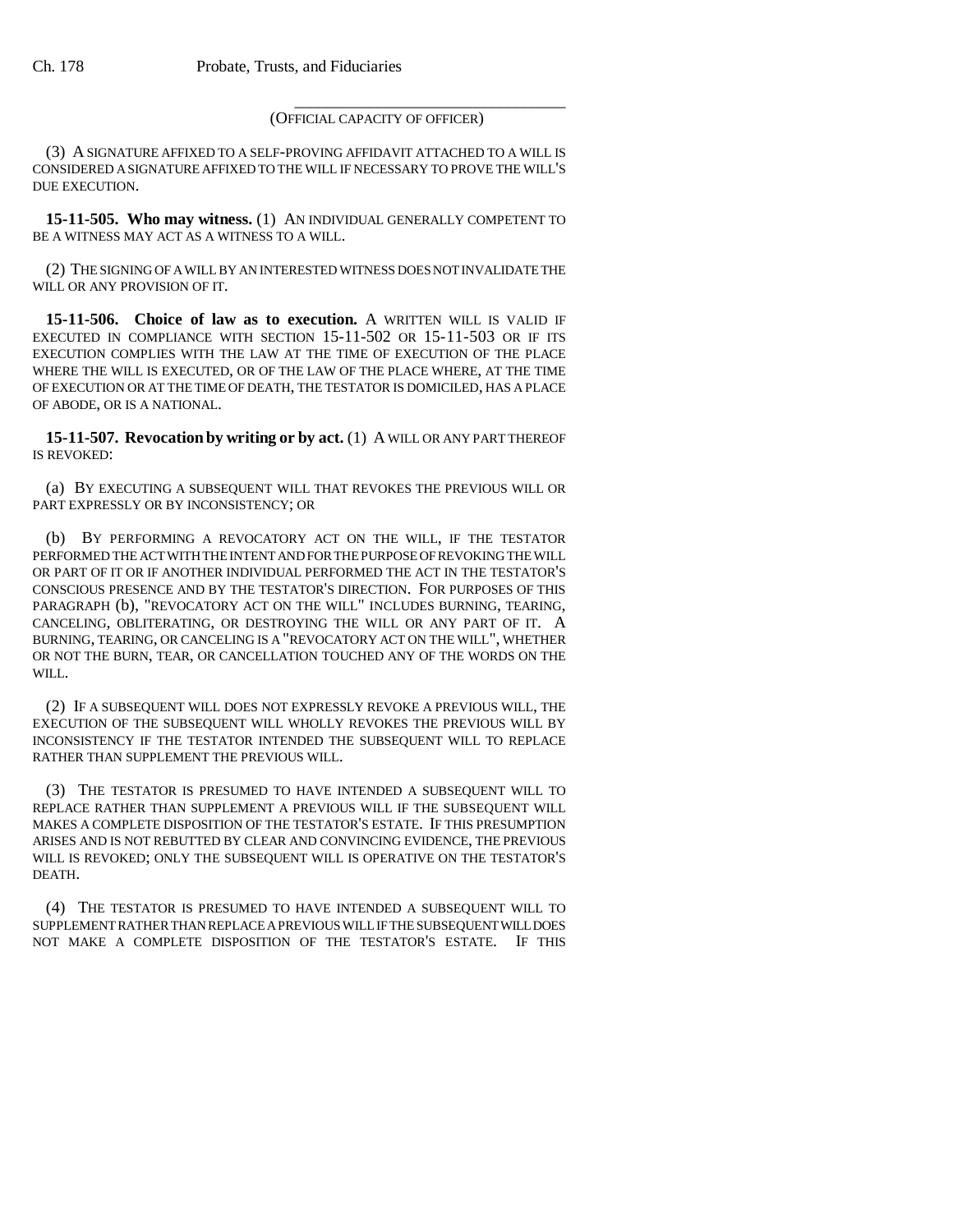PRESUMPTION ARISES AND IS NOT REBUTTED BY CLEAR AND CONVINCING EVIDENCE, THE SUBSEQUENT WILL REVOKES THE PREVIOUS WILL ONLY TO THE EXTENT THE SUBSEQUENT WILL IS INCONSISTENT WITH THE PREVIOUS WILL; EACH WILL IS FULLY OPERATIVE ON THE TESTATOR'S DEATH TO THE EXTENT THEY ARE NOT INCONSISTENT.

**15-11-508. Revocation by change of circumstances.** EXCEPT AS PROVIDED IN SECTIONS 15-11-803 AND 15-11-804, A CHANGE OF CIRCUMSTANCES DOES NOT REVOKE A WILL OR ANY PART OF IT.

**15-11-509. Revival of revoked will.** (1) IF A SUBSEQUENT WILL THAT WHOLLY REVOKED A PREVIOUS WILL IS THEREAFTER REVOKED BY A REVOCATORY ACT UNDER SECTION 15-11-507 (1) (b), THE PREVIOUS WILL REMAINS REVOKED UNLESS IT IS REVIVED. THE PREVIOUS WILL IS REVIVED IF IT IS EVIDENT FROM THE CIRCUMSTANCES OF THE REVOCATION OF THE SUBSEQUENT WILL OR FROM THE TESTATOR'S CONTEMPORARY OR SUBSEQUENT DECLARATIONS THAT THE TESTATOR INTENDED THE PREVIOUS WILL TO TAKE EFFECT AS EXECUTED.

(2) IF A SUBSEQUENT WILL THAT PARTLY REVOKED A PREVIOUS WILL IS THEREAFTER REVOKED BY A REVOCATORY ACT UNDER SECTION 15-11-507 (1) (b), A REVOKED PART OF THE PREVIOUS WILL IS REVIVED UNLESS IT IS EVIDENT FROM THE CIRCUMSTANCES OF THE REVOCATION OF THE SUBSEQUENT WILL OR FROM THE TESTATOR'S CONTEMPORARY OR SUBSEQUENT DECLARATIONS THAT THE TESTATOR DID NOT INTEND THE REVOKED PART TO TAKE EFFECT AS EXECUTED.

(3) IF A SUBSEQUENT WILL THAT REVOKED A PREVIOUS WILL IN WHOLE OR IN PART IS THEREAFTER REVOKED BY ANOTHER, LATER WILL, THE PREVIOUS WILL REMAINS REVOKED IN WHOLE OR IN PART, UNLESS IT OR ITS REVOKED PART IS REVIVED. THE PREVIOUS WILL OR ITS REVOKED PART IS REVIVED TO THE EXTENT IT APPEARS FROM THE TERMS OF THE LATER WILL THAT THE TESTATOR INTENDED THE PREVIOUS WILL TO TAKE EFFECT.

**15-11-510. Incorporation by reference.** A WRITING IN EXISTENCE WHEN A WILL IS EXECUTED MAY BE INCORPORATED BY REFERENCE IF THE LANGUAGE OF THE WILL MANIFESTS THIS INTENT AND DESCRIBES THE WRITING SUFFICIENTLY TO PERMIT ITS IDENTIFICATION.

**15-11-511. Testamentary additions to trusts.** (1) A WILL MAY VALIDLY DEVISE PROPERTY TO THE TRUSTEE OF A TRUST ESTABLISHED OR TO BE ESTABLISHED (i) DURING THE TESTATOR'S LIFETIME BY THE TESTATOR, BY THE TESTATOR AND SOME OTHER PERSON, OR BY SOME OTHER PERSON, INCLUDING A FUNDED OR UNFUNDED LIFE INSURANCE TRUST, ALTHOUGH THE SETTLOR HAS RESERVED ANY OR ALL RIGHTS OF OWNERSHIP OF THE INSURANCE CONTRACTS, OR (ii) AT THE TESTATOR'S DEATH BY THE TESTATOR'S DEVISE TO THE TRUSTEE, IF THE TRUST IS IDENTIFIED IN THE TESTATOR'S WILL AND ITS TERMS ARE SET FORTH IN A WRITTEN INSTRUMENT, OTHER THAN A WILL, EXECUTED BEFORE, CONCURRENTLY WITH, OR AFTER THE EXECUTION OF THE TESTATOR'S WILL OR IN ANOTHER INDIVIDUAL'S WILL IF THAT OTHER INDIVIDUAL HAS PREDECEASED THE TESTATOR, REGARDLESS OF THE EXISTENCE, SIZE, OR CHARACTER OF THE CORPUS OF THE TRUST. THE DEVISE IS NOT INVALID BECAUSE THE TRUST IS AMENDABLE OR REVOCABLE, OR BECAUSE THE TRUST WAS AMENDED AFTER THE EXECUTION OF THE WILL OR THE TESTATOR'S DEATH.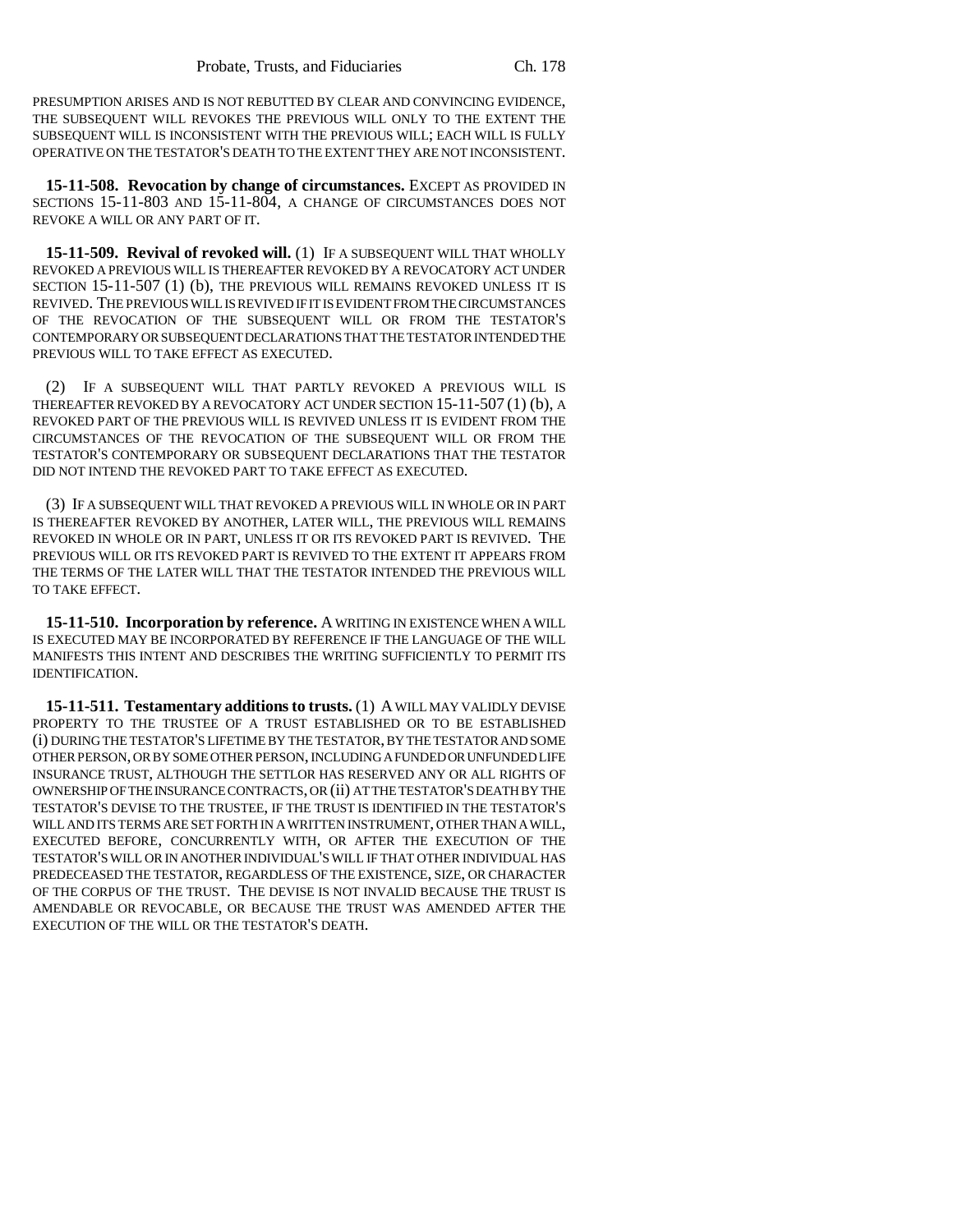(2) UNLESS THE TESTATOR'S WILL PROVIDES OTHERWISE, PROPERTY DEVISED TO A TRUST DESCRIBED IN SUBSECTION (1) OF THIS SECTION IS NOT HELD UNDER A TESTAMENTARY TRUST OF THE TESTATOR, BUT IT BECOMES A PART OF THE TRUST TO WHICH IT IS DEVISED, AND IS ADMINISTERED AND DISPOSED OF IN ACCORDANCE WITH THE PROVISIONS OF THE GOVERNING INSTRUMENT SETTING FORTH THE TERMS OF THE TRUST, INCLUDING ANY AMENDMENTS THERETO MADE BEFORE OR AFTER THE TESTATOR'S DEATH.

(3) A REVOCATION OR TERMINATION OF THE TRUST BEFORE THE DEATH OF THE TESTATOR CAUSES THE DEVISE TO LAPSE, BUT EXHAUSTION OF TRUST CORPUS BETWEEN THE TIME OF EXECUTION OF THE TESTATOR'S WILL AND THE TESTATOR'S DEATH SHALL NOT CONSTITUTE A LAPSE; A REVOCATION OR TERMINATION OF THE TRUST BEFORE THE DEATH OF THE TESTATOR SHALL NOT CAUSE THE DEVISE TO LAPSE, IF THE TESTATOR PROVIDES THAT, IN SUCH EVENT, THE DEVISE SHALL CONSTITUTE A DEVISE TO THE TRUSTEE OF THE TRUST IDENTIFIED IN THE TESTATOR'S WILL, AND ON THE TERMS THEREOF, AS THEY EXISTED AT THE TIME OF THE EXECUTION OF TESTATOR'S WILL, OR AS THEY EXISTED AT THE TIME OF THE REVOCATION OR TERMINATION OF THE TRUST, AS THE TESTATOR'S WILL PROVIDES.

**15-11-512. Events of independent significance.** A WILL MAY DISPOSE OF PROPERTY BY REFERENCE TO ACTS AND EVENTS THAT HAVE SIGNIFICANCE APART FROM THEIR EFFECT UPON THE DISPOSITIONS MADE BY THE WILL, WHETHER THEY OCCUR BEFORE OR AFTER THE EXECUTION OF THE WILL OR BEFORE OR AFTER THE TESTATOR'S DEATH. THE EXECUTION OR REVOCATION OF ANOTHER INDIVIDUAL'S WILL IS SUCH AN EVENT.

**15-11-513. Separate writing or memorandum identifying devise of certain types of tangible personal property.** WHETHER OR NOT THE PROVISIONS RELATING TO HOLOGRAPHIC WILLS APPLY, A WILL MAY REFER TO A WRITTEN STATEMENT OR LIST TO DISPOSE OF ITEMS OF TANGIBLE PERSONAL PROPERTY NOT OTHERWISE SPECIFICALLY DISPOSED OF BY THE WILL, OTHER THAN MONEY. TO BE ADMISSIBLE UNDER THIS SECTION AS EVIDENCE OF THE INTENDED DISPOSITION, THE WRITING SHALL BE SIGNED BY THE TESTATOR AND SHALL DESCRIBE THE ITEMS AND THE DEVISEES WITH REASONABLE CERTAINTY. THE WRITING MAY BE REFERRED TO AS ONE TO BE IN EXISTENCE AT THE TIME OF THE TESTATOR'S DEATH; IT MAY BE PREPARED BEFORE OR AFTER THE EXECUTION OF THE WILL; IT MAY BE ALTERED BY THE TESTATOR AFTER ITS PREPARATION; AND IT MAY BE A WRITING THAT HAS NO SIGNIFICANCE APART FROM ITS EFFECT ON THE DISPOSITIONS MADE BY THE WILL.

**15-11-514. Contracts concerning succession.** A CONTRACT TO MAKE A WILL OR DEVISE, OR NOT TO REVOKE A WILL OR DEVISE, OR TO DIE INTESTATE, IF EXECUTED AFTER THE EFFECTIVE DATE OF THIS ARTICLE, MAY BE ESTABLISHED ONLY BY (i) PROVISIONS OF A WILL STATING MATERIAL PROVISIONS OF THE CONTRACT, (ii) AN EXPRESS REFERENCE IN A WILL TO A CONTRACT AND EXTRINSIC EVIDENCE PROVING THE TERMS OF THE CONTRACT, OR (iii) A WRITING SIGNED BY THE DECEDENT EVIDENCING THE CONTRACT. THE EXECUTION OF A JOINT WILL OR MUTUAL WILLS DOES NOT CREATE A PRESUMPTION OF A CONTRACT NOT TO REVOKE THE WILL OR WILLS.

**15-11-515. Deposit of will with court in testator's lifetime.** A WILL MAY BE DEPOSITED BY THE TESTATOR OR THE TESTATOR'S AGENT WITH ANY COURT FOR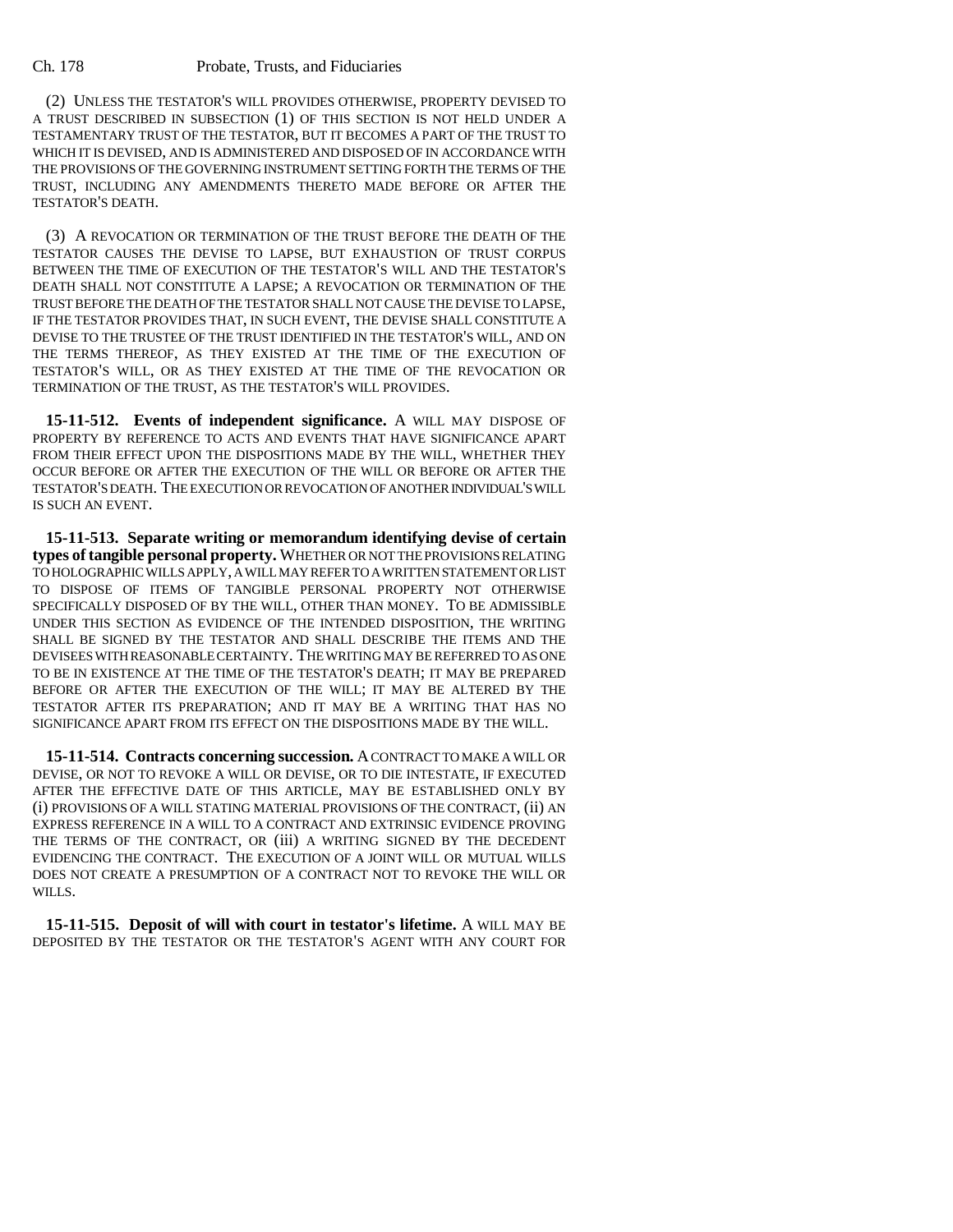SAFEKEEPING, UNDER RULES OF THE COURT. THE WILL SHALL BE SEALED AND KEPT CONFIDENTIAL. DURING THE TESTATOR'S LIFETIME, A DEPOSITED WILL SHALL BE DELIVERED ONLY TO THE TESTATOR OR TO A PERSON AUTHORIZED IN WRITING SIGNED BY THE TESTATOR TO RECEIVE THE WILL. A CONSERVATOR MAY BE ALLOWED TO EXAMINE A DEPOSITED WILL OF A PROTECTED TESTATOR UNDER PROCEDURES DESIGNED TO MAINTAIN THE CONFIDENTIAL CHARACTER OF THE DOCUMENT TO THE EXTENT POSSIBLE, AND TO ENSURE THAT IT WILL BE RESEALED AND KEPT ON DEPOSIT AFTER THE EXAMINATION. UPON BEING INFORMED OF THE TESTATOR'S DEATH, THE COURT SHALL NOTIFY ANY PERSON DESIGNATED TO RECEIVE THE WILL AND DELIVER IT TO THAT PERSON ON REQUEST; OR THE COURT MAY DELIVER THE WILL TO THE APPROPRIATE COURT.

**15-11-516. Duty of custodian of will; liability.** WITHIN TEN DAYS AFTER THE DEATH OF A TESTATOR OR AS SOON THEREAFTER AS THE DEATH OF THE TESTATOR BECOMES KNOWN TO HIM OR HER, ANY PERSON HAVING CUSTODY OF AN INSTRUMENT PURPORTING TO BE THE TESTATOR'S WILL SHALL DELIVER THE WILL TO THE COURT HAVING PROBATE JURISDICTION WHERE THE TESTATOR HAD HIS OR HER DOMICILE OR RESIDENCE AT THE TIME OF HIS OR HER DEATH. IF THE DOMICILE AND RESIDENCE OF THE TESTATOR ARE UNKNOWN TO THE CUSTODIAN, THE WILL SHALL BE DELIVERED BY THE CUSTODIAN TO THE COURT HAVING PROBATE JURISDICTION IN THE COUNTY IN COLORADO IN WHICH THE WILL WAS LOCATED. ANY PERSON WHO WILLFULLY FAILS TO DELIVER AN INSTRUMENT PURPORTING TO BE A WILL IS LIABLE TO ANY PERSON AGGRIEVED FOR THE DAMAGES WHICH MAY BE SUSTAINED BY THE FAILURE. ANY PERSON WHO WILLFULLY REFUSES OR FAILS TO DELIVER AN INSTRUMENT PURPORTING TO BE A WILL AFTER BEING ORDERED BY THE COURT IN A PROCEEDING BROUGHT FOR THE PURPOSE OF COMPELLING DELIVERY IS SUBJECT TO PENALTY FOR CONTEMPT OF COURT.

**15-11-517. Penalty clause for contest.** A PROVISION IN A WILL PURPORTING TO PENALIZE AN INTERESTED PERSON FOR CONTESTING THE WILL OR INSTITUTING OTHER PROCEEDINGS RELATING TO THE ESTATE IS UNENFORCEABLE IF PROBABLE CAUSE EXISTS FOR INSTITUTING PROCEEDINGS.

# PART 6 RULES OF CONSTRUCTION APPLICABLE ONLY TO WILLS

**15-11-601. Scope.** IN THE ABSENCE OF A FINDING OF A CONTRARY INTENTION, THE RULES OF CONSTRUCTION IN THIS PART 6 CONTROL THE CONSTRUCTION OF A WILL. IN THE ABSENCE OF A FINDING OF A CONTRARY INTENTION, THE PROVISIONS OF SECTIONS 15-11-603 AND 15-11-604 SHALL APPLY TO WILLS AND CODICILS EXECUTED OR REPUBLISHED OR REAFFIRMED ON OR AFTER JULY 1, 1995, AND PRIOR LAW (SECTIONS 15-11-605 AND 15-11-606) SHALL APPLY TO WILLS AND CODICILS EXECUTED PRIOR TO JULY 1, 1995, AND NOT REPUBLISHED OR REAFFIRMED ON OR AFTER THAT DATE.

**15-11-602. Will may pass all property and after-acquired property.** A WILL MAY PROVIDE FOR THE PASSAGE OF ALL PROPERTY THE TESTATOR OWNS AT DEATH AND ALL PROPERTY ACQUIRED BY THE ESTATE AFTER THE TESTATOR'S DEATH.

**15-11-603. Antilapse; deceased devisee; class gifts.** (1) **Definitions.** AS USED IN THIS SECTION, UNLESS THE CONTEXT OTHERWISE REQUIRES: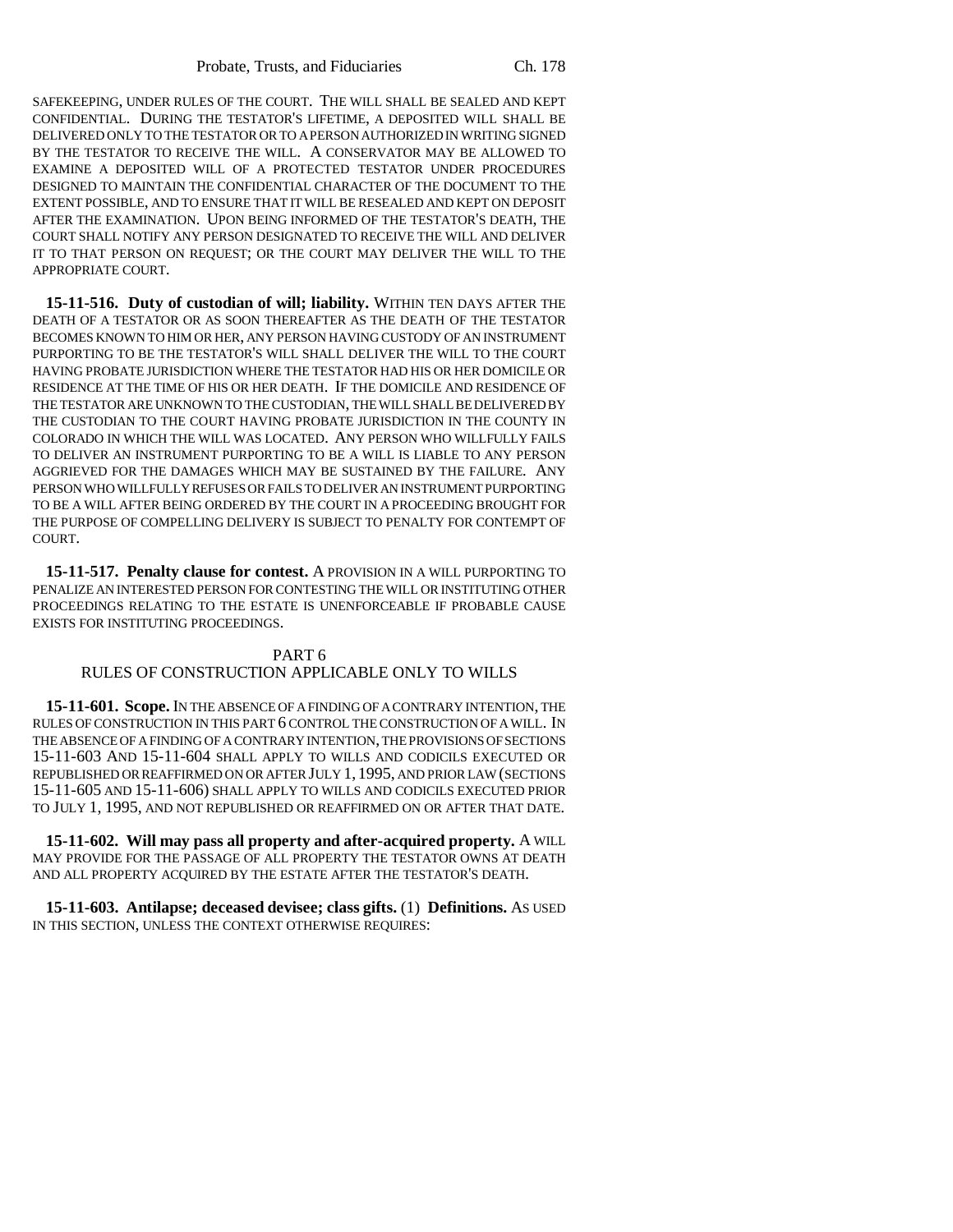(a) "ALTERNATIVE DEVISE" MEANS A DEVISE THAT IS EXPRESSLY CREATED BY THE WILL AND, UNDER THE TERMS OF THE WILL, CAN TAKE EFFECT INSTEAD OF ANOTHER DEVISE ON THE HAPPENING OF ONE OR MORE EVENTS, INCLUDING SURVIVAL OF THE TESTATOR OR FAILURE TO SURVIVE THE TESTATOR, WHETHER AN EVENT IS EXPRESSED IN CONDITION-PRECEDENT, CONDITION-SUBSEQUENT, OR ANY OTHER FORM. A RESIDUARY CLAUSE CONSTITUTES AN ALTERNATIVE DEVISE WITH RESPECT TO A NONRESIDUARY DEVISE ONLY IF THE WILL SPECIFICALLY PROVIDES THAT, UPON LAPSE OR FAILURE, THE NONRESIDUARY DEVISE, OR NONRESIDUARY DEVISES IN GENERAL, PASS UNDER THE RESIDUARY CLAUSE.

(b) "CLASS MEMBER" INCLUDES AN INDIVIDUAL WHO FAILS TO SURVIVE THE TESTATOR BUT WHO WOULD HAVE TAKEN UNDER A DEVISE IN THE FORM OF A CLASS GIFT HAD HE OR SHE SURVIVED THE TESTATOR.

(c) "DEVISE" INCLUDES AN ALTERNATIVE DEVISE, A DEVISE IN THE FORM OF A CLASS GIFT, AND AN EXERCISE OF A POWER OF APPOINTMENT.

(d) "DEVISEE" INCLUDES (i) A CLASS MEMBER IF THE DEVISE IS IN THE FORM OF A CLASS GIFT, (ii) THE BENEFICIARY OF A TRUST BUT NOT THE TRUSTEE, (iii) AN INDIVIDUAL OR CLASS MEMBER WHO WAS DECEASED AT THE TIME THE TESTATOR EXECUTED HIS OR HER WILL AS WELL AS AN INDIVIDUAL OR CLASS MEMBER WHO WAS THEN LIVING BUT WHO FAILED TO SURVIVE THE TESTATOR, AND (iv) AN APPOINTEE UNDER A POWER OF APPOINTMENT EXERCISED BY THE TESTATOR'S WILL.

#### (e) (RESERVED)

(f) "SURVIVING DEVISEE" OR "SURVIVING DESCENDANT" MEANS A DEVISEE OR A DESCENDANT WHO NEITHER PREDECEASED THE TESTATOR NOR IS DEEMED TO HAVE PREDECEASED THE TESTATOR UNDER SECTION 15-11-702.

(g) "TESTATOR" INCLUDES THE DONEE OF A POWER OF APPOINTMENT IF THE POWER IS EXERCISED IN THE TESTATOR'S WILL.

(2) **Substitute gift.** IF A DEVISEE FAILS TO SURVIVE THE TESTATOR AND IS A GRANDPARENT OR A DESCENDANT OF A GRANDPARENT OF EITHER THE TESTATOR OR THE DONOR OF A POWER OF APPOINTMENT EXERCISED BY THE TESTATOR'S WILL, THE FOLLOWING APPLY:

(a) EXCEPT AS PROVIDED IN PARAGRAPH (d) OF THIS SUBSECTION (2), IF THE DEVISE IS NOT IN THE FORM OF A CLASS GIFT AND THE DECEASED DEVISEE LEAVES SURVIVING DESCENDANTS, A SUBSTITUTE GIFT IS CREATED IN THE DEVISEE'S SURVIVING DESCENDANTS. THEY TAKE BY REPRESENTATION THE PROPERTY TO WHICH THE DEVISEE WOULD HAVE BEEN ENTITLED HAD THE DEVISEE SURVIVED THE TESTATOR.

(b) EXCEPT AS PROVIDED IN PARAGRAPH (d) OF THIS SUBSECTION (2), IF THE DEVISE IS IN THE FORM OF A CLASS GIFT, OTHER THAN A DEVISE TO "ISSUE", "DESCENDANTS", "HEIRS OF THE BODY", "HEIRS", "NEXT OF KIN", "RELATIVES", OR "FAMILY", OR A CLASS DESCRIBED BY LANGUAGE OF SIMILAR IMPORT, A SUBSTITUTE GIFT IS CREATED IN THE DECEASED DEVISEE OR DEVISEE'S SURVIVING DESCENDANTS. THE PROPERTY TO WHICH THE DEVISEES WOULD HAVE BEEN ENTITLED HAD ALL OF THEM SURVIVED THE TESTATOR PASSES TO THE SURVIVING DEVISEES AND THE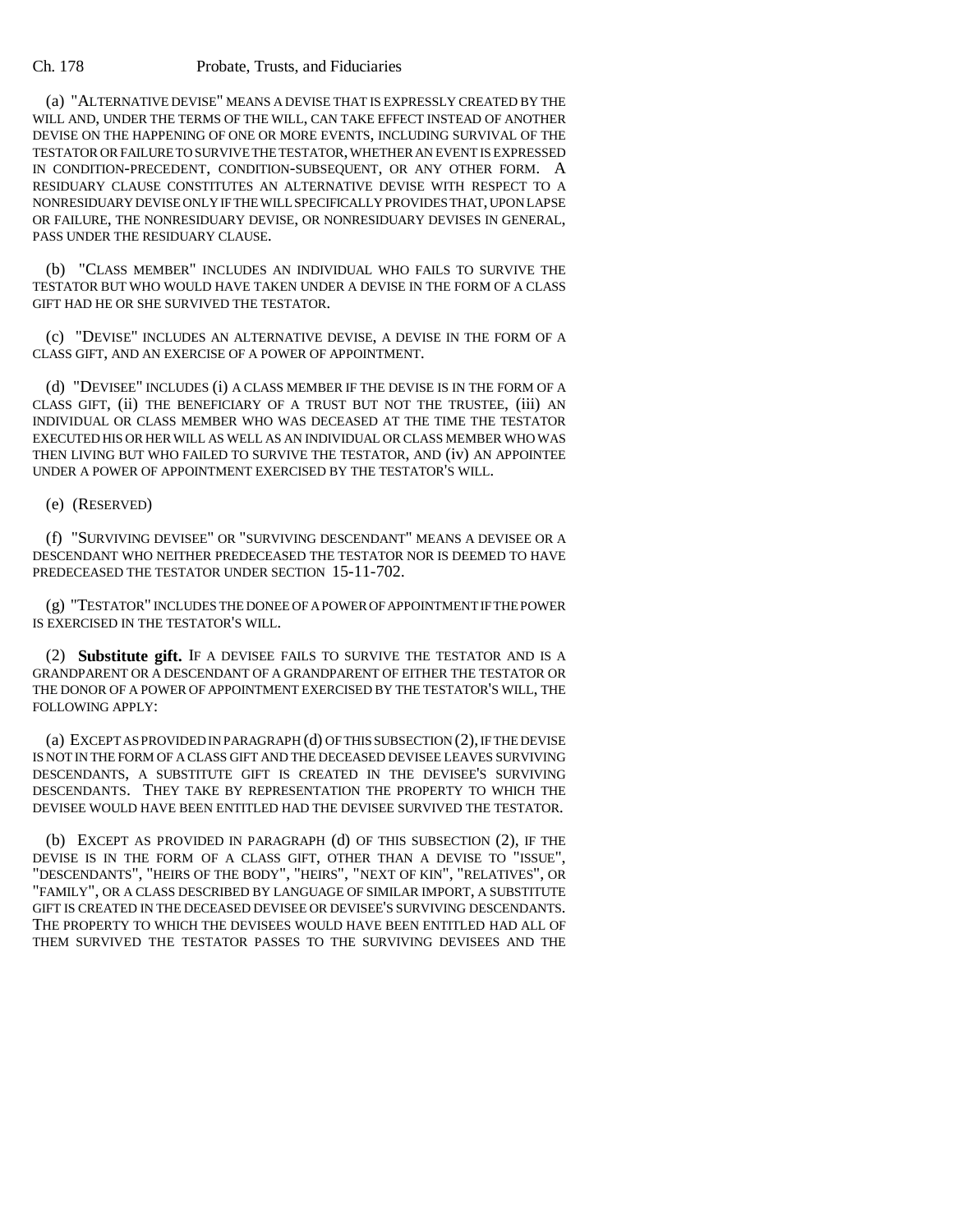SURVIVING DESCENDANTS OF THE DECEASED DEVISEES. EACH SURVIVING DEVISEE TAKES THE SHARE TO WHICH HE OR SHE WOULD HAVE BEEN ENTITLED HAD THE DECEASED DEVISEES SURVIVED THE TESTATOR. EACH DECEASED DEVISEE'S SURVIVING DESCENDANTS WHO ARE SUBSTITUTED FOR THE DECEASED DEVISEE TAKES BY REPRESENTATION THE SHARE TO WHICH THE DECEASED DEVISEE WOULD HAVE BEEN ENTITLED HAD THE DECEASED DEVISEE SURVIVED THE TESTATOR. FOR THE PURPOSES OF THIS PARAGRAPH (b), "DECEASED DEVISEE" MEANS A CLASS MEMBER WHO FAILED TO SURVIVE THE TESTATOR AND LEFT ONE OR MORE SURVIVING DESCENDANTS.

(c) FOR PURPOSES OF THIS PART 6, WORDS OF SURVIVORSHIP, SUCH AS IN A DEVISE TO AN INDIVIDUAL "IF HE SURVIVES ME" OR IN A DEVISE TO "MY SURVIVING CHILDREN", ARE NOT, IN THE ABSENCE OF ADDITIONAL EVIDENCE, A SUFFICIENT INDICATION OF AN INTENT CONTRARY TO THE APPLICATION OF THIS SECTION. THE USE OF LANGUAGE SUCH AS "AND IF HE DOES NOT SURVIVE ME THE GIFT SHALL LAPSE" OR "TO A AND NOT TO A'S DESCENDANTS" SHALL BE SUFFICIENT INDICATION OF AN INTENT CONTRARY TO THE APPLICATION OF THIS SECTION.

(d) IF THE WILL CREATES AN ALTERNATIVE DEVISE WITH RESPECT TO A DEVISE FOR WHICH A SUBSTITUTE GIFT IS CREATED BY PARAGRAPH (a) OR (b) OF THIS SUBSECTION (2), THE SUBSTITUTE GIFT IS SUPERSEDED BY THE ALTERNATIVE DEVISE ONLY IF AN EXPRESSLY DESIGNATED DEVISEE OF THE ALTERNATIVE DEVISE IS ENTITLED TO TAKE UNDER THE WILL.

(e) UNLESS THE LANGUAGE CREATING A POWER OF APPOINTMENT EXPRESSLY EXCLUDES THE SUBSTITUTION OF THE DESCENDANTS OF AN APPOINTEE FOR THE APPOINTEE, A SURVIVING DESCENDANT OF A DECEASED APPOINTEE OF A POWER OF APPOINTMENT CAN BE SUBSTITUTED FOR THE APPOINTEE UNDER THIS SECTION, WHETHER OR NOT THE DESCENDANT IS AN OBJECT OF THE POWER.

(3) **Dispositions under separate writing.** THE PROVISIONS OF THIS SECTION SHALL NOT APPLY TO DISPOSITIONS OF TANGIBLE PERSONAL PROPERTY MADE UNDER SECTION 15-11-513.

(4) **More than one substitute gift; which one takes.** IF, UNDER SUBSECTION (2) OF THIS SECTION, SUBSTITUTE GIFTS ARE CREATED AND NOT SUPERSEDED WITH RESPECT TO MORE THAN ONE DEVISE AND THE DEVISES ARE ALTERNATIVE DEVISES, ONE TO THE OTHER, THE DETERMINATION OF WHICH OF THE SUBSTITUTE GIFTS TAKES EFFECT IS RESOLVED AS FOLLOWS:

(a) EXCEPT AS PROVIDED IN PARAGRAPH (b) OF THIS SUBSECTION (4), THE DEVISED PROPERTY PASSES UNDER THE PRIMARY SUBSTITUTE GIFT.

(b) IF THERE IS A YOUNGER-GENERATION DEVISE, THE DEVISED PROPERTY PASSES UNDER THE YOUNGER-GENERATION SUBSTITUTE GIFT AND NOT UNDER THE PRIMARY SUBSTITUTE GIFT.

(c) IN THIS SUBSECTION (4):

(I) "PRIMARY DEVISE" MEANS THE DEVISE THAT WOULD HAVE TAKEN EFFECT HAD ALL THE DECEASED DEVISEES OF THE ALTERNATIVE DEVISES WHO LEFT SURVIVING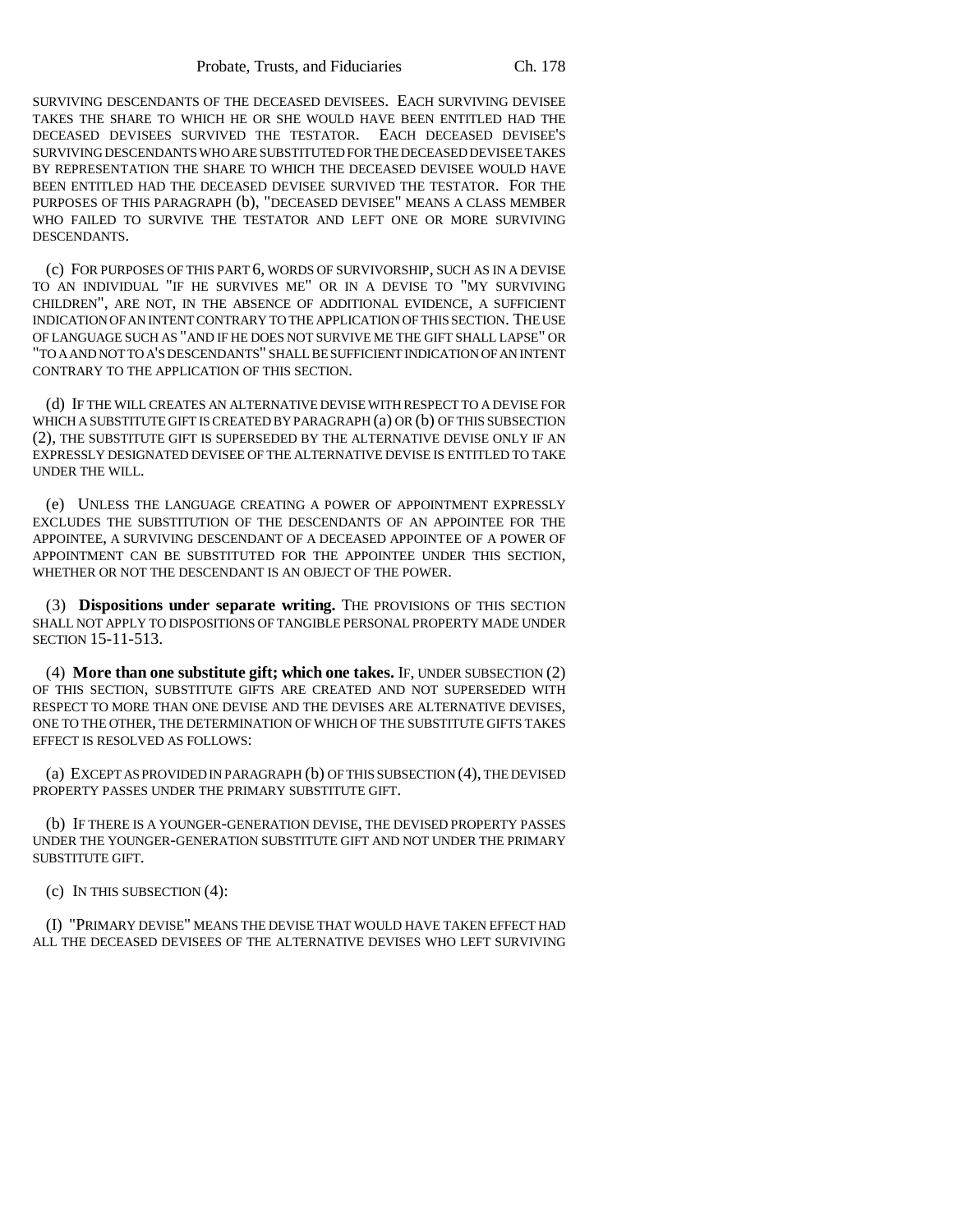DESCENDANTS SURVIVED THE TESTATOR.

(II) "PRIMARY SUBSTITUTE GIFT" MEANS THE SUBSTITUTE GIFT CREATED WITH RESPECT TO THE PRIMARY DEVISE.

(III) "YOUNGER-GENERATION DEVISE" MEANS A DEVISE THAT:

(A) IS TO A DESCENDANT OF A DEVISEE OF THE PRIMARY DEVISE;

(B) IS AN ALTERNATIVE DEVISE WITH RESPECT TO THE PRIMARY DEVISE;

(C) IS A DEVISE FOR WHICH A SUBSTITUTE GIFT IS CREATED; AND

(D) WOULD HAVE TAKEN EFFECT HAD ALL THE DECEASED DEVISEES WHO LEFT SURVIVING DESCENDANTS SURVIVED THE TESTATOR EXCEPT THE DECEASED DEVISEE OR DEVISEES OF THE PRIMARY DEVISE.

(IV) "YOUNGER-GENERATION SUBSTITUTE GIFT" MEANS THE SUBSTITUTE GIFT CREATED WITH RESPECT TO THE YOUNGER-GENERATION DEVISE.

**15-11-604. Failure of testamentary provision.** (1) EXCEPT AS PROVIDED IN SECTION 15-11-603, A DEVISE, OTHER THAN A RESIDUARY DEVISE, THAT FAILS FOR ANY REASON BECOMES A PART OF THE RESIDUE.

(2) EXCEPT AS PROVIDED IN SECTION 15-11-603, IF THE RESIDUE IS DEVISED TO TWO OR MORE PERSONS, THE SHARE OF A RESIDUARY DEVISEE THAT FAILS FOR ANY REASON PASSES TO THE OTHER RESIDUARY DEVISEE, OR TO OTHER RESIDUARY DEVISEES IN PROPORTION TO THE INTEREST OF EACH IN THE REMAINING PART OF THE RESIDUE.

**15-11-605. Interest in securities; accessions.** (1) IF A TESTATOR EXECUTES A WILL THAT DEVISES SECURITIES AND THE TESTATOR THEN OWNED SECURITIES THAT MEET THE DESCRIPTION IN THE WILL, THE DEVISE INCLUDES ADDITIONAL SECURITIES OWNED BY THE TESTATOR AT DEATH TO THE EXTENT THE ADDITIONAL SECURITIES WERE ACQUIRED BY THE TESTATOR AFTER THE WILL WAS EXECUTED AS A RESULT OF THE TESTATOR'S OWNERSHIP OF THE DESCRIBED SECURITIES AND ARE SECURITIES OF ANY OF THE FOLLOWING TYPES:

(a) SECURITIES OF THE SAME ORGANIZATION ACQUIRED BY REASON OF ACTION INITIATED BY THE ORGANIZATION OR ANY SUCCESSOR, RELATED, OR ACQUIRING ORGANIZATION, EXCLUDING ANY ACQUIRED BY EXERCISE OF PURCHASE OPTIONS;

(b) SECURITIES OF ANOTHER ORGANIZATION ACQUIRED AS A RESULT OF A MERGER, CONSOLIDATION, REORGANIZATION, OR OTHER DISTRIBUTION BY THE ORGANIZATION OR ANY SUCCESSOR, RELATED, OR ACQUIRING ORGANIZATION; OR

(c) SECURITIES OF THE SAME ORGANIZATION ACQUIRED AS A RESULT OF A PLAN OF REINVESTMENT.

(2) DISTRIBUTIONS IN CASH BEFORE DEATH WITH RESPECT TO A DESCRIBED SECURITY ARE NOT PART OF THE DEVISE.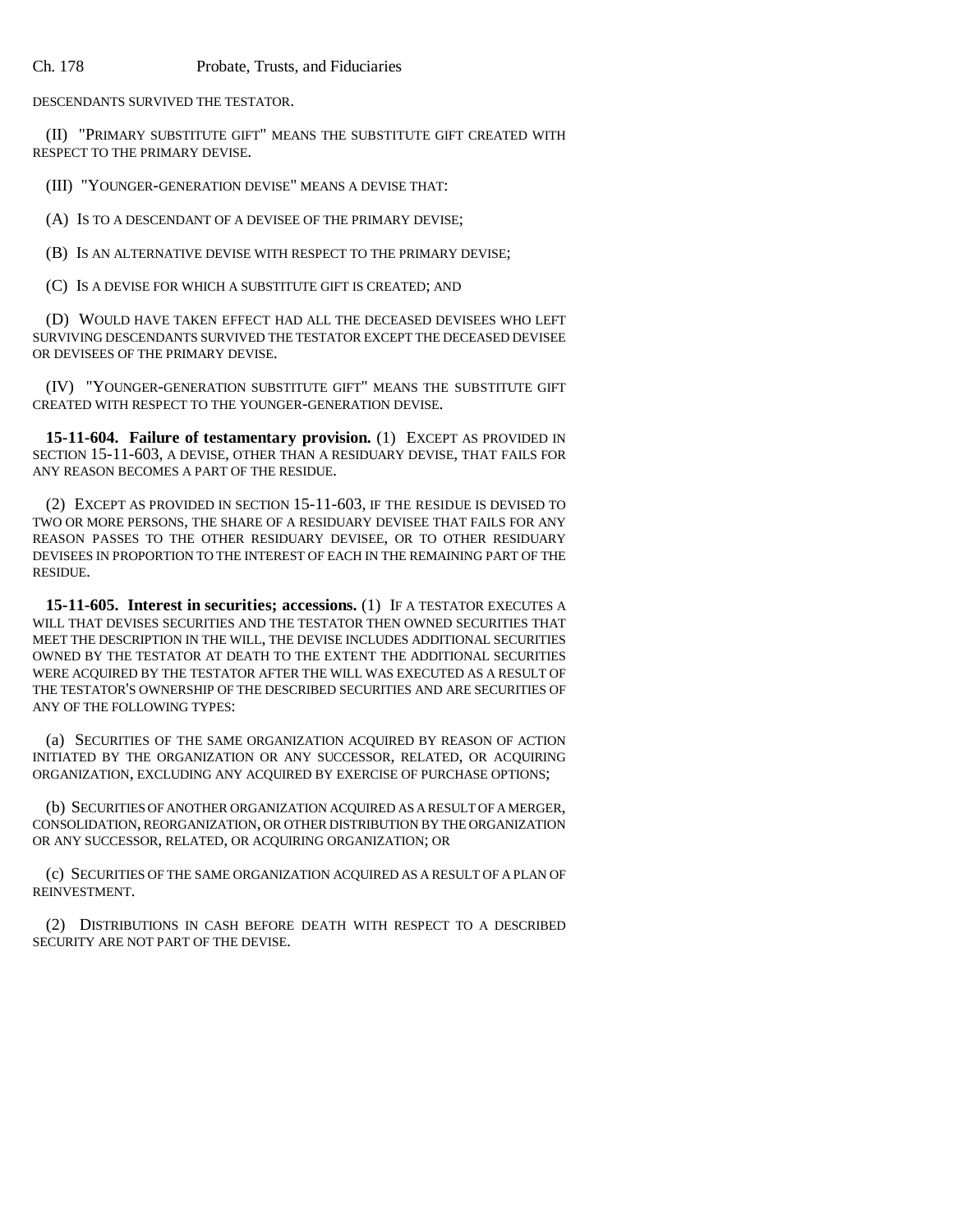**15-11-606. Nonademption of specified devises; unpaid proceeds of sale, condemnation, or insurance; sale by conservator or agent.** (1) A SPECIFIC DEVISEE HAS A RIGHT TO THE SPECIFICALLY DEVISED PROPERTY IN THE TESTATOR'S ESTATE AT DEATH AND:

(a) ANY BALANCE OF THE PURCHASE PRICE, TOGETHER WITH ANY SECURITY AGREEMENT, OWING FROM A PURCHASER TO THE TESTATOR AT DEATH BY REASON OF SALE OF THE PROPERTY;

(b) ANY AMOUNT OF A CONDEMNATION AWARD FOR THE TAKING OF THE PROPERTY UNPAID AT DEATH;

(c) ANY PROCEEDS UNPAID AT DEATH ON FIRE OR CASUALTY INSURANCE ON OR OTHER RECOVERY FOR INJURY TO THE PROPERTY;

(d) PROPERTY OWNED BY THE TESTATOR AT DEATH AND ACQUIRED AS A RESULT OF FORECLOSURE, OR OBTAINED IN LIEU OF FORECLOSURE, OF THE SECURITY INTEREST FOR A SPECIFICALLY DEVISED OBLIGATION;

(e) REAL OR TANGIBLE PERSONAL PROPERTY OWNED BY THE TESTATOR AT DEATH WHICH THE TESTATOR ACQUIRED AS A REPLACEMENT FOR SPECIFICALLY DEVISED REAL OR TANGIBLE PERSONAL PROPERTY; AND

(f) UNLESS THE FACTS AND CIRCUMSTANCES INDICATE THAT ADEMPTION OF THE DEVISE WAS INTENDED BY THE TESTATOR OR ADEMPTION OF THE DEVISE IS CONSISTENT WITH THE TESTATOR'S MANIFESTED PLAN OF DISTRIBUTION, THE VALUE OF THE SPECIFICALLY DEVISED PROPERTY TO THE EXTENT THE SPECIFICALLY DEVISED PROPERTY IS NOT IN THE TESTATOR'S ESTATE AT DEATH AND ITS VALUE OR ITS REPLACEMENT IS NOT COVERED BY PARAGRAPHS (a) TO (e) OF THIS SUBSECTION (1).

(2) IF SPECIFICALLY DEVISED PROPERTY IS SOLD OR MORTGAGED BY A CONSERVATOR OR BY AN AGENT ACTING WITHIN THE AUTHORITY OF A DURABLE POWER OF ATTORNEY FOR AN INCAPACITATED PRINCIPAL, OR IF A CONDEMNATION AWARD, INSURANCE PROCEEDS, OR RECOVERY FOR INJURY TO THE PROPERTY IS PAID TO A CONSERVATOR OR TO AN AGENT ACTING WITHIN THE AUTHORITY OF A DURABLE POWER OF ATTORNEY FOR AN INCAPACITATED PRINCIPAL, THE SPECIFIC DEVISEE HAS THE RIGHT TO A GENERAL PECUNIARY DEVISE EQUAL TO THE NET SALE PRICE, THE AMOUNT OF THE UNPAID LOAN, THE CONDEMNATION AWARD, THE INSURANCE PROCEEDS, OR THE RECOVERY.

(3) THE RIGHT OF A SPECIFIC DEVISEE UNDER SUBSECTION (2) OF THIS SECTION IS REDUCED BY ANY RIGHT THE DEVISEE HAS UNDER SUBSECTION (1) OF THIS SECTION.

(4) FOR THE PURPOSES OF THE REFERENCES IN SUBSECTION (2) OF THIS SECTION TO A CONSERVATOR, SUBSECTION (2) OF THIS SECTION DOES NOT APPLY IF AFTER THE SALE, MORTGAGE, CONDEMNATION, CASUALTY, OR RECOVERY IT WAS ADJUDICATED THAT THE TESTATOR'S INCAPACITY CEASED AND THE TESTATOR SURVIVED THE ADJUDICATION BY ONE YEAR.

(5) FOR THE PURPOSES OF THE REFERENCES IN SUBSECTION (2) OF THIS SECTION TO AN AGENT ACTING WITHIN THE AUTHORITY OF A DURABLE POWER OF ATTORNEY FOR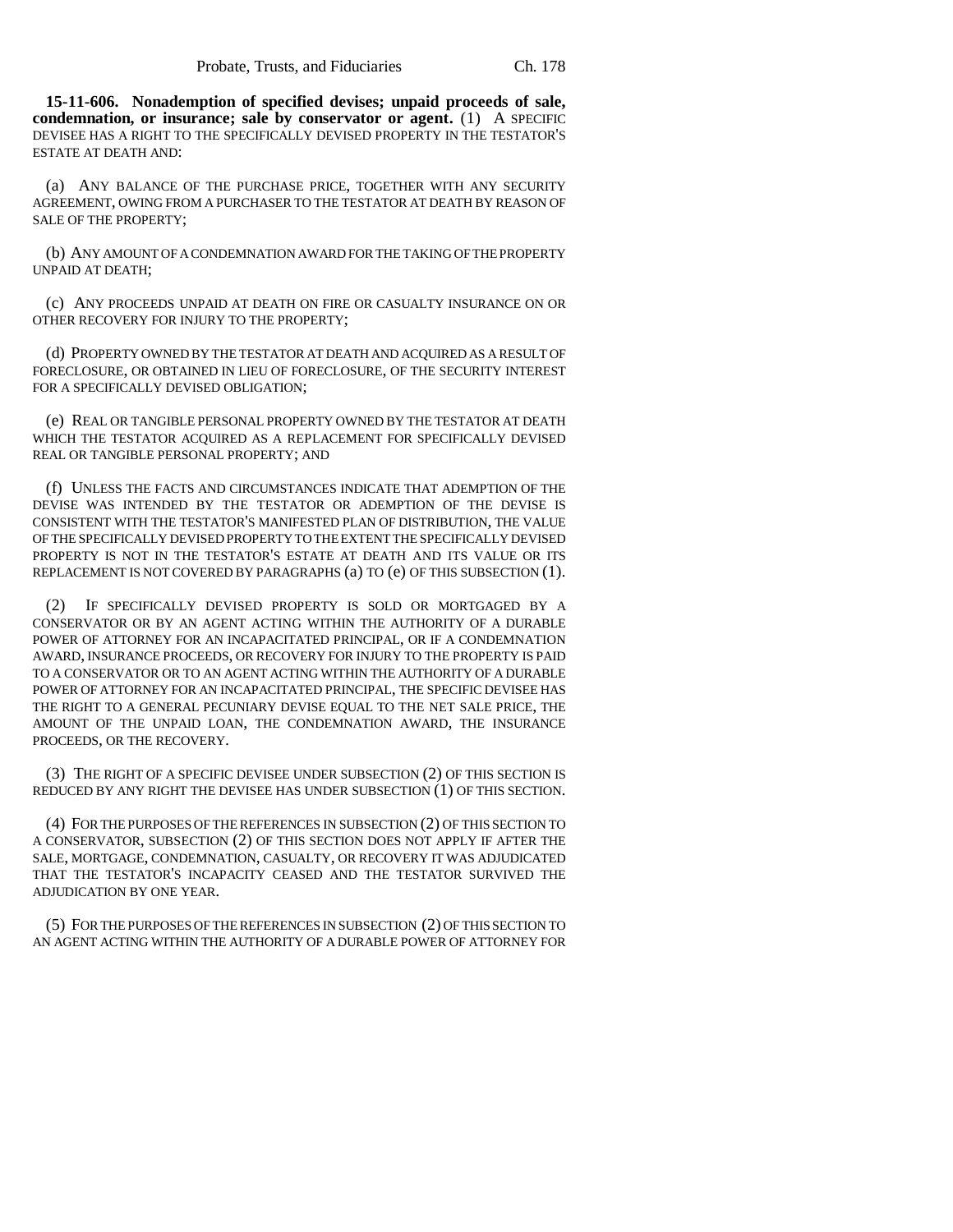AN INCAPACITATED PRINCIPAL, (i) "INCAPACITATED PRINCIPAL" MEANS A PRINCIPAL WHO IS AN INCAPACITATED PERSON, (ii) NO ADJUDICATION OF INCAPACITY BEFORE DEATH IS NECESSARY, AND (iii) THE ACTS OF AN AGENT WITHIN THE AUTHORITY OF A DURABLE POWER OF ATTORNEY ARE PRESUMED TO BE FOR AN INCAPACITATED PRINCIPAL.

**15-11-607. Nonexoneration.** A SPECIFIC DEVISE PASSES SUBJECT TO ANY MORTGAGE INTEREST EXISTING AT THE DATE OF DEATH, WITHOUT RIGHT OF EXONERATION, REGARDLESS OF A GENERAL DIRECTIVE IN THE WILL TO PAY DEBTS.

**15-11-608. Exercise of power of appointment.** IN THE ABSENCE OF A REQUIREMENT THAT A POWER OF APPOINTMENT BE EXERCISED BY A REFERENCE, OR BY AN EXPRESS OR SPECIFIC REFERENCE, TO THE POWER, A GENERAL RESIDUARY CLAUSE IN A WILL OR A WILL MAKING GENERAL DISPOSITION OF ALL OF THE TESTATOR'S PROPERTY, EXPRESSES AN INTENTION TO EXERCISE A POWER OF APPOINTMENT HELD BY THE TESTATOR ONLY IF (i) THE POWER IS A GENERAL POWER AND THE CREATING INSTRUMENT DOES NOT CONTAIN A GIFT IF THE POWER IS NOT EXERCISED OR (ii) THE TESTATOR'S WILL MANIFESTS AN INTENTION TO INCLUDE THE PROPERTY SUBJECT TO THE POWER. FOR RULES OF CONSTRUCTION REGARDING POWERS OF APPOINTMENT CREATED IN A GOVERNING INSTRUMENT UNDER PART 7 OF THIS ARTICLE, SEE SECTIONS 15-11-701 AND 15-11-704.

**15-11-609. Ademption by satisfaction.** (1) PROPERTY A TESTATOR GAVE IN HIS OR HER LIFETIME TO A PERSON IS TREATED AS A SATISFACTION OF A DEVISE IN WHOLE OR IN PART, ONLY IF (i) THE WILL PROVIDES FOR DEDUCTION OF THE GIFT, (ii) THE TESTATOR DECLARED IN A CONTEMPORANEOUS WRITING THAT THE GIFT IS IN SATISFACTION OF THE DEVISE OR THAT ITS VALUE IS TO BE DEDUCTED FROM THE VALUE OF THE DEVISE, OR (iii) THE DEVISEE ACKNOWLEDGED IN WRITING THAT THE GIFT IS IN SATISFACTION OF THE DEVISE OR THAT ITS VALUE IS TO BE DEDUCTED FROM THE VALUE OF THE DEVISE.

(2) FOR PURPOSES OF PARTIAL SATISFACTION, PROPERTY GIVEN DURING LIFETIME IS VALUED AS OF THE TIME THE DEVISEE CAME INTO POSSESSION OR ENJOYMENT OF THE PROPERTY OR AT THE TESTATOR'S DEATH, WHICHEVER OCCURS FIRST.

(3) IF THE DEVISEE FAILS TO SURVIVE THE TESTATOR, THE GIFT IS TREATED AS A FULL OR PARTIAL SATISFACTION OF THE DEVISE, AS APPROPRIATE, IN APPLYING SECTIONS 15-11-603 AND 15-11-604, UNLESS THE TESTATOR'S CONTEMPORANEOUS WRITING PROVIDES OTHERWISE.

### PART 7 RULES OF CONSTRUCTION APPLICABLE TO WILLS AND OTHER GOVERNING INSTRUMENTS

**15-11-701. Scope.** FOR THE PURPOSES OF THIS PART 7, THE TERM "GOVERNING INSTRUMENT" SHALL BE AS DEFINED IN SECTION 15-10-201 (22); EXCEPT:

(1) "GOVERNING INSTRUMENT" SHALL NOT INCLUDE A DEED WHICH TRANSFERS ANY INTEREST IN REAL PROPERTY; HOWEVER, SECTION 15-11-712 SHALL APPLY TO SUCH DEEDS; AND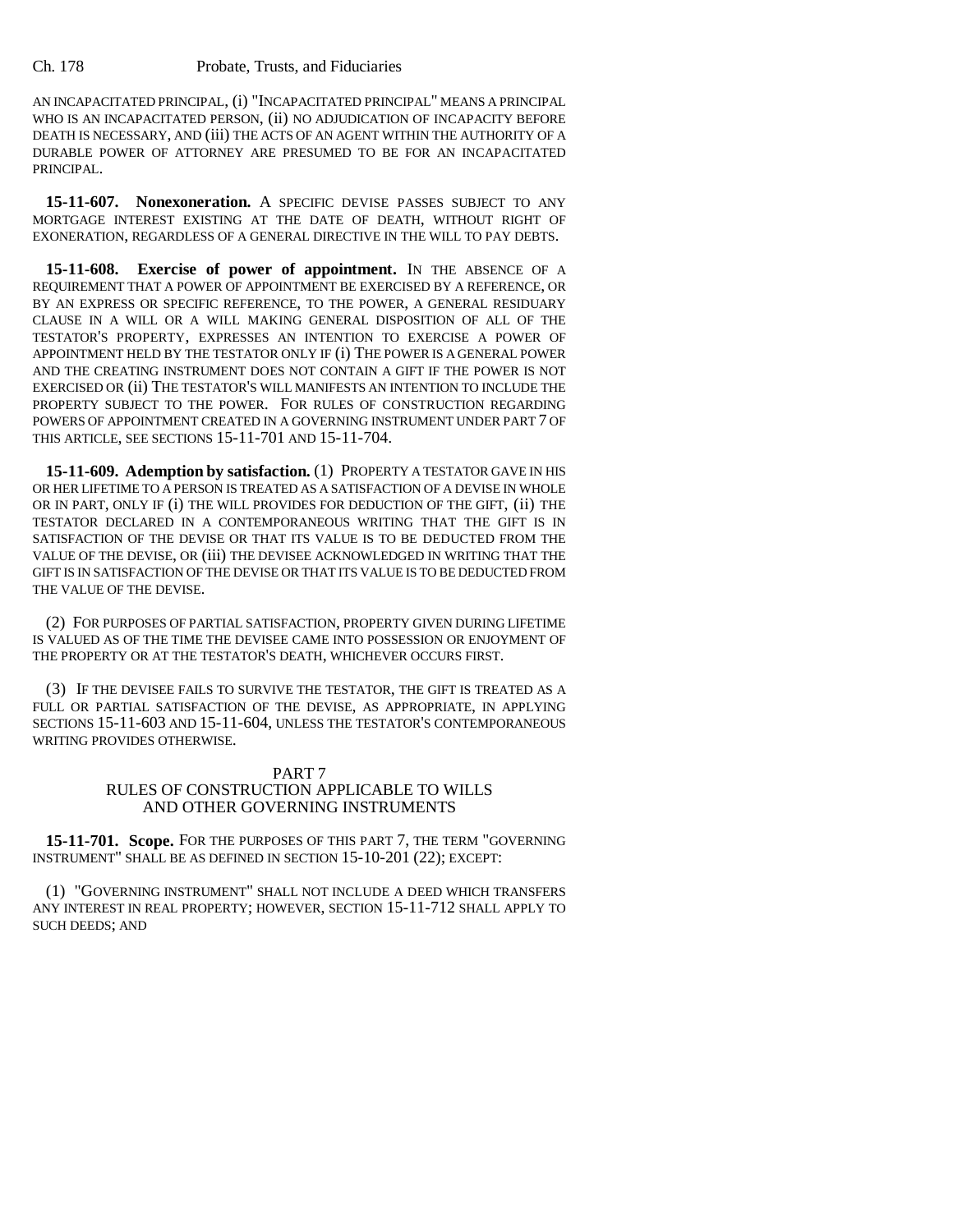(2) AS THE APPLICATION OF A PARTICULAR SECTION IS LIMITED BY ITS TERMS TO A SPECIFIC TYPE OF PROVISION OR GOVERNING INSTRUMENT. IN THE ABSENCE OF A FINDING OF A CONTRARY INTENTION, THE RULES OF CONSTRUCTION IN THIS PART 7 CONTROL THE CONSTRUCTION OF A GOVERNING INSTRUMENT EXECUTED OR REPUBLISHED OR REAFFIRMED ON OR AFTER JULY 1, 1995, AND THE RULES OF CONSTRUCTION UNDER PRIOR LAW CONTROL THE CONSTRUCTION OF A GOVERNING INSTRUMENT EXECUTED PRIOR TO JULY 1,1995, AND NOT A GOVERNING INSTRUMENT REPUBLISHED OR REAFFIRMED AFTER THAT DATE.

**15-11-702. Requirement of survival by one hundred twenty hours.** (1) **Requirement of survival by one hundred twenty hours under probate code.** FOR THE PURPOSES OF THIS CODE, EXCEPT AS PROVIDED IN SUBSECTION (4) OF THIS SECTION, AN INDIVIDUAL WHO IS NOT ESTABLISHED BY CLEAR AND CONVINCING EVIDENCE TO HAVE SURVIVED AN EVENT, INCLUDING THE DEATH OF ANOTHER INDIVIDUAL, BY ONE HUNDRED TWENTY HOURS IS DEEMED TO HAVE PREDECEASED THE EVENT.

(2) **Requirement of survival by one hundred twenty hours under other governing instrument.** EXCEPT AS PROVIDED IN SUBSECTION (4) OF THIS SECTION, FOR PURPOSES OF A PROVISION OF A GOVERNING INSTRUMENT THAT RELATES TO AN INDIVIDUAL SURVIVING AN EVENT, INCLUDING THE DEATH OF ANOTHER INDIVIDUAL, AN INDIVIDUAL WHO IS NOT ESTABLISHED BY CLEAR AND CONVINCING EVIDENCE TO HAVE SURVIVED THE EVENT BY ONE HUNDRED TWENTY HOURS IS DEEMED TO HAVE PREDECEASED THE EVENT.

(3) **Co-owners with right of survivorship; requirement of survival by one hundred twenty hours.** EXCEPT AS PROVIDED IN SUBSECTION (4) OF THIS SECTION, IF (i) IT IS NOT ESTABLISHED BY CLEAR AND CONVINCING EVIDENCE THAT ONE OF TWO CO-OWNERS WITH RIGHT OF SURVIVORSHIP SURVIVED THE OTHER CO-OWNER BY ONE HUNDRED TWENTY HOURS, ONE-HALF OF THE PROPERTY PASSES AS IF ONE HAD SURVIVED BY ONE HUNDRED TWENTY HOURS AND ONE-HALF AS IF THE OTHER HAD SURVIVED BY ONE HUNDRED TWENTY HOURS, AND (ii) THERE ARE MORE THAN TWO CO-OWNERS AND IT IS NOT ESTABLISHED BY CLEAR AND CONVINCING EVIDENCE THAT AT LEAST ONE OF THEM SURVIVED THE OTHERS BY ONE HUNDRED TWENTY HOURS, THE PROPERTY PASSES IN THE PROPORTION THAT ONE BEARS TO THE WHOLE NUMBER OF CO-OWNERS. FOR THE PURPOSES OF THIS SUBSECTION (3), "CO-OWNERS WITH RIGHT OF SURVIVORSHIP" INCLUDES JOINT TENANTS, TENANTS BY THE ENTIRETIES, AND OTHER CO-OWNERS OF PROPERTY OR ACCOUNTS HELD UNDER CIRCUMSTANCES THAT ENTITLES ONE OR MORE TO THE WHOLE OF THE PROPERTY OR ACCOUNT ON THE DEATH OF ONE OR MORE OF THE OTHERS.

(4) **Exceptions.** SURVIVAL BY ONE HUNDRED TWENTY HOURS IS NOT REQUIRED IF:

(a) THE GOVERNING INSTRUMENT CONTAINS LANGUAGE DEALING EXPLICITLY WITH SIMULTANEOUS DEATHS OR DEATHS IN A COMMON DISASTER AND IF THAT LANGUAGE IS OPERABLE UNDER THE FACTS OF THE CASE;

(b) THE GOVERNING INSTRUMENT EXPRESSLY INDICATES THAT AN INDIVIDUAL IS NOT REQUIRED TO SURVIVE AN EVENT, INCLUDING THE DEATH OF ANOTHER INDIVIDUAL, BY ANY SPECIFIED PERIOD OR EXPRESSLY REQUIRES THE INDIVIDUAL TO SURVIVE THE EVENT BY A SPECIFIED PERIOD; BUT SURVIVAL OF THE EVENT OR THE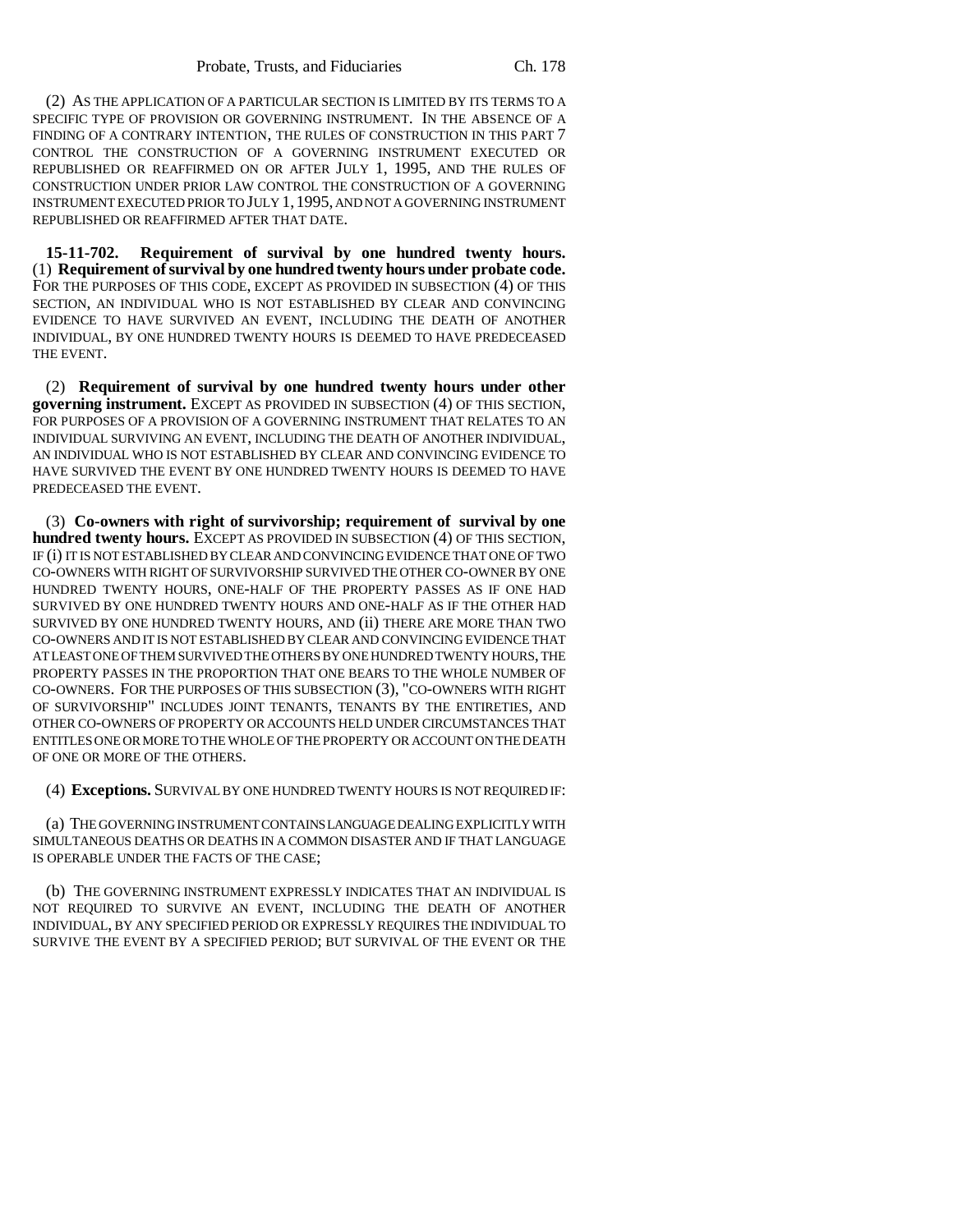SPECIFIED PERIOD SHALL BE ESTABLISHED BY CLEAR AND CONVINCING EVIDENCE;

(c) THE IMPOSITION OF A ONE-HUNDRED-TWENTY-HOUR REQUIREMENT OF SURVIVAL WOULD CAUSE A NONVESTED PROPERTY INTEREST OR A POWER OF APPOINTMENT TO FAIL TO OUALIFY FOR VALIDITY UNDER SECTION  $15-11-1102(1)(a)$ , (2) (a), OR (3) (a) OR TO BECOME INVALID UNDER SECTION 15-11-1102 (1) (b), (2) (b), OR (3) (b); BUT SURVIVAL SHALL BE ESTABLISHED BY CLEAR AND CONVINCING EVIDENCE; OR

(d) THE APPLICATION OF A ONE-HUNDRED-TWENTY-HOUR REQUIREMENT OF SURVIVAL TO MULTIPLE GOVERNING INSTRUMENTS WOULD RESULT IN AN UNINTENDED FAILURE OR DUPLICATION OF A DISPOSITION; BUT SURVIVAL SHALL BE ESTABLISHED BY CLEAR AND CONVINCING EVIDENCE.

(5) **Protection of payors and other third parties.** (a) A PAYOR OR OTHER THIRD PARTY IS NOT LIABLE FOR HAVING MADE A PAYMENT OR TRANSFERRED AN ITEM OF PROPERTY OR ANY OTHER BENEFIT TO A BENEFICIARY DESIGNATED IN A GOVERNING INSTRUMENT WHO, UNDER THIS SECTION, IS NOT ENTITLED TO THE PAYMENT OR ITEM OF PROPERTY, OR FOR HAVING TAKEN ANY OTHER ACTION IN RELIANCE ON THE BENEFICIARY'S APPARENT ENTITLEMENT UNDER THE TERMS OF THE GOVERNING INSTRUMENT, BEFORE THE PAYOR OR OTHER THIRD PARTY RECEIVED WRITTEN NOTICE AS DESCRIBED IN PARAGRAPH (b) OF THIS SUBSECTION (5). A PAYOR OR OTHER THIRD PARTY SHALL HAVE NO DUTY OR OBLIGATION TO INQUIRE AS TO THE APPLICATION OF THE ONE-HUNDRED-TWENTY-HOUR SURVIVAL OR TO SEEK ANY EVIDENCE WITH RESPECT TO ANY SUCH SURVIVAL. A PAYOR OR OTHER THIRD PARTY IS ONLY LIABLE FOR ACTIONS TAKEN TWO OR MORE BUSINESS DAYS AFTER THE PAYOR OR OTHER THIRD PARTY HAS ACTUAL RECEIPT OF SUCH WRITTEN NOTICE. ANY FORM OR SERVICE OF NOTICE OTHER THAN THAT DESCRIBED IN PARAGRAPH (b) OF THIS SUBSECTION (5) SHALL NOT BE SUFFICIENT TO IMPOSE LIABILITY ON A PAYOR OR OTHER THIRD PARTY FOR ACTIONS TAKEN PURSUANT TO THE GOVERNING INSTRUMENT.

(b) THE WRITTEN NOTICE SHALL INDICATE THE NAME OF THE DECEDENT, THE NAME OF THE PERSON ASSERTING AN INTEREST, THE NATURE OF THE PAYMENT OR ITEM OF PROPERTY OR OTHER BENEFIT, AND A STATEMENT THAT THE BENEFICIARY DESIGNATED IN THE GOVERNING INSTRUMENT FAILED TO SURVIVE THE DECEDENT BY ONE HUNDRED TWENTY HOURS. THE WRITTEN NOTICE SHALL BE MAILED TO THE PAYOR'S OR OTHER THIRD PARTY'S MAIN OFFICE OR HOME BY REGISTERED OR CERTIFIED MAIL, RETURN RECEIPT REQUESTED, OR SERVED UPON THE PAYOR OR OTHER THIRD PARTY IN THE SAME MANNER AS A SUMMONS IN A CIVIL ACTION. NOTICE TO A SALES REPRESENTATIVE OF THE PAYOR OR OTHER THIRD PARTY SHALL NOT CONSTITUTE NOTICE TO THE PAYOR OR OTHER THIRD PARTY.

(c) UPON RECEIPT OF THE WRITTEN NOTICE DESCRIBED IN PARAGRAPH (b) OF THIS SUBSECTION (5), A PAYOR OR OTHER THIRD PARTY MAY PAY TO THE COURT ANY AMOUNT OWED, OR TRANSFER TO OR DEPOSIT WITH THE COURT ANY ITEM OF PROPERTY HELD BY IT. THE AVAILABILITY OF SUCH ACTIONS UNDER THIS SECTION SHALL NOT PREVENT THE PAYOR OR OTHER THIRD PARTY FROM TAKING ANY OTHER ACTION AUTHORIZED BY LAW OR THE GOVERNING INSTRUMENT. THE COURT IS THE COURT HAVING JURISDICTION OF THE PROBATE PROCEEDINGS RELATING TO THE DECEDENT'S ESTATE, OR IF NO PROCEEDINGS HAVE BEEN COMMENCED, THE COURT HAVING JURISDICTION OF PROBATE PROCEEDINGS RELATING TO DECEDENTS' ESTATES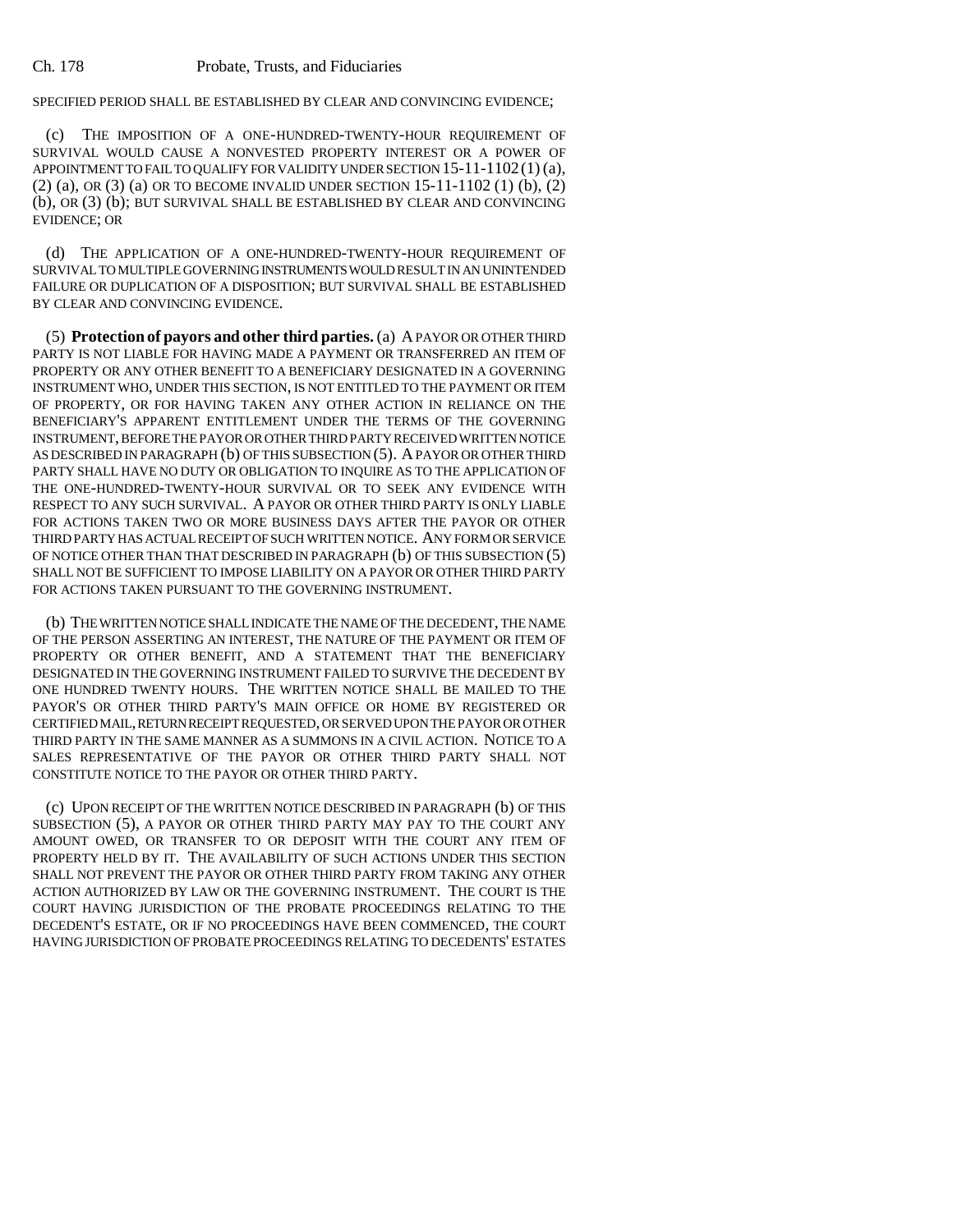LOCATED IN THE COUNTY OF THE DECEDENT'S RESIDENCE. IF NO PROBATE PROCEEDINGS HAVE BEEN COMMENCED, THE PAYOR OR OTHER THIRD PARTY SHALL FILE WITH THE COURT A COPY OF THE WRITTEN NOTICE RECEIVED BY THE PAYOR OR OTHER THIRD PARTY, WITH THE PAYMENT OF FUNDS OR TRANSFER OR DEPOSIT OF PROPERTY. THE COURT SHALL NOT CHARGE A FILING FEE TO THE PAYOR OR OTHER THIRD PARTY FOR THE PAYMENT TO THE COURT OF AMOUNTS OWED OR TRANSFER TO OR DEPOSIT WITH THE COURT OF ANY ITEM OF PROPERTY, EVEN IF NO PROBATE PROCEEDINGS HAVE BEEN COMMENCED BEFORE SUCH PAYMENT, TRANSFER, OR DEPOSIT. PAYMENT OF AMOUNTS TO THE COURT OR TRANSFER TO OR DEPOSIT WITH THE COURT OF ANY ITEM OF PROPERTY PURSUANT TO THIS SECTION BY THE PAYOR OR OTHER THIRD PARTY DISCHARGES THE PAYOR OR OTHER THIRD PARTY FROM ALL CLAIMS UNDER THE GOVERNING INSTRUMENT OR APPLICABLE LAW FOR THE VALUE OF AMOUNTS PAID TO THE COURT OR ITEMS OF PROPERTY TRANSFERRED TO OR DEPOSITED WITH THE COURT.

(d) THE COURT SHALL HOLD THE FUNDS OR ITEM OF PROPERTY AND, UPON ITS DETERMINATION UNDER THIS SECTION, SHALL ORDER DISBURSEMENT IN ACCORDANCE WITH THE DETERMINATION. A FILING FEE, IF ANY, SHALL BE CHARGED UPON DISBURSEMENT EITHER TO THE RECIPIENT OR AGAINST THE FUNDS OR PROPERTY ON DEPOSIT WITH THE COURT, IN THE DISCRETION OF THE COURT.

(e) UPON PETITION TO THE COURT BY THE BENEFICIARY DESIGNATED IN A GOVERNING INSTRUMENT, THE COURT MAY ORDER THAT ALL OR PART OF THE PROPERTY BE PAID TO THE BENEFICIARY IN AN AMOUNT AND SUBJECT TO CONDITIONS CONSISTENT WITH THIS SECTION.

(6) **Protection of bona fide purchasers; personal liability of recipient.** (a) A PERSON WHO PURCHASES PROPERTY FOR VALUE AND WITHOUT NOTICE OR WHO RECEIVES A PAYMENT OR OTHER ITEM OF PROPERTY IN PARTIAL OR FULL SATISFACTION OF A LEGALLY ENFORCEABLE OBLIGATION, IS NEITHER OBLIGATED UNDER THIS SECTION TO RETURN THE PAYMENT, ITEM OF PROPERTY, OR BENEFIT NOR IS LIABLE UNDER THIS SECTION FOR THE AMOUNT OF THE PAYMENT OR THE VALUE OF THE ITEM OF PROPERTY OR BENEFIT. HOWEVER, A PERSON WHO, NOT FOR VALUE, RECEIVES A PAYMENT, ITEM OF PROPERTY, OR ANY OTHER BENEFIT TO WHICH THE PERSON IS NOT ENTITLED UNDER THIS SECTION IS OBLIGATED TO RETURN THE PAYMENT, ITEM OF PROPERTY, OR BENEFIT, OR IS PERSONALLY LIABLE FOR THE AMOUNT OF THE PAYMENT OR THE VALUE OF THE ITEM OF PROPERTY OR BENEFIT, TO THE PERSON WHO IS ENTITLED TO IT UNDER THIS SECTION.

(b) IF THIS SECTION OR ANY PART OF THIS SECTION IS PREEMPTED BY FEDERAL LAW (OTHER THAN THE FEDERAL "EMPLOYEE RETIREMENT INCOME SECURITY ACT OF 1974", AS AMENDED) WITH RESPECT TO A PAYMENT, AN ITEM OF PROPERTY, OR ANY OTHER BENEFIT COVERED BY THIS SECTION, A PERSON WHO, NOT FOR VALUE, RECEIVES THE PAYMENT, ITEM OF PROPERTY, OR ANY OTHER BENEFIT TO WHICH THE PERSON IS NOT ENTITLED UNDER THIS SECTION IS OBLIGATED TO RETURN THE PAYMENT, ITEM OF PROPERTY, OR BENEFIT, OR IS PERSONALLY LIABLE FOR THE AMOUNT OF THE PAYMENT OR THE VALUE OF THE ITEM OF PROPERTY OR BENEFIT, TO THE PERSON WHO WOULD HAVE BEEN ENTITLED TO IT WERE THIS SECTION OR PART OF THIS SECTION NOT PREEMPTED.

# **15-11-703. Choice of law as to meaning and effect of governing instrument.**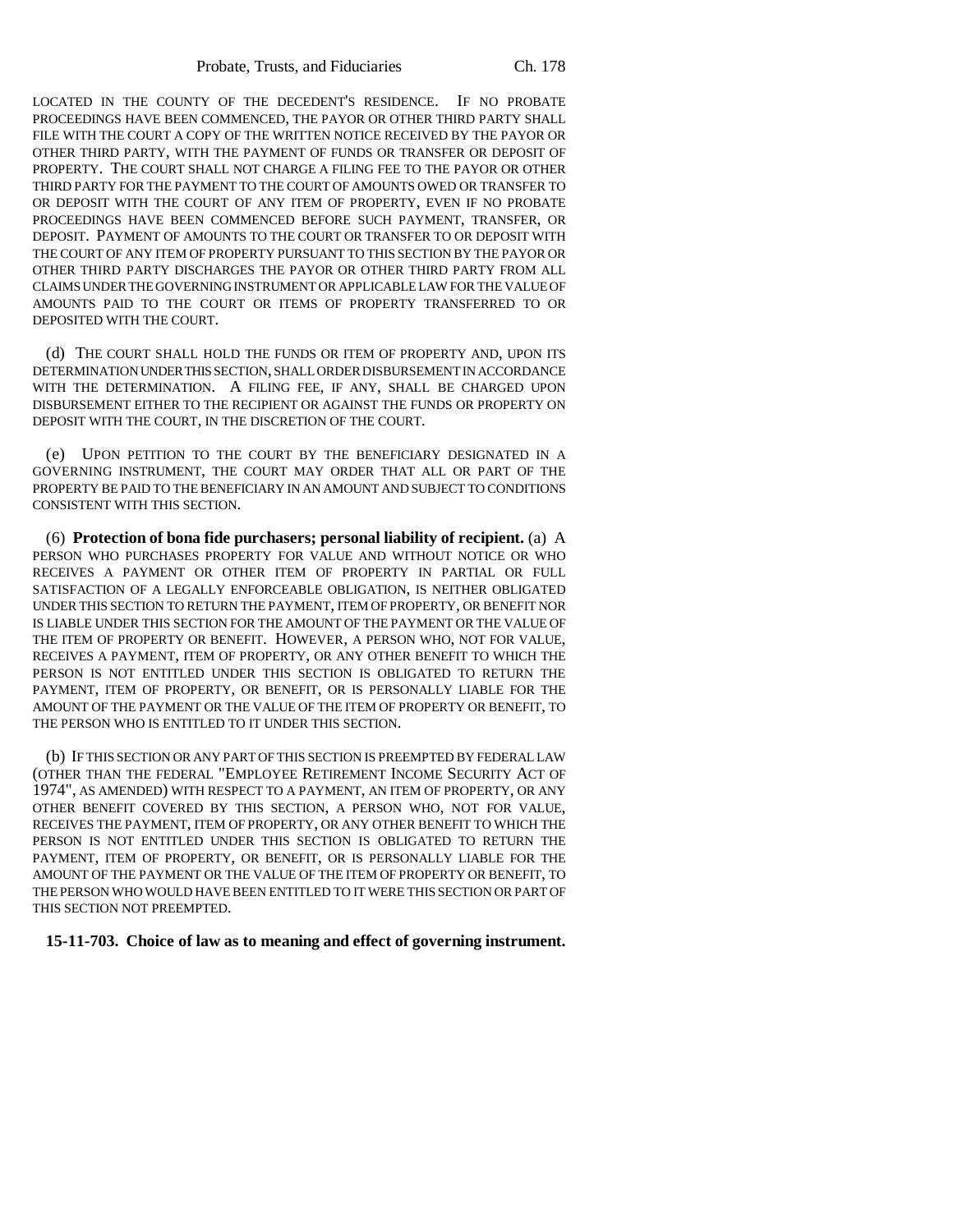THE MEANING AND LEGAL EFFECT OF A GOVERNING INSTRUMENT IS DETERMINED BY THE LOCAL LAW OF THE STATE SELECTED BY THE TRANSFEROR IN THE GOVERNING INSTRUMENT, UNLESS THE APPLICATION OF THAT LAW IS CONTRARY TO THE PROVISIONS RELATING TO THE ELECTIVE-SHARE DESCRIBED IN PART 2 OF THIS ARTICLE, THE PROVISIONS RELATING TO EXEMPT PROPERTY AND ALLOWANCES DESCRIBED IN PART 4 OF THIS ARTICLE, OR ANY OTHER PUBLIC POLICY OF THIS STATE OTHERWISE APPLICABLE TO THE DISPOSITION.

**15-11-704. Power of appointment; meaning of specific reference requirement.** IF A GOVERNING INSTRUMENT CREATING A POWER OF APPOINTMENT EXPRESSLY REQUIRES THAT THE POWER BE EXERCISED BY A REFERENCE, AN EXPRESS REFERENCE, OR A SPECIFIC REFERENCE, TO THE POWER OR ITS SOURCE, IT IS PRESUMED THAT THE DONOR'S INTENTION, IN REQUIRING THAT THE DONEE EXERCISE THE POWER BY MAKING REFERENCE TO THE PARTICULAR POWER OR TO THE CREATING INSTRUMENT, WAS TO PREVENT AN INADVERTENT EXERCISE OF THE POWER.

**15-11-705. Class gifts construed to accord with intestate succession.** (1) ADOPTED INDIVIDUALS AND INDIVIDUALS BORN OUT OF WEDLOCK, AND THEIR RESPECTIVE DESCENDANTS IF APPROPRIATE TO THE CLASS, ARE INCLUDED IN CLASS GIFTS AND OTHER TERMS OF RELATIONSHIP IN ACCORDANCE WITH THE RULES FOR INTESTATE SUCCESSION. UNLESS THE CONTEXT OF THE REFERENCE OR SOME OTHER PROVISION OF THE GOVERNING INSTRUMENT INDICATES THE TESTATOR'S CONTRARY INTENT:

(a) TERMS OF RELATIONSHIP THAT DO NOT DIFFERENTIATE RELATIONSHIPS BY BLOOD FROM THOSE BY AFFINITY, SUCH AS "UNCLES", "AUNTS", "NIECES", OR "NEPHEWS", STANDING ALONE SHALL BE CONSTRUED TO EXCLUDE RELATIVES BY AFFINITY.

(b) TERMS OF RELATIONSHIP THAT DO NOT DIFFERENTIATE RELATIONSHIPS BY THE HALF BLOOD FROM THOSE BY THE WHOLE BLOOD, SUCH AS "BROTHERS", "SISTERS", "NIECES", OR "NEPHEWS", STANDING ALONE SHALL BE CONSTRUED TO INCLUDE BOTH TYPES OF RELATIONSHIPS.

(c) TERMS OF RELATIONSHIP SUCH AS "CHILDREN", "GRANDCHILDREN", "ISSUE", "DESCENDANTS", "BROTHERS", "SISTERS", "NIECES", "NEPHEWS", "UNCLES", OR "AUNTS" STANDING ALONE SHALL BE CONSTRUED TO INCLUDE INDIVIDUALS BORN OUT OF WEDLOCK.

## (2) (RESERVED)

(3) IN ADDITION TO THE REQUIREMENTS OF SUBSECTION (1) OF THIS SECTION, IN CONSTRUING A DISPOSITIVE PROVISION OF A TRANSFEROR WHO IS NOT THE ADOPTING PARENT, AN ADOPTED INDIVIDUAL IS NOT CONSIDERED THE CHILD OF THE ADOPTING PARENT UNLESS THE ADOPTED INDIVIDUAL WAS ADOPTED WHILE A MINOR. THIS SUBSECTION (3) SHALL BE APPLIED IN A MANNER CONSISTENT WITH THE APPLICATION OF SECTION 15-11-114, WHICH PERTAINS TO THE PARENT AND CHILD RELATIONSHIP.

**15-11-706. Nonprobate transfers; deceased beneficiary.** (1) **Definitions.** THIS SECTION SHALL NOT APPLY TO WILLS; INSURANCE OR ANNUITY POLICIES; OR PENSION, PROFIT SHARING, RETIREMENT, OR SIMILAR BENEFIT PLANS. AS USED IN THIS SECTION,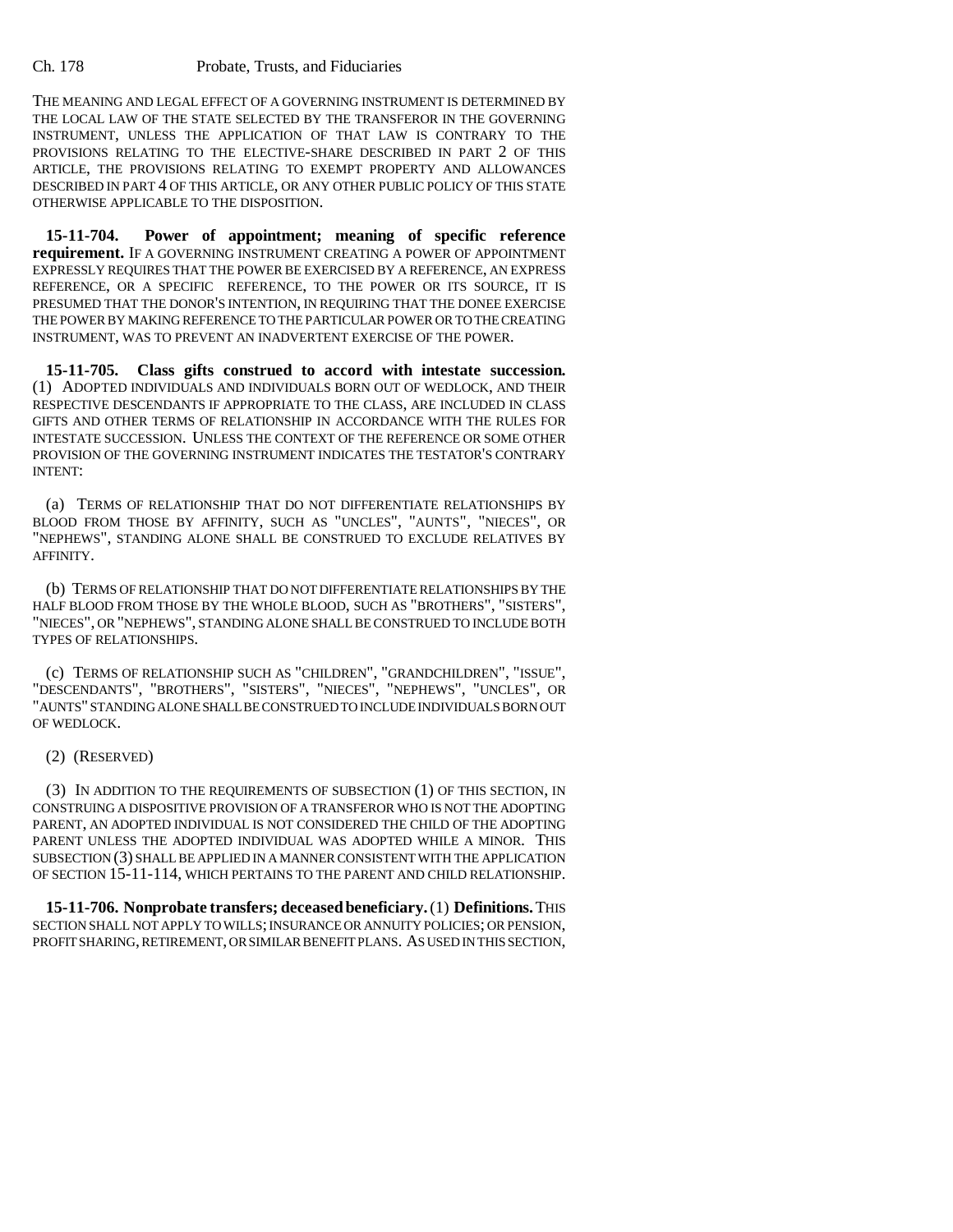UNLESS THE CONTEXT OTHERWISE REQUIRES:

(a) "ALTERNATIVE BENEFICIARY DESIGNATION" MEANS A BENEFICIARY DESIGNATION THAT IS EXPRESSLY CREATED BY THE GOVERNING INSTRUMENT AND, UNDER THE TERMS OF THE GOVERNING INSTRUMENT, CAN TAKE EFFECT INSTEAD OF ANOTHER BENEFICIARY DESIGNATION ON THE HAPPENING OF ONE OR MORE EVENTS, INCLUDING SURVIVAL OF THE DECEDENT OR FAILURE TO SURVIVE THE DECEDENT, WHETHER AN EVENT IS EXPRESSED IN CONDITION-PRECEDENT, CONDITION-SUBSEQUENT, OR ANY OTHER FORM.

(b) "BENEFICIARY" MEANS THE BENEFICIARY OF A BENEFICIARY DESIGNATION UNDER WHICH THE BENEFICIARY MUST SURVIVE THE DECEDENT AND INCLUDES (i) A CLASS MEMBER IF THE BENEFICIARY DESIGNATION IS IN THE FORM OF A CLASS GIFT AND (ii) AN INDIVIDUAL OR CLASS MEMBER WHO WAS DECEASED AT THE TIME THE BENEFICIARY DESIGNATION WAS EXECUTED AS WELL AS AN INDIVIDUAL OR CLASS MEMBER WHO WAS THEN LIVING BUT WHO FAILED TO SURVIVE THE DECEDENT, BUT EXCLUDES A JOINT TENANT OF A JOINT TENANCY WITH THE RIGHT OF SURVIVORSHIP AND A PARTY TO A JOINT AND SURVIVORSHIP ACCOUNT.

(c) "BENEFICIARY DESIGNATION" INCLUDES AN ALTERNATIVE BENEFICIARY DESIGNATION AND A BENEFICIARY DESIGNATION IN THE FORM OF A CLASS GIFT.

(d) "CLASS MEMBER" INCLUDES AN INDIVIDUAL WHO FAILS TO SURVIVE THE DECEDENT BUT WHO WOULD HAVE TAKEN UNDER A BENEFICIARY DESIGNATION IN THE FORM OF A CLASS GIFT HAD HE OR SHE SURVIVED THE DECEDENT.

# (e) (RESERVED)

(f) "SURVIVING BENEFICIARY" OR "SURVIVING DESCENDANT" MEANS A BENEFICIARY OR A DESCENDANT WHO NEITHER PREDECEASED THE DECEDENT NOR IS DEEMED TO HAVE PREDECEASED THE DECEDENT UNDER SECTION 15-11-702.

(2) **Substitute gift.** IF A BENEFICIARY FAILS TO SURVIVE THE DECEDENT AND IS A GRANDPARENT, OR A DESCENDANT OF A GRANDPARENT OF THE DECEDENT, THE FOLLOWING APPLY:

(a) EXCEPT AS PROVIDED IN PARAGRAPH (d) OF THIS SUBSECTION (2), IF THE BENEFICIARY DESIGNATION IS NOT IN THE FORM OF A CLASS GIFT AND THE DECEASED BENEFICIARY LEAVES SURVIVING DESCENDANTS, A SUBSTITUTE GIFT IS CREATED IN THE BENEFICIARY'S SURVIVING DESCENDANTS. THEY TAKE BY REPRESENTATION THE PROPERTY TO WHICH THE BENEFICIARY WOULD HAVE BEEN ENTITLED HAD THE BENEFICIARY SURVIVED THE DECEDENT.

(b) EXCEPT AS PROVIDED IN PARAGRAPH (d) OF THIS SUBSECTION (2), IF THE BENEFICIARY DESIGNATION IS IN THE FORM OF A CLASS GIFT, OTHER THAN A BENEFICIARY DESIGNATION TO "ISSUE", "DESCENDANTS", "HEIRS OF THE BODY", "HEIRS", "NEXT OF KIN", "RELATIVES", OR "FAMILY", OR A CLASS DESCRIBED BY LANGUAGE OF SIMILAR IMPORT, A SUBSTITUTE GIFT IS CREATED IN THE DECEASED BENEFICIARY'S OR BENEFICIARIES' SURVIVING DESCENDANTS. THE PROPERTY TO WHICH THE BENEFICIARIES WOULD HAVE BEEN ENTITLED HAD ALL OF THEM SURVIVED THE DECEDENT PASSES TO THE SURVIVING BENEFICIARIES AND THE SURVIVING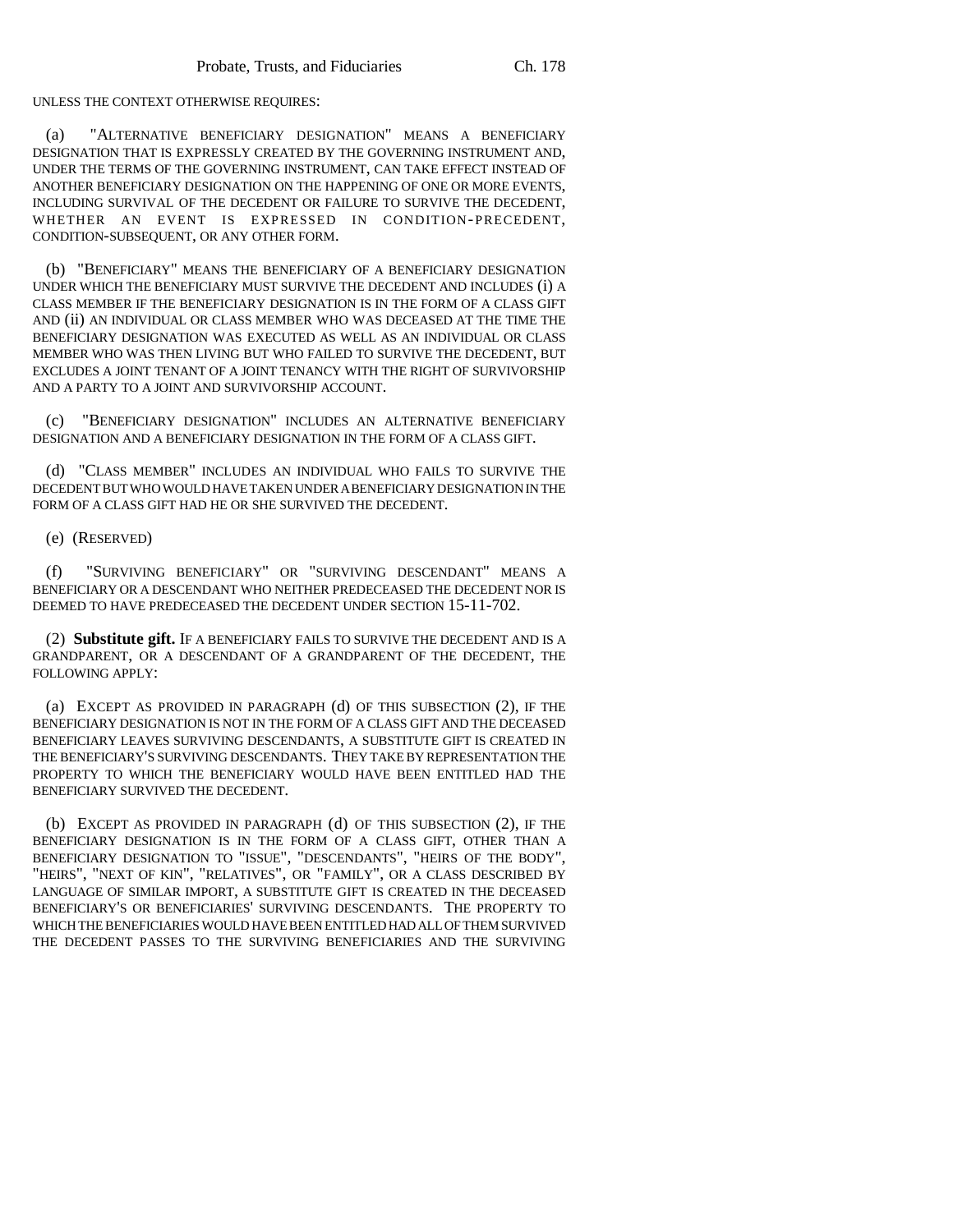DESCENDANTS OF THE DECEASED BENEFICIARIES. EACH SURVIVING BENEFICIARY TAKES THE SHARE TO WHICH HE OR SHE WOULD HAVE BEEN ENTITLED HAD THE DECEASED BENEFICIARIES SURVIVED THE DECEDENT. EACH DECEASED BENEFICIARY'S SURVIVING DESCENDANTS WHO ARE SUBSTITUTED FOR THE DECEASED BENEFICIARY TAKE BY REPRESENTATION THE SHARE TO WHICH THE DECEASED BENEFICIARY WOULD HAVE BEEN ENTITLED HAD THE DECEASED BENEFICIARY SURVIVED THE DECEDENT. FOR THE PURPOSES OF THIS PARAGRAPH (b), "DECEASED BENEFICIARY" MEANS A CLASS MEMBER WHO FAILED TO SURVIVE THE DECEDENT AND LEFT ONE OR MORE SURVIVING DESCENDANTS.

(c) EXCEPT AS OTHERWISE PROVIDED IN A GOVERNING INSTRUMENT, FOR THE PURPOSES OF THIS PART 7, WORDS OF SURVIVORSHIP, SUCH AS IN A BENEFICIARY DESIGNATION TO AN INDIVIDUAL "IF HE SURVIVES ME", OR IN A BENEFICIARY DESIGNATION TO "MY SURVIVING CHILDREN", ARE NOT, IN THE ABSENCE OF ADDITIONAL EVIDENCE, A SUFFICIENT INDICATION OF AN INTENT CONTRARY TO THE APPLICATION OF THIS SECTION. THE USE OF LANGUAGE SUCH AS "AND IF HE DOES NOT SURVIVE THE GIFT SHALL LAPSE" OR "TO A AND NOT TO A'S DESCENDANTS" SHALL BE SUFFICIENT INDICATION OF AN INTENT CONTRARY TO THE APPLICATION OF THIS SECTION.

(d) IF A GOVERNING INSTRUMENT CREATES AN ALTERNATIVE BENEFICIARY DESIGNATION WITH RESPECT TO A BENEFICIARY DESIGNATION FOR WHICH A SUBSTITUTE GIFT IS CREATED BY PARAGRAPH (a) OR (b) OF THIS SUBSECTION (2), THE SUBSTITUTE GIFT IS SUPERSEDED BY THE ALTERNATIVE BENEFICIARY DESIGNATION ONLY IF AN EXPRESSLY DESIGNATED BENEFICIARY OF THE ALTERNATIVE BENEFICIARY DESIGNATION IS ENTITLED TO TAKE.

(3) **More than one substitute gift; which one takes.** IF, UNDER SUBSECTION (2) OF THIS SECTION, SUBSTITUTE GIFTS ARE CREATED AND NOT SUPERSEDED WITH RESPECT TO MORE THAN ONE BENEFICIARY DESIGNATION AND THE BENEFICIARY DESIGNATIONS ARE ALTERNATIVE BENEFICIARY DESIGNATIONS, ONE TO THE OTHER, THE DETERMINATION OF WHICH OF THE SUBSTITUTE GIFTS TAKES EFFECT IS RESOLVED AS FOLLOWS:

(a) EXCEPT AS PROVIDED IN PARAGRAPH (b) OF THIS SUBSECTION (3), THE PROPERTY PASSES UNDER THE PRIMARY SUBSTITUTE GIFT.

(b) IF THERE IS A YOUNGER-GENERATION BENEFICIARY DESIGNATION, THE PROPERTY PASSES UNDER THE YOUNGER-GENERATION SUBSTITUTE GIFT AND NOT UNDER THE PRIMARY SUBSTITUTE GIFT.

(c) AS USED IN THIS SUBSECTION (3), UNLESS THE CONTEXT OTHERWISE REQUIRES:

(I) "PRIMARY BENEFICIARY DESIGNATION" MEANS THE BENEFICIARY DESIGNATION THAT WOULD HAVE TAKEN EFFECT HAD ALL THE DECEASED BENEFICIARIES OF THE ALTERNATIVE BENEFICIARY DESIGNATIONS WHO LEFT SURVIVING DESCENDANTS SURVIVED THE DECEDENT.

(II) "PRIMARY SUBSTITUTE GIFT" MEANS THE SUBSTITUTE GIFT CREATED WITH RESPECT TO THE PRIMARY BENEFICIARY DESIGNATION.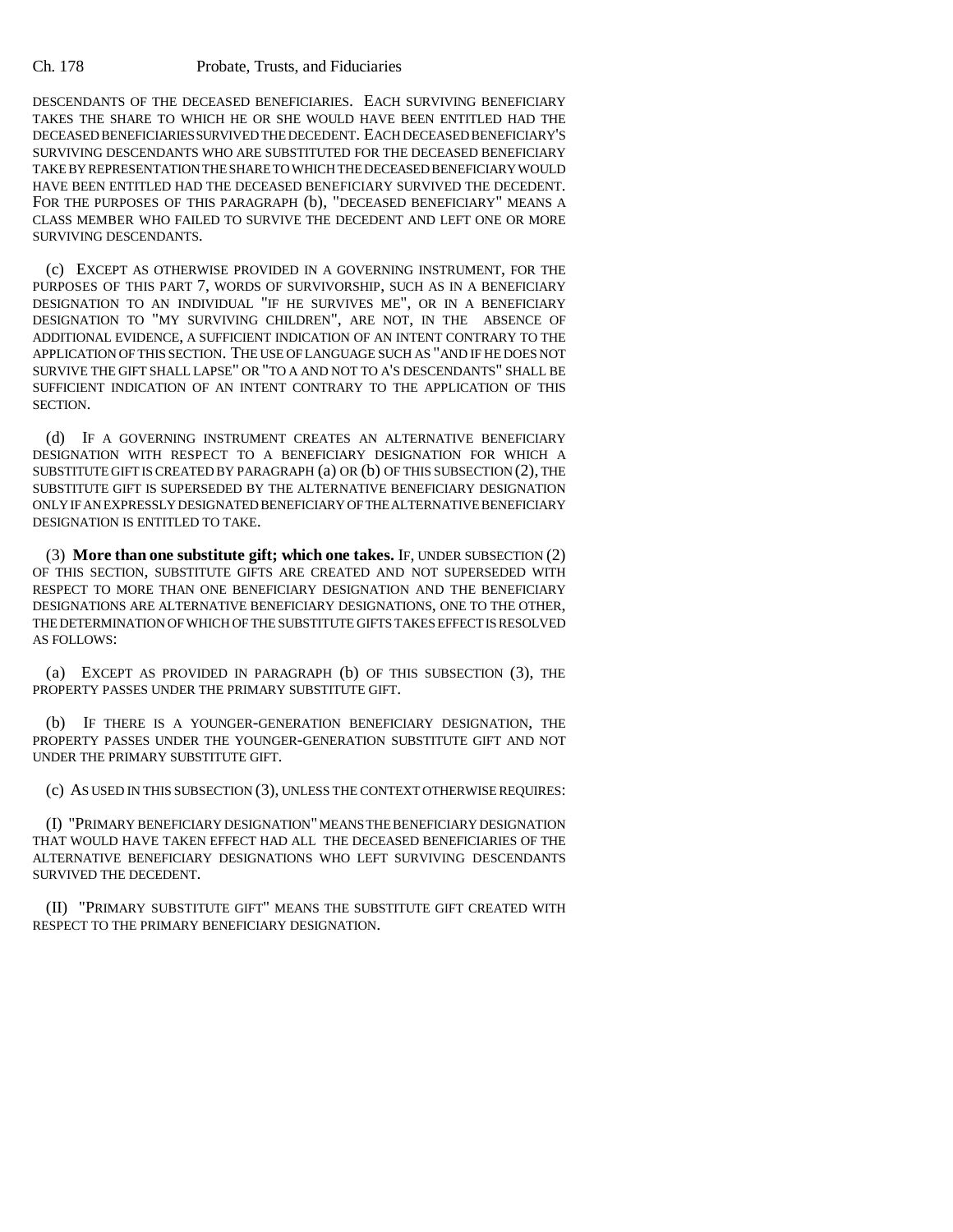(III) "YOUNGER-GENERATION BENEFICIARY DESIGNATION" MEANS A BENEFICIARY DESIGNATION THAT:

(A) IS TO A DESCENDANT OF A BENEFICIARY OF THE PRIMARY BENEFICIARY DESIGNATION;

(B) IS AN ALTERNATIVE BENEFICIARY DESIGNATION WITH RESPECT TO THE PRIMARY BENEFICIARY DESIGNATION;

(C) IS A BENEFICIARY DESIGNATION FOR WHICH A SUBSTITUTE GIFT IS CREATED; AND

(D) WOULD HAVE TAKEN EFFECT HAD ALL THE DECEASED BENEFICIARIES WHO LEFT SURVIVING DESCENDANTS SURVIVED THE DECEDENT EXCEPT THE DECEASED BENEFICIARY OR BENEFICIARIES OF THE PRIMARY BENEFICIARY DESIGNATION.

(IV) "YOUNGER-GENERATION SUBSTITUTE GIFT" MEANS THE SUBSTITUTE GIFT CREATED WITH RESPECT TO THE YOUNGER-GENERATION BENEFICIARY DESIGNATION.

(4) **Protection of payors.** (a) A PAYOR OR OTHER THIRD PARTY IS NOT LIABLE FOR HAVING MADE A PAYMENT OR TRANSFERRED AN ITEM OF PROPERTY OR ANY OTHER BENEFIT TO A BENEFICIARY DESIGNATED IN A GOVERNING INSTRUMENT WHO, UNDER THIS SECTION, IS NOT ENTITLED TO THE PAYMENT OR ITEM OF PROPERTY, OR FOR HAVING TAKEN ANY OTHER ACTION IN RELIANCE ON THE BENEFICIARY'S APPARENT ENTITLEMENT UNDER THE TERMS OF THE GOVERNING INSTRUMENT, BEFORE THE PAYOR OR OTHER THIRD PARTY HAS RECEIVED WRITTEN NOTICE AS DESCRIBED IN PARAGRAPH (b) OF THIS SUBSECTION (4). A PAYOR OR OTHER THIRD PARTY SHALL HAVE NO DUTY OR OBLIGATION TO INQUIRE AS TO THE EXISTENCE OF A SUBSTITUTED GIFT UNDER THIS SECTION OR TO SEEK ANY EVIDENCE WITH RESPECT TO ANY SUCH SUBSTITUTED GIFT. A PAYOR OR OTHER THIRD PARTY IS ONLY LIABLE FOR ACTIONS TAKEN TWO OR MORE BUSINESS DAYS AFTER THE PAYOR OR OTHER THIRD PARTY HAS ACTUAL RECEIPT OF SUCH WRITTEN NOTICE. ANY FORM OR SERVICE OF NOTICE OTHER THAN THAT DESCRIBED IN PARAGRAPH (b) OF THIS SUBSECTION (4) SHALL NOT BE SUFFICIENT TO IMPOSE LIABILITY ON A PAYOR OR OTHER THIRD PARTY FOR ACTIONS TAKEN PURSUANT TO THE GOVERNING INSTRUMENT.

(b) THE WRITTEN NOTICE SHALL INDICATE THE NAME OF THE DECEDENT, THE NAME OF THE PERSON ASSERTING AN INTEREST, THE NATURE OF THE PAYMENT OR ITEM OF PROPERTY OR OTHER BENEFIT, AND A STATEMENT THAT A CLAIM TO A SUBSTITUTE GIFT IS BEING MADE UNDER THIS SECTION. THE WRITTEN NOTICE SHALL BE MAILED TO THE PAYOR'S OR OTHER THIRD PARTY'S MAIN OFFICE OR HOME BY REGISTERED OR CERTIFIED MAIL, RETURN RECEIPT REQUESTED, OR SERVED UPON THE PAYOR OR OTHER THIRD PARTY IN THE SAME MANNER AS A SUMMONS IN A CIVIL ACTION.

(c) UPON RECEIPT OF THE WRITTEN NOTICE DESCRIBED IN PARAGRAPH (b) OF THIS SUBSECTION (4), A PAYOR OR OTHER THIRD PARTY MAY PAY TO THE COURT ANY AMOUNT OWED OR TRANSFER TO OR DEPOSIT WITH THE COURT ANY ITEM OF PROPERTY HELD BY IT. THE AVAILABILITY OF SUCH ACTIONS UNDER THIS SECTION SHALL NOT PREVENT THE PAYOR OR OTHER THIRD PARTY FROM TAKING ANY OTHER ACTION AUTHORIZED BY LAW OR THE GOVERNING INSTRUMENT. THE COURT IS THE COURT HAVING JURISDICTION OF THE PROBATE PROCEEDINGS RELATING TO THE DECEDENT'S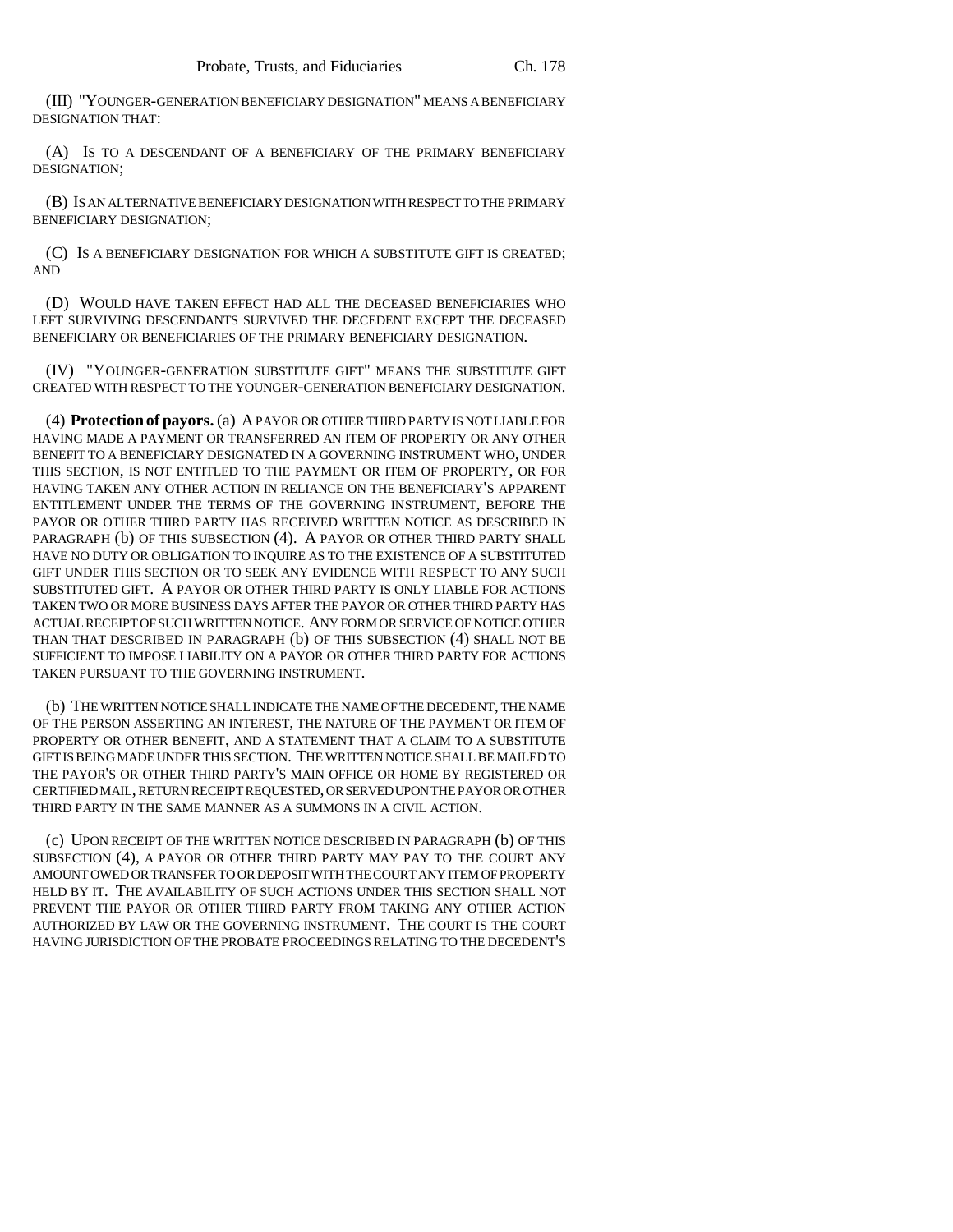ESTATE, OR IF NO PROCEEDINGS HAVE BEEN COMMENCED, THE COURT HAVING JURISDICTION OF PROBATE PROCEEDINGS RELATING TO DECEDENTS' ESTATES LOCATED IN THE COUNTY OF THE DECEDENT'S RESIDENCE. IF NO PROBATE PROCEEDINGS HAVE BEEN COMMENCED, THE PAYOR OR OTHER THIRD PARTY SHALL FILE WITH THE COURT A COPY OF THE WRITTEN NOTICE RECEIVED BY THE PAYOR OR OTHER THIRD PARTY, WITH THE PAYMENT OF FUNDS OR TRANSFER OR DEPOSIT OF PROPERTY. THE COURT SHALL NOT CHARGE A FILING FEE TO THE PAYOR OR OTHER THIRD PARTY FOR THE PAYMENT TO THE COURT OF AMOUNTS OWED OR TRANSFER TO OR DEPOSIT WITH THE COURT OF ANY ITEM OF PROPERTY, EVEN IF NO PROBATE PROCEEDINGS HAVE BEEN COMMENCED BEFORE SUCH PAYMENT, TRANSFER, OR DEPOSIT. PAYMENT OF AMOUNTS TO THE COURT OR TRANSFER TO OR DEPOSIT WITH THE COURT OF ANY ITEM OF PROPERTY PURSUANT TO THIS SECTION BY THE PAYOR OR OTHER THIRD PARTY DISCHARGES THE PAYOR OR OTHER THIRD PARTY FROM ALL CLAIMS UNDER THE GOVERNING INSTRUMENT OR APPLICABLE LAW FOR THE VALUE OF AMOUNTS PAID TO THE COURT OR ITEMS OF PROPERTY TRANSFERRED TO OR DEPOSITED WITH THE COURT.

(d) THE COURT SHALL HOLD THE FUNDS OR ITEM OF PROPERTY AND, UPON ITS DETERMINATION UNDER THIS SECTION, SHALL ORDER DISBURSEMENT IN ACCORDANCE WITH THE DETERMINATION. A FILING FEE, IF ANY, SHALL BE CHARGED UPON DISBURSEMENT EITHER TO THE RECIPIENT OR AGAINST THE FUNDS OR PROPERTY ON DEPOSIT WITH THE COURT, IN THE DISCRETION OF THE COURT.

(e) UPON PETITION TO THE COURT BY THE BENEFICIARY DESIGNATED IN A GOVERNING INSTRUMENT, THE COURT MAY ORDER THAT ALL OR PART OF THE PROPERTY BE PAID TO THE BENEFICIARY IN AN AMOUNT AND SUBJECT TO CONDITIONS CONSISTENT WITH THIS SECTION.

(5) **Protection of bona fide purchasers; personal liability of recipient.** (a) A PERSON WHO PURCHASES PROPERTY FOR VALUE AND WITHOUT NOTICE, OR WHO RECEIVES A PAYMENT OR OTHER ITEM OF PROPERTY IN PARTIAL OR FULL SATISFACTION OF A LEGALLY ENFORCEABLE OBLIGATION, IS NEITHER OBLIGATED UNDER THIS SECTION TO RETURN THE PAYMENT, ITEM OF PROPERTY, OR BENEFIT NOR IS LIABLE UNDER THIS SECTION FOR THE AMOUNT OF THE PAYMENT OR THE VALUE OF THE ITEM OF PROPERTY OR BENEFIT. HOWEVER, A PERSON WHO, NOT FOR VALUE, RECEIVES A PAYMENT, ITEM OF PROPERTY, OR ANY OTHER BENEFIT TO WHICH THE PERSON IS NOT ENTITLED UNDER THIS SECTION IS OBLIGATED TO RETURN THE PAYMENT, ITEM OF PROPERTY, OR BENEFIT, OR IS PERSONALLY LIABLE FOR THE AMOUNT OF THE PAYMENT OR THE VALUE OF THE ITEM OF PROPERTY OR BENEFIT, TO THE PERSON WHO IS ENTITLED TO IT UNDER THIS SECTION.

(b) IF THIS SECTION OR ANY PART OF THIS SECTION IS PREEMPTED BY FEDERAL LAW (OTHER THAN THE FEDERAL "EMPLOYEE RETIREMENT INCOME SECURITY ACT OF 1974", AS AMENDED) WITH RESPECT TO A PAYMENT, AN ITEM OF PROPERTY, OR ANY OTHER BENEFIT COVERED BY THIS SECTION, A PERSON WHO, NOT FOR VALUE, RECEIVES THE PAYMENT, ITEM OF PROPERTY, OR ANY OTHER BENEFIT TO WHICH THE PERSON IS NOT ENTITLED UNDER THIS SECTION IS OBLIGATED TO RETURN THE PAYMENT, ITEM OF PROPERTY, OR BENEFIT, OR IS PERSONALLY LIABLE FOR THE AMOUNT OF THE PAYMENT OR THE VALUE OF THE ITEM OF PROPERTY OR BENEFIT, TO THE PERSON WHO WOULD HAVE BEEN ENTITLED TO IT WERE THIS SECTION OR PART OF THIS SECTION NOT PREEMPTED.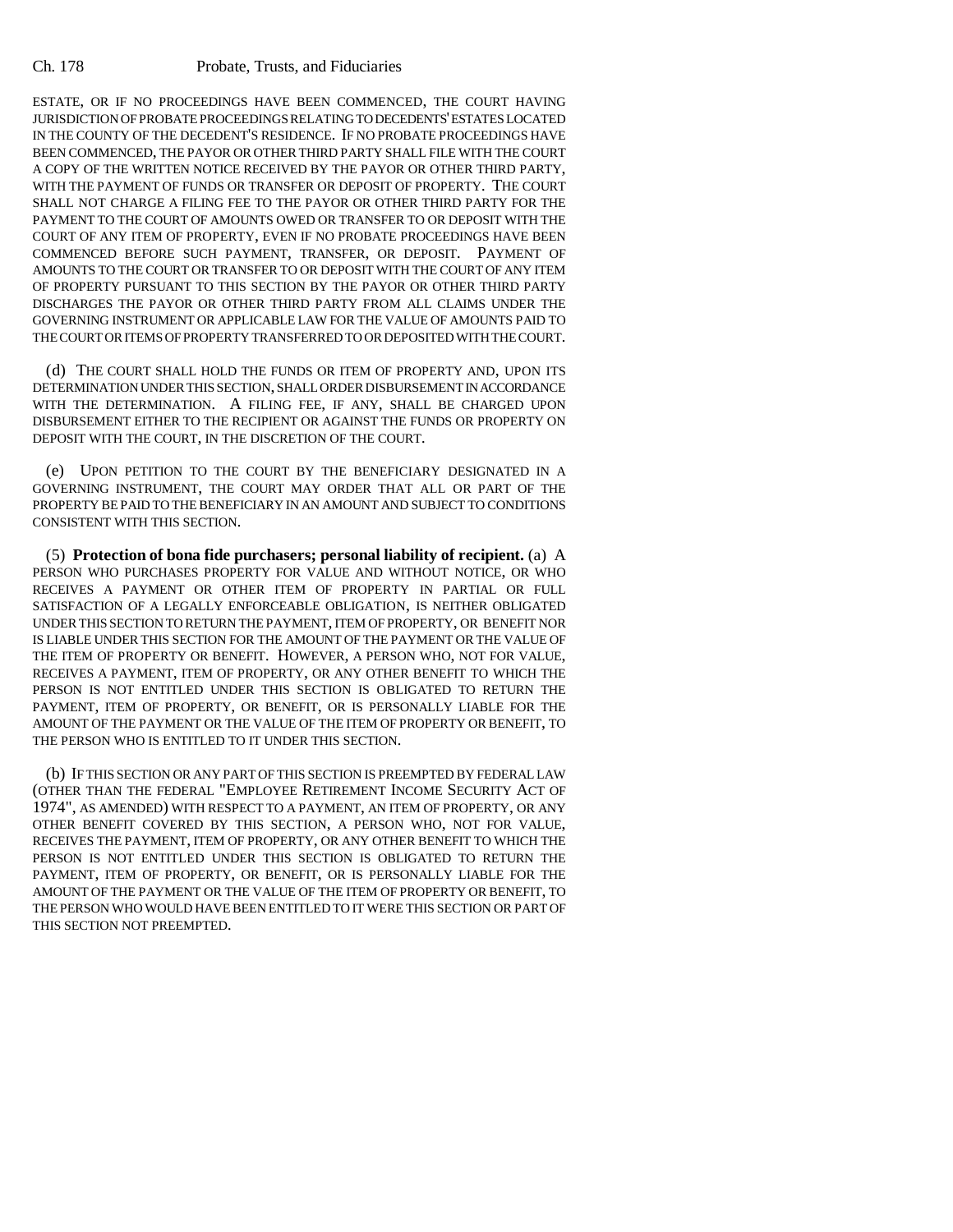**15-11-707. Survivorship with respect to future interests under terms of trust; substitute takers.** (1) **Definitions.** AS USED IN THIS SECTION, UNLESS THE CONTEXT OTHERWISE REQUIRES:

(a) "ALTERNATIVE FUTURE INTEREST" MEANS AN EXPRESSLY CREATED FUTURE INTEREST THAT CAN TAKE EFFECT IN POSSESSION OR ENJOYMENT INSTEAD OF ANOTHER FUTURE INTEREST ON THE HAPPENING OF ONE OR MORE EVENTS, INCLUDING SURVIVAL OF AN EVENT OR FAILURE TO SURVIVE AN EVENT, WHETHER AN EVENT IS EXPRESSED IN CONDITION-PRECEDENT, CONDITION-SUBSEQUENT, OR ANY OTHER FORM. A RESIDUARY CLAUSE IN A WILL DOES NOT CREATE AN ALTERNATIVE FUTURE INTEREST WITH RESPECT TO A FUTURE INTEREST CREATED IN A NONRESIDUARY DEVISE IN THE WILL, WHETHER OR NOT THE WILL SPECIFICALLY PROVIDES THAT LAPSED OR FAILED DEVISES ARE TO PASS UNDER THE RESIDUARY CLAUSE.

(b) "BENEFICIARY" MEANS THE BENEFICIARY OF A FUTURE INTEREST AND INCLUDES A CLASS MEMBER IF THE FUTURE INTEREST IS IN THE FORM OF A CLASS GIFT.

(c) "CLASS MEMBER" INCLUDES AN INDIVIDUAL WHO FAILS TO SURVIVE THE DISTRIBUTION DATE BUT WHO WOULD HAVE TAKEN UNDER A FUTURE INTEREST IN THE FORM OF A CLASS GIFT HAD HE OR SHE SURVIVED THE DISTRIBUTION DATE.

(d) "DISTRIBUTION DATE", WITH RESPECT TO A FUTURE INTEREST, MEANS THE TIME WHEN THE FUTURE INTEREST IS TO TAKE EFFECT IN POSSESSION OR ENJOYMENT. THE DISTRIBUTION DATE NEED NOT OCCUR AT THE BEGINNING OR END OF A CALENDAR DAY, BUT MAY OCCUR AT A TIME DURING THE COURSE OF A DAY.

(e) "FUTURE INTEREST" INCLUDES AN ALTERNATIVE FUTURE INTEREST AND A FUTURE INTEREST IN THE FORM OF A CLASS GIFT.

(f) "FUTURE INTEREST UNDER THE TERMS OF A TRUST" MEANS A FUTURE INTEREST THAT WAS CREATED BY A TRANSFER CREATING A TRUST OR TO AN EXISTING TRUST OR BY AN EXERCISE OF A POWER OF APPOINTMENT TO AN EXISTING TRUST, DIRECTING THE CONTINUANCE OF AN EXISTING TRUST, DESIGNATING A BENEFICIARY OF AN EXISTING TRUST, OR CREATING A TRUST.

(g) "SURVIVING BENEFICIARY" OR "SURVIVING DESCENDANT" MEANS A BENEFICIARY OR A DESCENDANT WHO NEITHER PREDECEASED THE DISTRIBUTION DATE NOR IS DEEMED TO HAVE PREDECEASED THE DISTRIBUTION DATE UNDER SECTION 15-11-702.

(2) **Survivorship required; substitute gift.** A FUTURE INTEREST UNDER THE TERMS OF A TRUST IS CONTINGENT ON THE BENEFICIARY'S SURVIVING THE DISTRIBUTION DATE. IF A BENEFICIARY OF A FUTURE INTEREST UNDER THE TERMS OF A TRUST FAILS TO SURVIVE THE DISTRIBUTION DATE, THE FOLLOWING APPLY:

(a) EXCEPT AS PROVIDED IN PARAGRAPH (d) OF THIS SUBSECTION (2), IF THE FUTURE INTEREST IS NOT IN THE FORM OF A CLASS GIFT AND THE DECEASED BENEFICIARY LEAVES SURVIVING DESCENDANTS, A SUBSTITUTE GIFT IS CREATED IN THE BENEFICIARY'S SURVIVING DESCENDANTS. THEY TAKE BY REPRESENTATION THE PROPERTY TO WHICH THE BENEFICIARY WOULD HAVE BEEN ENTITLED HAD THE BENEFICIARY SURVIVED THE DISTRIBUTION DATE.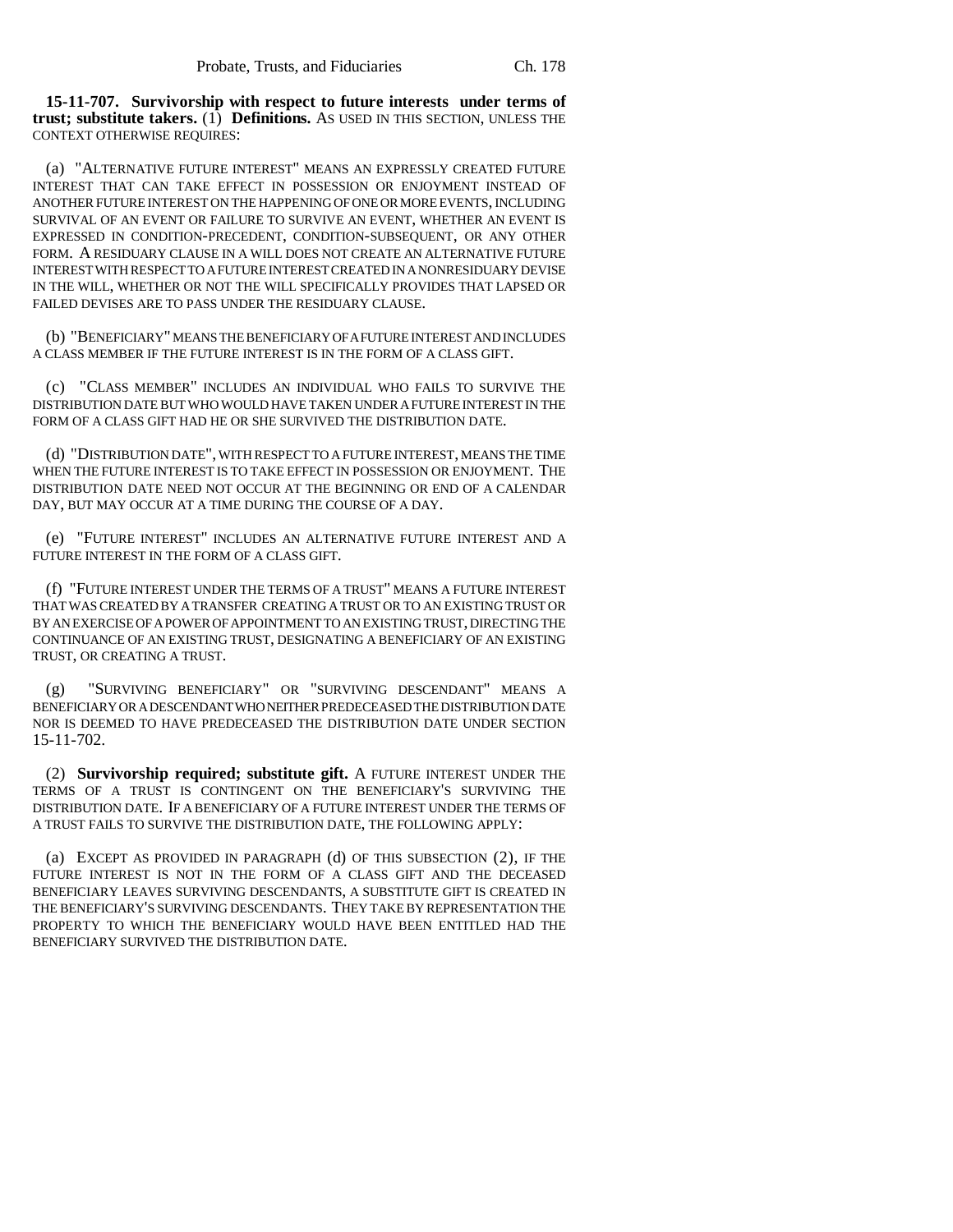(b) EXCEPT AS PROVIDED IN PARAGRAPH (d) OF THIS SUBSECTION (2), IF THE FUTURE INTEREST IS IN THE FORM OF A CLASS GIFT, OTHER THAN A FUTURE INTEREST TO "ISSUE", "DESCENDANTS", "HEIRS OF THE BODY", "HEIRS", "NEXT OF KIN", "RELATIVES", OR "FAMILY", OR A CLASS DESCRIBED BY LANGUAGE OF SIMILAR IMPORT, A SUBSTITUTE GIFT IS CREATED IN THE DECEASED BENEFICIARY'S OR BENEFICIARIES' SURVIVING DESCENDANTS. THE PROPERTY TO WHICH THE BENEFICIARIES WOULD HAVE BEEN ENTITLED HAD ALL OF THEM SURVIVED THE DISTRIBUTION DATE PASSES TO THE SURVIVING BENEFICIARIES AND THE SURVIVING DESCENDANTS OF THE DECEASED BENEFICIARIES. EACH SURVIVING BENEFICIARY TAKES THE SHARE TO WHICH HE OR SHE WOULD HAVE BEEN ENTITLED HAD THE DECEASED BENEFICIARIES SURVIVED THE DISTRIBUTION DATE. EACH DECEASED BENEFICIARY'S SURVIVING DESCENDANTS WHO ARE SUBSTITUTED FOR THE DECEASED BENEFICIARY TAKE BY REPRESENTATION THE SHARE TO WHICH THE DECEASED BENEFICIARY WOULD HAVE BEEN ENTITLED HAD THE DECEASED BENEFICIARY SURVIVED THE DISTRIBUTION DATE. FOR THE PURPOSES OF THIS PARAGRAPH (b), "DECEASED BENEFICIARY" MEANS A CLASS MEMBER WHO FAILED TO SURVIVE THE DISTRIBUTION DATE AND LEFT ONE OR MORE SURVIVING DESCENDANTS.

(c) FOR THE PURPOSES OF THIS PART 7, WORDS OF SURVIVORSHIP ATTACHED TO A FUTURE INTEREST ARE NOT, IN THE ABSENCE OF ADDITIONAL EVIDENCE, A SUFFICIENT INDICATION OF AN INTENT CONTRARY TO THE APPLICATION OF THIS SECTION. WORDS OF SURVIVORSHIP INCLUDE WORDS OF SURVIVORSHIP THAT RELATE TO THE DISTRIBUTION DATE OR TO AN EARLIER OR AN UNSPECIFIED TIME, WHETHER THOSE WORDS OF SURVIVORSHIP ARE EXPRESSED IN CONDITION-PRECEDENT, CONDITION-SUBSEQUENT, OR ANY OTHER FORM.

(d) IF A GOVERNING INSTRUMENT CREATES AN ALTERNATIVE FUTURE INTEREST WITH RESPECT TO A FUTURE INTEREST FOR WHICH A SUBSTITUTE GIFT IS CREATED BY PARAGRAPH (a) OR (b) OF THIS SUBSECTION (2), THE SUBSTITUTE GIFT IS SUPERSEDED BY THE ALTERNATIVE FUTURE INTEREST ONLY IF AN EXPRESSLY DESIGNATED BENEFICIARY OF THE ALTERNATIVE FUTURE INTEREST IS ENTITLED TO TAKE IN POSSESSION OR ENJOYMENT.

(3) **More than one substitute gift; which one takes.** IF, UNDER SUBSECTION (2) OF THIS SECTION, SUBSTITUTE GIFTS ARE CREATED AND NOT SUPERSEDED WITH RESPECT TO MORE THAN ONE FUTURE INTEREST AND THE FUTURE INTERESTS ARE ALTERNATIVE FUTURE INTERESTS, ONE TO THE OTHER, THE DETERMINATION OF WHICH OF THE SUBSTITUTE GIFTS TAKES EFFECT IS RESOLVED AS FOLLOWS:

(a) EXCEPT AS PROVIDED IN PARAGRAPH (b) OF THIS SUBSECTION (3), THE PROPERTY PASSES UNDER THE PRIMARY SUBSTITUTE GIFT.

(b) IF THERE IS A YOUNGER-GENERATION FUTURE INTEREST, THE PROPERTY PASSES UNDER THE YOUNGER-GENERATION SUBSTITUTE GIFT AND NOT UNDER THE PRIMARY SUBSTITUTE GIFT.

(c) AS USED IN THIS SUBSECTION (3), UNLESS THE CONTEXT OTHERWISE REQUIRES:

(I) "PRIMARY FUTURE INTEREST" MEANS THE FUTURE INTEREST THAT WOULD HAVE TAKEN EFFECT HAD ALL THE DECEASED BENEFICIARIES OF THE ALTERNATIVE FUTURE INTERESTS WHO LEFT SURVIVING DESCENDANTS SURVIVED THE DISTRIBUTION DATE.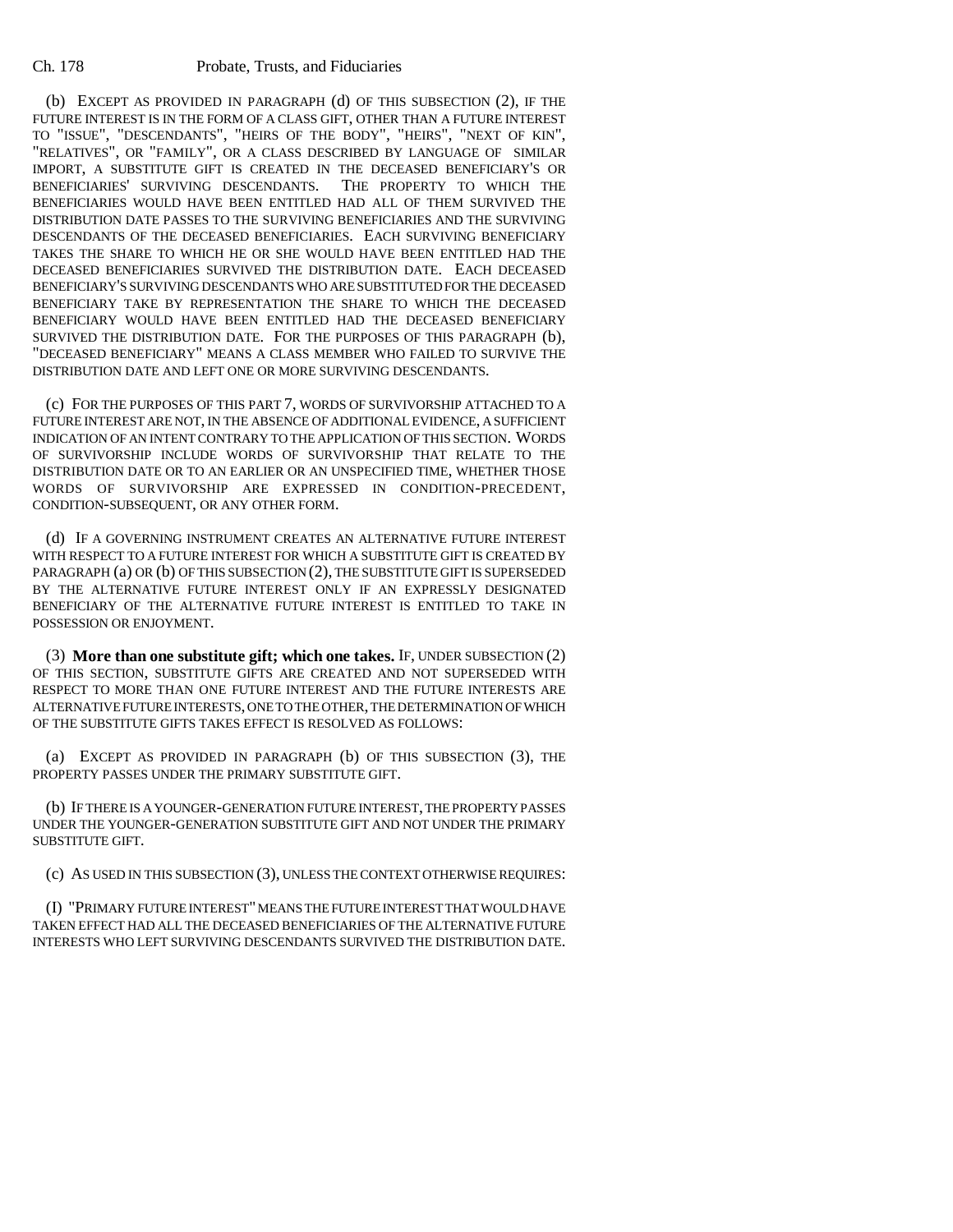(II) "PRIMARY SUBSTITUTE GIFT" MEANS THE SUBSTITUTE GIFT CREATED WITH RESPECT TO THE PRIMARY FUTURE INTEREST.

(III) "YOUNGER-GENERATION FUTURE INTEREST" MEANS A FUTURE INTEREST THAT:

(A) IS TO A DESCENDANT OF A BENEFICIARY OF THE PRIMARY FUTURE INTEREST;

(B) IS AN ALTERNATIVE FUTURE INTEREST WITH RESPECT TO THE PRIMARY FUTURE INTEREST;

(C) IS A FUTURE INTEREST FOR WHICH A SUBSTITUTE GIFT IS CREATED; AND

(D) WOULD HAVE TAKEN EFFECT HAD ALL THE DECEASED BENEFICIARIES WHO LEFT SURVIVING DESCENDANTS SURVIVED THE DISTRIBUTION DATE EXCEPT THE DECEASED BENEFICIARY OR BENEFICIARIES OF THE PRIMARY FUTURE INTEREST.

(IV) "YOUNGER-GENERATION SUBSTITUTE GIFT" MEANS THE SUBSTITUTE GIFT CREATED WITH RESPECT TO THE YOUNGER-GENERATION FUTURE INTEREST.

(4) **If no other takers, property passes under residuary clause or to transferor's heirs.** EXCEPT AS PROVIDED IN SUBSECTION (5) OF THIS SECTION, IF, AFTER THE APPLICATION OF SUBSECTIONS (2) AND (3) OF THIS SECTION, THERE IS NO SURVIVING TAKER, THE PROPERTY PASSES IN THE FOLLOWING ORDER:

(a) IF THE TRUST WAS CREATED IN A NONRESIDUARY DEVISE IN THE TRANSFEROR'S WILL OR IN A CODICIL TO THE TRANSFEROR'S WILL, THE PROPERTY PASSES UNDER THE RESIDUARY CLAUSE IN THE TRANSFEROR'S WILL; FOR PURPOSES OF THIS SECTION, THE RESIDUARY CLAUSE IS TREATED AS CREATING A FUTURE INTEREST UNDER THE TERMS OF A TRUST.

(b) IF NO TAKER IS PRODUCED BY THE APPLICATION OF PARAGRAPH (a) OF THIS SUBSECTION (4), THE PROPERTY PASSES TO THE TRANSFEROR'S HEIRS UNDER SECTION 15-11-711.

(5) **If no other takers and if future interest created by exercise of power of appointment.** IF, AFTER THE APPLICATION OF SUBSECTIONS (2) AND (3) OF THIS SECTION, THERE IS NO SURVIVING TAKER AND IF THE FUTURE INTEREST WAS CREATED BY THE EXERCISE OF A POWER OF APPOINTMENT:

(a) THE PROPERTY PASSES UNDER THE DONOR'S GIFT-IN-DEFAULT CLAUSE, IF ANY, WHICH CLAUSE IS TREATED AS CREATING A FUTURE INTEREST UNDER THE TERMS OF A TRUST; AND

(b) IF NO TAKER IS PRODUCED BY THE APPLICATION OF PARAGRAPH (a) OF THIS SUBSECTION (5), THE PROPERTY PASSES AS PROVIDED IN SUBSECTION (4) OF THIS SECTION. FOR PURPOSES OF SUBSECTION (4) OF THIS SECTION, "TRANSFEROR" MEANS THE DONOR IF THE POWER WAS A NONGENERAL POWER AND MEANS THE DONEE IF THE POWER WAS A GENERAL POWER.

**15-11-708. Class gifts to "descendants", "issue", or "heirs of the body"; form of distribution if none specified.** IF A CLASS GIFT IN FAVOR OF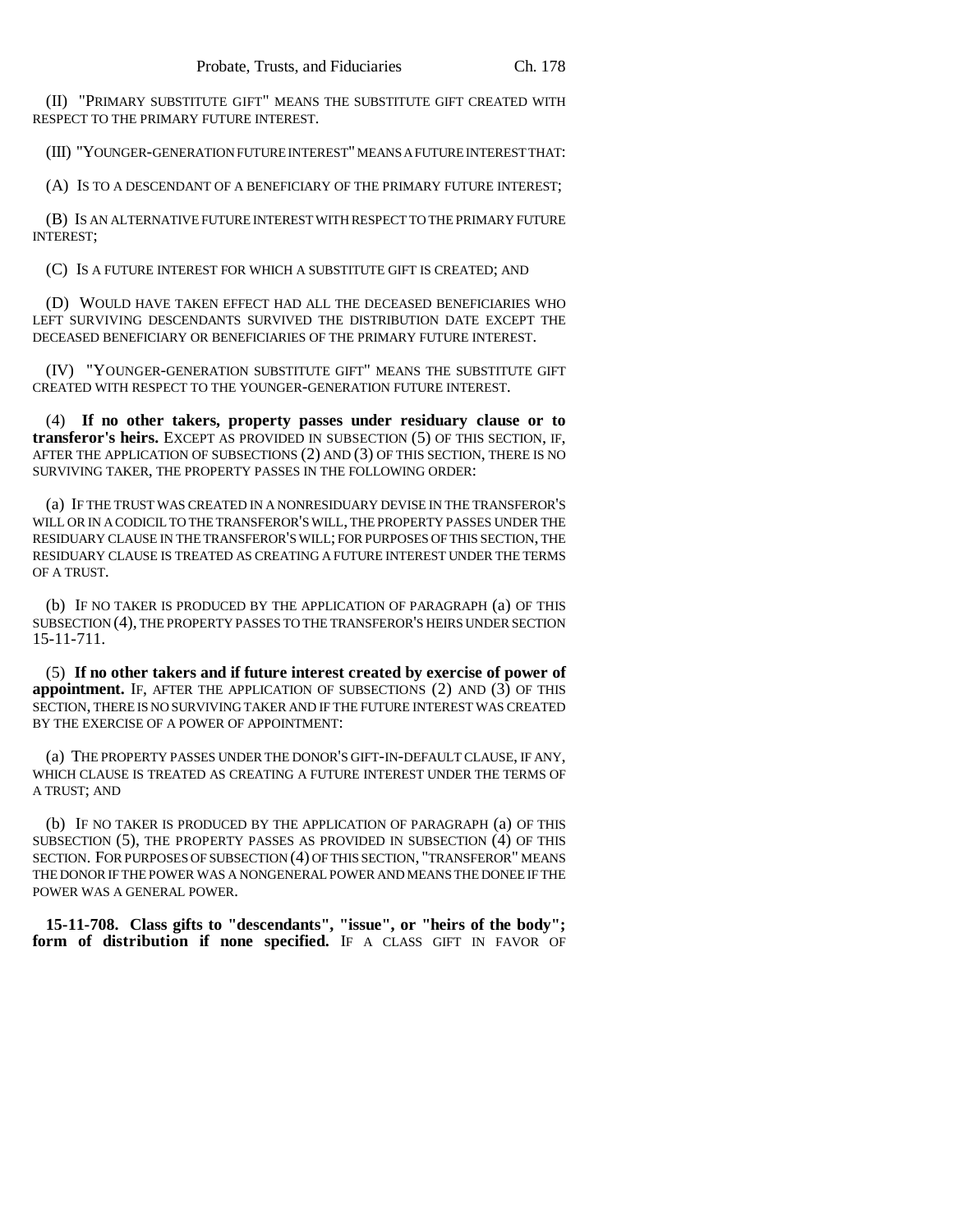"DESCENDANTS", "ISSUE", OR "HEIRS OF THE BODY" DOES NOT SPECIFY THE MANNER IN WHICH THE PROPERTY IS TO BE DISTRIBUTED AMONG THE CLASS MEMBERS, THE PROPERTY IS DISTRIBUTED AMONG THE CLASS MEMBERS WHO ARE LIVING WHEN THE INTEREST IS TO TAKE EFFECT IN POSSESSION OR ENJOYMENT, IN SUCH SHARES AS THEY WOULD RECEIVE, UNDER THE APPLICABLE LAW OF INTESTATE SUCCESSION, IF THE DESIGNATED ANCESTOR HAD THEN DIED INTESTATE OWNING THE SUBJECT MATTER OF THE CLASS GIFT.

**15-11-709. Representation; per capita at each generation; per stirpes.** (1) **Definitions.** AS USED IN THIS SECTION, UNLESS THE CONTEXT OTHERWISE REQUIRES:

(a) "DECEASED CHILD" OR "DECEASED DESCENDANT" MEANS A CHILD OR A DESCENDANT WHO EITHER PREDECEASED THE DISTRIBUTION DATE OR IS DEEMED TO HAVE PREDECEASED THE DISTRIBUTION DATE UNDER SECTION 15-11-702.

(b) "DISTRIBUTION DATE", WITH RESPECT TO AN INTEREST, MEANS THE TIME WHEN THE INTEREST IS TO TAKE EFFECT IN POSSESSION OR ENJOYMENT. THE DISTRIBUTION DATE NEED NOT OCCUR AT THE BEGINNING OR END OF A CALENDAR DAY, BUT MAY OCCUR AT A TIME DURING THE COURSE OF A DAY.

(c) "SURVIVING ANCESTOR", "SURVIVING CHILD", OR "SURVIVING DESCENDANT" MEANS AN ANCESTOR, A CHILD, OR A DESCENDANT WHO NEITHER PREDECEASED THE DISTRIBUTION DATE NOR IS DEEMED TO HAVE PREDECEASED THE DISTRIBUTION DATE UNDER SECTION 15-11-702.

(2) **Representation; per capita at each generation.** IF AN APPLICABLE STATUTE OR A GOVERNING INSTRUMENT CALLS FOR PROPERTY TO BE DISTRIBUTED "BY REPRESENTATION" OR "PER CAPITA AT EACH GENERATION", THE PROPERTY IS DIVIDED INTO AS MANY EQUAL SHARES AS THERE ARE (i) SURVIVING DESCENDANTS IN THE GENERATION NEAREST TO THE DESIGNATED ANCESTOR WHICH CONTAINS ONE OR MORE SURVIVING DESCENDANTS AND (ii) DECEASED DESCENDANTS IN THE SAME GENERATION WHO LEFT SURVIVING DESCENDANTS, IF ANY. EACH SURVIVING DESCENDANT IN THE NEAREST GENERATION IS ALLOCATED ONE SHARE. THE REMAINING SHARES, IF ANY, ARE COMBINED AND THEN DIVIDED IN THE SAME MANNER AMONG THE SURVIVING DESCENDANTS OF THE DECEASED DESCENDANTS AS IF THE SURVIVING DESCENDANTS WHO WERE ALLOCATED A SHARE AND THEIR SURVIVING DESCENDANTS HAD PREDECEASED THE DISTRIBUTION DATE.

(3) **Per stirpes.** IF A GOVERNING INSTRUMENT CALLS FOR PROPERTY TO BE DISTRIBUTED "PER STIRPES", THE PROPERTY IS DIVIDED INTO AS MANY EQUAL SHARES AS THERE ARE (i) SURVIVING CHILDREN OF THE DESIGNATED ANCESTOR AND (ii) DECEASED CHILDREN WHO LEFT SURVIVING DESCENDANTS. EACH SURVIVING CHILD, IF ANY, IS ALLOCATED ONE SHARE. THE SHARE OF EACH DECEASED CHILD WITH SURVIVING DESCENDANTS IS DIVIDED IN THE SAME MANNER, WITH SUBDIVISION REPEATING AT EACH SUCCEEDING GENERATION UNTIL THE PROPERTY IS FULLY ALLOCATED AMONG SURVIVING DESCENDANTS.

(4) **Deceased descendant with no surviving descendant disregarded.** FOR THE PURPOSES OF SUBSECTIONS (2) AND (3) OF THIS SECTION, AN INDIVIDUAL WHO IS DECEASED AND LEFT NO SURVIVING DESCENDANT IS DISREGARDED, AND AN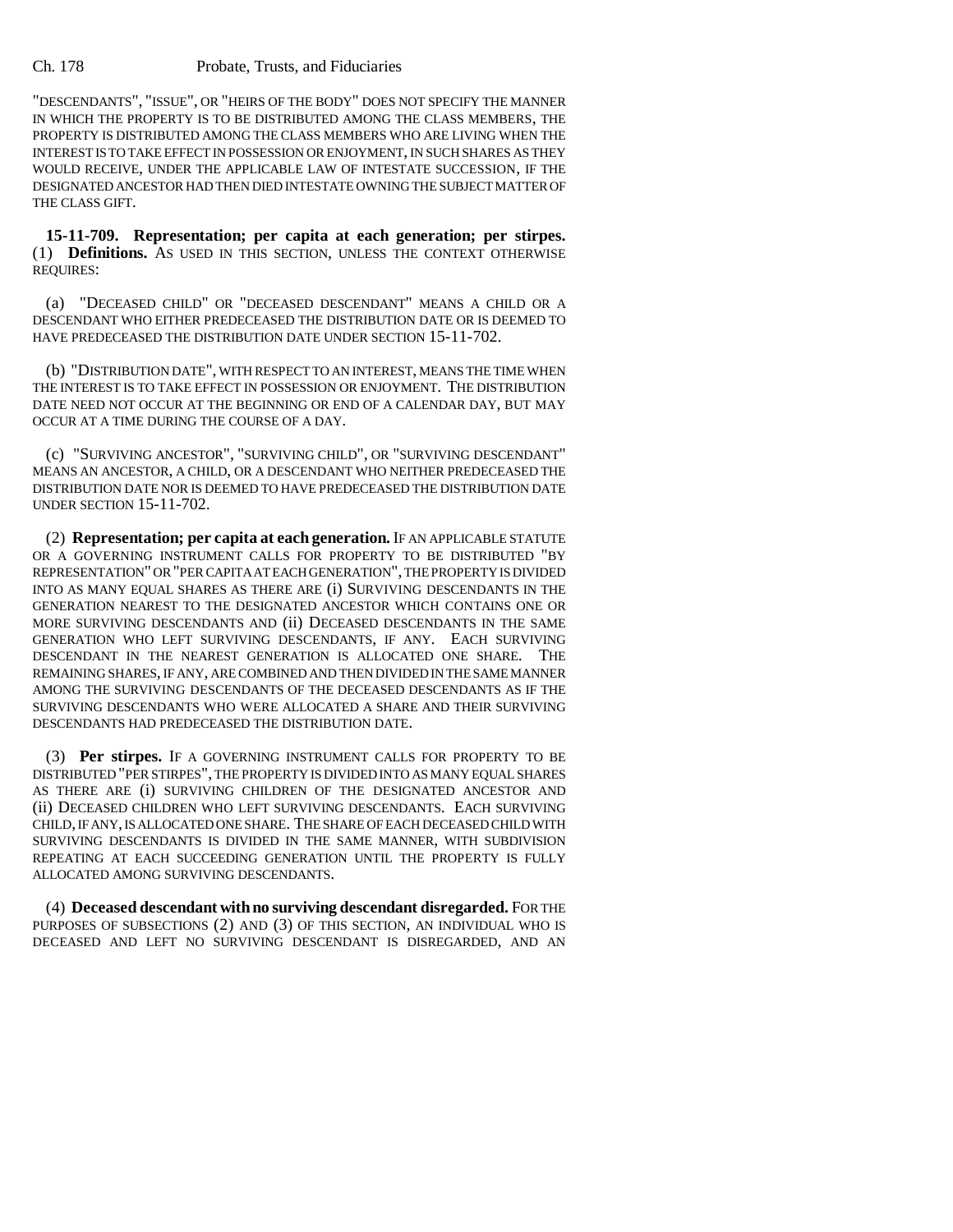INDIVIDUAL WHO LEAVES A SURVIVING ANCESTOR WHO IS A DESCENDANT OF THE DESIGNATED ANCESTOR IS NOT ENTITLED TO A SHARE.

(5) **By representation.** FOR ALL GOVERNING INSTRUMENTS EXECUTED BEFORE THE EFFECTIVE DATE OF THIS PART 7, UNLESS THE GOVERNING INSTRUMENT PROVIDES OTHERWISE, THE FOLLOWING DEFINITION OF "BY REPRESENTATION" SHALL APPLY: IF "BY REPRESENTATION" IS CALLED FOR BY THIS CODE, THE ESTATE IS DIVIDED INTO AS MANY SHARES AS THERE ARE SURVIVING HEIRS IN THE NEAREST DEGREE OF KINSHIP AND DECEASED PERSONS IN THE SAME DEGREE WHO LEFT ISSUE WHO SURVIVE THE DECEDENT, EACH SURVIVING HEIR IN THE NEAREST DEGREE RECEIVING ONE SHARE AND THE SHARE OF EACH DECEASED PERSON IN THE SAME DEGREE BEING DIVIDED AMONG HIS OR HER DESCENDANTS IN THE SAME MANNER.

**15-11-710. Worthier-title doctrine abolished.** THE DOCTRINE OF WORTHIER-TITLE IS ABOLISHED AS A RULE OF LAW AND AS A RULE OF CONSTRUCTION. LANGUAGE IN A GOVERNING INSTRUMENT DESCRIBING THE BENEFICIARIES OF A DISPOSITION AS THE TRANSFEROR'S "HEIRS", "HEIRS AT LAW", "NEXT OF KIN", "DISTRIBUTEES", "RELATIVES", OR "FAMILY", OR LANGUAGE OF SIMILAR IMPORT, DOES NOT CREATE OR PRESUMPTIVELY CREATE A REVERSIONARY INTEREST IN THE TRANSFEROR.

**15-11-711. Interests in "heirs" and like.** IF AN APPLICABLE STATUTE OR A GOVERNING INSTRUMENT CALLS FOR A PRESENT OR FUTURE DISTRIBUTION TO, OR CREATES A PRESENT OR FUTURE INTEREST IN, A DESIGNATED INDIVIDUAL'S "HEIRS", "HEIRS AT LAW", "NEXT OF KIN", "RELATIVES", OR "FAMILY", OR LANGUAGE OF SIMILAR IMPORT, THE PROPERTY PASSES TO THOSE PERSONS IN SUCH SHARES AS WOULD SUCCEED TO THE DESIGNATED INDIVIDUAL'S INTESTATE ESTATE UNDER THE INTESTATE SUCCESSION LAW OF THE DESIGNATED INDIVIDUAL'S DOMICILE IF THE DESIGNATED INDIVIDUAL DIED WHEN THE DONATIVE DISPOSITION IS TO TAKE EFFECT IN POSSESSION OR ENJOYMENT. IF THE DESIGNATED INDIVIDUAL'S SURVIVING SPOUSE IS LIVING BUT IS REMARRIED AT THE TIME THE INTEREST IS TO TAKE EFFECT IN POSSESSION OR ENJOYMENT, THE SURVIVING SPOUSE IS NOT AN HEIR OF THE DESIGNATED INDIVIDUAL.

**15-11-712. Simultaneous death; disposition of property.** THE RULES OF CONSTRUCTION IN THIS SECTION SHALL CONTROL IN THOSE SITUATIONS NOT SUBJECT TO THE CONTROL OF SECTION 15-11-702.

(1) WHERE THE TITLE TO PROPERTY OR THE DEVOLUTION THEREOF DEPENDS UPON PRIORITY OF DEATH AND THERE IS NO CLEAR AND CONVINCING EVIDENCE THAT THE PERSONS HAVE DIED OTHERWISE THAN SIMULTANEOUSLY, THE PROPERTY OF EACH PERSON SHALL BE DISPOSED OF AS IF HE OR SHE HAD SURVIVED, EXCEPT AS PROVIDED OTHERWISE IN THIS SECTION.

(2) (a) IF PROPERTY IS SO DISPOSED OF THAT THE RIGHT OF A BENEFICIARY TO SUCCEED TO ANY INTEREST THEREIN IS CONDITIONAL UPON HIS OR HER SURVIVING ANOTHER PERSON, AND BOTH PERSONS DIE, AND THERE IS NO CLEAR AND CONVINCING EVIDENCE THAT THE TWO HAVE DIED OTHERWISE THAN SIMULTANEOUSLY, THE BENEFICIARY SHALL BE DEEMED NOT TO HAVE SURVIVED.

(b) IF THERE IS NO CLEAR AND CONVINCING EVIDENCE THAT TWO OR MORE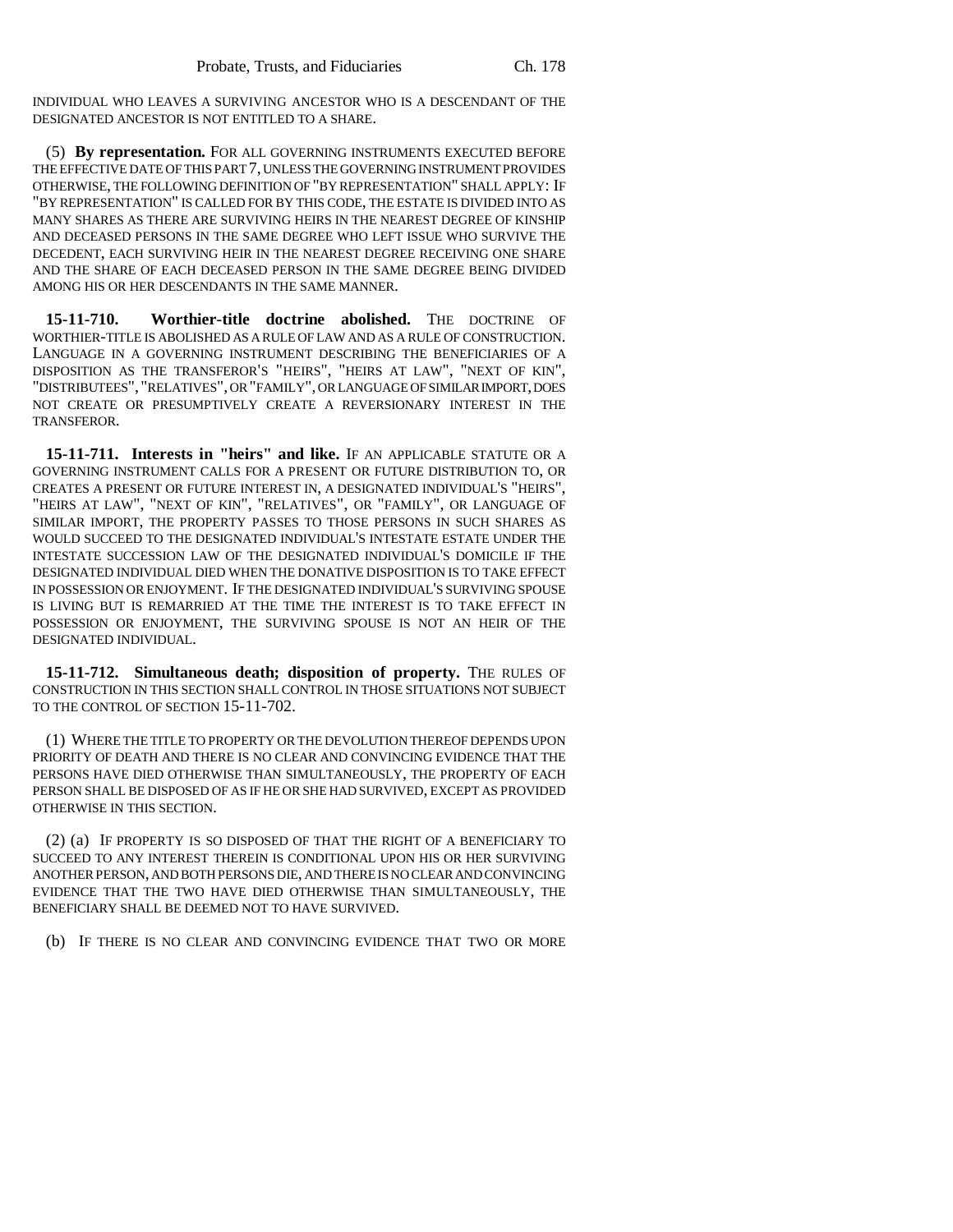BENEFICIARIES HAVE DIED OTHERWISE THAN SIMULTANEOUSLY AND PROPERTY HAS BEEN DISPOSED OF IN SUCH A WAY THAT AT THE TIME OF THEIR DEATHS EACH OF SUCH BENEFICIARIES WOULD HAVE BEEN ENTITLED TO THE PROPERTY IF HE OR SHE HAD SURVIVED THE OTHERS, THE PROPERTY SHALL BE DIVIDED INTO AS MANY EQUAL PORTIONS AS THERE WERE BENEFICIARIES AND THESE PORTIONS SHALL BE DISTRIBUTED RESPECTIVELY TO THOSE WHO WOULD HAVE TAKEN IN THE EVENT THAT EACH OF SUCH BENEFICIARIES HAD SURVIVED.

(3) WHERE THERE IS NO CLEAR AND CONVINCING EVIDENCE THAT TWO JOINT TENANTS HAVE DIED OTHERWISE THAN SIMULTANEOUSLY, THE PROPERTY SO HELD SHALL BE DISTRIBUTED ONE-HALF AS IF ONE HAD SURVIVED AND ONE-HALF AS IF THE OTHER HAD SURVIVED. IF THERE ARE MORE THAN TWO JOINT TENANTS AND ALL OF THEM HAVE SO DIED, THE PROPERTY THUS DISTRIBUTED SHALL BE IN THE PROPORTION THAT ONE BEARS TO THE WHOLE NUMBER OF JOINT TENANTS. FOR THE PURPOSES OF THIS SECTION, THE TERM "JOINT TENANTS" INCLUDES OWNERS OF PROPERTY HELD UNDER CIRCUMSTANCES WHICH ENTITLED ONE OR MORE TO THE WHOLE OF THE PROPERTY ON THE DEATH OF THE OTHER OR OTHERS.

(4) WHERE A HUSBAND AND WIFE HAVE DIED LEAVING COMMUNITY PROPERTY AND THERE IS NO CLEAR AND CONVINCING EVIDENCE THAT THEY HAVE DIED OTHERWISE THAN SIMULTANEOUSLY, ONE-HALF OF ALL THE COMMUNITY PROPERTY SHALL PASS AS IF THE HUSBAND HAD SURVIVED, AND AS IF SAID ONE-HALF WERE HIS SEPARATE PROPERTY, AND THE OTHER ONE-HALF THEREOF SHALL PASS AS IF THE WIFE HAD SURVIVED, AND AS IF SAID OTHER ONE-HALF WERE HER SEPARATE PROPERTY.

(5) WHERE THE INSURED AND THE BENEFICIARY IN A POLICY OF LIFE OR ACCIDENT INSURANCE HAVE DIED AND THERE IS NO CLEAR AND CONVINCING EVIDENCE THAT THEY HAVE DIED OTHERWISE THAN SIMULTANEOUSLY, THE PROCEEDS OF THE POLICY SHALL BE DISTRIBUTED AS IF THE INSURED HAD SURVIVED THE BENEFICIARY; EXCEPT THAT, IF THE POLICY IS COMMUNITY PROPERTY OF THE INSURED AND HIS OR HER SPOUSE, AND THERE IS NO ALTERNATIVE BENEFICIARY, OR NO ALTERNATIVE BENEFICIARY EXCEPT THE ESTATE OR PERSONAL REPRESENTATIVE OF THE INSURED, THE PROCEEDS SHALL BE DISTRIBUTED AS COMMUNITY PROPERTY.

(6) THIS SECTION SHALL NOT APPLY IN THE CASE OF WILLS, LIVING TRUSTS, DEEDS, OR CONTRACTS OF INSURANCE OR ANY OTHER SITUATION WHERE PROVISION IS MADE FOR DISTRIBUTION OF PROPERTY DIFFERENT FROM THE PROVISIONS OF THIS SECTION OR WHERE PROVISION IS MADE FOR A PRESUMPTION AS TO SURVIVORSHIP WHICH RESULTS IN A DISTRIBUTION OF PROPERTY DIFFERENT FROM THAT HERE PROVIDED.

**15-11-713. Construction of wills and trusts containing formula marital clauses.** (1) IF A DECEDENT DIES LEAVING A WILL THAT WAS EXECUTED OR A TRUST THAT WAS CREATED BEFORE SEPTEMBER 12, 1981, WHICH WILL OR TRUST CONTAINS A FORMULA EXPRESSLY PROVIDING THAT THE DECEDENT'S SPOUSE OR A QUALIFYING TRUST IS TO RECEIVE THE MAXIMUM AMOUNT OF PROPERTY QUALIFYING FOR THE MARITAL DEDUCTION ALLOWABLE BY FEDERAL LAW, SUCH FORMULA PROVISION SHALL BE CONSTRUED AS REFERRING TO THE AMOUNT OF PROPERTY WHICH, AFTER UTILIZATION OF THE CREDITS AVAILABLE TO THE DECEDENT'S ESTATE PRODUCES THE LEAST POSSIBLE FEDERAL ESTATE TAX, IS ELIGIBLE FOR THE MARITAL DEDUCTION AS ALLOWED UNDER THE FEDERAL "INTERNAL REVENUE CODE", AS AMENDED BY SECTION 403 (a) OF THE FEDERAL "ECONOMIC RECOVERY TAX ACT OF 1981", P. L.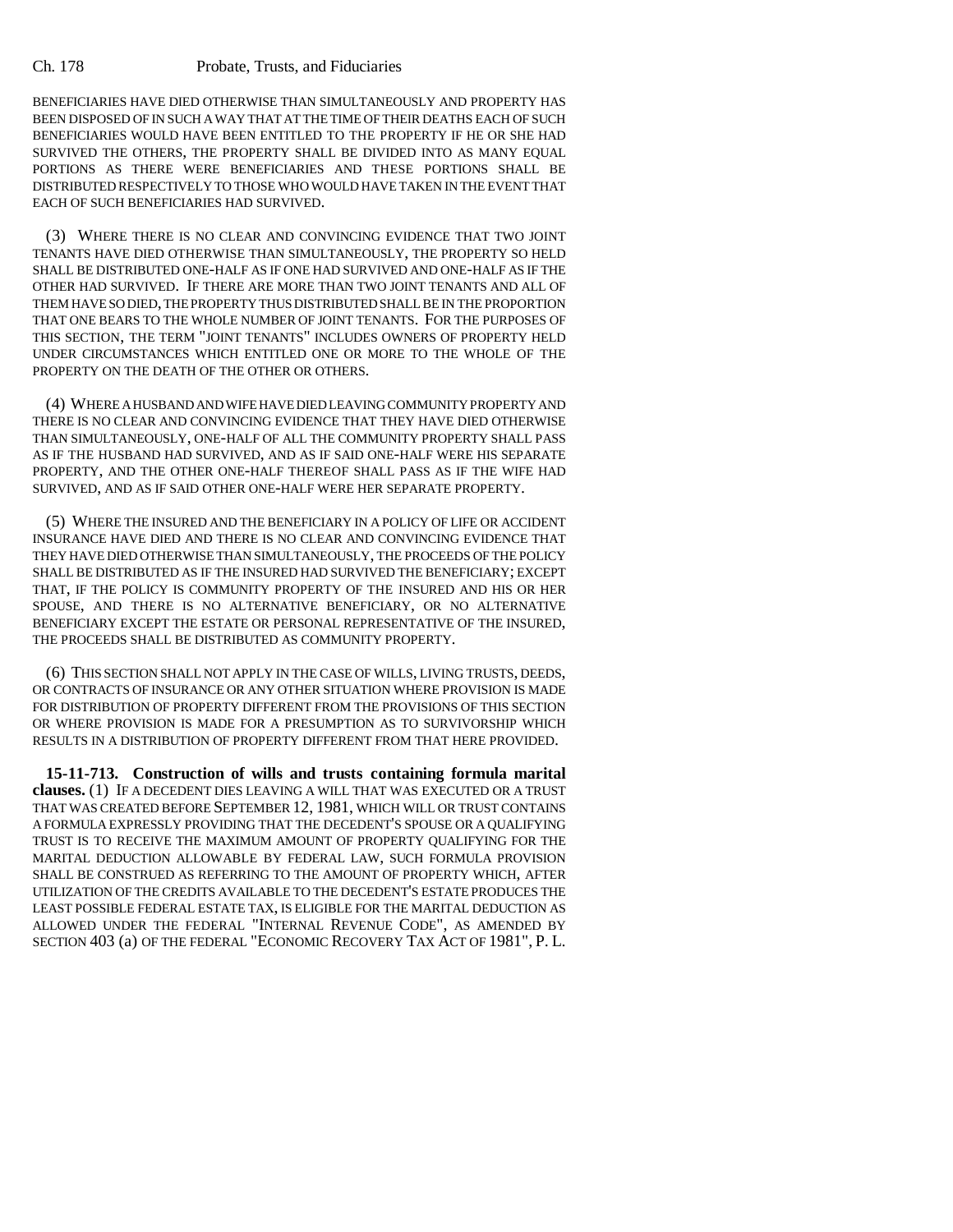NO. 97-34, IN EFFECT AT THE TIME OF THE DECEDENT'S DEATH; EXCEPT THAT SUCH CONSTRUCTION SHALL NOT BE MADE IF ITS EFFECT IS TO REDUCE THE AMOUNT OF PROPERTY PASSING TO THE SURVIVING SPOUSE OR A QUALIFYING TRUST. SUCH CONSTRUCTION SHALL ONLY BE MADE IF THE FOLLOWING REQUIREMENTS ARE MET:

(a) THE DECEDENT DIED AFTER DECEMBER 31, 1988;

(b) THE FORMULA REFERRED TO IN THIS SUBSECTION (1) WAS NOT AMENDED TO REFER SPECIFICALLY TO AN UNLIMITED MARITAL DEDUCTION UNDER FEDERAL LAW AT ANY TIME AFTER SEPTEMBER 12, 1981, AND BEFORE THE DEATH OF THE DECEDENT;

(c) THE WILL OR TRUST CONTAINS A DEVISE TO, OR IS IN TRUST FOR THE BENEFIT OF, THE DECEDENT'S SPOUSE WHICH QUALIFIES FOR A MARITAL DEDUCTION PURSUANT TO SECTION 2056 OF THE FEDERAL "INTERNAL REVENUE CODE OF 1986", 26 U.S.C. SEC. 2056, AS AMENDED;

(d) THERE IS NO FINDING BY THE COURT HAVING JURISDICTION OVER THE DECEDENT'S ESTATE THAT THE DECEDENT INTENDED TO REFER TO THE MAXIMUM MARITAL DEDUCTION OF THE INTERNAL REVENUE CODE IN EFFECT AT THE TIME THAT THE WILL OR TRUST WAS DRAFTED; AND

(e) ALL DISTRIBUTIONS IN SATISFACTION OF THE SURVIVING SPOUSE'S SHARE OF THE ESTATE OR THE QUALIFYING TRUST FOR THE SURVIVING SPOUSE HAVE NOT BEEN COMPLETED.

(2) FOR THE PURPOSES OF THIS SECTION, "QUALIFYING TRUST" MEANS A TRUST FOR THE BENEFIT OF THE DECEDENT'S SPOUSE WHICH QUALIFIES FOR THE MARITAL DEDUCTION ALLOWED UNDER SECTION 2056 OF THE FEDERAL "INTERNAL REVENUE CODE OF 1986", 26 U.S.C. SEC. 2056, AS AMENDED.

## PART 8 GENERAL PROVISIONS CONCERNING PROBATE AND NONPROBATE TRANSFERS

**15-11-801. Disclaimer of property interests.** (1) **Right to disclaim interest in property.** A PERSON, OR THE REPRESENTATIVE OF A PERSON, TO WHOM AN INTEREST IN OR WITH RESPECT TO PROPERTY OR AN INTEREST THEREIN DEVOLVES BY WHATEVER MEANS MAY DISCLAIM IT IN WHOLE OR IN PART BY DELIVERING OR FILING A WRITTEN DISCLAIMER UNDER THIS SECTION. THE RIGHT TO DISCLAIM EXISTS NOTWITHSTANDING (i) ANY LIMITATION ON THE INTEREST OF THE DISCLAIMANT IN THE NATURE OF A SPENDTHRIFT PROVISION OR SIMILAR RESTRICTION OR (ii) ANY RESTRICTION OR LIMITATION ON THE RIGHT TO DISCLAIM CONTAINED IN THE GOVERNING INSTRUMENT. FOR PURPOSES OF THIS SUBSECTION (1), THE "REPRESENTATIVE OF A PERSON" INCLUDES A PERSONAL REPRESENTATIVE OF A DECEDENT, A CONSERVATOR OF A PROTECTED PERSON, AN AGENT ACTING ON BEHALF OF THAT PERSON WITHIN THE EXPRESS AUTHORITY OF A POWER OF ATTORNEY, AND ANY OTHER FIDUCIARY ACTING ON BEHALF OF THE PERSON.

(2) **Time of disclaimer.** THE FOLLOWING RULES GOVERN THE TIME WHEN A DISCLAIMER SHALL BE FILED OR DELIVERED: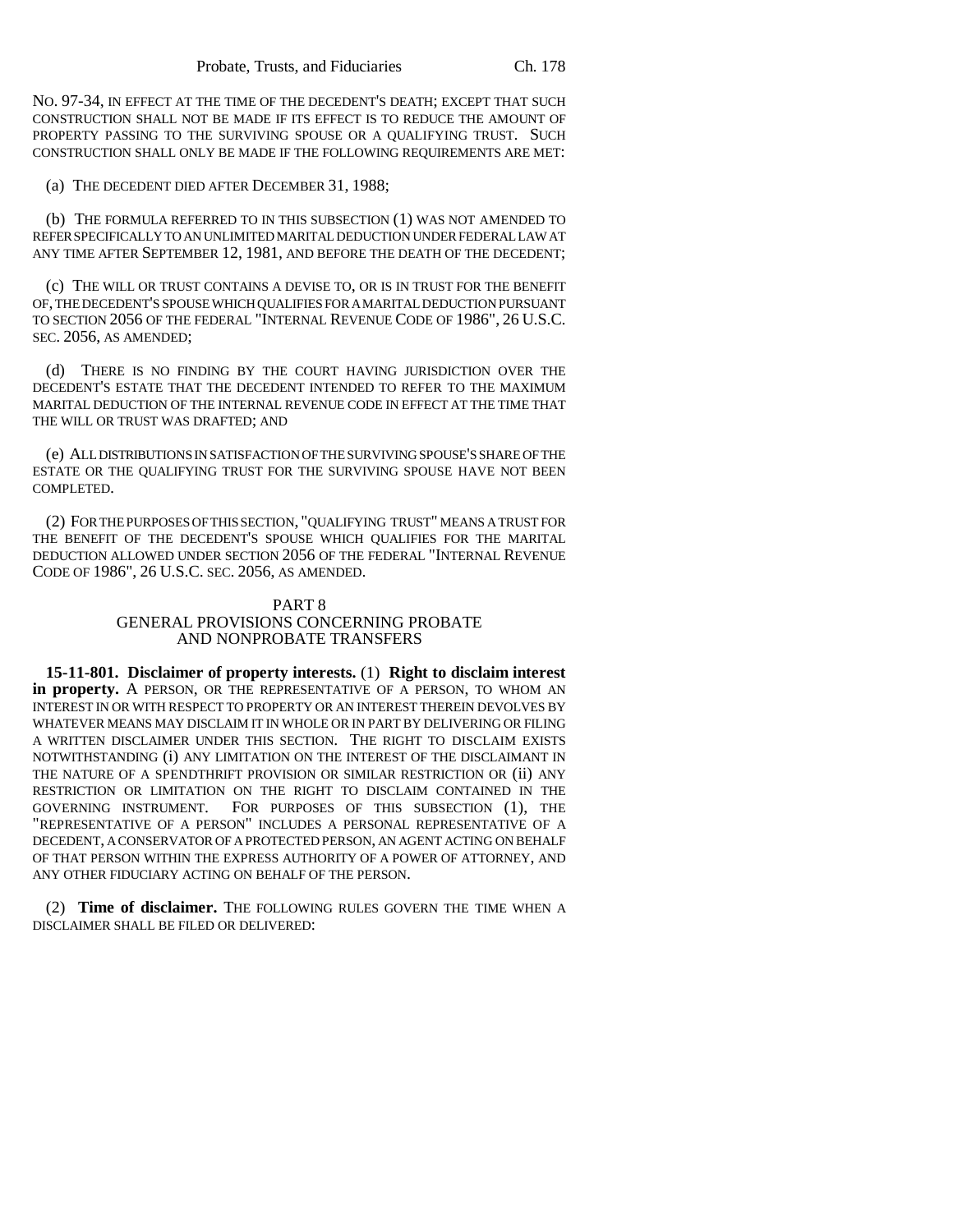(a) IF THE PROPERTY OR INTEREST HAS DEVOLVED TO THE DISCLAIMANT UNDER A TESTAMENTARY INSTRUMENT OR BY THE LAWS OF INTESTACY, THE DISCLAIMER SHALL BE FILED, IF OF A PRESENT INTEREST, NOT LATER THAN NINE MONTHS AFTER THE DEATH OF THE DECEASED OWNER OR DECEASED DONEE OF A POWER OF APPOINTMENT AND, IF OF A FUTURE INTEREST, NOT LATER THAN NINE MONTHS AFTER THE EVENT DETERMINING THAT THE TAKER OF THE PROPERTY OR INTEREST IS FINALLY ASCERTAINED AND HIS OR HER INTEREST IS INDEFEASIBLY VESTED. IF THE DISCLAIMANT DOES NOT HAVE ACTUAL KNOWLEDGE OF THE EXISTENCE OF THE INTEREST, SUCH DISCLAIMER SHALL BE FILED NOT LATER THAN NINE MONTHS AFTER THE DISCLAIMANT HAS ACTUAL KNOWLEDGE OF THE EXISTENCE OF THE INTEREST. THE DISCLAIMER SHALL BE FILED IN THE COURT OF THE COUNTY IN WHICH PROCEEDINGS FOR THE ADMINISTRATION OF THE ESTATE OF THE DECEASED OWNER OR DECEASED DONEE OF THE POWER ARE PENDING OR WHERE THEY WOULD BE PENDING IF COMMENCED. A COPY OF THE DISCLAIMER SHALL BE DELIVERED OR MAILED TO ANY PERSONAL REPRESENTATIVE OR OTHER FIDUCIARY OF THE DECEDENT OR DONEE OF THE POWER.

(b) IF A PROPERTY OR INTEREST HAS DEVOLVED TO THE DISCLAIMANT UNDER A NONTESTAMENTARY INSTRUMENT OR CONTRACT, THE DISCLAIMER SHALL BE DELIVERED OR FILED, IF OF A PRESENT INTEREST, NOT LATER THAN NINE MONTHS AFTER THE EFFECTIVE DATE OF THE NONTESTAMENTARY INSTRUMENT OR CONTRACT AND, IF OF A FUTURE INTEREST, NOT LATER THAN NINE MONTHS AFTER THE EVENT DETERMINING THAT THE TAKER OF THE PROPERTY OR INTEREST IS FINALLY ASCERTAINED AND HIS OR HER INTEREST IS INDEFEASIBLY VESTED. IF THE PERSON ENTITLED TO DISCLAIM DOES NOT HAVE ACTUAL KNOWLEDGE OF THE EXISTENCE OF THE INTEREST, THE DISCLAIMER SHALL BE DELIVERED OR FILED NOT LATER THAN NINE MONTHS AFTER THE PERSON LEARNS OF THE EXISTENCE OF THE INTEREST. THE EFFECTIVE DATE OF A REVOCABLE INSTRUMENT OR CONTRACT IS THE DATE ON WHICH THE MAKER NO LONGER HAS POWER TO REVOKE IT OR TO TRANSFER TO HIMSELF OR HERSELF OR ANOTHER THE ENTIRE LEGAL AND EQUITABLE OWNERSHIP OF THE INTEREST. THE DISCLAIMER OR A COPY THEREOF SHALL BE DELIVERED IN PERSON OR MAILED BY REGISTERED OR CERTIFIED MAIL, RETURN RECEIPT REQUESTED, TO THE PERSON WHO HAS LEGAL TITLE TO OR POSSESSION OF THE INTEREST DISCLAIMED, OR IS ENTITLED THERETO IN THE EVENT OF THE DISCLAIMER.

(c) A SURVIVING JOINT TENANT MAY DISCLAIM THE ENTIRE INTEREST OR ANY PORTION THEREOF IN ANY PROPERTY OR INTEREST THEREIN THAT IS THE SUBJECT OF A JOINT TENANCY DEVOLVING TO HIM OR HER, BY RIGHT OF SURVIVORSHIP.

(d) IF REAL PROPERTY OR AN INTEREST THEREIN IS DISCLAIMED, A COPY OF THE DISCLAIMER SHALL BE RECORDED IN THE OFFICE OF THE COUNTY CLERK AND RECORDER OF THE COUNTY IN WHICH THE PROPERTY OR INTEREST DISCLAIMED IS LOCATED.

(3) **Form of disclaimer.** THE DISCLAIMER SHALL (i) DESCRIBE THE PROPERTY OR INTEREST DISCLAIMED, (ii) BE SIGNED BY THE DISCLAIMANT, AND (iii) BE ACKNOWLEDGED IF IT AFFECTS REAL PROPERTY OR AN INTEREST THEREIN.

(4) **Effect of disclaimer.** THE EFFECTS OF A DISCLAIMER ARE:

(a) IF PROPERTY OR AN INTEREST THEREIN DEVOLVES TO A DISCLAIMANT UNDER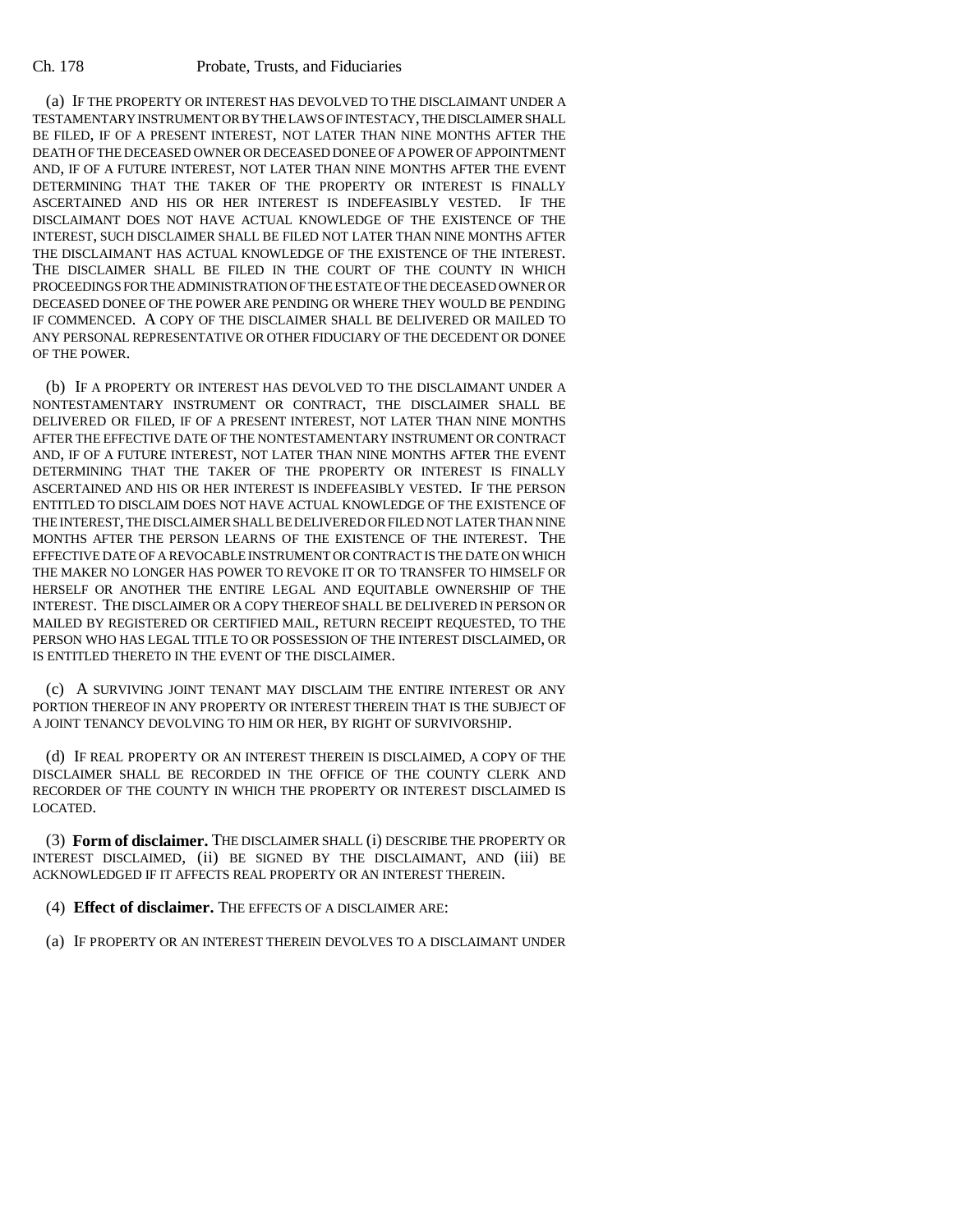A TESTAMENTARY INSTRUMENT, UNDER A POWER OF APPOINTMENT EXERCISED BY A TESTAMENTARY INSTRUMENT, OR UNDER THE LAWS OF INTESTACY, AND THE DECEDENT HAS NOT PROVIDED FOR ANOTHER DISPOSITION OF THAT INTEREST, SHOULD IT BE DISCLAIMED, OR OF DISCLAIMED OR FAILED INTERESTS IN GENERAL, THE DISCLAIMED INTEREST DEVOLVES AS IF THE DISCLAIMANT HAD PREDECEASED THE DECEDENT, BUT IF BY LAW OR UNDER THE TESTAMENTARY INSTRUMENT THE DESCENDANTS OF THE DISCLAIMANT WOULD SHARE IN THE DISCLAIMED INTEREST BY REPRESENTATION OR OTHERWISE WERE THE DISCLAIMANT TO PREDECEASE THE DECEDENT, THEN THE DISCLAIMED INTEREST PASSES BY REPRESENTATION OR PASSES AS DIRECTED BY THE GOVERNING INSTRUMENT TO THE DESCENDANTS OF THE DISCLAIMANT WHO SURVIVE THE DECEDENT. A FUTURE INTEREST THAT TAKES EFFECT IN POSSESSION OR ENJOYMENT AFTER THE TERMINATION OF THE ESTATE OR INTEREST DISCLAIMED TAKES EFFECT AS IF THE DISCLAIMANT HAD PREDECEASED THE DECEDENT. A DISCLAIMER RELATES BACK FOR ALL PURPOSES TO THE DATE OF DEATH OF THE DECEDENT.

(b) IF PROPERTY OR AN INTEREST THEREIN DEVOLVES TO A DISCLAIMANT UNDER A NONTESTAMENTARY INSTRUMENT OR CONTRACT AND THE INSTRUMENT OR CONTRACT DOES NOT PROVIDE FOR ANOTHER DISPOSITION OF THAT INTEREST, SHOULD IT BE DISCLAIMED, OR OF DISCLAIMED OR FAILED INTERESTS IN GENERAL, THE DISCLAIMED INTEREST DEVOLVES AS IF THE DISCLAIMANT HAD PREDECEASED THE EFFECTIVE DATE OF THE INSTRUMENT OR CONTRACT, BUT IF BY LAW OR UNDER THE NONTESTAMENTARY INSTRUMENT OR CONTRACT THE DESCENDANTS OF THE DISCLAIMANT WOULD SHARE IN THE DISCLAIMED INTEREST BY REPRESENTATION OR OTHERWISE WERE THE DISCLAIMANT TO PREDECEASE THE EFFECTIVE DATE OF THE INSTRUMENT, THEN THE DISCLAIMED INTEREST PASSES BY REPRESENTATION, OR PASSES AS DIRECTED BY THE GOVERNING INSTRUMENT TO THE DESCENDANTS OF THE DISCLAIMANT WHO SURVIVE THE EFFECTIVE DATE OF THE INSTRUMENT. A DISCLAIMER RELATES BACK FOR ALL PURPOSES TO THAT DATE. A FUTURE INTEREST THAT TAKES EFFECT IN POSSESSION OR ENJOYMENT AT OR AFTER THE TERMINATION OF THE DISCLAIMED INTEREST TAKES EFFECT AS IF THE DISCLAIMANT HAD DIED BEFORE THE EFFECTIVE DATE OF THE INSTRUMENT OR CONTRACT THAT TRANSFERRED THE DISCLAIMED INTEREST.

(c) THE DISCLAIMER OR THE WRITTEN WAIVER OF THE RIGHT TO DISCLAIM IS BINDING UPON THE DISCLAIMANT OR PERSON WAIVING AND ALL PERSONS CLAIMING THROUGH OR UNDER EITHER OF THEM.

(5) **Waiver and bar.** THE RIGHT TO DISCLAIM PROPERTY OR AN INTEREST THEREIN IS BARRED BY (i) AN ASSIGNMENT, CONVEYANCE, ENCUMBRANCE, PLEDGE, OR TRANSFER OF THE PROPERTY OR INTEREST, OR A CONTRACT THEREFOR, (ii) A WRITTEN WAIVER OF THE RIGHT TO DISCLAIM, (iii) AN ACCEPTANCE OF THE PROPERTY OR INTEREST OR A BENEFIT UNDER IT, OR (iv) A SALE OF THE PROPERTY OR INTEREST UNDER JUDICIAL SALE MADE BEFORE THE DISCLAIMER IS MADE.

(6) **Remedy not exclusive.** THIS SECTION DOES NOT ABRIDGE THE RIGHT OF A PERSON TO WAIVE, RELEASE, DISCLAIM, OR RENOUNCE PROPERTY OR AN INTEREST THEREIN UNDER ANY OTHER STATUTE.

(7) **Application.** AN INTEREST IN PROPERTY THAT EXISTS ON THE EFFECTIVE DATE OF THIS SECTION AS TO WHICH, IF A PRESENT INTEREST, THE TIME FOR FILING A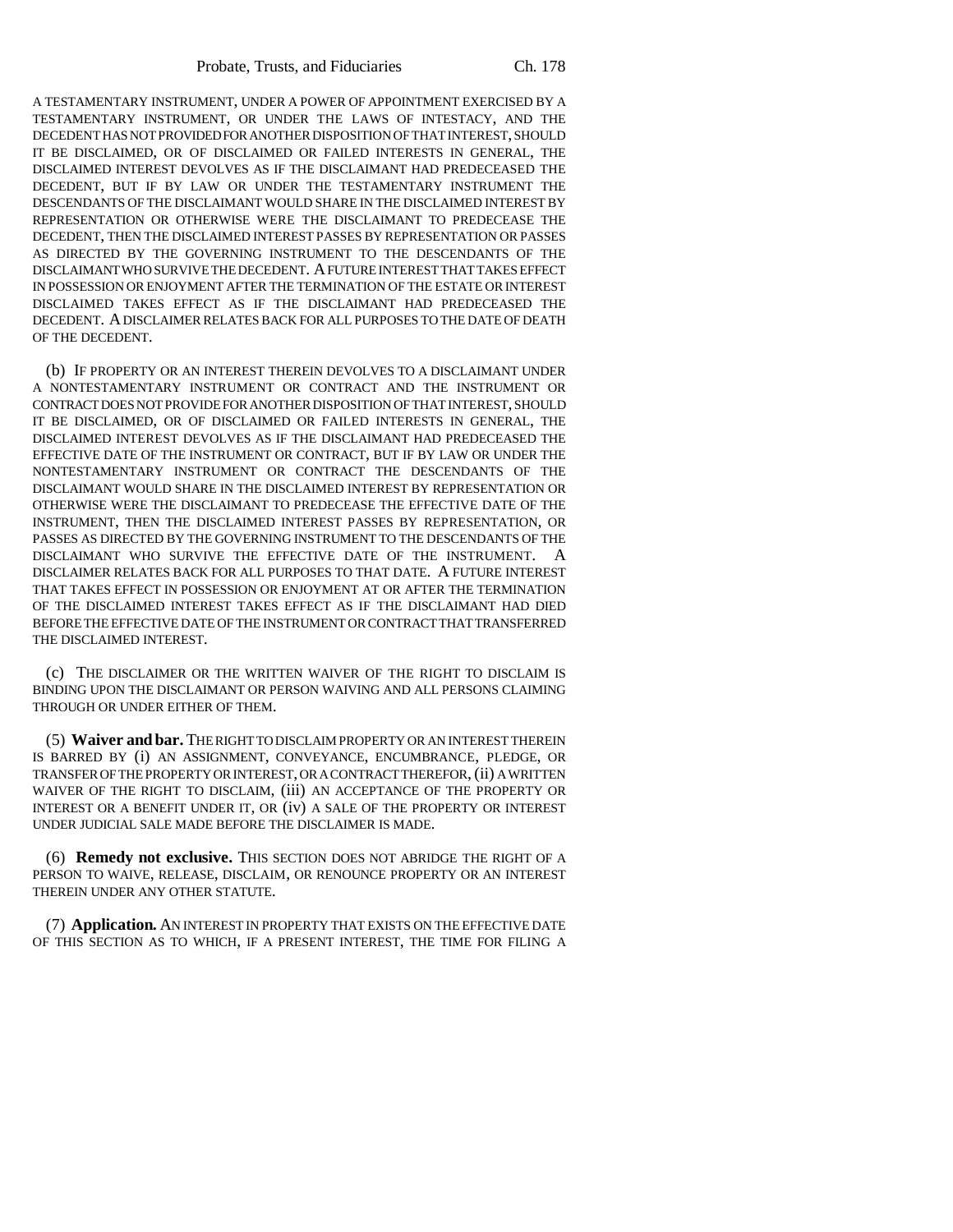DISCLAIMER UNDER THIS SECTION HAS NOT EXPIRED OR, IF A FUTURE INTEREST, THE INTEREST HAS NOT BECOME INDEFEASIBLY VESTED OR THE TAKER FINALLY ASCERTAINED, MAY BE DISCLAIMED WITHIN NINE MONTHS AFTER THE EFFECTIVE DATE OF THIS SECTION.

**15-11-802. Effect of divorce, annulment, and decree of separation.** (1) AN INDIVIDUAL WHO IS DIVORCED FROM THE DECEDENT OR WHOSE MARRIAGE TO THE DECEDENT HAS BEEN ANNULLED IS NOT A SURVIVING SPOUSE UNLESS, BY VIRTUE OF A SUBSEQUENT MARRIAGE, HE OR SHE IS MARRIED TO THE DECEDENT AT THE TIME OF DEATH. A DECREE OF SEPARATION THAT DOES NOT TERMINATE THE STATUS OF HUSBAND AND WIFE IS NOT A DIVORCE FOR PURPOSES OF THIS SECTION.

(2) FOR PURPOSES OF PARTS 1, 2, 3, AND 4 OF THIS ARTICLE, AND OF SECTION 15-12-203, A SURVIVING SPOUSE DOES NOT INCLUDE:

(a) AN INDIVIDUAL WHO OBTAINS OR CONSENTS TO A FINAL DECREE OR JUDGMENT OF DIVORCE FROM THE DECEDENT OR AN ANNULMENT OF THEIR MARRIAGE, WHICH DECREE OR JUDGMENT IS NOT RECOGNIZED AS VALID IN THIS STATE, UNLESS SUBSEQUENTLY THEY PARTICIPATE IN A MARRIAGE CEREMONY PURPORTING TO MARRY EACH TO THE OTHER OR ENTER INTO A COMMON-LAW MARRIAGE;

(b) AN INDIVIDUAL WHO, FOLLOWING AN INVALID DECREE OR JUDGMENT OF DIVORCE OR ANNULMENT OBTAINED BY THE DECEDENT, PARTICIPATES IN A MARRIAGE CEREMONY OR ENTERS INTO A COMMON-LAW MARRIAGE WITH A THIRD INDIVIDUAL; OR

(c) AN INDIVIDUAL WHO WAS A PARTY TO A VALID PROCEEDING CONCLUDED BY AN ORDER PURPORTING TO TERMINATE ALL MARITAL PROPERTY RIGHTS.

**15-11-803. Effect of homicide on intestate succession, wills, trusts, joint assets, life insurance, and beneficiary designations.** (1) **Definitions.** AS USED IN THIS SECTION, UNLESS THE CONTEXT OTHERWISE REQUIRES:

(a) "DISPOSITION OR APPOINTMENT OF PROPERTY" INCLUDES A TRANSFER OF AN ITEM OF PROPERTY OR ANY OTHER BENEFIT TO A BENEFICIARY DESIGNATED IN A GOVERNING INSTRUMENT.

(b) "FELONIOUS KILLING", EXCEPT AS PROVIDED IN SUBSECTION (7) OF THIS SECTION, IS THE KILLING OF THE DECEDENT BY AN INDIVIDUAL WHO, AS A RESULT THEREOF, IS CONVICTED OF, PLEADS GUILTY TO, OR ENTERS A PLEA OF NOLO CONTENDERE TO THE CRIME OF MURDER IN THE FIRST OR SECOND DEGREE OR MANSLAUGHTER, AS SAID CRIMES ARE DEFINED IN SECTIONS 18-3-102 TO 18-3-104, C.R.S.

(c) "GOVERNING INSTRUMENT" MEANS A GOVERNING INSTRUMENT EXECUTED BY THE DECEDENT.

(d) "KILLER" IS ANY INDIVIDUAL WHO HAS COMMITTED A FELONIOUS KILLING.

(e) "REVOCABLE", WITH RESPECT TO A DISPOSITION, APPOINTMENT, PROVISION, OR NOMINATION, MEANS ONE UNDER WHICH THE DECEDENT, AT THE TIME OF OR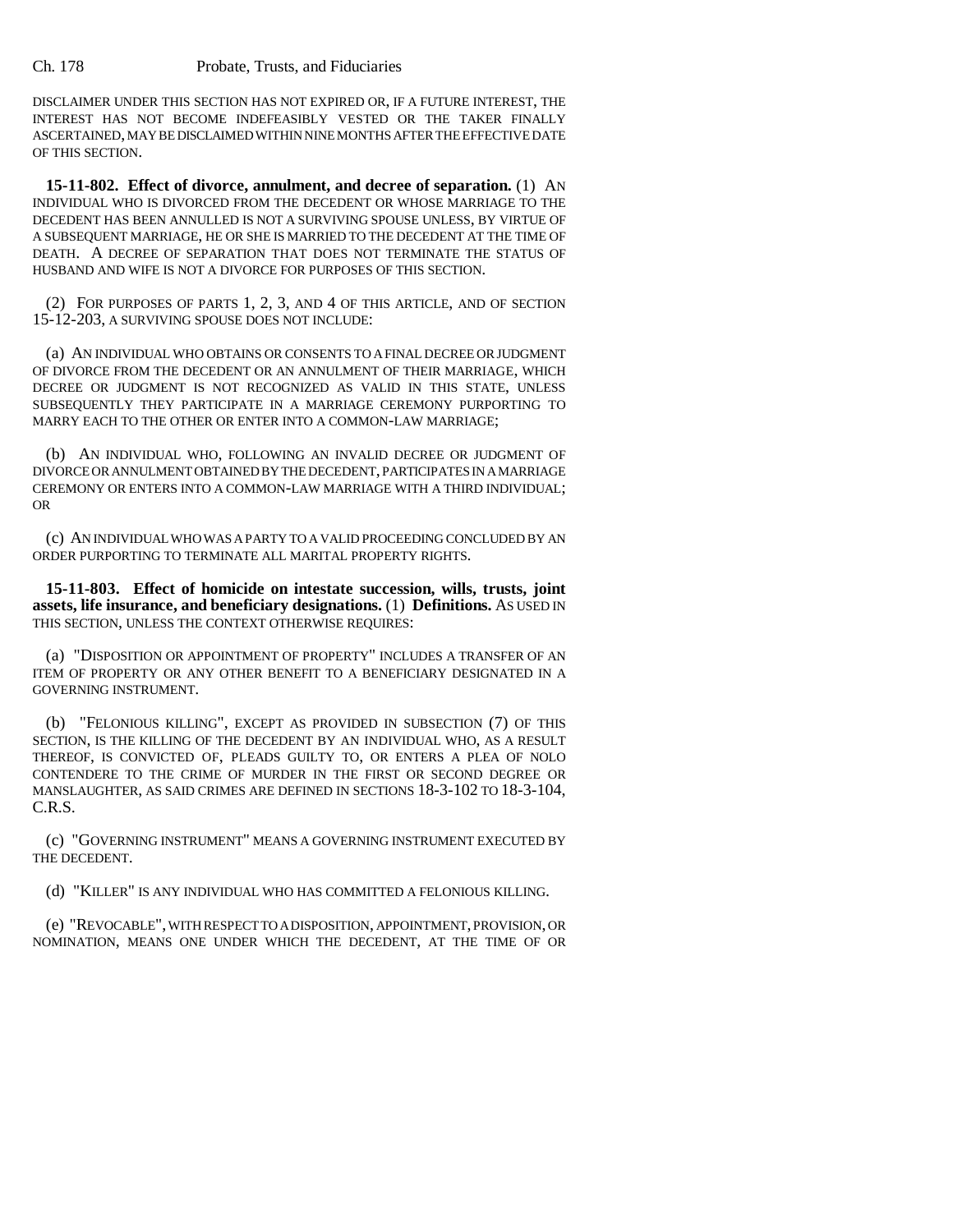IMMEDIATELY BEFORE DEATH, WAS ALONE EMPOWERED, BY LAW OR UNDER THE GOVERNING INSTRUMENT, TO CANCEL THE DESIGNATION IN FAVOR OF THE KILLER, WHETHER OR NOT THE DECEDENT WAS THEN EMPOWERED TO DESIGNATE HIMSELF OR HERSELF IN PLACE OF HIS OR HER KILLER AND OR THE DECEDENT THEN HAD CAPACITY TO EXERCISE THE POWER.

(2) **Forfeiture of statutory benefits.** AN INDIVIDUAL WHO FELONIOUSLY KILLS THE DECEDENT FORFEITS ALL BENEFITS WITH RESPECT TO THE DECEDENT'S ESTATE, INCLUDING AN INTESTATE SHARE, AN ELECTIVE-SHARE, AN OMITTED SPOUSE'S OR CHILD'S SHARE, THE DECEDENT'S HOMESTEAD EXEMPTION UNDER SECTION 38-41-204, C.R.S., EXEMPT PROPERTY, AND A FAMILY ALLOWANCE. IF THE DECEDENT DIED INTESTATE, THE DECEDENT'S INTESTATE ESTATE PASSES AS IF THE KILLER DISCLAIMED HIS OR HER INTESTATE SHARE.

(3) **Revocation of benefits under governing instruments.** THE FELONIOUS KILLING OF THE DECEDENT:

(a) REVOKES ANY REVOCABLE (i) DISPOSITION OR APPOINTMENT OF PROPERTY MADE BY THE DECEDENT TO THE KILLER IN A GOVERNING INSTRUMENT, (ii) PROVISION IN A GOVERNING INSTRUMENT CONFERRING A GENERAL OR NONGENERAL POWER OF APPOINTMENT ON THE KILLER, AND (iii) NOMINATION OF THE KILLER IN A GOVERNING INSTRUMENT, NOMINATING OR APPOINTING THE KILLER TO SERVE IN ANY FIDUCIARY OR REPRESENTATIVE CAPACITY, INCLUDING A PERSONAL REPRESENTATIVE, EXECUTOR, TRUSTEE, OR AGENT; AND

(b) SEVERS THE INTERESTS OF THE DECEDENT AND KILLER IN PROPERTY HELD BY THEM AT THE TIME OF THE KILLING AS JOINT TENANTS WITH THE RIGHT OF SURVIVORSHIP OR AS COMMUNITY PROPERTY WITH THE RIGHT OF SURVIVORSHIP, TRANSFORMING THE INTERESTS OF THE DECEDENT AND KILLER INTO TENANCIES IN COMMON.

(4) **Effect of severance.** A SEVERANCE UNDER PARAGRAPH (b) OF SUBSECTION (3) OF THIS SECTION DOES NOT AFFECT ANY THIRD-PARTY INTEREST IN PROPERTY ACQUIRED FOR VALUE AND IN GOOD FAITH RELIANCE ON AN APPARENT TITLE BY SURVIVORSHIP IN THE KILLER UNLESS A WRITING DECLARING THE SEVERANCE HAS BEEN NOTED, REGISTERED, FILED, OR RECORDED IN RECORDS APPROPRIATE TO THE KIND AND LOCATION OF THE PROPERTY WHICH ARE RELIED UPON, IN THE ORDINARY COURSE OF TRANSACTIONS INVOLVING SUCH PROPERTY, AS EVIDENCE OF OWNERSHIP.

(5) **Effect of revocation.** PROVISIONS OF A GOVERNING INSTRUMENT ARE GIVEN EFFECT AS IF THE KILLER DISCLAIMED ALL PROVISIONS REVOKED BY THIS SECTION OR, IN THE CASE OF A REVOKED NOMINATION IN A FIDUCIARY OR REPRESENTATIVE CAPACITY, AS IF THE KILLER PREDECEASED THE DECEDENT.

(6) **Wrongful acquisition of property.** A WRONGFUL ACQUISITION OF PROPERTY OR INTEREST BY A KILLER NOT COVERED BY THIS SECTION SHALL BE TREATED IN ACCORDANCE WITH THE PRINCIPLE THAT A KILLER CANNOT PROFIT FROM HIS OR HER WRONG.

(7) **Felonious killing; how determined.** AFTER ALL RIGHT TO APPEAL HAS BEEN EXHAUSTED, A JUDGMENT OF CONVICTION, A PLEA OF GUILTY, OR A PLEA OF NOLO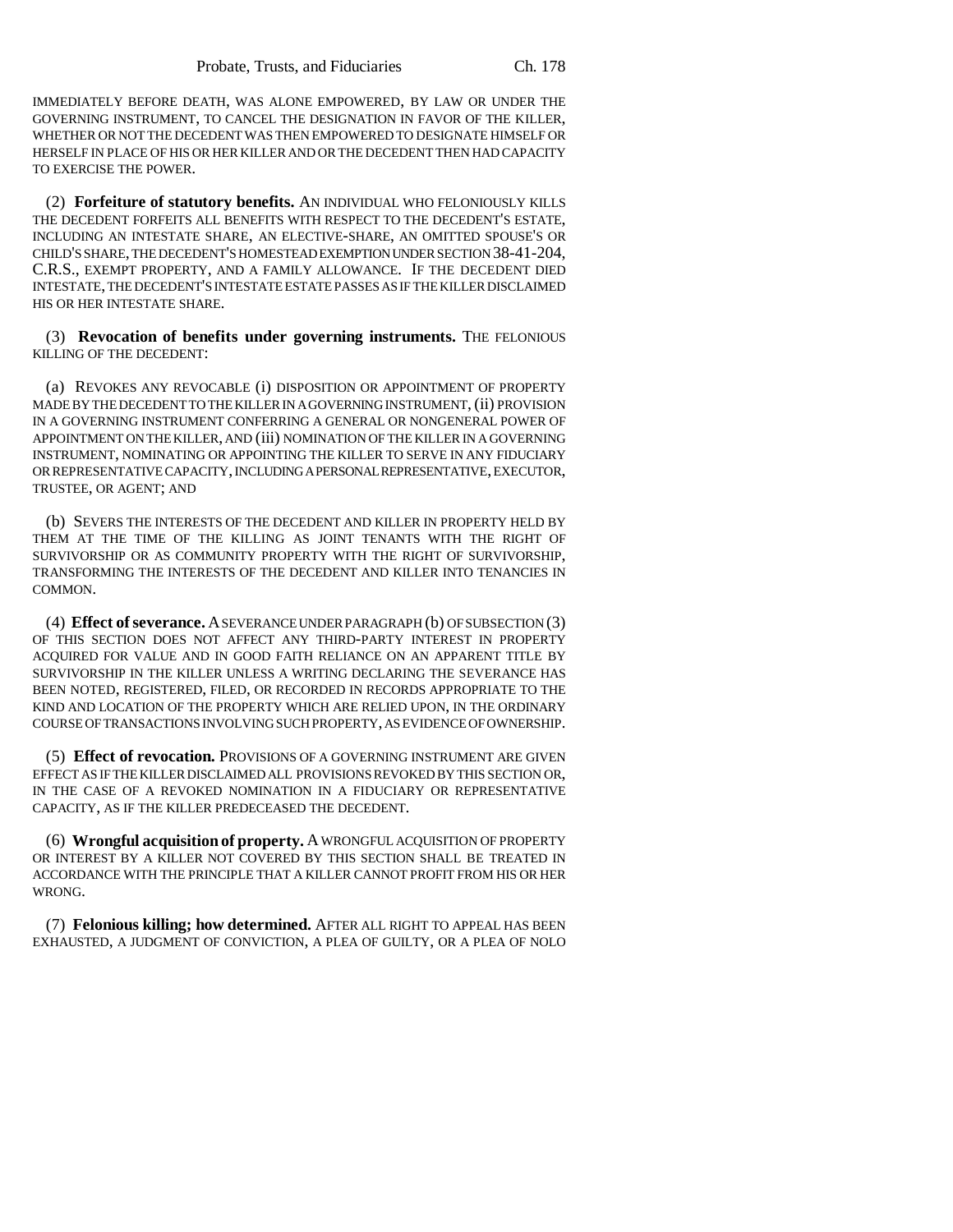CONTENDERE, ESTABLISHING CRIMINAL ACCOUNTABILITY FOR THE FELONIOUS KILLING OF THE DECEDENT CONCLUSIVELY ESTABLISHES THE CONVICTED INDIVIDUAL AS THE DECEDENT'S KILLER FOR PURPOSES OF THIS SECTION. NOTWITHSTANDING THE STATUS OR DISPOSITION OF A CRIMINAL PROCEEDING, A COURT OF COMPETENT JURISDICTION, AT ANY TIME, UPON THE PETITION OF AN INTERESTED PERSON, SHALL DETERMINE WHETHER, BY A PREPONDERANCE OF EVIDENCE STANDARD, EACH OF THE ELEMENTS OF FELONIOUS KILLING OF THE DECEDENT HAS BEEN ESTABLISHED. IF SUCH ELEMENTS HAVE BEEN SO ESTABLISHED, SUCH DETERMINATION CONCLUSIVELY ESTABLISHES THAT INDIVIDUAL AS THE DECEDENT'S KILLER FOR PURPOSES OF THIS SECTION.

(8) **Protection of payors and other third parties.** (a) A PAYOR OR OTHER THIRD PARTY IS NOT LIABLE FOR HAVING MADE A PAYMENT OR TRANSFERRED AN ITEM OF PROPERTY OR ANY OTHER BENEFIT TO A BENEFICIARY DESIGNATED IN A GOVERNING INSTRUMENT AFFECTED BY A FELONIOUS KILLING, OR FOR HAVING TAKEN ANY OTHER ACTION IN RELIANCE ON THE BENEFICIARY'S APPARENT ENTITLEMENT UNDER THE TERMS OF THE GOVERNING INSTRUMENT, BEFORE THE PAYOR OR OTHER THIRD PARTY HAS RECEIVED WRITTEN NOTICE AS DESCRIBED IN PARAGRAPH (b) OF THIS SUBSECTION (8). A PAYOR OR OTHER THIRD PARTY SHALL HAVE NO DUTY OR OBLIGATION TO MAKE ANY DETERMINATION AS TO WHETHER OR NOT THE DECEDENT WAS THE VICTIM OF A FELONIOUS KILLING OR TO SEEK ANY EVIDENCE WITH RESPECT TO ANY SUCH FELONIOUS KILLING EVEN IF THE CIRCUMSTANCES OF THE DECEDENT'S DEATH ARE SUSPICIOUS OR QUESTIONABLE AS TO THE BENEFICIARY'S PARTICIPATION IN ANY SUCH FELONIOUS KILLING. A PAYOR OR OTHER THIRD PARTY IS ONLY LIABLE FOR ACTIONS TAKEN TWO OR MORE BUSINESS DAYS AFTER THE PAYOR OR OTHER THIRD PARTY HAS ACTUAL RECEIPT OF SUCH WRITTEN NOTICE. ANY FORM OR SERVICE OF NOTICE OTHER THAN THAT DESCRIBED IN PARAGRAPH (b) OF THIS SUBSECTION (8) SHALL NOT BE SUFFICIENT TO IMPOSE LIABILITY ON A PAYOR OR OTHER THIRD PARTY FOR ACTIONS TAKEN PURSUANT TO THE GOVERNING INSTRUMENT.

(b) THE WRITTEN NOTICE SHALL INDICATE THE NAME OF THE DECEDENT, THE NAME OF THE PERSON ASSERTING AN INTEREST, THE NATURE OF THE PAYMENT OR ITEM OF PROPERTY OR OTHER BENEFIT, AND A STATEMENT THAT A CLAIM OF FORFEITURE OR REVOCATION IS BEING MADE UNDER THIS SECTION. THE WRITTEN NOTICE SHALL BE MAILED TO THE PAYOR'S OR OTHER THIRD PARTY'S MAIN OFFICE OR HOME BY REGISTERED OR CERTIFIED MAIL, RETURN RECEIPT REQUESTED, OR SERVED UPON THE PAYOR OR OTHER THIRD PARTY IN THE SAME MANNER AS A SUMMONS IN A CIVIL ACTION.

(c) UPON RECEIPT OF THE WRITTEN NOTICE DESCRIBED IN PARAGRAPH (b) OF THIS SUBSECTION (8), A PAYOR OR OTHER THIRD PARTY MAY PAY TO THE COURT ANY AMOUNT OWED OR TRANSFER TO OR DEPOSIT WITH THE COURT ANY ITEM OF PROPERTY HELD BY IT. THE AVAILABILITY OF SUCH ACTIONS UNDER THIS SECTION SHALL NOT PREVENT THE PAYOR OR OTHER THIRD PARTY FROM TAKING ANY OTHER ACTION AUTHORIZED BY LAW OR THE GOVERNING INSTRUMENT. THE COURT IS THE COURT HAVING JURISDICTION OF THE PROBATE PROCEEDINGS RELATING TO THE DECEDENT'S ESTATE, OR IF NO PROCEEDINGS HAVE BEEN COMMENCED, THE COURT HAVING JURISDICTION OF PROBATE PROCEEDINGS RELATING TO DECEDENTS' ESTATES LOCATED IN THE COUNTY OF THE DECEDENT'S RESIDENCE. IF NO PROBATE PROCEEDINGS HAVE BEEN COMMENCED, THE PAYOR OR OTHER THIRD PARTY SHALL FILE WITH THE COURT A COPY OF THE WRITTEN NOTICE RECEIVED BY THE PAYOR OR OTHER THIRD PARTY, WITH THE PAYMENT OF FUNDS OR TRANSFER OR DEPOSIT OF PROPERTY. THE COURT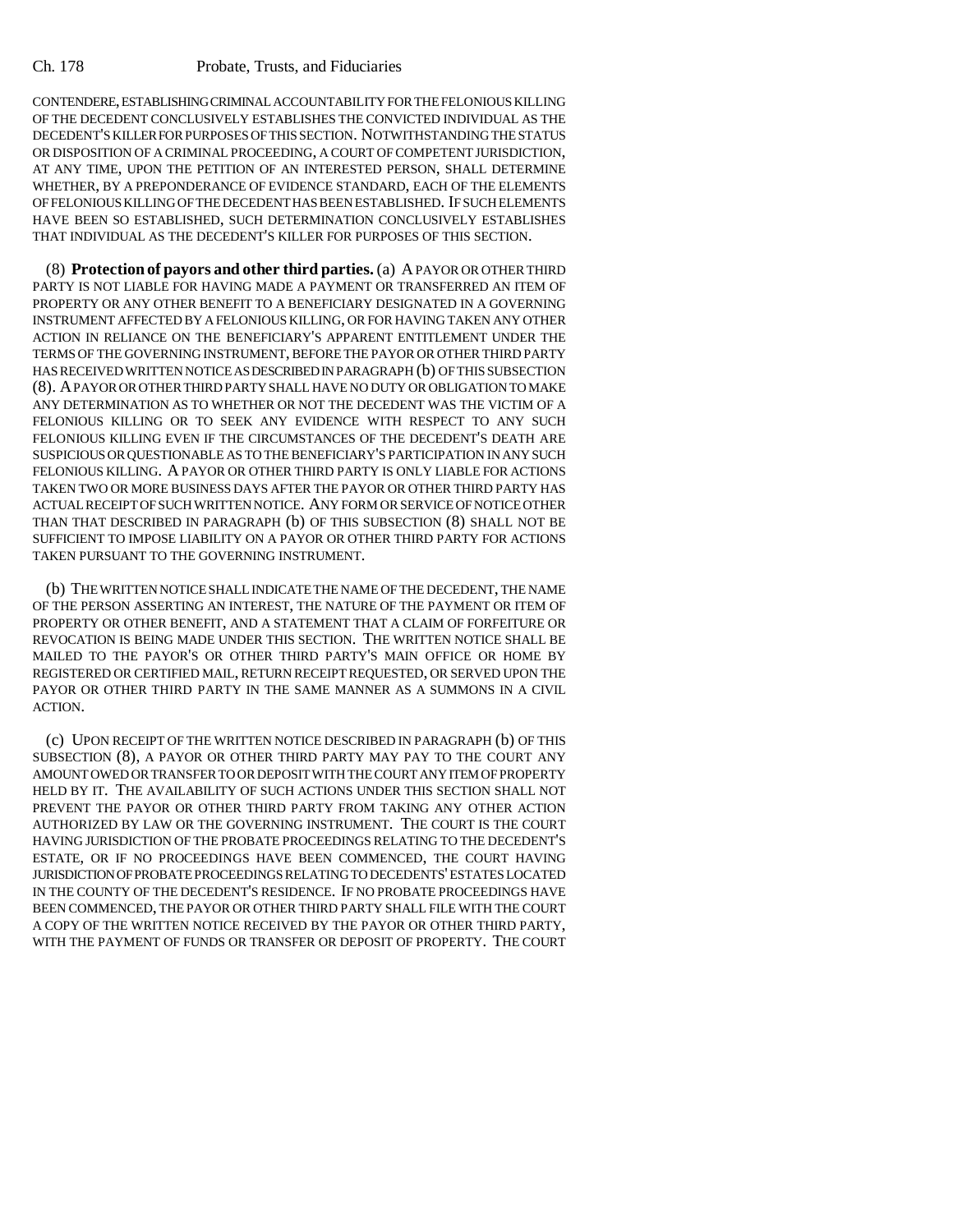SHALL NOT CHARGE A FILING FEE TO THE PAYOR OR OTHER THIRD PARTY FOR THE PAYMENT TO THE COURT OF AMOUNTS OWED OR TRANSFER TO OR DEPOSIT WITH THE COURT OF ANY ITEM OF PROPERTY, EVEN IF NO PROBATE PROCEEDINGS HAVE BEEN COMMENCED BEFORE SUCH PAYMENT, TRANSFER, OR DEPOSIT. PAYMENT OF AMOUNTS TO THE COURT OR TRANSFER TO OR DEPOSIT WITH THE COURT OF ANY ITEM OF PROPERTY PURSUANT TO THIS SECTION BY THE PAYOR OR OTHER THIRD PARTY DISCHARGES THE PAYOR OR OTHER THIRD PARTY FROM ALL CLAIMS UNDER THE GOVERNING INSTRUMENT OR APPLICABLE LAW FOR THE VALUE OF AMOUNTS PAID TO THE COURT OR ITEMS OF PROPERTY TRANSFERRED TO OR DEPOSITED WITH THE COURT.

(d) THE COURT SHALL HOLD THE FUNDS OR ITEM OF PROPERTY AND, UPON ITS DETERMINATION UNDER THIS SECTION, SHALL ORDER DISBURSEMENT IN ACCORDANCE WITH THE DETERMINATION. A FILING FEE, IF ANY, SHALL BE CHARGED UPON DISBURSEMENT EITHER TO THE RECIPIENT OR AGAINST THE FUNDS OR PROPERTY ON DEPOSIT WITH THE COURT, IN THE DISCRETION OF THE COURT.

(e) UPON PETITION TO THE COURT BY THE BENEFICIARY DESIGNATED IN A GOVERNING INSTRUMENT, THE COURT MAY ORDER THAT ALL OR PART OF THE PROPERTY BE PAID TO THE BENEFICIARY IN AN AMOUNT AND SUBJECT TO CONDITIONS CONSISTENT WITH THIS SECTION.

(9) **Protection of bona fide purchasers; personal liability of recipient.** (a) A PERSON WHO PURCHASES PROPERTY FOR VALUE AND WITHOUT NOTICE, OR WHO RECEIVES A PAYMENT OR OTHER ITEM OF PROPERTY IN PARTIAL OR FULL SATISFACTION OF A LEGALLY ENFORCEABLE OBLIGATION, IS NEITHER OBLIGATED UNDER THIS SECTION TO RETURN THE PAYMENT, ITEM OF PROPERTY, OR BENEFIT NOR IS LIABLE UNDER THIS SECTION FOR THE AMOUNT OF THE PAYMENT OR THE VALUE OF THE ITEM OF PROPERTY OR BENEFIT. HOWEVER, A PERSON WHO, NOT FOR VALUE, RECEIVES A PAYMENT, ITEM OF PROPERTY, OR ANY OTHER BENEFIT TO WHICH THE PERSON IS NOT ENTITLED UNDER THIS SECTION IS OBLIGATED TO RETURN THE PAYMENT, ITEM OF PROPERTY, OR BENEFIT, OR IS PERSONALLY LIABLE FOR THE AMOUNT OF THE PAYMENT OR THE VALUE OF THE ITEM OF PROPERTY OR BENEFIT, TO THE PERSON WHO IS ENTITLED TO IT UNDER THIS SECTION.

(b) IF THIS SECTION OR ANY PART OF THIS SECTION IS PREEMPTED BY FEDERAL LAW WITH RESPECT TO A PAYMENT, AN ITEM OF PROPERTY, OR ANY OTHER BENEFIT COVERED BY THIS SECTION, A PERSON WHO, NOT FOR VALUE, RECEIVES THE PAYMENT, ITEM OF PROPERTY, OR ANY OTHER BENEFIT TO WHICH THE PERSON IS NOT ENTITLED UNDER THIS SECTION IS OBLIGATED TO RETURN THE PAYMENT, ITEM OF PROPERTY, OR BENEFIT, OR IS PERSONALLY LIABLE FOR THE AMOUNT OF THE PAYMENT OR THE VALUE OF THE ITEM OF PROPERTY OR BENEFIT, TO THE PERSON WHO WOULD HAVE BEEN ENTITLED TO IT WERE THIS SECTION OR PART OF THIS SECTION NOT PREEMPTED.

**15-11-804. Revocation of probate and nonprobate transfers by divorce; no revocation by other changes of circumstances.** (1) **Definitions.** AS USED IN THIS SECTION, UNLESS THE CONTEXT OTHERWISE REQUIRES:

(a) "DISPOSITION OR APPOINTMENT OF PROPERTY" INCLUDES A TRANSFER OF AN ITEM OF PROPERTY OR ANY OTHER BENEFIT TO A BENEFICIARY DESIGNATED IN A GOVERNING INSTRUMENT.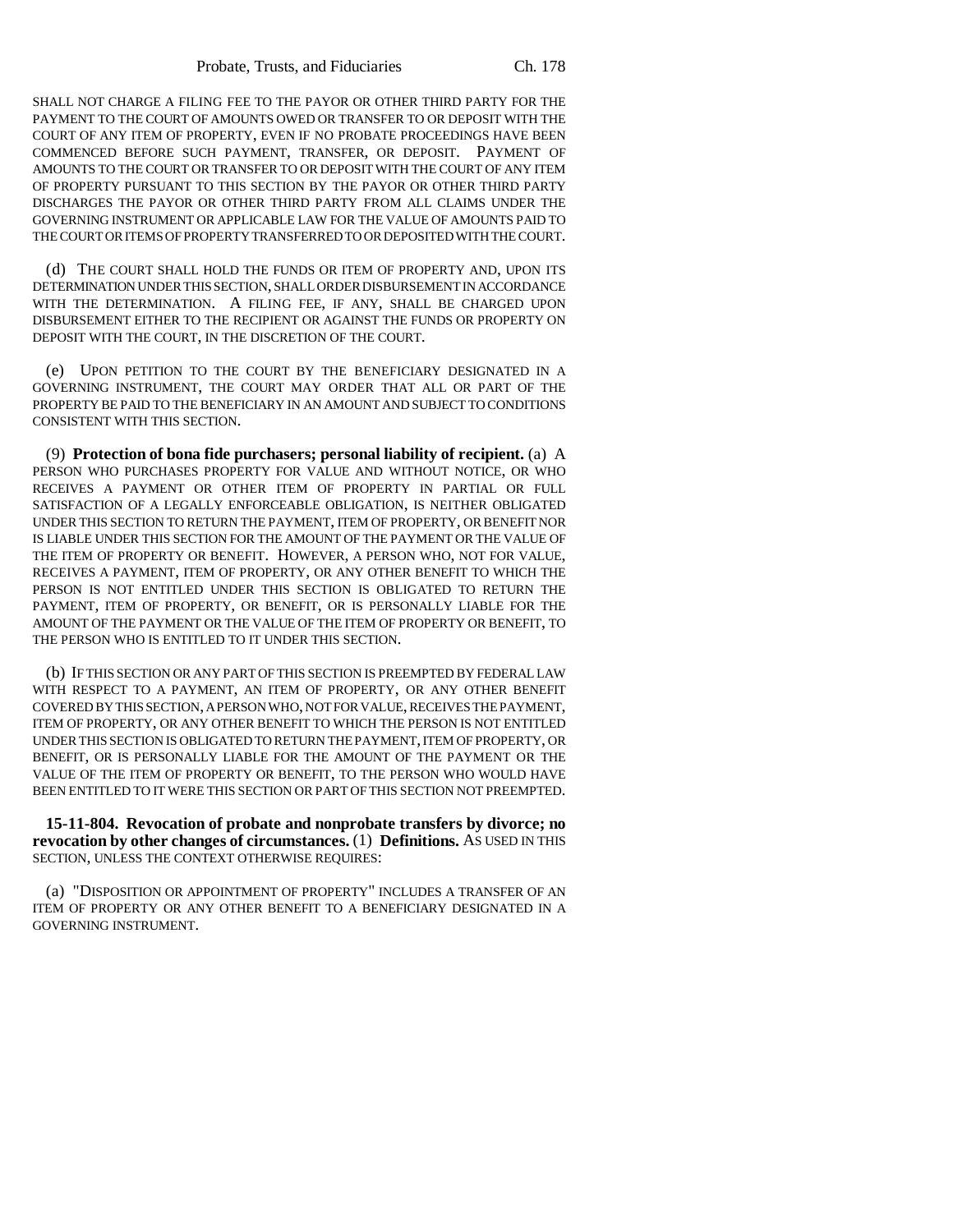(b) "DIVORCE OR ANNULMENT" MEANS ANY DIVORCE OR ANNULMENT, OR ANY DISSOLUTION OR DECLARATION OF INVALIDITY OF A MARRIAGE, THAT WOULD EXCLUDE THE SPOUSE AS A SURVIVING SPOUSE WITHIN THE MEANING OF SECTION 15-11-802. A DECREE OF SEPARATION THAT DOES NOT TERMINATE THE STATUS OF HUSBAND AND WIFE IS NOT A DIVORCE FOR PURPOSES OF THIS SECTION.

(c) "DIVORCED INDIVIDUAL" INCLUDES AN INDIVIDUAL WHOSE MARRIAGE HAS BEEN ANNULLED.

(d) "GOVERNING INSTRUMENT" REFERS TO A GOVERNING INSTRUMENT EXECUTED BY THE DIVORCED INDIVIDUAL BEFORE THE DIVORCE OR ANNULMENT OF HIS OR HER MARRIAGE TO HIS OR HER FORMER SPOUSE.

(e) "RELATIVE OF THE DIVORCED INDIVIDUAL'S FORMER SPOUSE" MEANS AN INDIVIDUAL WHO IS RELATED TO THE DIVORCED INDIVIDUAL'S FORMER SPOUSE BY BLOOD, ADOPTION, OR AFFINITY AND WHO, AFTER THE DIVORCE OR ANNULMENT, IS NOT RELATED TO THE DIVORCED INDIVIDUAL BY BLOOD, ADOPTION, OR AFFINITY.

(f) "REVOCABLE" WITH RESPECT TO A DISPOSITION, APPOINTMENT, PROVISION, OR NOMINATION, MEANS ONE UNDER WHICH THE DIVORCED INDIVIDUAL, AT THE TIME OF THE DIVORCE OR ANNULMENT, WAS ALONE EMPOWERED, BY LAW OR UNDER THE GOVERNING INSTRUMENT, TO CANCEL THE DESIGNATION IN FAVOR OF HIS OR HER FORMER SPOUSE OR FORMER SPOUSE'S RELATIVE, WHETHER OR NOT THE DIVORCED INDIVIDUAL WAS THEN EMPOWERED TO DESIGNATE HIMSELF OR HERSELF IN PLACE OF HIS OR HER FORMER SPOUSE OR IN PLACE OF HIS OR HER FORMER SPOUSE'S RELATIVE AND WHETHER OR NOT THE DIVORCED INDIVIDUAL THEN HAD THE CAPACITY TO EXERCISE THE POWER.

(2) **Revocation upon divorce.** EXCEPT AS PROVIDED BY THE EXPRESS TERMS OF A GOVERNING INSTRUMENT, A COURT ORDER, OR A CONTRACT RELATING TO THE DIVISION OF THE MARITAL ESTATE MADE BETWEEN THE DIVORCED INDIVIDUALS BEFORE OR AFTER THE MARRIAGE, DIVORCE, OR ANNULMENT, THE DIVORCE OR ANNULMENT OF A MARRIAGE:

(a) REVOKES ANY REVOCABLE (i) DISPOSITION OR APPOINTMENT OF PROPERTY MADE BY A DIVORCED INDIVIDUAL TO HIS OR HER FORMER SPOUSE IN A GOVERNING INSTRUMENT AND ANY DISPOSITION OR APPOINTMENT CREATED BY LAW OR IN A GOVERNING INSTRUMENT TO A RELATIVE OF THE DIVORCED INDIVIDUAL'S FORMER SPOUSE, (ii) PROVISION IN A GOVERNING INSTRUMENT CONFERRING A GENERAL OR NONGENERAL POWER OF APPOINTMENT ON THE DIVORCED INDIVIDUAL'S FORMER SPOUSE OR ON A RELATIVE OF THE DIVORCED INDIVIDUAL'S FORMER SPOUSE TO SERVE IN ANY FIDUCIARY OR REPRESENTATIVE CAPACITY, INCLUDING A PERSONAL REPRESENTATIVE, EXECUTOR, TRUSTEE, CONSERVATOR, AGENT, OR GUARDIAN; AND

(b) SEVERS THE INTERESTS OF THE FORMER SPOUSES IN PROPERTY HELD BY THEM AT THE TIME OF THE DIVORCE OR ANNULMENT AS JOINT TENANTS WITH THE RIGHT OF SURVIVORSHIP OR AS COMMUNITY PROPERTY WITH THE RIGHT OF SURVIVORSHIP, TRANSFORMING THE INTERESTS OF THE FORMER SPOUSES INTO TENANCIES IN COMMON.

(3) **Effect of severance.** A SEVERANCE UNDER PARAGRAPH (b) OF SUBSECTION (2)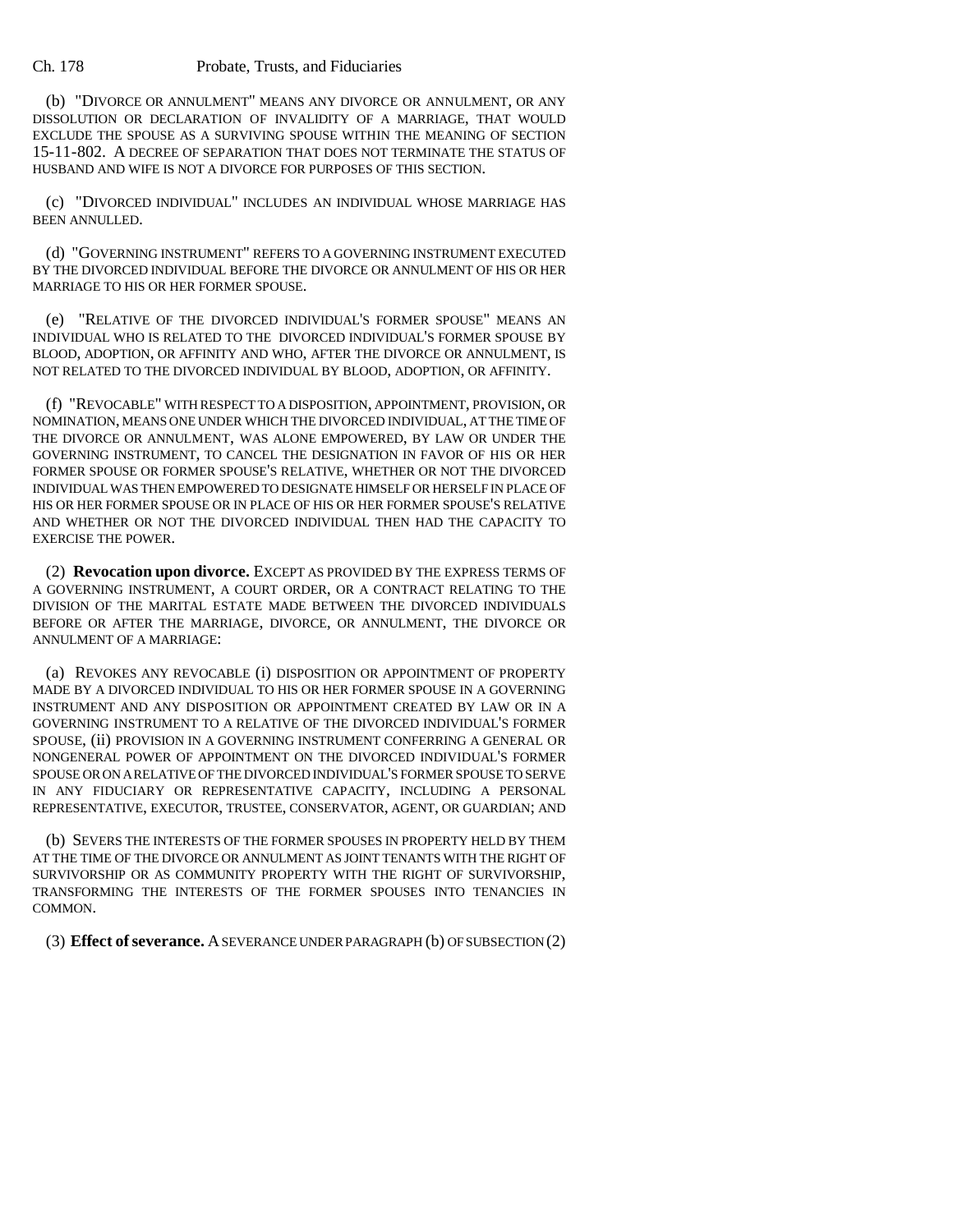OF THIS SECTION DOES NOT AFFECT ANY THIRD-PARTY INTEREST IN PROPERTY ACQUIRED FOR VALUE AND IN GOOD FAITH RELIANCE ON AN APPARENT TITLE BY SURVIVORSHIP IN THE SURVIVOR OF THE FORMER SPOUSES UNLESS A WRITING DECLARING THE SEVERANCE HAS BEEN NOTED, REGISTERED, FILED, OR RECORDED IN RECORDS APPROPRIATE TO THE KIND AND LOCATION OF THE PROPERTY WHICH ARE RELIED UPON, IN THE ORDINARY COURSE OF TRANSACTIONS INVOLVING SUCH PROPERTY, AS EVIDENCE OF OWNERSHIP.

(4) **Effect of revocation.** PROVISIONS OF A GOVERNING INSTRUMENT ARE GIVEN EFFECT AS IF THE FORMER SPOUSE AND RELATIVES OF THE FORMER SPOUSE DISCLAIMED ALL PROVISIONS REVOKED BY THIS SECTION OR, IN THE CASE OF A REVOKED NOMINATION IN A FIDUCIARY OR REPRESENTATIVE CAPACITY AS IF THE FORMER SPOUSE AND RELATIVES OF THE FORMER SPOUSE DIED IMMEDIATELY BEFORE THE DIVORCE OR ANNULMENT.

(5) **Revival if divorce nullified.** PROVISIONS REVOKED SOLELY BY THIS SECTION ARE REVIVED BY THE DIVORCED INDIVIDUAL'S REMARRIAGE TO THE FORMER SPOUSE OR BY A NULLIFICATION OF THE DIVORCE OR ANNULMENT.

(6) **No revocation for other change of circumstances.** NO CHANGE OF CIRCUMSTANCES OTHER THAN AS DESCRIBED IN THIS SECTION AND IN SECTION 15-11-803 EFFECTS A REVOCATION.

(7) **Protection of payors and other third parties.** (a) A PAYOR OR OTHER THIRD PARTY IS NOT LIABLE FOR HAVING MADE A PAYMENT OR TRANSFERRED AN ITEM OF PROPERTY OR ANY OTHER BENEFIT TO A BENEFICIARY DESIGNATED IN A GOVERNING INSTRUMENT AFFECTED BY A DIVORCE, ANNULMENT, OR REMARRIAGE, OR FOR HAVING TAKEN ANY OTHER ACTION IN RELIANCE ON THE BENEFICIARY'S APPARENT ENTITLEMENT UNDER THE TERMS OF THE GOVERNING INSTRUMENT, BEFORE THE PAYOR OR OTHER THIRD PARTY HAS RECEIVED WRITTEN NOTICE AS DESCRIBED IN PARAGRAPH (b) OF THIS SUBSECTION (7). A PAYOR OR OTHER THIRD PARTY SHALL HAVE NO DUTY OR OBLIGATION TO INQUIRE AS TO THE CONTINUED MARITAL RELATIONSHIP BETWEEN THE DECEDENT AND SUCH BENEFICIARY OR TO SEEK ANY EVIDENCE WITH RESPECT TO ANY SUCH MARITAL RELATIONSHIP. A PAYOR OR OTHER THIRD PARTY IS ONLY LIABLE FOR ACTIONS TAKEN TWO OR MORE BUSINESS DAYS AFTER THE PAYOR OR OTHER THIRD PARTY HAS ACTUAL RECEIPT OF SUCH WRITTEN NOTICE. ANY FORM OR SERVICE OF NOTICE OTHER THAN THAT DESCRIBED IN PARAGRAPH (b) OF THIS SUBSECTION (7) SHALL NOT BE SUFFICIENT TO IMPOSE LIABILITY ON A PAYOR OR OTHER THIRD PARTY FOR ACTIONS TAKEN PURSUANT TO THE GOVERNING INSTRUMENT.

(b) THE WRITTEN NOTICE SHALL INDICATE THE NAME OF THE DECEDENT, THE NAME OF THE PERSON ASSERTING AN INTEREST, THE NATURE OF THE PAYMENT OR ITEM OF PROPERTY OR OTHER BENEFIT, AND A STATEMENT THAT A DIVORCE, ANNULMENT, OR REMARRIAGE OF THE DECEDENT AND THE DESIGNATED BENEFICIARY OCCURRED. THE WRITTEN NOTICE SHALL BE MAILED TO THE PAYOR'S OR OTHER THIRD PARTY'S MAIN OFFICE OR HOME BY REGISTERED OR CERTIFIED MAIL, RETURN RECEIPT REQUESTED, OR SERVED UPON THE PAYOR OR OTHER THIRD PARTY IN THE SAME MANNER AS A SUMMONS IN A CIVIL ACTION.

(c) UPON RECEIPT OF THE WRITTEN NOTICE DESCRIBED IN PARAGRAPH (b) OF THIS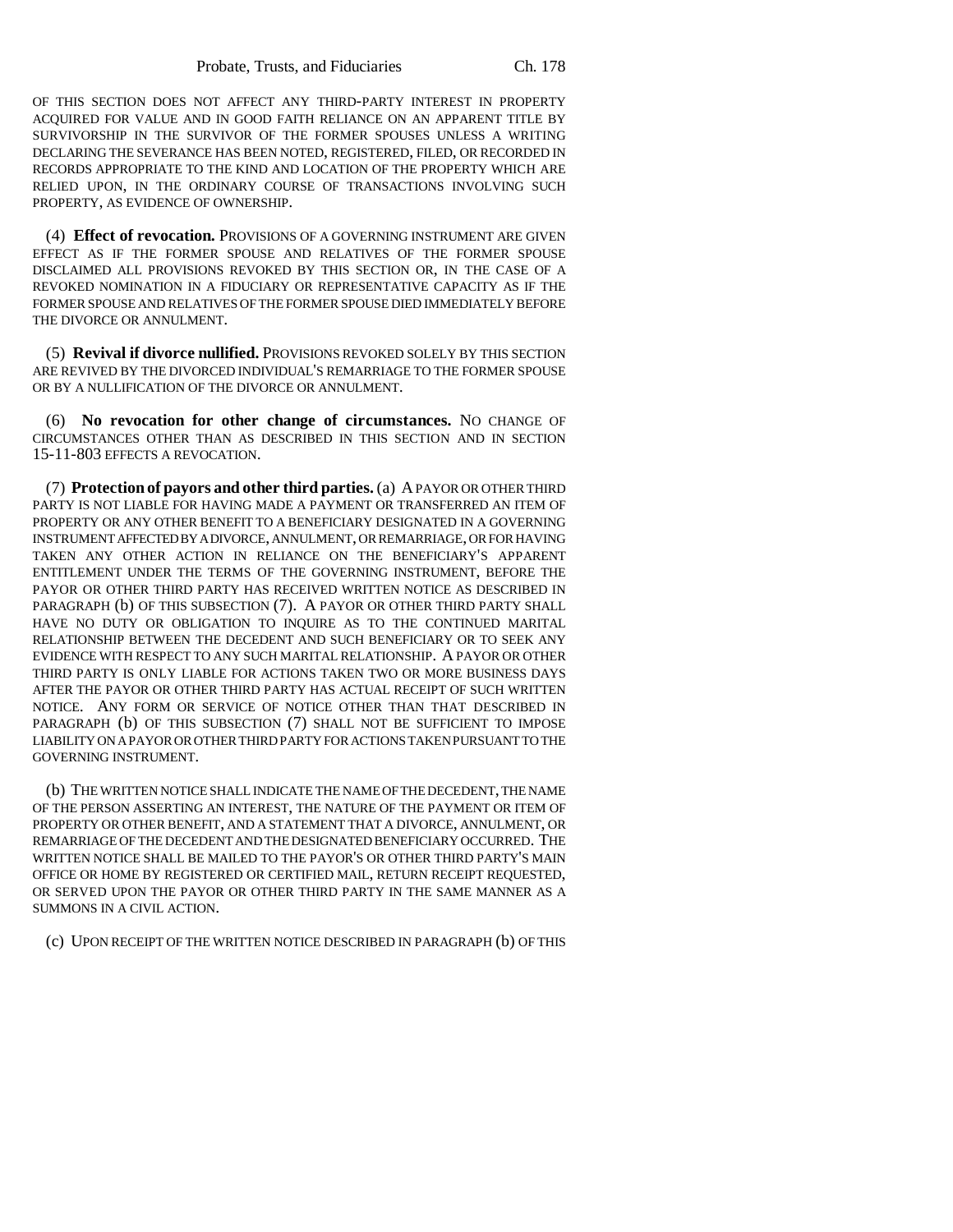SUBSECTION (7), A PAYOR OR OTHER THIRD PARTY MAY PAY TO THE COURT ANY AMOUNT OWED OR TRANSFER TO OR DEPOSIT WITH THE COURT ANY ITEM OF PROPERTY HELD BY IT. THE AVAILABILITY OF SUCH ACTIONS UNDER THIS SECTION SHALL NOT PREVENT THE PAYOR OR OTHER THIRD PARTY FROM TAKING ANY OTHER ACTION AUTHORIZED BY LAW OR THE GOVERNING INSTRUMENT. THE COURT IS THE COURT HAVING JURISDICTION OF THE PROBATE PROCEEDINGS RELATING TO THE DECEDENT'S ESTATE, OR IF NO PROCEEDINGS HAVE BEEN COMMENCED, THE COURT HAVING JURISDICTION OF PROBATE PROCEEDINGS RELATING TO DECEDENTS' ESTATES LOCATED IN THE COUNTY OF THE DECEDENT'S RESIDENCE. IF NO PROBATE PROCEEDINGS HAVE BEEN COMMENCED, THE PAYOR OR OTHER THIRD PARTY SHALL FILE WITH THE COURT A COPY OF THE WRITTEN NOTICE RECEIVED BY THE PAYOR OR OTHER THIRD PARTY, WITH THE PAYMENT OF FUNDS OR TRANSFER OR DEPOSIT OF PROPERTY. THE COURT SHALL NOT CHARGE A FILING FEE TO THE PAYOR OR OTHER THIRD PARTY FOR THE PAYMENT TO THE COURT OF AMOUNTS OWED OR TRANSFER TO OR DEPOSIT WITH THE COURT OF ANY ITEM OF PROPERTY, EVEN IF NO PROBATE PROCEEDINGS HAVE BEEN COMMENCED BEFORE SUCH PAYMENT, TRANSFER, OR DEPOSIT. PAYMENT OF AMOUNTS TO THE COURT OR TRANSFER TO OR DEPOSIT WITH THE COURT OF ANY ITEM OF PROPERTY PURSUANT TO THIS SECTION BY THE PAYOR OR OTHER THIRD PARTY DISCHARGES THE PAYOR OR OTHER THIRD PARTY FROM ALL CLAIMS UNDER THE GOVERNING INSTRUMENT OR APPLICABLE LAW FOR THE VALUE OF AMOUNTS PAID TO THE COURT OR ITEMS OF PROPERTY TRANSFERRED TO OR DEPOSITED WITH THE COURT.

(d) THE COURT SHALL HOLD THE FUNDS OR ITEM OF PROPERTY AND, UPON ITS DETERMINATION UNDER THIS SECTION, SHALL ORDER DISBURSEMENT IN ACCORDANCE WITH THE DETERMINATION. A FILING FEE, IF ANY, SHALL BE CHARGED UPON DISBURSEMENT EITHER TO THE RECIPIENT OR AGAINST THE FUNDS OR PROPERTY ON DEPOSIT WITH THE COURT, IN THE DISCRETION OF THE COURT.

(e) UPON PETITION TO THE COURT BY THE BENEFICIARY DESIGNATED IN A GOVERNING INSTRUMENT, THE COURT MAY ORDER THAT ALL OR PART OF THE PROPERTY BE PAID TO THE BENEFICIARY IN AN AMOUNT AND SUBJECT TO CONDITIONS CONSISTENT WITH THIS SECTION.

(8) **Protection of bona fide purchasers; personal liability of recipient.** (a) A PERSON WHO PURCHASES PROPERTY FROM A FORMER SPOUSE, RELATIVE OF A FORMER SPOUSE, OR ANY OTHER PERSON FOR VALUE AND WITHOUT NOTICE, OR WHO RECEIVES FROM A FORMER SPOUSE, RELATIVE OF A FORMER SPOUSE, OR ANY OTHER PERSON A PAYMENT OR OTHER ITEM OF PROPERTY IN PARTIAL OR FULL SATISFACTION OF A LEGALLY ENFORCEABLE OBLIGATION, IS NEITHER OBLIGATED UNDER THIS SECTION TO RETURN THE PAYMENT, ITEM OF PROPERTY, OR BENEFIT NOR IS LIABLE UNDER THIS SECTION FOR THE AMOUNT OF THE PAYMENT OR THE VALUE OF THE ITEM OF PROPERTY OR BENEFIT. HOWEVER, A FORMER SPOUSE, RELATIVE OF A FORMER SPOUSE, OR OTHER PERSON WHO, NOT FOR VALUE, RECEIVED A PAYMENT, ITEM OF PROPERTY, OR ANY OTHER BENEFIT TO WHICH THAT PERSON IS NOT ENTITLED UNDER THIS SECTION IS OBLIGATED TO RETURN THE PAYMENT, ITEM OF PROPERTY, OR BENEFIT, OR IS PERSONALLY LIABLE FOR THE AMOUNT OF THE PAYMENT OR THE VALUE OF THE ITEM OF PROPERTY OR BENEFIT, TO THE PERSON WHO IS ENTITLED TO IT UNDER THIS SECTION.

(b) IF THIS SECTION OR ANY PART OF THIS SECTION IS PREEMPTED BY FEDERAL LAW WITH RESPECT TO A PAYMENT, AN ITEM OF PROPERTY, OR ANY OTHER BENEFIT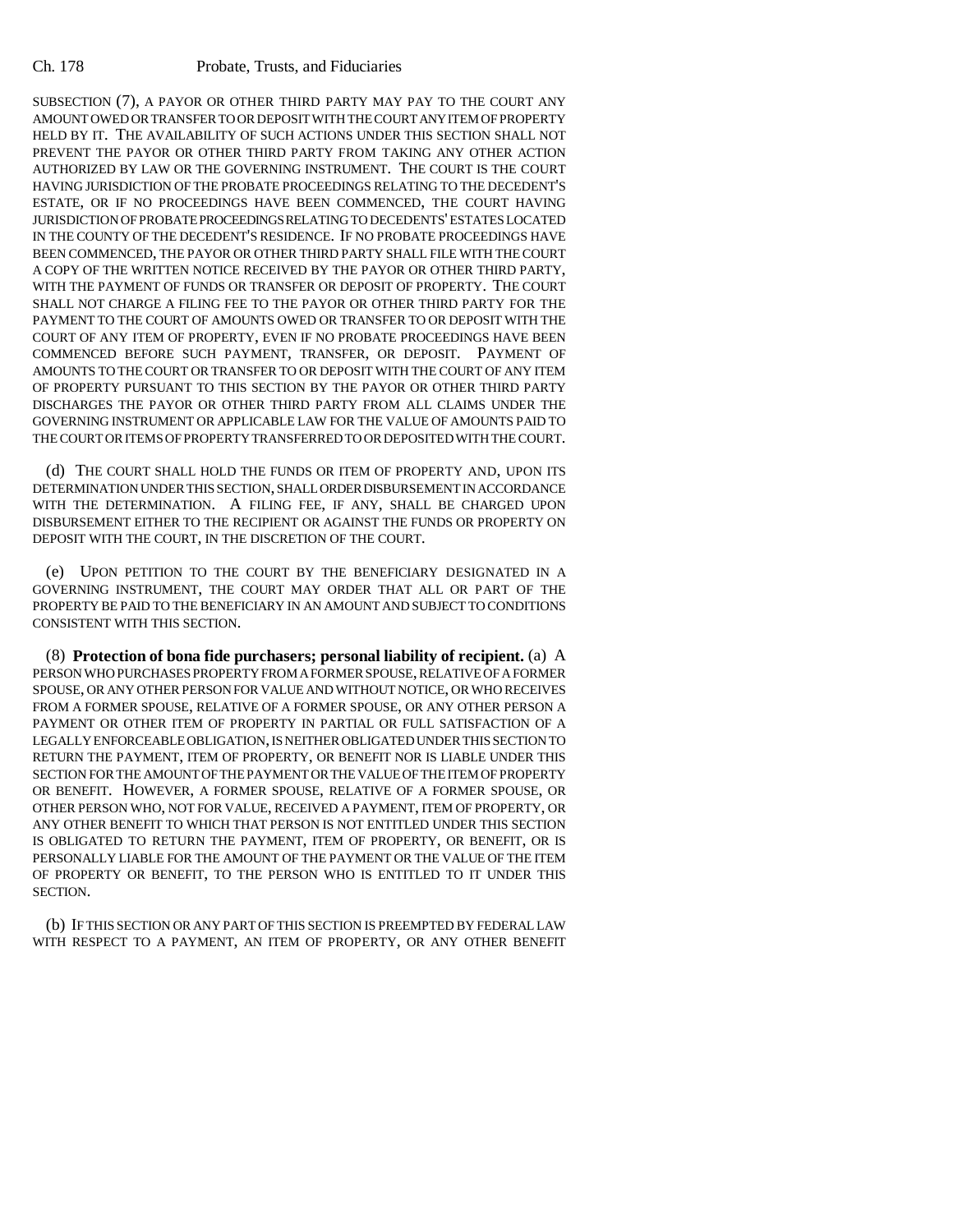COVERED BY THIS SECTION, A FORMER SPOUSE, RELATIVE OF THE FORMER SPOUSE, OR ANY OTHER PERSON WHO, NOT FOR VALUE, RECEIVED A PAYMENT, ITEM OF PROPERTY, OR ANY OTHER BENEFIT TO WHICH THAT PERSON IS NOT ENTITLED UNDER THIS SECTION IS OBLIGATED TO RETURN THAT PAYMENT, ITEM OF PROPERTY, OR BENEFIT, OR IS PERSONALLY LIABLE FOR THE AMOUNT OF THE PAYMENT OR THE VALUE OF THE ITEM OF PROPERTY OR BENEFIT, TO THE PERSON WHO WOULD HAVE BEEN ENTITLED TO IT WERE THIS SECTION OR PART OF THIS SECTION NOT PREEMPTED.

# PART 9 HONORARY TRUSTS; TRUSTS FOR PETS

**15-11-901. Honorary trusts; trusts for pets.** (1) **Honorary trust.** SUBJECT TO SUBSECTION (3) OF THIS SECTION, AND EXCEPT AS PROVIDED UNDER SECTIONS 38-30-110, 38-30-111, AND 38-30-112, C.R.S., IF (i) A TRUST IS FOR A SPECIFIC, LAWFUL, NONCHARITABLE PURPOSE OR FOR LAWFUL, NONCHARITABLE PURPOSES TO BE SELECTED BY THE TRUSTEE AND (ii) THERE IS NO DEFINITE OR DEFINITELY ASCERTAINABLE BENEFICIARY DESIGNATED, THE TRUST MAY BE PERFORMED BY THE TRUSTEE FOR TWENTY-ONE YEARS BUT NO LONGER, WHETHER OR NOT THE TERMS OF THE TRUST CONTEMPLATE A LONGER DURATION.

(2) **Trust for pets.** SUBJECT TO THIS SUBSECTION (2) AND SUBSECTION (3) OF THIS SECTION, A TRUST FOR THE CARE OF DESIGNATED DOMESTIC OR PET ANIMALS AND THE ANIMALS' OFFSPRING IN GESTATION IS VALID. UNLESS THE TRUST INSTRUMENT PROVIDES FOR AN EARLIER TERMINATION, THE TRUST TERMINATES WHEN NO LIVING ANIMAL IS COVERED BY THE TRUST. A GOVERNING INSTRUMENT SHALL BE LIBERALLY CONSTRUED TO BRING THE TRANSFER WITHIN THIS SUBSECTION (2), TO PRESUME AGAINST THE MERELY PRECATORY OR HONORARY NATURE OF THE DISPOSITION, AND TO CARRY OUT THE GENERAL INTENT OF THE TRANSFEROR. EXTRINSIC EVIDENCE IS ADMISSIBLE IN DETERMINING THE TRANSFEROR'S INTENT. ANY TRUST UNDER THIS SUBSECTION (2) SHALL BE AN EXCEPTION TO ANY STATUTORY OR COMMON LAW RULE AGAINST PERPETUITIES.

(3) **Additional provisions applicable to honorary trusts and trusts for pets.** IN ADDITION TO THE PROVISIONS OF SUBSECTION (1) OR (2) OF THIS SECTION, A TRUST COVERED BY EITHER OF THOSE SUBSECTIONS IS SUBJECT TO THE FOLLOWING PROVISIONS:

(a) EXCEPT AS EXPRESSLY PROVIDED OTHERWISE IN THE TRUST INSTRUMENT, NO PORTION OF THE PRINCIPAL OR INCOME MAY BE CONVERTED TO THE USE OF THE TRUSTEE, OTHER THAN REASONABLE TRUSTEE FEES AND EXPENSES OF ADMINISTRATION, OR TO ANY USE OTHER THAN FOR THE TRUST'S PURPOSES OR FOR THE BENEFIT OF A COVERED ANIMAL OR ANIMALS.

(b) UPON TERMINATION, THE TRUSTEE SHALL TRANSFER THE UNEXPENDED TRUST PROPERTY IN THE FOLLOWING ORDER:

(I) AS DIRECTED IN THE TRUST INSTRUMENT;

(II) IF THE TRUST WAS CREATED IN A NONRESIDUARY CLAUSE IN THE TRANSFEROR'S WILL OR IN A CODICIL TO THE TRANSFEROR'S WILL, UNDER THE RESIDUARY CLAUSE IN THE TRANSFEROR'S WILL; AND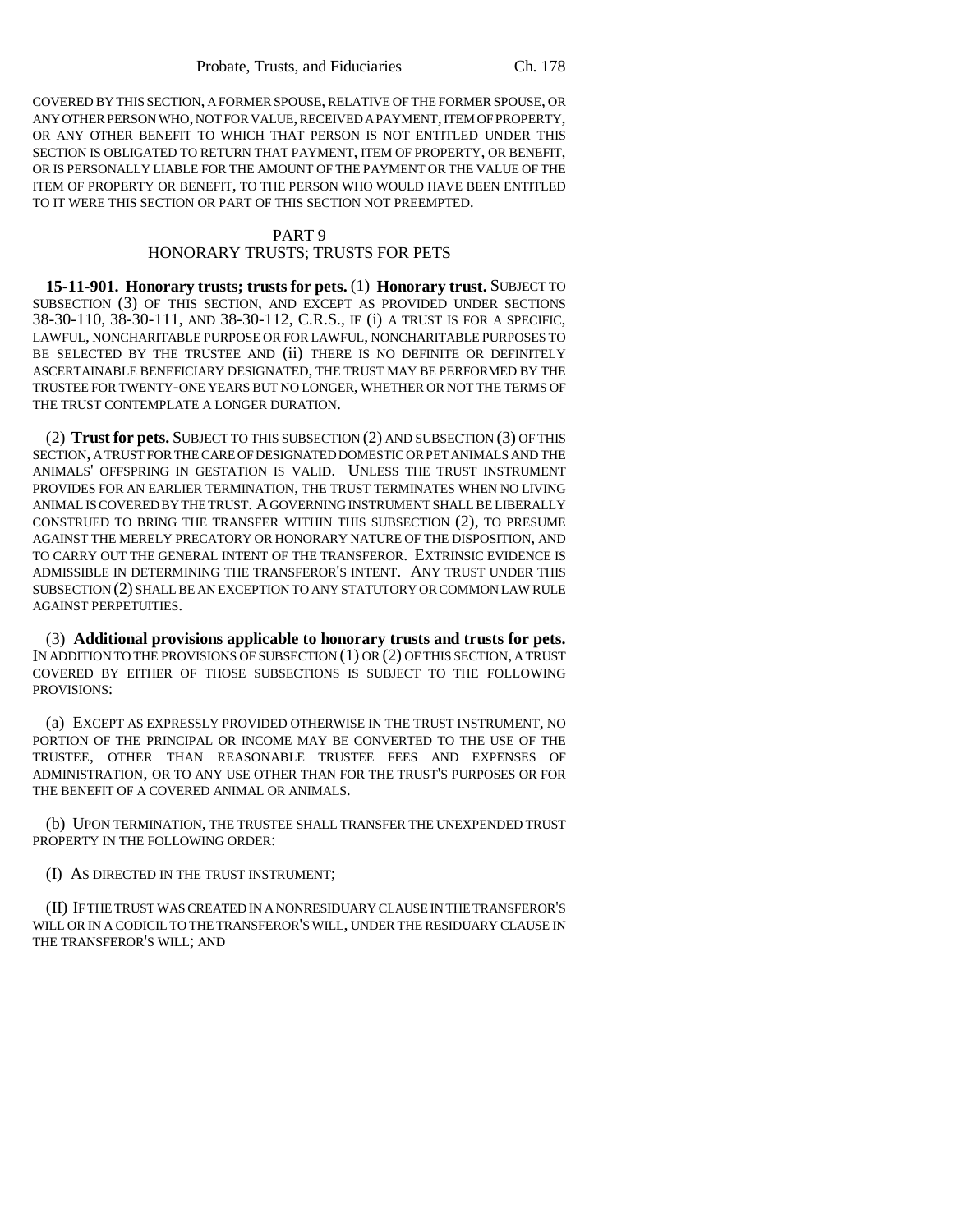(III) IF NO TAKER IS PRODUCED BY THE APPLICATION OF SUBPARAGRAPH (I) OR (II) OF THIS PARAGRAPH (b), TO THE TRANSFEROR'S HEIRS UNDER PART 5 OF THIS ARTICLE.

(c) (RESERVED)

(d) THE INTENDED USE OF THE PRINCIPAL OR INCOME CAN BE ENFORCED BY AN INDIVIDUAL DESIGNATED FOR THAT PURPOSE IN THE TRUST INSTRUMENT, BY THE PERSON HAVING CUSTODY OF AN ANIMAL FOR WHICH CARE IS PROVIDED BY THE TRUST INSTRUMENT, BY A REMAINDER BENEFICIARY, OR, IF NONE, BY AN INDIVIDUAL APPOINTED BY A COURT UPON APPLICATION TO IT BY AN INDIVIDUAL.

(e) ALL TRUSTS CREATED UNDER THIS SECTION SHALL BE REGISTERED AND ALL TRUSTEES SHALL BE SUBJECT TO THE LAWS OF THIS STATE APPLYING TO TRUSTS AND TRUSTEES.

(f) (RESERVED)

(g) IF NO TRUSTEE IS DESIGNATED OR NO DESIGNATED TRUSTEE IS WILLING OR ABLE TO SERVE, A COURT SHALL NAME A TRUSTEE. A COURT MAY ORDER THE TRANSFER OF THE PROPERTY TO ANOTHER TRUSTEE, IF REQUIRED TO ASSURE THAT THE INTENDED USE IS CARRIED OUT AND IF NO SUCCESSOR TRUSTEE IS DESIGNATED IN THE TRUST INSTRUMENT OR IF NO DESIGNATED SUCCESSOR TRUSTEE AGREES TO SERVE OR IS ABLE TO SERVE. A COURT MAY ALSO MAKE SUCH OTHER ORDERS AND DETERMINATIONS AS SHALL BE ADVISABLE TO CARRY OUT THE INTENT OF THE TRANSFEROR AND THE PURPOSE OF THIS SECTION.

**SECTION 4.** 15-2-202, Colorado Revised Statutes, 1987 Repl. Vol., is amended to read:

**15-2-202. Power may be released.** A power of appointment, whether or not existing on July 1, 1967, may be released, wholly or partially, by the donee thereof, OR HIS OR HER ATTORNEY-IN-FACT OR AGENT ACTING UNDER A POWER OF ATTORNEY IN ACCORDANCE WITH SECTION 15-14-501, unless otherwise expressly provided in the instrument creating the power. As used in this part 2, the term "release" includes a disclaimer or a renunciation of a power of appointment.

**SECTION 5.** 15-2-203, Colorado Revised Statutes, 1987 Repl. Vol., is amended to read:

**15-2-203. How power released.** A power releasable according to section 15-2-202 may be released, wholly or partially, by the donee of the power OR HIS OR HER ATTORNEY-IN-FACT OR AGENT ACTING UNDER A POWER OF ATTORNEY IN ACCORDANCE WITH SECTION 15-14-501, to any person who could be adversely affected by the exercise of the power or, in the case of a power created by will, by the filing of a written release in the district or probate court in which such will was proved or allowed; but, wherever property subject to the power is then held in trust, a written release must also be delivered to the trustee holding such property. The execution of a partial release of a power shall not prevent the execution and delivery of further partial releases from time to time nor prevent the later execution and delivery of an instrument wholly releasing such power.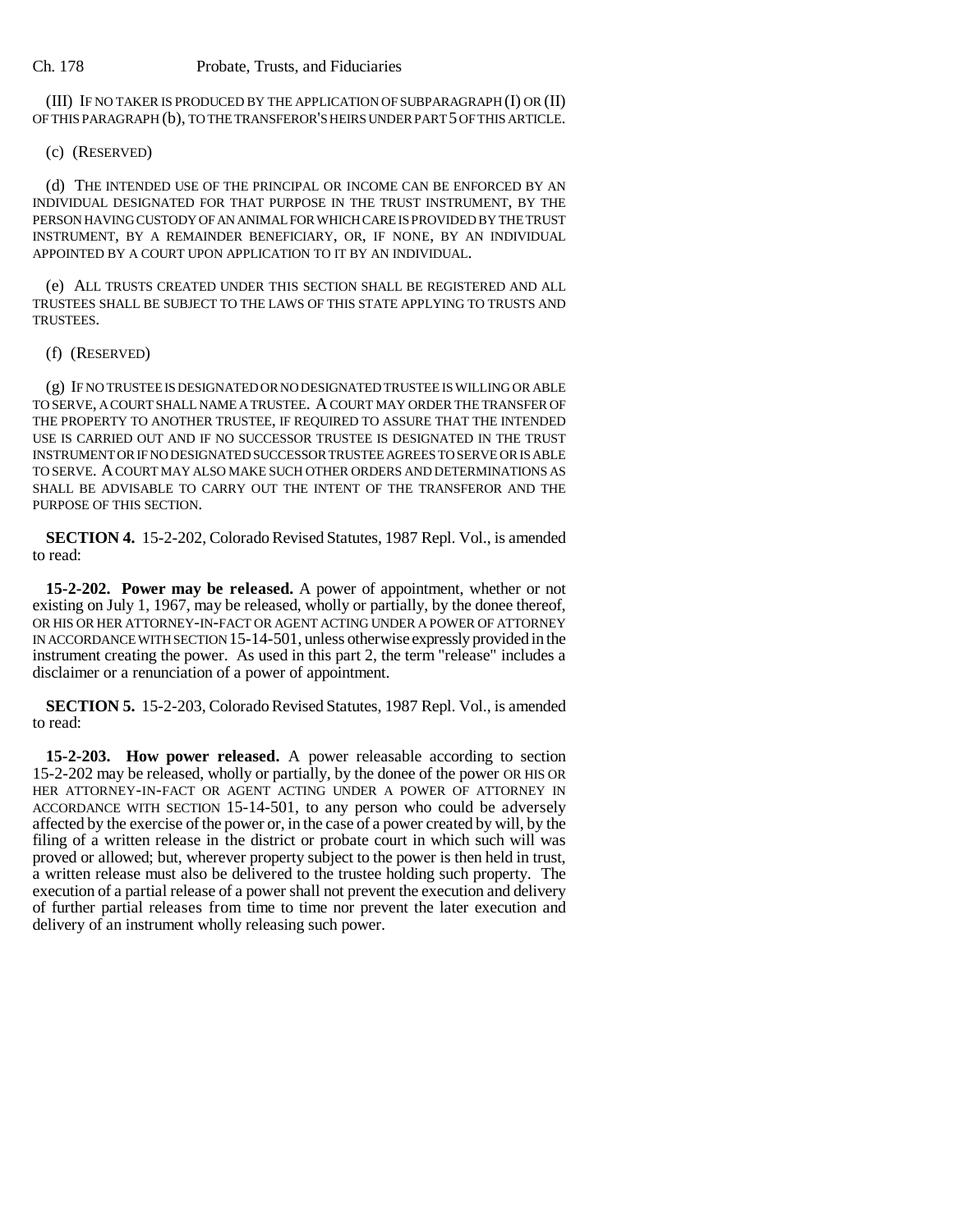**SECTION 6.** 15-2-301, Colorado Revised Statutes, 1987 Repl. Vol., is amended to read:

**15-2-301. Extent of exercise.** Unless the instrument creating a power of appointment expressly limits the right, interest, or estate which can be appointed by exercise of that power, a donee of a power, OR HIS OR HER ATTORNEY-IN-FACT OR AGENT ACTING UNDER A POWER OF ATTORNEY IN ACCORDANCE WITH SECTION 15-14-501, may exercise such power to pass to the appointee a fee or any lesser estate, interest, or a power of appointment or to pass the property subject to the power to a trustee for the benefit of one or more of the objects of the power of appointment.

**SECTION 7.** 15-2-303, Colorado Revised Statutes, 1987 Repl. Vol., is amended to read:

**15-2-303. Not exercised by residuary clause.** No power shall be considered to be exercised by the provisions of the residuary clause of the will of the donee of a power unless said clause expressly exercises such power. THE PROVISIONS OF THE RESIDUARY CLAUSE OF THE WILL OF THE DONEE OF A POWER MAY OR MAY NOT EXERCISE A POWER IN ACCORDANCE WITH SECTION 15-11-608.

**SECTION 8.** 15-11-1011 (2), Colorado Revised Statutes, 1987 Repl. Vol., as amended, is amended to read:

**15-11-1011. Filing of international will - certificate and deposit of will.** (2) Nothing in this section shall be construed to limit the ability of the testator or his THE TESTATOR'S agent to deposit an international will with any court for safekeeping as authorized in section 15-11-901 15-11-515.

**SECTION 9.** 15-12-303 (1) (c), Colorado Revised Statutes, 1987 Repl. Vol., is amended to read:

**15-12-303. Informal probate - proof and findings required.** (1) In an informal proceeding for original probate of a will, the registrar shall determine that:

(c) The applicant appears from the application to be an interested person as defined in section  $15-10-201$  (23) 15-10-201 (27);

**SECTION 10.** 15-12-308 (1) (c), Colorado Revised Statutes, 1987 Repl. Vol., is amended to read:

**15-12-308. Informal appointment proceedings - proof and findings required.** (1) In informal appointment proceedings, the registrar must determine that:

(c) The applicant appears from the application to be an interested person as defined in section  $\overline{15-10-201}$   $\overline{(23)}$  15-10-201 $\overline{(27)}$ ;

**SECTION 11.** 15-12-709, Colorado Revised Statutes, 1987 Repl. Vol., is amended to read:

**15-12-709. Duty of personal representative - possession of estate.** Except as otherwise provided by a decedent's will, every personal representative has a right to,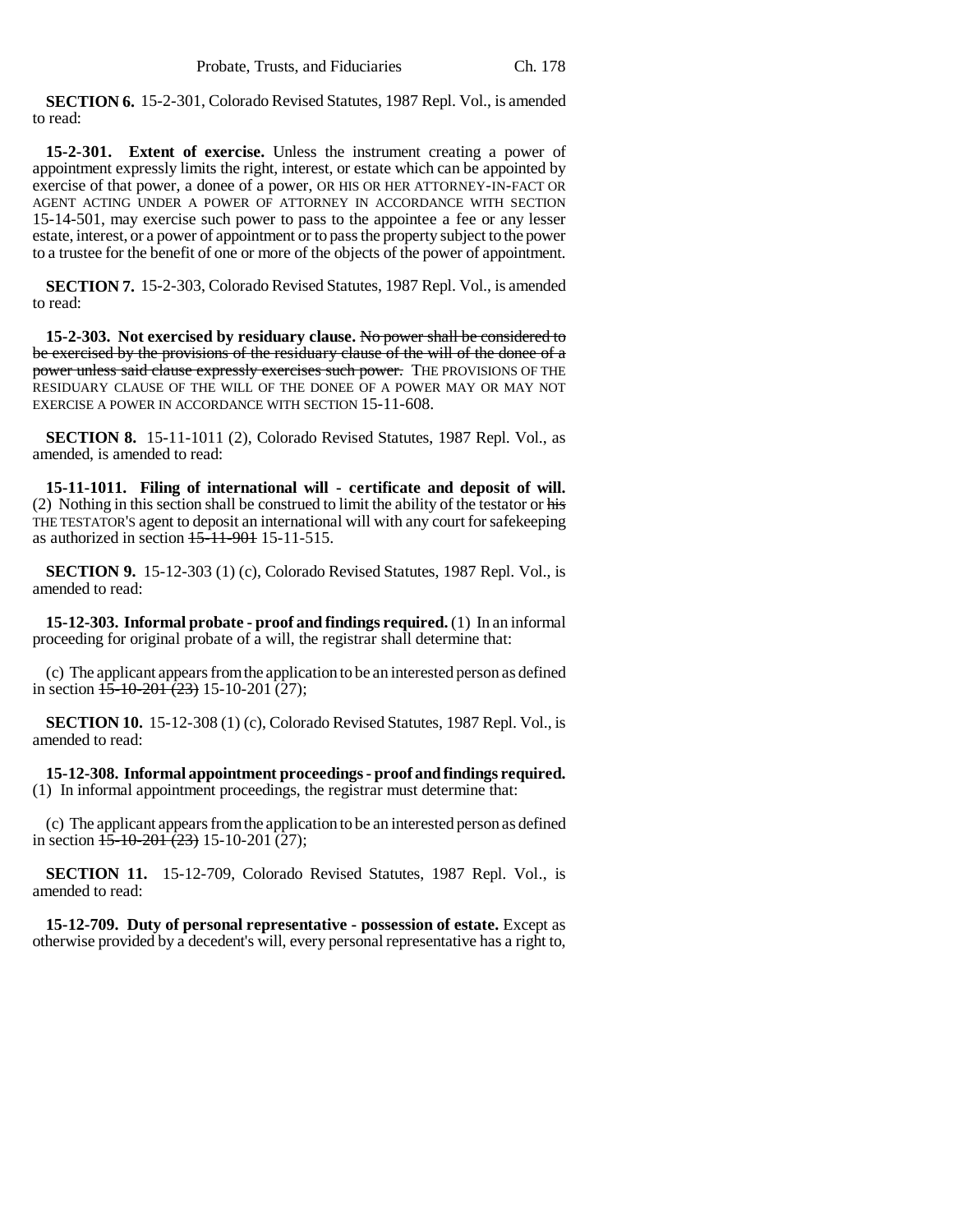and shall take possession or control of, the decedent's property; except that any real property or tangible personal property may be left with or surrendered to the person presumptively entitled thereto unless or until, in the judgment of the personal representative, possession of the property by him SUCH PERSON will be necessary for the purposes of administration. The request by a personal representative for delivery of any property possessed by an heir or devisee is conclusive evidence, in any action against the heir or devisee for possession thereof, that the possession of the property by the personal representative is necessary for the purposes of administration. The personal representative shall pay taxes on and take all steps reasonably necessary for the management, protection, and preservation of the estate in his SUCH REPRESENTATIVE'S possession. He THE PERSONAL REPRESENTATIVE may maintain an action to recover possession of the property or to determine the title thereto. If the personal representative incurs expenses necessary for the protection or disposition of property not subject to his SUCH REPRESENTATIVE'S administration, such as those incurred to fix the amount of death taxes thereon, or to compel the contribution contemplated in section  $15-11-207$  (4) 15-11-204 or 15-12-916 (4), the court may fix such liability for the same as it determines to be equitable against any person entitled to or wrongfully withholding the property.

**SECTION 12.** 15-12-916 (2), Colorado Revised Statutes, 1987 Repl. Vol., is amended to read:

**15-12-916. Apportionment of estate taxes.** (2) Unless otherwise provided in the will or other dispositive instrument, the tax shall be apportioned among all persons interested in the estate, subject to the exceptions specified in this section. The apportionment is to be made in the proportion that the value of the interest of each person interested in the estate bears to the total value of the interests of all persons interested in the estate. The values used in determining the tax are to be used for tax apportionment purposes. In all instances not involving an omitted spouse A SPOUSE UNPROVIDED FOR IN A WILL as provided in section 15-11-301 or an election by a surviving spouse as provided in section 15-11-201, if the decedent's will or other dispositive instrument directs a method of apportionment of tax different from the method described in this code, the method described in the will or other dispositive instrument controls. In instances involving such an omitted spouse A SPOUSE UNPROVIDED FOR IN A WILL or election, if the decedent's will or other dispositive instrument directs a method of apportionment of tax different from the method described in this code, the apportionment of tax to the  $\theta$  omitted spouse UNPROVIDED FOR IN THE WILL or to the surviving spouse shall be in accordance with the method described in this code, and the apportionment of tax to the remaining persons interested in the estate shall be in accordance with the method described in the will or other dispositive instrument.

**SECTION 13.** 15-12-1009 (1), Colorado Revised Statutes, 1987 Repl. Vol., is amended to read:

**15-12-1009. Estates not closed after three years or more.** (1) When records of the court indicate no action has been taken in an estate for a period of three years or more, the court may, on its own motion, and after notice to the attorney of record, if available, or if there is no attorney of record, then to the personal representative, enter an order closing the estate without further accounting. Such closure may likewise be ordered upon the motion of any interested person, as defined in section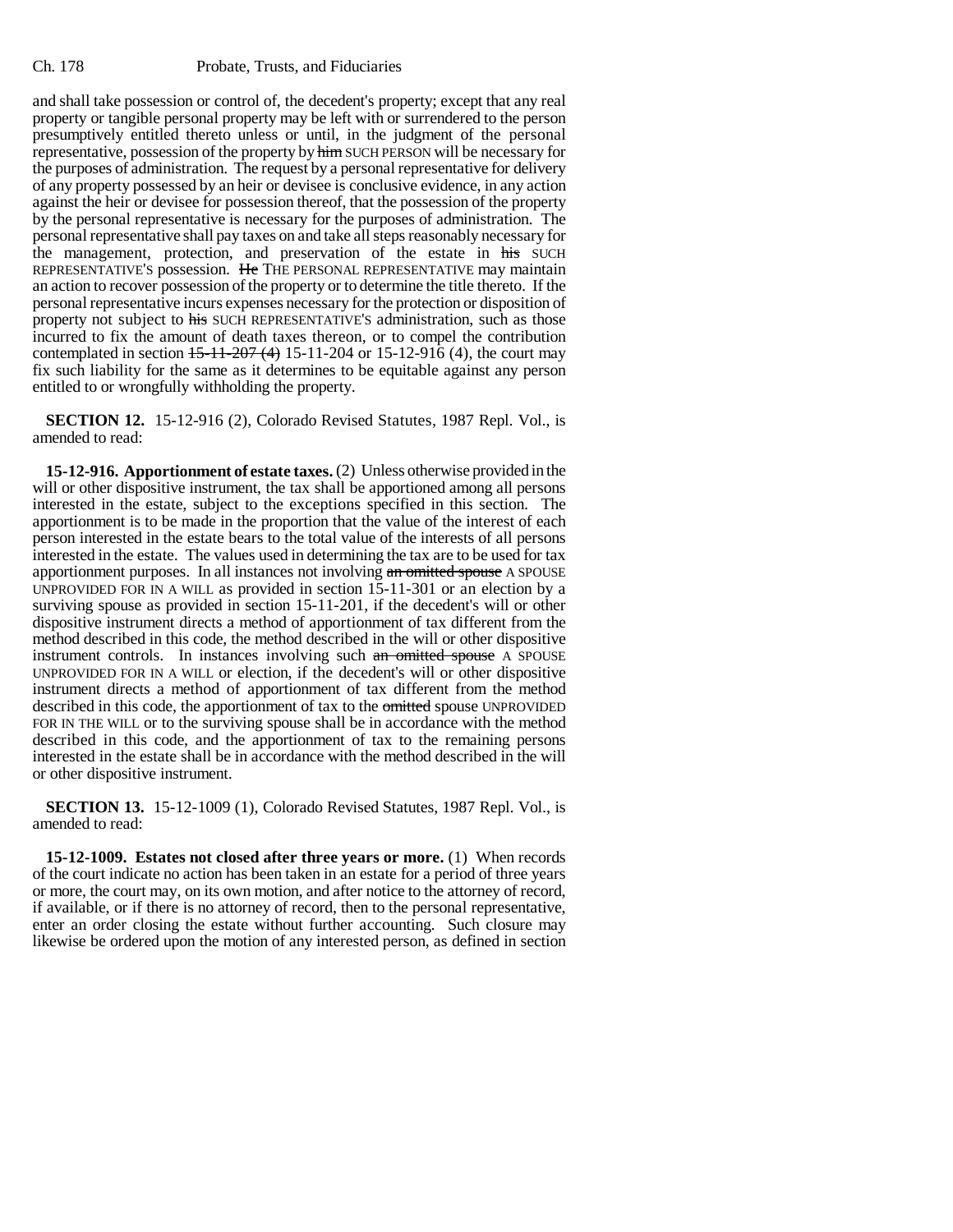15-10-201 (23) 15-10-201 (27), or upon motion of the attorney of record. Any order in such case shall provide for the closing of the estate without further accounting, and such order shall not discharge the personal representative or any other person from any liability to the estate, the court, or any other person; except that sureties upon any bond posted in such proceedings shall be released as to any claim arising after closure of the estate under such circumstances.

**SECTION 14.** Part 1 of article 17 of title 15, Colorado Revised Statutes, 1987 Repl. Vol., is amended BY THE ADDITION OF A NEW SECTION to read:

**15-17-102. Effective date - applicability for reenactment of article 11.** (1) EXCEPT AS PROVIDED ELSEWHERE IN THIS CODE AND EXCEPT AS PROVIDED OTHERWISE IN THIS SECTION, PARTS 1 TO 9 OF ARTICLE 11, AS REENACTED EFFECTIVE JULY 1,1995, SHALL APPLY TO THE ESTATES, WILLS, OR GOVERNING INSTRUMENTS OF DECEDENTS DYING ON OR AFTER JULY 1, 1995.

(2) SECTION 15-11-601 CONTAINS SPECIAL PROVISIONS FOR THE APPLICABILITY OF SECTIONS 15-11-603 AND 15-11-604.

(3) SECTION 15-11-701 CONTAINS SPECIAL PROVISIONS FOR THE APPLICABILITY OF PART 7 OF ARTICLE 11.

**SECTION 15.** 2-5-102, Colorado Revised Statutes, 1980 Repl. Vol., as amended, is amended BY THE ADDITION OF A NEW SUBSECTION to read:

**2-5-102. Inclusions - nonstatutory.** (8) THERE MAY BE INCLUDED IN THE PUBLICATION OF THE AMENDMENTS TO ARTICLE 10 OF TITLE 15, COLORADO REVISED STATUTES, AND TO THE REVISED PARTS 1 THROUGH 9 OF ARTICLE 11 OF TITLE 15, COLORADO REVISED STATUTES, AS NONSTATUTORY MATTER, FOLLOWING EACH SECTION OF ARTICLES 10 AND 11 OF TITLE 15, THE FULL TEXT OF THE OFFICIAL COMMENTS TO THAT SECTION CONTAINED IN THE OFFICIAL VOLUME CONTAINING THE OFFICIAL TEXT OF THE "UNIFORM PROBATE CODE - ARTICLE II" ISSUED BY THE NATIONAL CONFERENCE OF COMMISSIONERS ON UNIFORM STATE LAWS, WITH ANY CHANGES IN THE OFFICIAL COMMENTS OR COLORADO COMMENTS TO CORRESPOND TO COLORADO CHANGES IN THE UNIFORM ACT. THE COMMENTS SHALL BE PREPARED BY THE REVISOR OF STATUTES AND APPROVED FOR PUBLICATION BY THE COMMITTEE ON LEGAL SERVICES.

**SECTION 16.** 11-50-119 (1), Colorado Revised Statutes, 1987 Repl. Vol., is amended to read:

**11-50-119. Renunciation, resignation, death, or removal of custodian designation of successor custodian.** (1) A person nominated under section 11-50-104 or designated under section 11-50-110 as custodian may decline to serve by delivering a valid disclaimer in the form provided in part 9 of article 1 of title 15, C.R.S., or section 15-11-801, C.R.S., to the person who made the nomination or to the transferor or the transferor's legal representative. If the event giving rise to a transfer has not occurred and no substitute custodian able, willing, and eligible to serve was nominated under section 11-50-104, the person who made the nomination may nominate a substitute custodian under section 11-50-104; otherwise the transferor or the transferor's legal representative shall designate a substitute custodian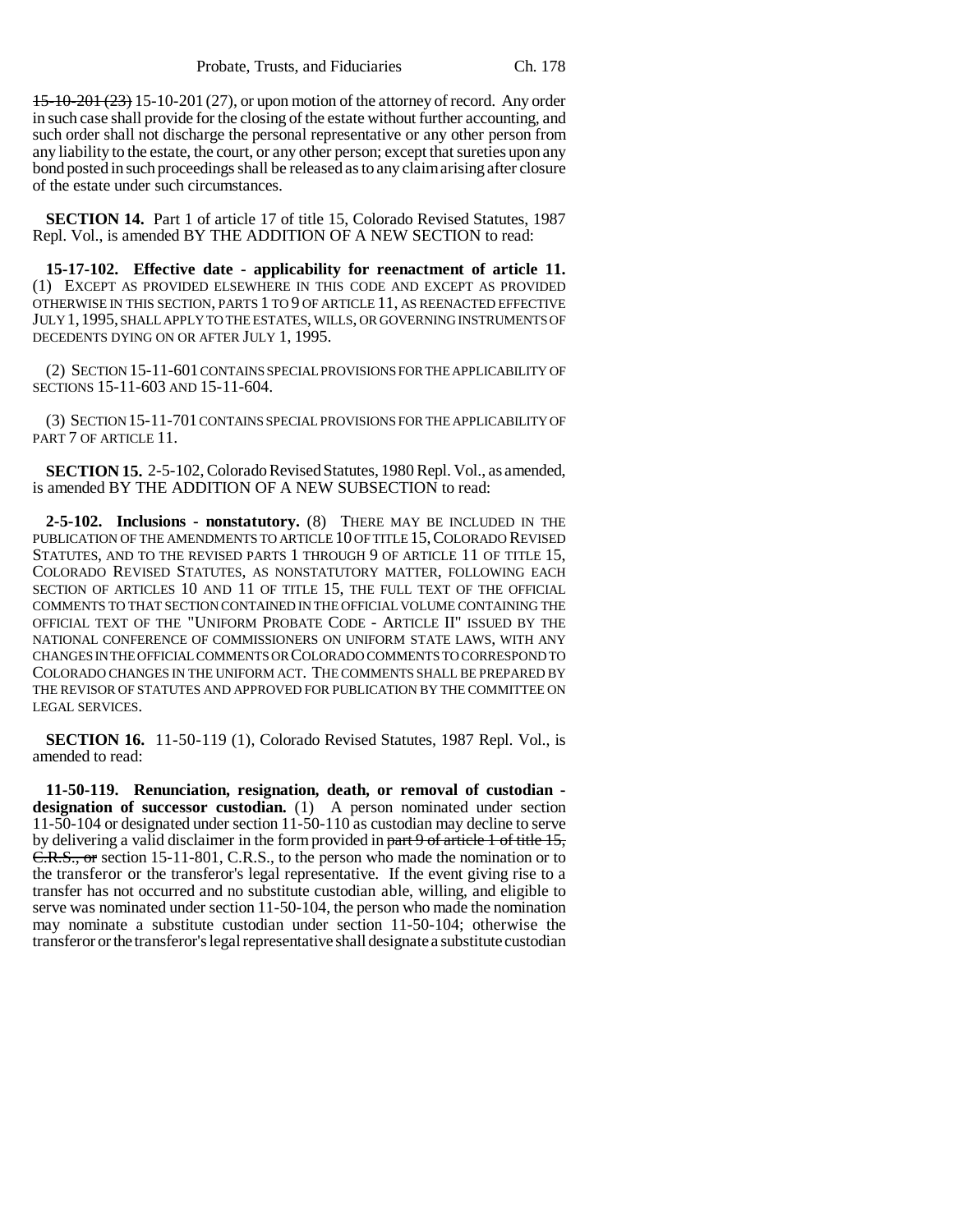at the time of the transfer, in either case from among the persons eligible to serve as custodian for that kind of property under section 11-50-110 (1). The custodian so designated has the rights of a successor custodian.

**SECTION 17.** 13-32-102 (1) (h), Colorado Revised Statutes, 1987 Repl. Vol., as amended, is amended to read:

**13-32-102. Fees in probate proceedings.** (1) For services rendered by judges and clerks of district or probate courts in all counties of the state of Colorado in proceedings had pursuant to articles 10 to 20 of title 15, C.R.S., the following fees, shall be charged:

(h) A fee to be paid by the testator at the time of depositing a will with the court during the testator's lifetime pursuant to section  $15-11-90+15-11-515$ , C.R.S. 10.00

**SECTION 18.** 13-54.5-106 (2) (j) (VII), Colorado Revised Statutes, 1987 Repl. Vol., is amended to read:

**13-54.5-106. Notice to judgment debtor in other garnishment.** (2) The notice of exemption and pending levy in such garnishment proceeding against the personal property of a judgment debtor who is a natural person shall contain the following:

(j) A statement of the judgment debtor's right to claim any property levied upon as exempt, including, but not limited to:

(VII) Family allowances under section 15-11-403 15-11-404, C.R.S.;

**SECTION 19.** The introductory portion to 13-90-102 (1) and 13-90-102 (1) (g), Colorado Revised Statutes, 1987 Repl. Vol., is amended to read:

**13-90-102. Party in interest may not testify, when.** (1) No party to any civil action, suit, or proceeding or person directly interested in the event thereof shall be allowed to testify therein of his SUCH PERSON'S own motion or in his SUCH PERSON'S own behalf by virtue of section 13-90-101 when any adverse party sues or defends as the trustee or conservator of a mentally incompetent person, or as the executor or administrator, heir, legatee, or devisee of any deceased person, or as guardian or trustee of any such heir, legatee, or devisee, unless when called as a witness by such adverse party so suing or defending, and except in the following cases:

(g) When the defendant in any such suit has previously been required to testify under the provisions of section  $15-11-902$  or 15-10-106 OR 15-11-516, C.R.S., the testimony so given if reduced to writing, or the stenographic minutes thereof, so far as the same relates to the estate concerning which or for the benefit of which such suit is brought and is relevant to the issue in such suit and competent under the general rules of evidence, may be read in behalf of such defendant.

**SECTION 20.** 38-41-204, Colorado Revised Statutes, 1982 Repl. Vol., is amended to read:

**38-41-204. Surviving spouse and minor children entitled.** When any person dies seized of a homestead leaving a widow, or husband SURVIVING SPOUSE or minor